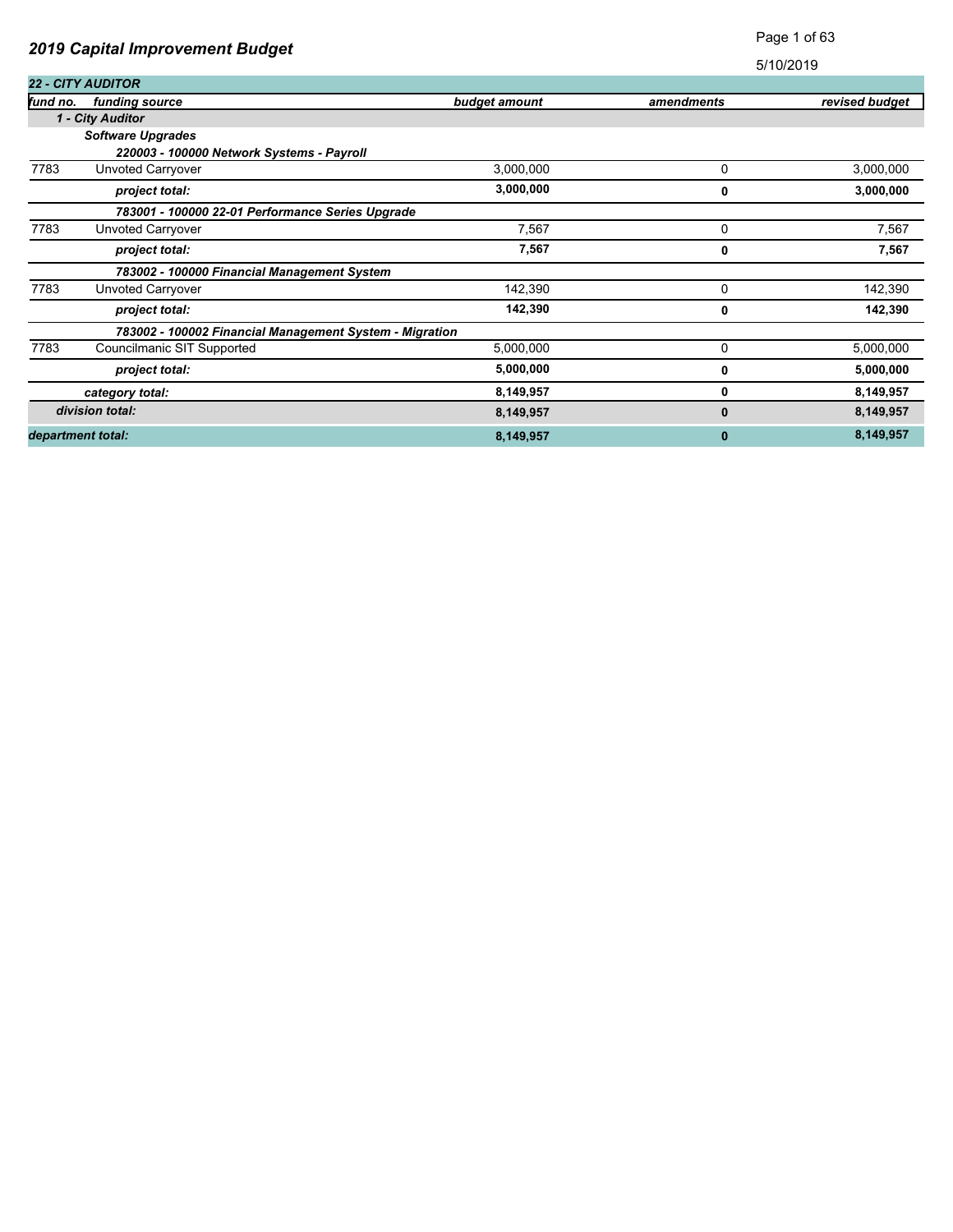| 2019 Capital Improvement Budget        |               |            | i ayu 4 Ui 00  |  |
|----------------------------------------|---------------|------------|----------------|--|
|                                        |               |            | 5/10/2019      |  |
| <b>24 - CITY ATTORNEY</b>              |               |            |                |  |
| fund no.<br>funding source             | budget amount | amendments | revised budget |  |
| 1 - City Attorney                      |               |            |                |  |
| <b>Computer Information Systems</b>    |               |            |                |  |
| 240100 - 100000 Case Management System |               |            |                |  |
| 5105<br>Councilmanic SIT Supported     | 300.000       |            | 300,000        |  |
| project total:                         | 300,000       |            | 300,000        |  |
| category total:                        | 300,000       |            | 300,000        |  |
| division total:                        | 300,000       | $\bf{0}$   | 300,000        |  |
| department total:                      | 300,000       | 0          | 300,000        |  |

Page 2 of 63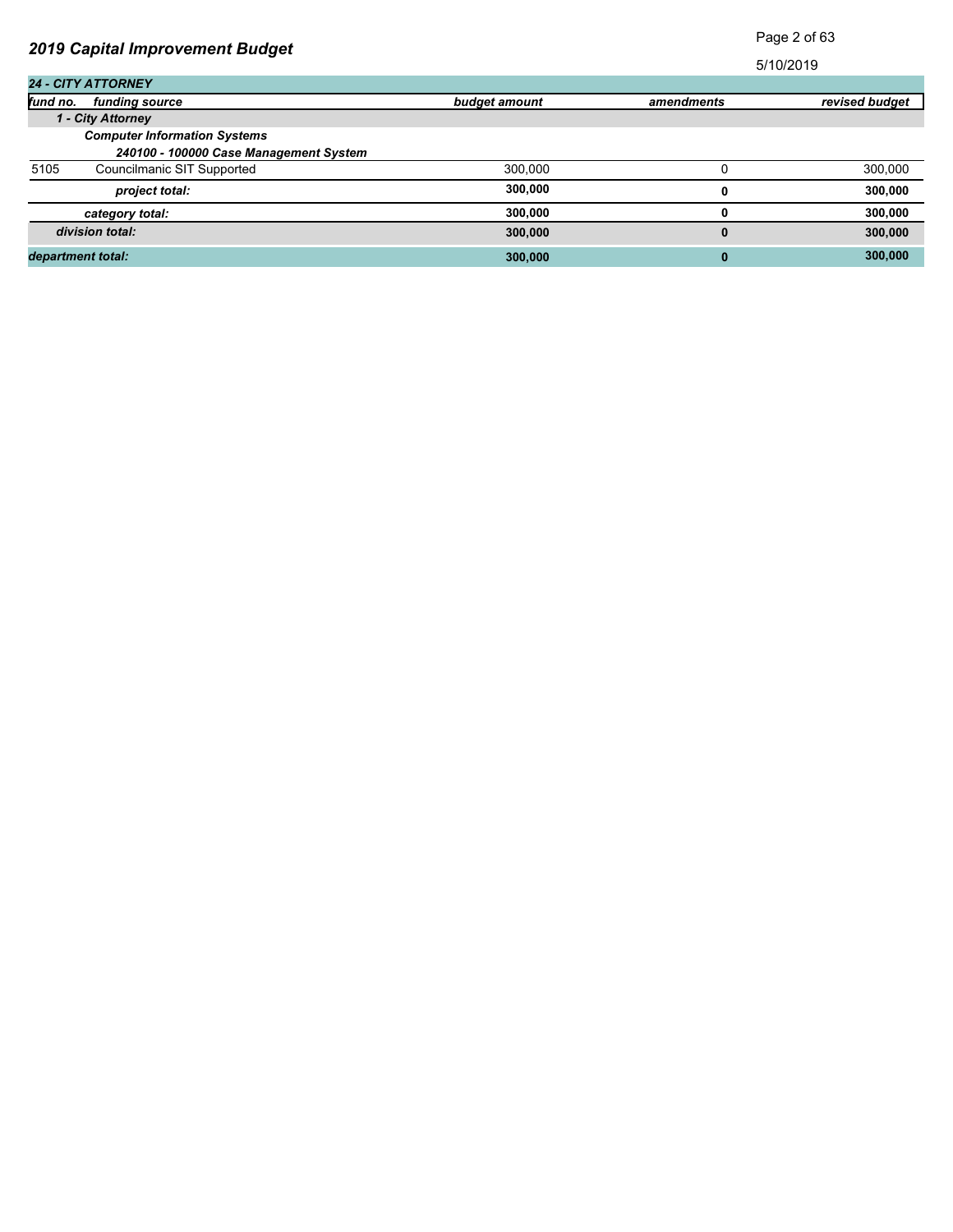|                                              |               | Page 3 of 63 |                |
|----------------------------------------------|---------------|--------------|----------------|
| 2019 Capital Improvement Budget              |               |              | 5/10/2019      |
| <b>25 - MUNICIPAL COURT-JUDGES</b>           |               |              |                |
| fund no.<br>funding source                   | budget amount | amendments   | revised budget |
| 1 - Municipal Court Judges                   |               |              |                |
| <b>Municipal Court Judges Facility Imp</b>   |               |              |                |
| 748025 - 100000 25-01 Municipal Court Judges |               |              |                |
| 7748<br>General Perm Imp Carryover           | 12.391        |              | 12,391         |
| project total:                               | 12,391        | 0            | 12,391         |
| category total:                              | 12,391        | 0            | 12,391         |
| division total:                              | 12,391        | $\bf{0}$     | 12,391         |
| department total:                            | 12.391        | $\bf{0}$     | 12,391         |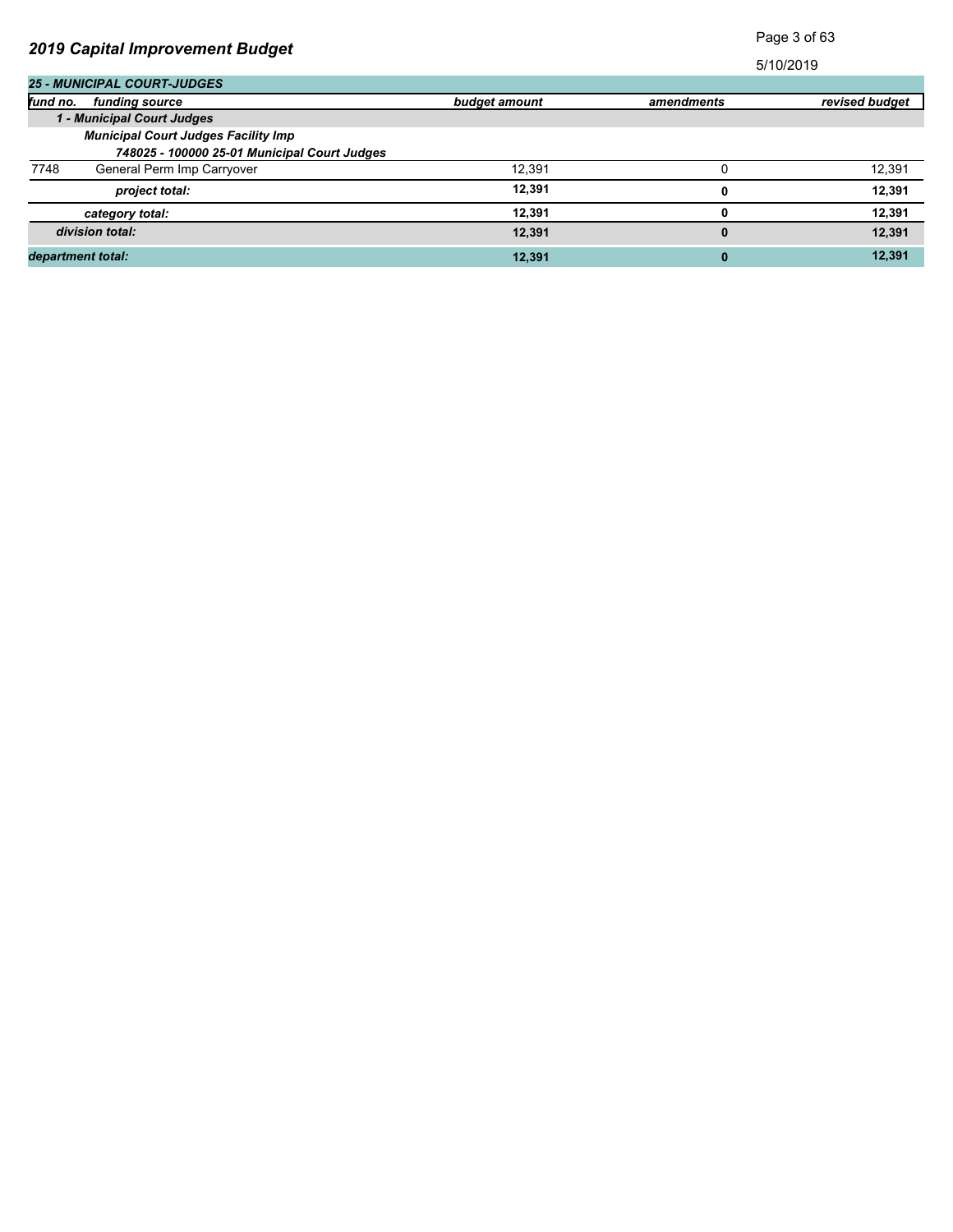| <b>2019 Capital Improvement Budget</b> |                                               |               | Page 4 of 63 |                |
|----------------------------------------|-----------------------------------------------|---------------|--------------|----------------|
|                                        |                                               |               |              | 5/10/2019      |
|                                        | <b>26 - MUNICIPAL COURT-CLERK</b>             |               |              |                |
| fund no.                               | funding source                                | budget amount | amendments   | revised budget |
|                                        | 1 - Municipal Court Clerk                     |               |              |                |
|                                        | <b>Municipal Court Clerk Capital Projects</b> |               |              |                |
|                                        | 780001 - 100005 Electronic Filing System      |               |              |                |
| 7780                                   | Unvoted Carryover                             | 7.798         | $\Omega$     | 7,798          |
|                                        | project total:                                | 7,798         | 0            | 7,798          |
|                                        | 780004 - 100003 Wireless Controller Unit      |               |              |                |
| 7748                                   | General Perm Imp Carryover                    | 31,929        | 0            | 31,929         |
|                                        | project total:                                | 31,929        | 0            | 31,929         |
|                                        | category total:                               | 39,727        | 0            | 39,727         |
|                                        | division total:                               | 39,727        | $\bf{0}$     | 39,727         |
| department total:                      |                                               | 39,727        | $\bf{0}$     | 39,727         |

Page 4 of 63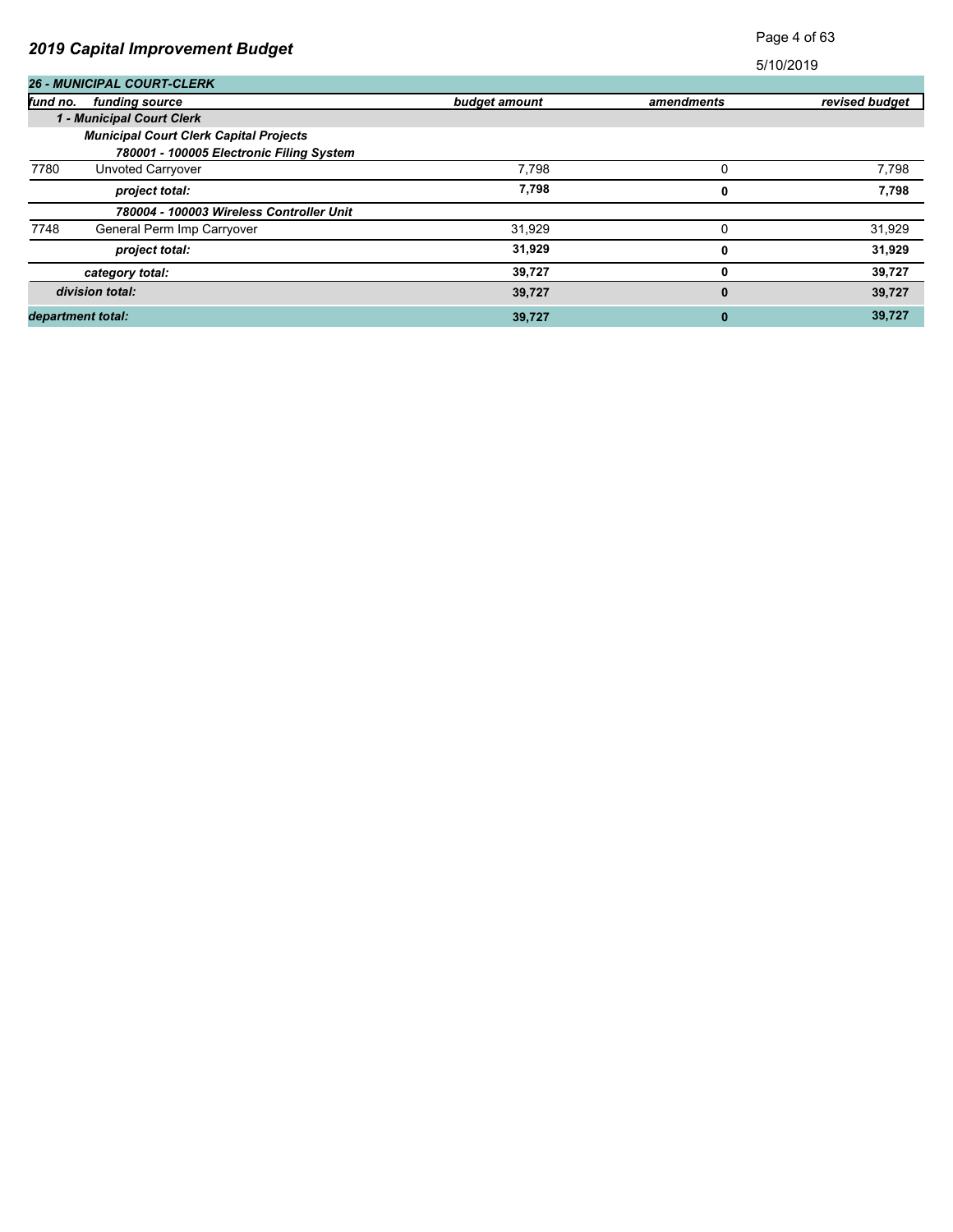| 2010 Suphur miprovement Duuget |                                                                        | 5/10/2019     |              |                |
|--------------------------------|------------------------------------------------------------------------|---------------|--------------|----------------|
|                                | 30 - PUBLIC SAFETY                                                     |               |              |                |
| fund no.                       | funding source                                                         | budget amount | amendments   | revised budget |
|                                | 1 - Safety Administration<br><b>Safety Administration Equipment</b>    |               |              |                |
|                                | 310003 - 100000 Safety Cameras                                         |               |              |                |
| 7701                           | Voted 2016 Debt SIT Supported                                          | 500,000       | 0            | 500,000        |
|                                | project total:                                                         | 500,000       | 0            | 500,000        |
|                                |                                                                        | 500,000       | 0            | 500,000        |
|                                | category total:<br><b>Safety Facilities- Renovations</b>               |               |              |                |
|                                | 310004 - 100000 30-01 Professional Arch Svcs                           |               |              |                |
| 7701                           | <b>Voted Carryover</b>                                                 | 120,000       | 0            | 120,000        |
|                                | project total:                                                         | 120,000       | 0            | 120,000        |
|                                | category total:                                                        | 120,000       | 0            | 120,000        |
|                                | division total:                                                        | 620,000       | $\mathbf{0}$ | 620,000        |
|                                |                                                                        |               |              |                |
|                                | 2 - Support Services<br><b>Police &amp; Fire Communication Systems</b> |               |              |                |
|                                | 320001 - 100001 Police and Fire Annual Radio Equipment Pro             |               |              |                |
| 7701                           | Unvoted Carryover                                                      | 78.022        | 0            | 78,022         |
| 7701                           | Voted 2016 Debt SIT Supported                                          | 750,000       | 0            | 750,000        |
|                                | project total:                                                         | 828,022       | 0            | 828,022        |
|                                | category total:                                                        | 828,022       | 0            | 828,022        |
|                                | <b>Safety-System Upgrades</b>                                          |               |              |                |
|                                | 320018 - 100000 911 System Update                                      |               |              |                |
| 7701                           | Voted Carryover                                                        | 465,406       | 0            | 465,406        |
|                                | project total:                                                         | 465,406       | 0            | 465,406        |
|                                | 320020 - 100000 Safety Systems Updates                                 |               |              |                |
| 7748                           | General Perm Imp Carryover                                             | 106,438       | 0            | 106,438        |
| 7701                           | Voted Carryover                                                        | 1,438,001     | 0            | 1,438,001      |
|                                | project total:                                                         | 1,544,439     | 0            | 1,544,439      |
|                                | 320020 - 100001 CAD System Refresh                                     |               |              |                |
| 7701                           | Voted 2016 Debt SIT Supported                                          | 1,200,000     | 0            | 1,200,000      |
|                                | project total:                                                         | 1,200,000     | 0            | 1,200,000      |
|                                | category total:                                                        | 3,209,845     | 0            | 3,209,845      |
|                                | division total:                                                        | 4,037,867     | $\bf{0}$     | 4,037,867      |
|                                | 3 - Police                                                             |               |              |                |
|                                | <b>Police Equipment</b>                                                |               |              |                |
|                                | 330036 - 100000 Police Equipment                                       |               |              |                |
| 7748                           | General Perm Imp Carryover                                             | 36,419        | 0            | 36,419         |
|                                | project total:                                                         | 36,419        | 0            | 36,419         |
|                                | 330038 - 100001 Police Equipment - Fiber Installation and Up           |               |              |                |
| 7705                           | Unvoted Carryover                                                      | 80,482        | 0            | 80,482         |
| 7701                           | <b>Voted Carryover</b>                                                 | 6,332         | 0            | 6,332          |
|                                | project total:                                                         | 86,814        | 0            | 86,814         |
|                                | 330039 - 100000 Police Equipment - BWC                                 |               |              |                |
| 7748                           | General Perm Imp Carryover                                             | 24.946        | 0            | 24,946         |
|                                | project total:                                                         | 24,946        | 0            | 24,946         |
|                                | 330039 - 100001 Police Equipment - BWC Server Storage                  |               |              |                |
| 7701                           | Voted 2016 Debt SIT Supported                                          | 500,000       | 0            | 500,000        |
|                                | project total:                                                         | 500,000       | 0            | 500,000        |
|                                | category total:                                                        | 648,179       | 0            | 648,179        |
|                                | <b>Police Facility Renovation</b>                                      |               |              |                |
|                                | 330021 - 100000 30-03 Police Facility Renovation                       |               |              |                |
| 7701                           | Voted 2016 Debt SIT Supported                                          | 1,680,000     | 0            | 1,680,000      |
|                                | project total:                                                         | 1,680,000     | 0            | 1,680,000      |
|                                | 330021 - 100000 Police Facility Renovations                            |               |              |                |
| 7701                           | Voted Carryover                                                        | 100,958       | 0            | 100,958        |
|                                | project total:                                                         | 100,958       | 0            | 100,958        |

Page 5 of 63

*2019 Capital Improvement Budget*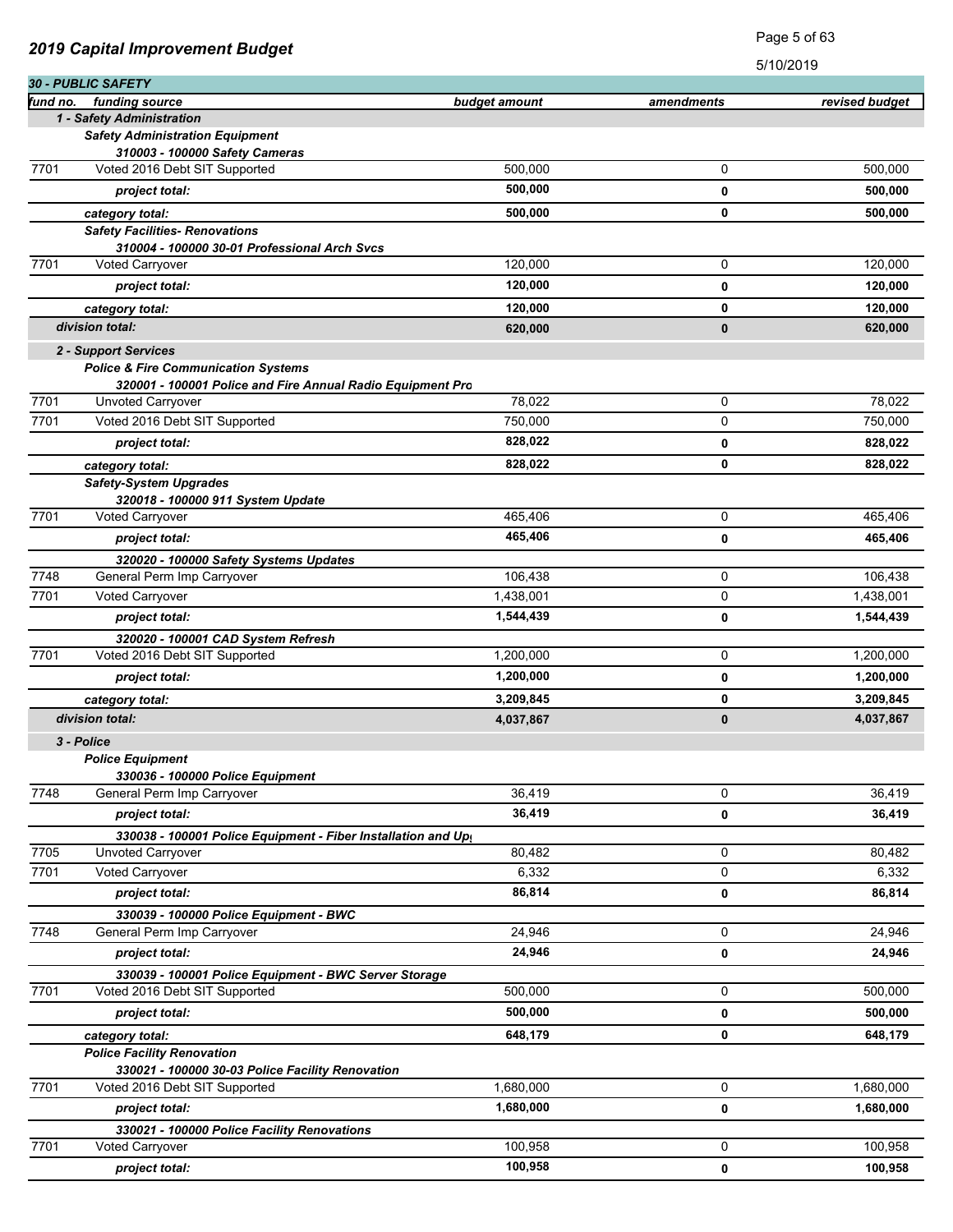| 2019 Capital Improvement Budget |
|---------------------------------|
|---------------------------------|

Page 6 of 63

|      | 330021 - 100008 Police Concrete and Asphalt Repair/Replace                           |           |   |              |
|------|--------------------------------------------------------------------------------------|-----------|---|--------------|
| 7701 | <b>Voted Carryover</b>                                                               | 887,127   | 0 | 887,127      |
|      | project total:                                                                       | 887,127   | 0 | 887,127      |
|      | 330043 - 100001 Police Facility - CSB Building Lighting                              |           |   |              |
| 7701 | Voted Carryover                                                                      | 430,000   | 0 | 430,000      |
|      | project total:                                                                       | 430,000   | 0 | 430,000      |
|      | 330045 - 100000 Real Time Crime Center                                               |           |   |              |
| 7701 | <b>Voted Carryover</b>                                                               | 3,000,000 | 0 | 3,000,000    |
|      | project total:                                                                       | 3,000,000 | 0 | 3,000,000    |
|      | 330047 - 100000 Horse Barn - Electric Improvements                                   |           |   |              |
| 7701 | Voted Carryover                                                                      | 150,000   | 0 | 150,000      |
|      | project total:                                                                       | 150,000   | 0 | 150,000      |
|      | category total:                                                                      | 6,248,085 | 0 | 6,248,085    |
|      | <b>Police Land Acquisition</b>                                                       |           |   |              |
|      | 330022 - 100003 Division Driving Track                                               |           |   |              |
| 7701 | Voted Carryover                                                                      | 1,000,000 | 0 | 1,000,000    |
|      | project total:                                                                       | 1,000,000 | 0 | 1,000,000    |
|      | category total:                                                                      | 1,000,000 | 0 | 1,000,000    |
|      | <b>Police New Facilities Construction</b>                                            |           |   |              |
|      | 330032 - 100000 30-03 Police Heliport                                                |           |   |              |
| 7701 | Voted Carryover                                                                      | 1         | 0 | 1            |
|      | project total:                                                                       | 1         | 0 | $\mathbf{1}$ |
|      | 330040 - 100000 Police - Far North Substation                                        |           |   |              |
| 7701 | Voted Carryover                                                                      | 17,878    | 0 | 17,878       |
|      | project total:                                                                       | 17,878    | 0 | 17,878       |
|      | category total:                                                                      | 17,879    | 0 | 17,879       |
|      | division total:                                                                      | 7,914,143 | 0 | 7,914,143    |
|      | 4 - Fire                                                                             |           |   |              |
|      | <b>Fire Apparatus Replacement</b>                                                    |           |   |              |
| 7701 | 340101 - 100000 30-04 Fire Apparatus Replacement                                     | 362,897   | 0 | 362,897      |
|      | Voted Carryover                                                                      | 362,897   |   |              |
|      | project total:                                                                       |           | 0 | 362,897      |
| 7701 | 340150 - 100000 Fire Apparatus Replacement - Medics<br>Voted 2016 Debt SIT Supported | 2,000,000 | 0 | 2,000,000    |
|      |                                                                                      | 2,000,000 |   |              |
|      | project total:                                                                       |           | 0 | 2,000,000    |
| 7701 | 340151 - 100000 Fire Apparatus Replacement - Platform Ladd<br>Voted Carryover        | 4,681     | 0 | 4,681        |
| 7701 | Voted 2016 Debt SIT Supported                                                        | 2,000,000 | 0 | 2,000,000    |
|      | project total:                                                                       | 2,004,681 |   | 2,004,681    |
|      |                                                                                      |           | 0 |              |
| 7701 | 340152 - 100000 Fire Apparatus Replacement - Engines<br>Voted Carryover              | 3,107     | 0 | 3,107        |
| 7701 | Voted 2016 Debt SIT Supported                                                        | 2,000,000 | 0 | 2,000,000    |
|      | project total:                                                                       | 2,003,107 |   | 2,003,107    |
|      |                                                                                      |           | 0 |              |
|      | category total:                                                                      | 6,370,685 | 0 | 6,370,685    |
|      | <b>Fire Equipment</b><br>340133 - 100000 Exercise Equipment - All Stations           |           |   |              |
| 7748 | General Perm Imp Carryover                                                           | 0         | 0 | 0            |
| 7748 | General Perm Imp Carryover                                                           | 159,213   | 0 | 159,213      |
|      | project total:                                                                       | 159,213   | 0 | 159,213      |
|      | 340135 - 100000 Fire Apparatus - Bay Floors                                          |           |   |              |
| 7701 | Voted Carryover                                                                      | 450,000   | 0 | 450,000      |
|      | project total:                                                                       | 450,000   | 0 | 450,000      |
|      | 340161 - 100000 Fire Equipment - MDC Replacement                                     |           |   |              |
| 7748 | General Perm Imp Carryover                                                           | 135,536   | 0 | 135,536      |
|      | project total:                                                                       | 135,536   | 0 | 135,536      |
|      | category total:                                                                      | 744,749   | 0 | 744,749      |
|      |                                                                                      |           |   |              |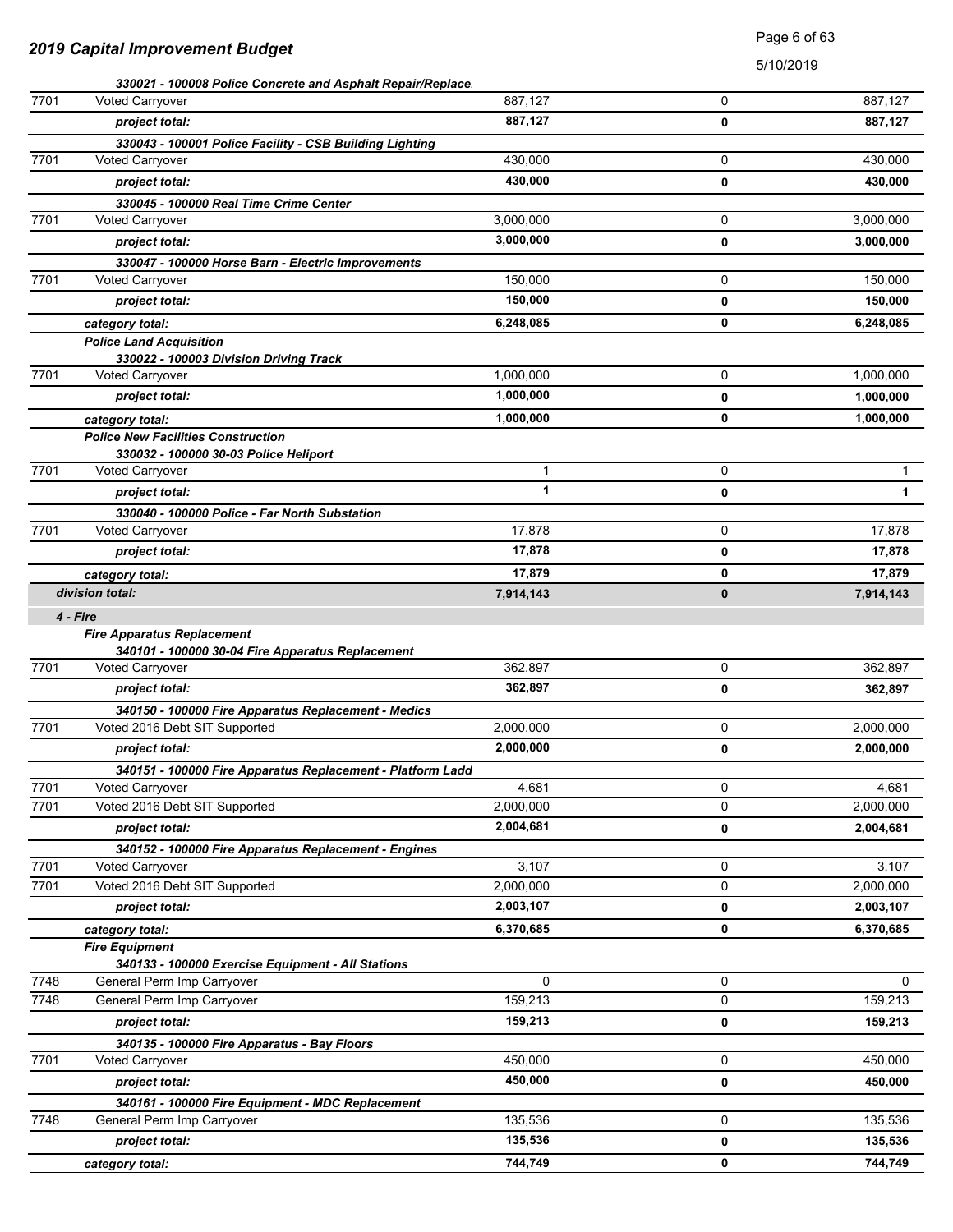| 2019 Capital Improvement Budget |
|---------------------------------|
|---------------------------------|

### Page 7 of 63

|      | <b>Fire Facility Renovation</b><br>340103 - 100000 30-04 Fire Facility Renovation     |              |              |                |
|------|---------------------------------------------------------------------------------------|--------------|--------------|----------------|
| 7701 | Voted 2016 Debt SIT Supported                                                         | 1,320,000    | 0            | 1,320,000      |
| 7701 | Voted Carryover                                                                       | 531.933      | 0            | 531,933        |
|      | project total:                                                                        | 1,851,933    | 0            | 1,851,933      |
|      | 340153 - 100000 Fire Station #16                                                      |              |              |                |
| 7701 | Voted 2016 Debt SIT Supported                                                         | 11.000.000   | 0            | 11,000,000     |
| 7701 | <b>Voted Carryover</b>                                                                | 10,933       | 0            | 10,933         |
|      | project total:                                                                        | 11,010,933   | 0            | 11,010,933     |
|      | 340154 - 100000 Fire Station #36                                                      |              |              |                |
| 7701 | Voted Carryover                                                                       | 2            | $\Omega$     | $\overline{2}$ |
|      | project total:                                                                        | $\mathbf{2}$ | 0            | $\overline{2}$ |
|      | 340157 - 100000 Fire Station #23 - Bay Extension                                      |              |              |                |
| 7701 | <b>Voted Carryover</b>                                                                | 300.000      | 0            | 300,000        |
|      | project total:                                                                        | 300,000      | 0            | 300,000        |
|      | 340159 - 100000 Fire Facility - Pavement Restoration                                  |              |              |                |
| 7701 | <b>Voted Carryover</b>                                                                | 470.000      | 0            | 470,000        |
|      | project total:                                                                        | 470,000      | 0            | 470,000        |
|      | category total:                                                                       | 13,632,868   | 0            | 13,632,868     |
|      | <b>Fire New Facilities Construction</b><br>340130 - 100000 Fire Station #2 Fulton Ave |              |              |                |
| 7701 | Voted Carryover                                                                       | 19.426       | 0            | 19.426         |
|      | project total:                                                                        | 19,426       | 0            | 19,426         |
|      | 340131 - 100000 Fire Station #35                                                      |              |              |                |
| 7701 | Unvoted Carryover                                                                     | 3,820        | 0            | 3,820          |
|      | project total:                                                                        | 3,820        | 0            | 3,820          |
|      | category total:                                                                       | 23,246       | 0            | 23,246         |
|      | division total:                                                                       | 20,771,548   | 0            | 20,771,548     |
|      | department total:                                                                     | 33,343,558   | $\mathbf{0}$ | 33, 343, 558   |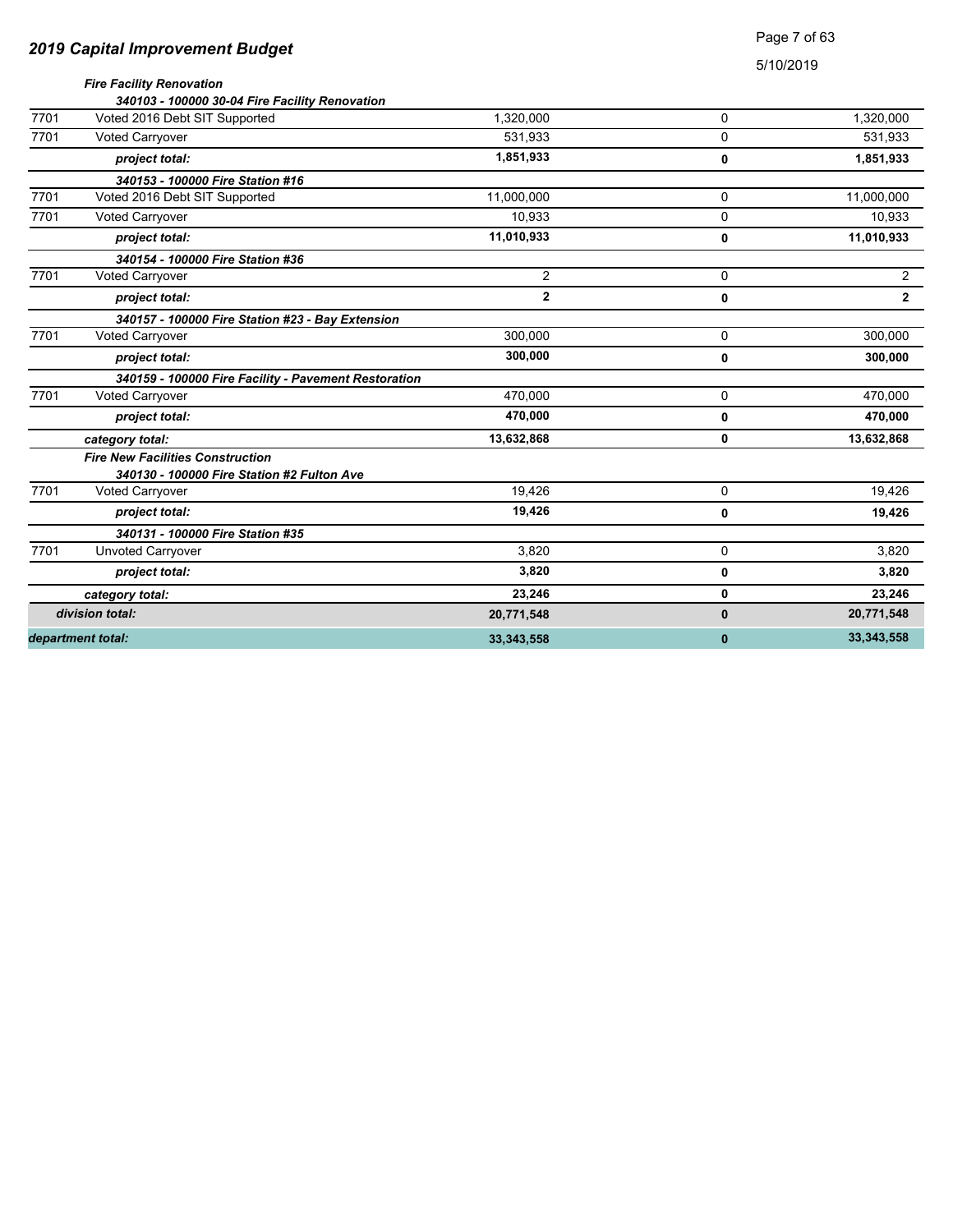# Page 8 of 63

| <b>42 - EDUCATION</b> |                                                   |               |            |                |
|-----------------------|---------------------------------------------------|---------------|------------|----------------|
| fund no.              | funding source                                    | budget amount | amendments | revised budget |
|                       | 1 - Education                                     |               |            |                |
|                       | <b>New Facilities</b>                             |               |            |                |
|                       | 420100 - 100001 Westside Early Educational Center |               |            |                |
| 7739                  | Councilmanic SIT Supported                        | 13,000,000    |            | 13,000,000     |
| 7739                  | Unvoted Carryover                                 | 1,000,000     |            | 1,000,000      |
|                       | project total:                                    | 14,000,000    | 0          | 14,000,000     |
|                       | category total:                                   | 14,000,000    | 0          | 14,000,000     |
|                       | division total:                                   | 14,000,000    | 0          | 14,000,000     |
|                       | department total:                                 | 14,000,000    | 0          | 14,000,000     |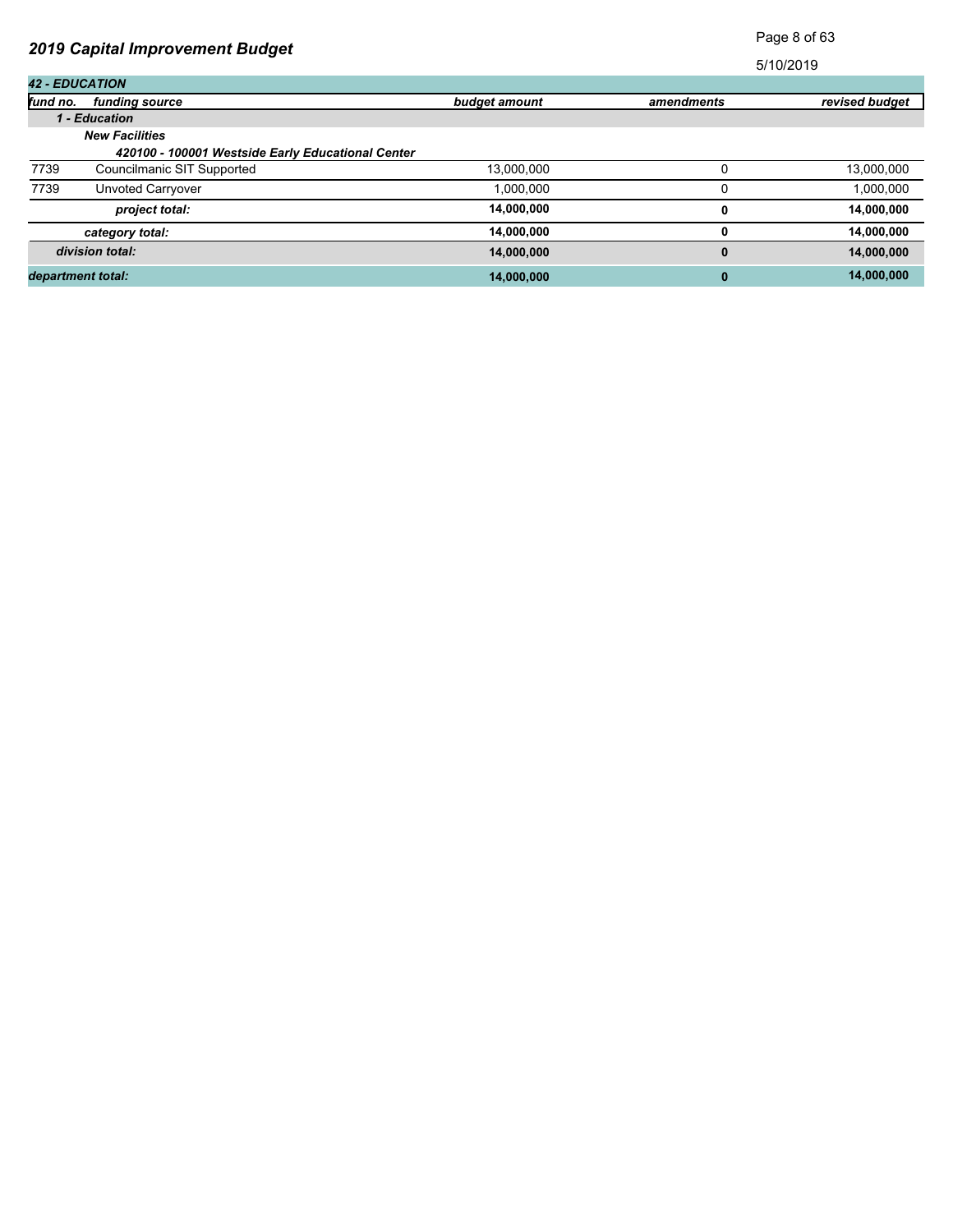|          | <b>44 - DEVELOPMENT</b>                                                         |                      |                     | <b>PLO/SOLO</b> |
|----------|---------------------------------------------------------------------------------|----------------------|---------------------|-----------------|
| fund no. | funding source                                                                  | <u>budget amount</u> | amendments          | revised budget  |
|          | 1 - Dev Administration                                                          |                      |                     |                 |
|          | <b>Economic &amp; Community Development</b>                                     |                      |                     |                 |
|          | 440009 - 100000 Minority Business Incubator                                     |                      |                     |                 |
| 7739     | Councilmanic SIT Supported                                                      | 100,000              | 0                   | 100,000         |
|          | project total:                                                                  | 100,000              | 0                   | 100,000         |
|          | 440104 - 100030 West Franklinton - Cover My Meds                                |                      |                     |                 |
| 7704     | <b>Voted Carryover</b>                                                          | 1,000,000            | 0                   | 1,000,000       |
|          | project total:                                                                  | 1,000,000            | 0                   | 1,000,000       |
|          | 440120 - 100000 Development - Repayments from Home Own                          |                      |                     |                 |
| 7748     | General Perm Imp Carryover                                                      | 652,674              | 0                   | 652.674         |
|          | project total:                                                                  | 652,674              | 0                   | 652,674         |
|          | 440155 - 100000 Housing Alliance                                                |                      |                     |                 |
| 7739     | Unvoted Carryover                                                               | 5,600,000            | 0                   | 5,600,000       |
|          | project total:                                                                  | 5,600,000            | 0                   | 5,600,000       |
|          | 441749 - 100001 Green Columbus Fund                                             |                      |                     |                 |
| 7735     | <b>Unvoted Carryover</b>                                                        | 38,702               | 0                   | 38.702          |
|          | project total:                                                                  | 38.702               | 0                   | 38,702          |
|          | 530059 - 100000 NCR Interior Exterior Grant Program                             |                      |                     |                 |
| 7739     | Unvoted Carryover                                                               | 550,000              | 0                   | 550,000         |
|          | project total:                                                                  | 550,000              | 0                   | 550,000         |
|          | 570035 - 100000 Urban Redevelopment Corp - Acquisition Fu                       |                      |                     |                 |
| 7739     | <b>Unvoted Carryover</b>                                                        | 1,000,000            | 0                   | 1,000,000       |
|          | project total:                                                                  | 1,000,000            | 0                   | 1,000,000       |
|          | 590415 - 100000 Economic & Community Development                                |                      |                     |                 |
| 7748     | General Perm Imp Carryover                                                      | 90                   | 0                   | 90              |
|          | project total:                                                                  | 90                   | 0                   | 90              |
|          | 590415 - 100004 Corporate Retention                                             |                      |                     |                 |
| 7746     | Unvoted Carryover                                                               | 2,848                | 0                   | 2,848           |
|          | project total:                                                                  | 2,848                | 0                   | 2,848           |
|          | 590423 - 100000 Neighborhood Infrastructure Improvements                        |                      |                     |                 |
| 7739     | Unvoted Carryover                                                               | 6,205,000            | 0                   | 6,205,000       |
|          | project total:                                                                  | 6,205,000            | 0                   | 6,205,000       |
|          | 782010 - 100000 Housing Development - Children's Hospital/I                     |                      |                     |                 |
| 7739     | Councilmanic SIT Supported                                                      | 1,000,000            | 0                   | 1,000,000       |
|          | project total:                                                                  | 1,000,000            | 0                   | 1,000,000       |
|          | category total:                                                                 | 16,149,314           | 0                   | 16,149,314      |
|          | <b>Miscellaneous Economic Development</b>                                       |                      |                     |                 |
| 7739     | 440010 - 100000 Economic Development Agreements<br>Unvoted Carryover            | 1,000,000            | 0                   | 1,000,000       |
| 7704     | Voted Carryover                                                                 | 5,000,000            | 0                   | 5,000,000       |
|          | project total:                                                                  | 6,000,000            | 0                   | 6,000,000       |
|          |                                                                                 |                      |                     |                 |
| 7739     | 441770 - 100000 Long Street-Garfield to Monroe/McNabb site<br>Unvoted Carryover | 1,620,000            | 0                   | 1,620,000       |
| 7704     | Voted 2016 Debt SIT Supported                                                   | 1,600,000            | $\mathsf{O}\xspace$ | 1,600,000       |
|          | project total:                                                                  | 3,220,000            | 0                   | 3,220,000       |
|          |                                                                                 |                      |                     |                 |
| 7748     | 748411 - 100000 44-01 Development<br>General Perm Imp Carryover                 | 76,794               | 0                   | 76,794          |
|          | project total:                                                                  | 76,794               | 0                   | 76,794          |
|          |                                                                                 |                      |                     |                 |
| 7746     | 782001 - 100000 44-10 Housing Preservation<br>Unvoted Carryover                 | 32,537               | 0                   | 32,537          |
| 7782     | Unvoted Carryover                                                               | 2,333,499            | 0                   | 2,333,499       |
| 7739     | <b>Unvoted Carryover</b>                                                        | 2,000,000            | 0                   | 2,000,000       |
| 7739     | Councilmanic SIT Supported                                                      | 2,000,000            | 0                   | 2,000,000       |
|          | project total:                                                                  | 6,366,036            | 0                   | 6,366,036       |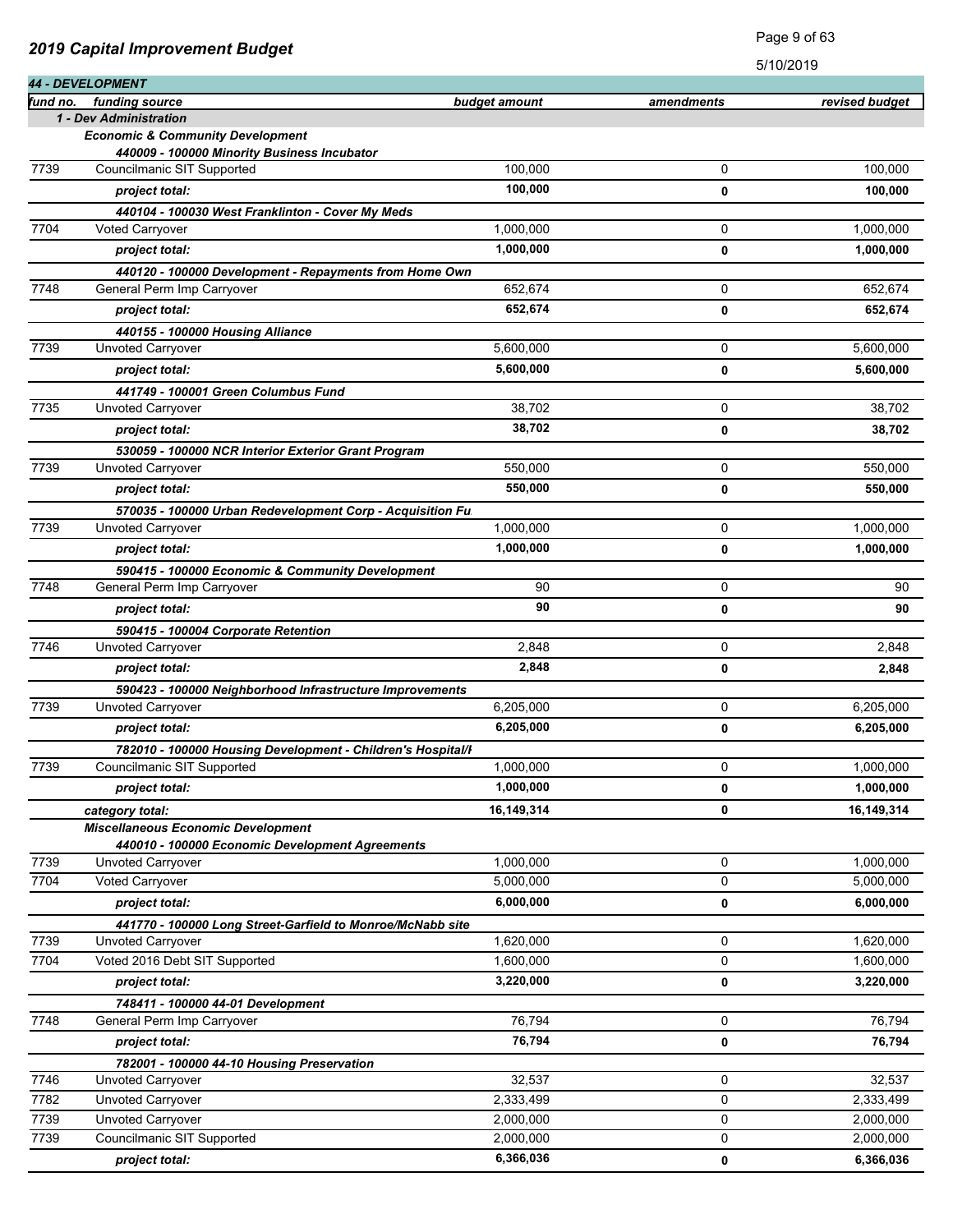### Page 10 of 63

|      | 782001 - 100005 Home again - Land Bank Property Renovatio  |            |          |            |
|------|------------------------------------------------------------|------------|----------|------------|
| 7735 | Unvoted Carryover                                          | 550,000    | 0        | 550,000    |
|      | project total:                                             | 550,000    | 0        | 550,000    |
|      | 782003 - 100000 44-10 Emergency Shelter Repair             |            |          |            |
| 7739 | Unvoted Carryover                                          | 500.000    | 0        | 500,000    |
| 7739 | Councilmanic SIT Supported                                 | 200,000    | 0        | 200,000    |
| 7782 | Unvoted Carryover                                          | 11,701     | 0        | 11,701     |
|      | project total:                                             | 711,701    | 0        | 711,701    |
|      | 782003 - 100002 Emergency Shelter Repair - Salvation Army  |            |          |            |
| 7739 | Councilmanic SIT Supported                                 | 100,000    | 0        | 100,000    |
|      | project total:                                             | 100,000    | 0        | 100,000    |
|      | 782003 - 100003 Emergency Shelter Repair - YWCA            |            |          |            |
| 7739 | Councilmanic SIT Supported                                 | 300,000    | 0        | 300,000    |
|      | project total:                                             | 300,000    | 0        | 300,000    |
|      | 782006 - 100000 Code Enforcement - Digital Radios          |            |          |            |
| 7782 | <b>Unvoted Carryover</b>                                   | 52,025     | 0        | 52,025     |
|      | project total:                                             | 52,025     | 0        | 52,025     |
|      | category total:                                            | 17,376,556 | 0        | 17,376,556 |
|      | division total:                                            | 33,525,870 | $\bf{0}$ | 33,525,870 |
|      | 10 - Housing                                               |            |          |            |
|      | <b>Housing Preservation</b>                                |            |          |            |
|      | 590416 - 100002 Poindexter Village Redevelopment - Housing |            |          |            |
| 7739 | Unvoted Carryover                                          | 200,000    | 0        | 200.000    |
|      | project total:                                             | 200,000    | 0        | 200,000    |
|      | 782001 - 100002 Roof Program                               |            |          |            |
| 7782 | <b>Unvoted Carryover</b>                                   | 343,908    | 0        | 343,908    |
|      | project total:                                             | 343,908    | 0        | 343,908    |
|      | 782001 - 100015 South Side Healthy Rentals                 |            |          |            |
| 7739 | <b>Unvoted Carryover</b>                                   | 1,987,082  | 0        | 1,987,082  |
| 7735 | Unvoted Carryover                                          | 512,919    | 0        | 512,919    |
|      | project total:                                             | 2,500,001  | 0        | 2,500,001  |
|      | 782002 - 100000 44-10 Home Safe & Sound                    |            |          |            |
| 7782 | <b>Unvoted Carryover</b>                                   | 2,884      | 0        | 2,884      |
|      | project total:                                             | 2,884      | 0        | 2,884      |
|      | category total:                                            | 3,046,793  | 0        | 3,046,793  |
|      | <b>Vacant Housing Demolition</b>                           |            |          |            |
|      | 782004 - 100000 44-10 Vacant Housing Demolition            |            |          |            |
| 7739 | Unvoted Carryover                                          | 3,803,476  | 0        | 3,803,476  |
|      | project total:                                             | 3,803,476  | 0        | 3,803,476  |
|      | category total:                                            | 3,803,476  | 0        | 3,803,476  |
|      | division total:                                            | 6,850,269  | 0        | 6,850,269  |
|      | 5 - Neighborhood Services                                  |            |          |            |
|      | <b>Demolition Services</b>                                 |            |          |            |
|      | 782004 - 100003 Code Enforcement Demolition Services       |            |          |            |
| 7739 | Unvoted Carryover                                          | 200,427    | 0        | 200,427    |
| 7739 | Councilmanic SIT Supported                                 | 150,000    | 0        | 150,000    |
|      | project total:                                             | 350,427    | 0        | 350,427    |
|      | category total:                                            | 350,427    | 0        | 350,427    |
|      | division total:                                            | 350,427    | 0        | 350,427    |
|      | department total:                                          | 40,726,566 | $\bf{0}$ | 40,726,566 |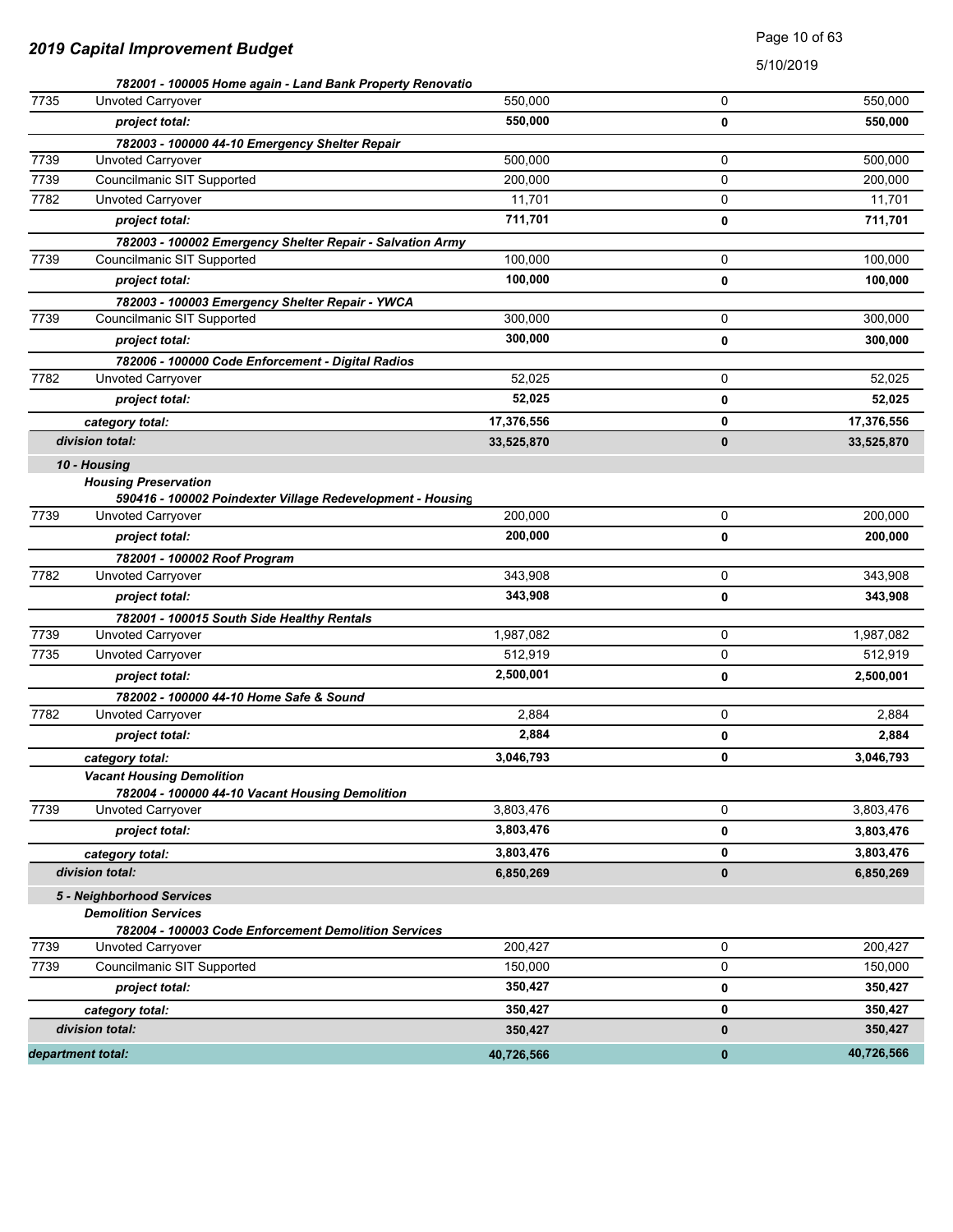| fund no. | <b>45 - FINANCE and MANAGEMENT</b>                                                 |               |             |                |
|----------|------------------------------------------------------------------------------------|---------------|-------------|----------------|
|          | funding source<br>1 - Financial Management                                         | budget amount | amendments  | revised budget |
|          | 45-01 Unallocated Balance Fd. 748                                                  |               |             |                |
|          | 748999 - 100000 45-01 Unallocated Balance Fd. 748                                  |               |             |                |
| 7748     | General Perm Imp Carryover                                                         | 906,688       | 0           | 906,688        |
|          | project total:                                                                     | 906,688       | 0           | 906,688        |
|          | category total:                                                                    | 906,688       | 0           | 906,688        |
|          | division total:                                                                    | 906,688       | 0           | 906,688        |
|          | 27 - Construction Management                                                       |               |             |                |
|          | <b>Facility Renovation</b>                                                         |               |             |                |
|          | 450007 - 100000 Energy Efficient Lighting                                          |               |             |                |
| 7748     | General Perm Imp Carryover                                                         | 2,500         | 0           | 2,500          |
|          | project total:                                                                     | 2,500         | 0           | 2,500          |
|          | 450007 - 100002 Energy Efficiency & Green Initiatives                              |               |             |                |
| 7748     | General Perm Imp Carryover                                                         | 6,589         | 0           | 6,589          |
|          | project total:                                                                     | 6,589         | 0           | 6,589          |
|          | 570030 - 100015 Health: 240 Parsons Ave. - Various                                 |               |             |                |
| 7706     | Voted Carryover                                                                    | 1,809         | 0           | 1,809          |
| 7701     | Unvoted Carryover                                                                  | 52,777        | 0           | 52,777         |
| 7733     | Unvoted Carryover                                                                  | 704           | 0           | 704            |
|          | project total:                                                                     | 55,290        | 0           | 55,290         |
|          | 570030 - 100102 Facility Renovations - Project cost Allocation                     |               |             |                |
| 7733     | Unvoted Carryover                                                                  | 656,524       | 0           | 656,524        |
| 7733     | Councilmanic SIT Supported                                                         | 600,000       | 0           | 600,000        |
|          | project total:                                                                     | 1,256,524     | 0           | 1,256,524      |
|          | 570030 - 100120 Facility Renovations - Various                                     |               |             |                |
| 7733     | Councilmanic SIT Supported                                                         | 3,978,000     | 0           | 3,978,000      |
| 7733     | Unvoted Carryover                                                                  | 1,237,138     | 0           | 1,237,138      |
| 7732     | <b>Unvoted Carryover</b>                                                           | 97,802        | 0           | 97,802         |
|          | project total:                                                                     | 5,312,940     | 0           | 5,312,940      |
|          | 570030 - 100208 Construction Management - Design Services                          |               |             |                |
| 7733     | Councilmanic SIT Supported                                                         | 250,000       | 0           | 250,000        |
|          | project total:                                                                     | 250,000       | 0           | 250,000        |
|          | 570030 - 100209 Construction Management - Project Manager                          |               |             |                |
| 7733     | Councilmanic SIT Supported                                                         | 250,000       | 0           | 250,000        |
|          | project total:                                                                     | 250,000       | 0           | 250,000        |
|          | 570031 - 100001 City Hall Renovations - Various                                    |               |             |                |
| 7733     | Unvoted Carryover                                                                  | 1,386,348     | 0           | 1,386,348      |
|          | project total:                                                                     | 1,386,348     | 0           | 1,386,348      |
|          | 570036 - 100000 City Hall - Plaza East Renovations                                 |               |             |                |
| 7733     | Unvoted Carryover                                                                  | 3,380,000     | 0           | 3,380,000      |
|          | project total:                                                                     | 3,380,000     | 0           | 3,380,000      |
|          | 570043 - 100025 Municipal Court - Phased Renovations                               |               |             |                |
| 7733     | Councilmanic SIT Supported                                                         | 2,200,000     | $\mathbf 0$ | 2,200,000      |
| 7733     | Unvoted Carryover                                                                  | 3,829,386     | 0           | 3,829,386      |
|          | project total:                                                                     | 6,029,386     | 0           | 6,029,386      |
|          | 570054 - 100000 Alcohol and Drug Treatment Facility                                |               |             |                |
| 7733     | Councilmanic SIT Supported                                                         | 300,000       | 0           | 300,000        |
|          | project total:                                                                     | 300,000       | 0           | 300,000        |
|          |                                                                                    |               |             |                |
| 7732     | 570078 - 100001 1111 E. Broad Street Renovations - Elevator<br>Unvoted Carryover   | 368,000       | 0           | 368,000        |
|          | project total:                                                                     | 368,000       | 0           | 368,000        |
|          |                                                                                    |               |             |                |
| 7733     | 570084 - 100001 City Buildings - Elevator Modernization - 100<br>Unvoted Carryover | 168,957       | 0           | 168,957        |
| 7746     | Unvoted Carryover                                                                  | 83,849        | 0           | 83,849         |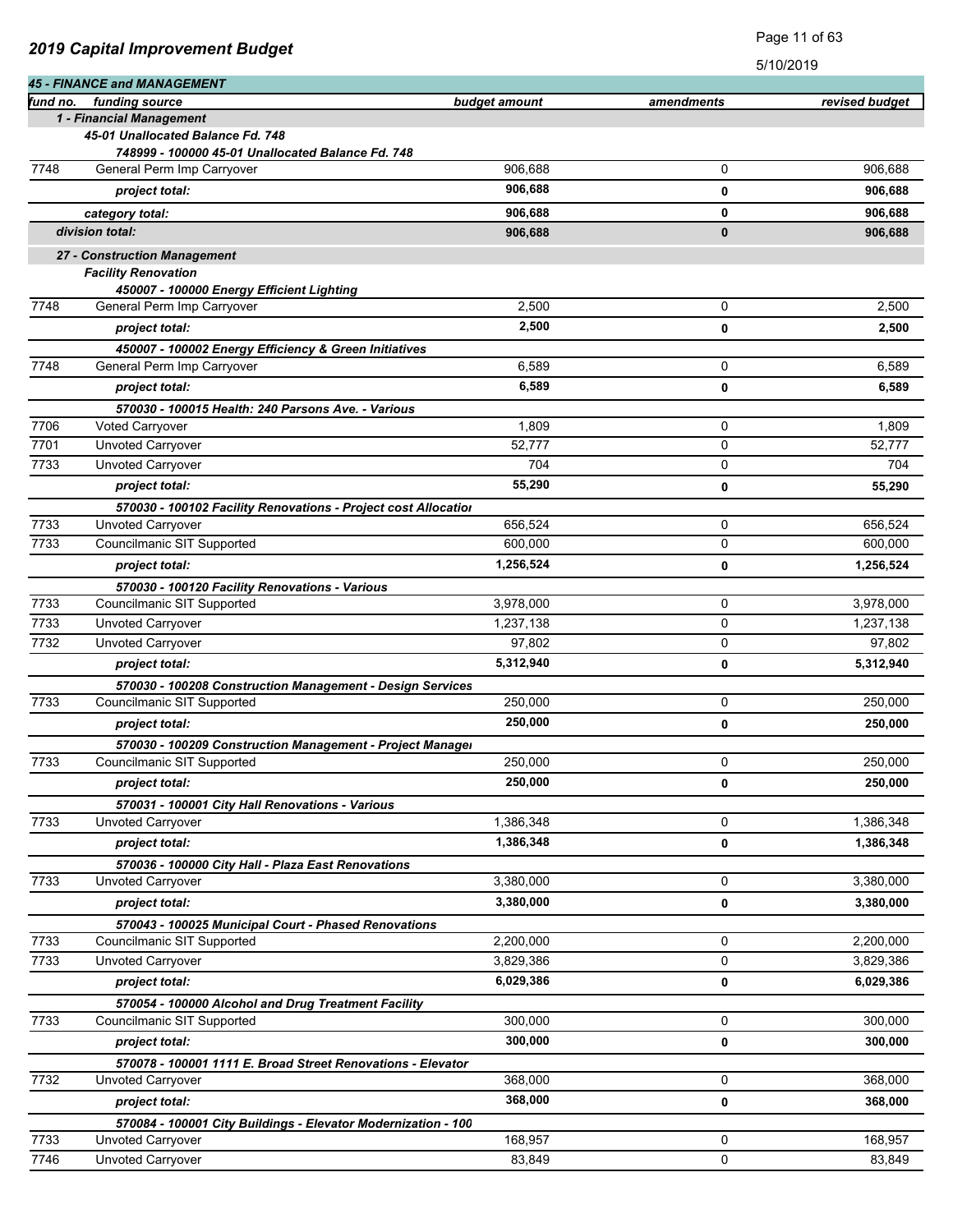|      |                                                                               |            | Page 12 of 63 |            |
|------|-------------------------------------------------------------------------------|------------|---------------|------------|
|      | 2019 Capital Improvement Budget                                               |            | 5/10/2019     |            |
| 7707 | Unvoted Carryover                                                             | 297,195    | 0             | 297,195    |
|      | project total:                                                                | 550,001    | 0             | 550,001    |
|      | 590701 - 100000 59-07 1393 E Broad St Lease                                   |            |               |            |
| 7748 | General Perm Imp Carryover                                                    | 259,649    | 0             | 259,649    |
|      | project total:                                                                | 259,649    | 0             | 259,649    |
|      | 748459 - 100000 45-07 Facilities Mgmt                                         |            |               |            |
| 7748 | General Perm Imp Carryover                                                    | 55,111     | 0             | 55,111     |
|      | project total:                                                                | 55,111     | 0             | 55,111     |
|      | 748460 - 100000 240 Parsons Improvements                                      |            |               |            |
| 7748 | General Perm Imp Carryover                                                    | 600,000    | 0             | 600,000    |
|      | project total:                                                                | 600,000    | 0             | 600,000    |
|      | category total:                                                               | 20,062,338 | 0             | 20,062,338 |
|      | <b>Miscellaneous</b>                                                          |            |               |            |
| 7733 | 570030 - 100144 Facilities Management Division - Various<br>Unvoted Carryover | 6,999      | 0             | 6,999      |
|      | project total:                                                                | 6,999      | 0             | 6,999      |
|      | 570048 - 100000 CSB Elevator Modernization                                    |            |               |            |
| 7733 | Unvoted Carryover                                                             | 137,856    | 0             | 137,856    |
|      | project total:                                                                | 137,856    | 0             | 137,856    |
|      | category total:                                                               | 144,855    | 0             | 144,855    |
|      | division total:                                                               | 20,207,193 | 0             | 20,207,193 |
|      | 5 - Fleet Management                                                          |            |               |            |
|      | 45-05 Unallocated Balance Fd. 513                                             |            |               |            |
|      | 513999 - 100000 Unallocated Balance Fd. 513                                   |            |               |            |
| 5220 | Fleet Management Carryover                                                    | 5,848      | 0             | 5,848      |
|      | project total:                                                                | 5,848      | 0             | 5,848      |
|      | category total:                                                               | 5,848      | 0             | 5,848      |
|      | <b>Fleet Equipment</b>                                                        |            |               |            |
| 7748 | 450008 - 100000 Fleet - Rebates and Incentives<br>General Perm Imp Carryover  | 37,000     | 0             | 37,000     |
|      | project total:                                                                | 37,000     | 0             | 37,000     |
|      | 550003 - 100000 Fleet Equipment Replacement                                   |            |               |            |
| 5205 | Fleet Management Carryover                                                    | 665        | 0             | 665        |
|      | project total:                                                                | 665        | 0             | 665        |
|      | 550004 - 100000 Fleet Automatic Vehicle Locators                              |            |               |            |
| 5205 | Fleet Management Carryover                                                    | 175,429    | 0             | 175,429    |
|      | project total:                                                                | 175,429    | 0             | 175,429    |
|      | category total:                                                               | 213,094    | 0             | 213,094    |
|      | <b>Fuel System Upgrade</b>                                                    |            |               |            |
|      | 550002 - 100000 Fleet Automated Fuel Location Upgrades                        |            |               |            |
| 5215 | Fleet Management Carryover                                                    | 200,000    | 0             | 200,000    |
| 5220 | Fleet Management Carryover                                                    | 3,195      | 0             | 3,195      |
|      | project total:                                                                | 203,195    | 0             | 203,195    |
|      | 550002 - 100001 Fleet Fuel Site Infrastructure - CNG                          |            |               |            |
| 5215 | Fleet Management Carryover                                                    | 2,074      | 0             | 2,074      |
|      | project total:                                                                | 2,074      | 0             | 2,074      |
|      | 550005 - 100000 Fuel Tank Management                                          |            |               |            |
| 5205 | Fleet Management Carryover                                                    | 486,419    | 0             | 486,419    |
|      | project total:                                                                | 486,419    | 0             | 486,419    |
|      | category total:<br><b>New Facilities - Fleet</b>                              | 691,688    | 0             | 691,688    |
|      | 450009 - 100000 Fleet Epoxy Flooring                                          |            |               |            |
| 5205 | Fleet Management Carryover                                                    | 164,092    | 0             | 164,092    |
|      | project total:                                                                | 164,092    | 0             | 164,092    |
|      | 550001 - 100002 Fleet Facility Improvements - CNG                             |            |               |            |
| 5205 | Fleet Management Carryover                                                    | 319,192    | $\mathbf 0$   | 319,192    |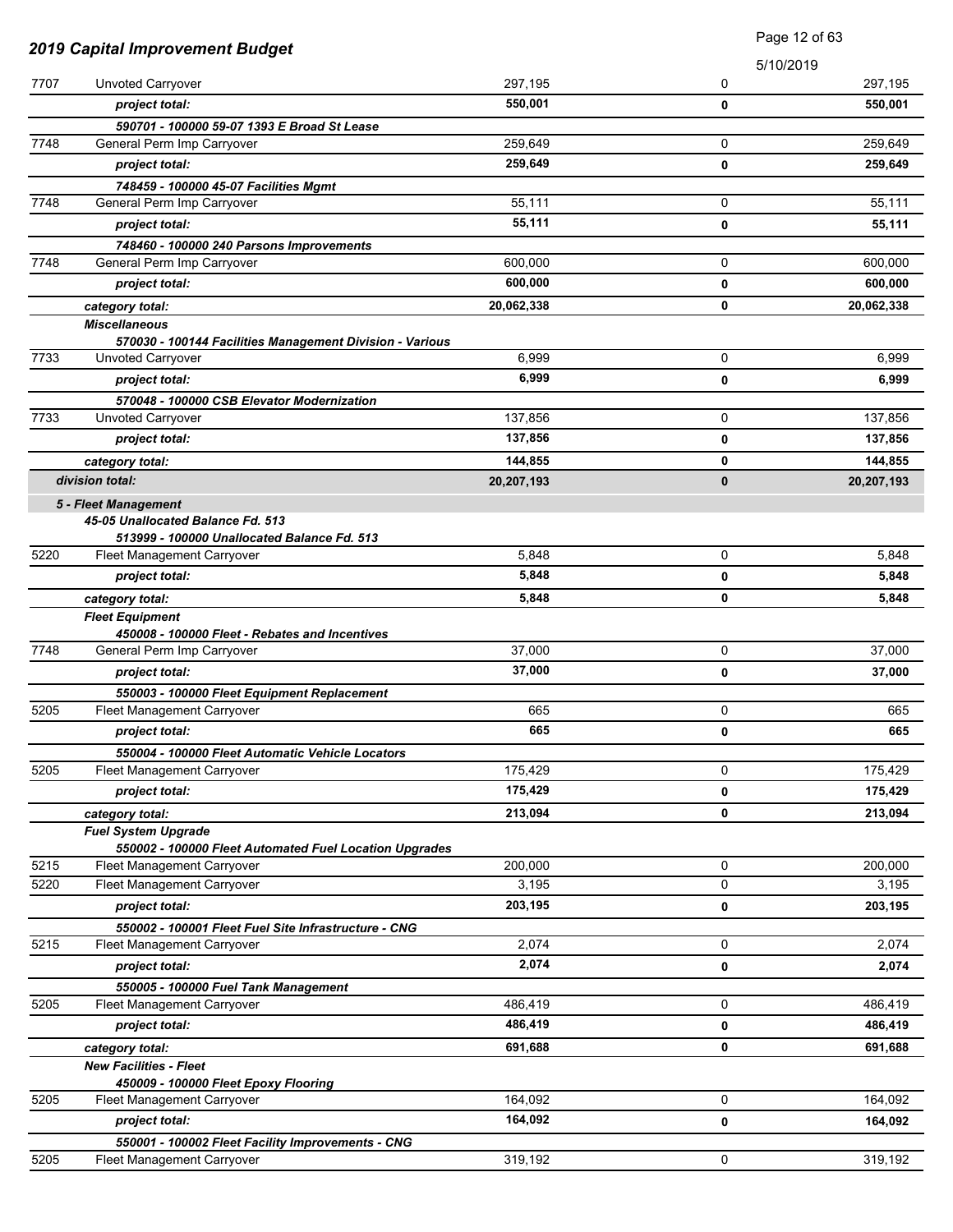|      |                                                    |            |           | Page 13 of 63 |
|------|----------------------------------------------------|------------|-----------|---------------|
|      | 2019 Capital Improvement Budget                    |            | 5/10/2019 |               |
| 5220 | <b>Fleet Management Carryover</b>                  | 28,658     | 0         | 28,658        |
|      | project total:                                     | 347,850    | 0         | 347,850       |
|      | 550006 - 100000 CNG at 2nd City Location           |            |           |               |
| 5215 | Fleet Management Carryover                         | 120,532    | 0         | 120,532       |
|      | project total:                                     | 120,532    | 0         | 120,532       |
|      | 550006 - 100003 CNG West - Land Acquisition        |            |           |               |
| 5215 | Fleet Management Carryover                         | 6.138      | 0         | 6.138         |
|      | project total:                                     | 6,138      | 0         | 6,138         |
|      | 550006 - 100005 CNG West - Station Construction    |            |           |               |
| 5215 | Fleet Management Carryover                         | 284        | 0         | 284           |
|      | project total:                                     | 284        | 0         | 284           |
|      | 550007 - 100000 Fleet Facilities - Capital Blanket |            |           |               |
| 5220 | Fleet Management Carryover                         | 5,976      | 0         | 5,976         |
| 5205 | Fleet Management Carryover                         | 51         | 0         | 51            |
|      | project total:                                     | 6,027      | 0         | 6,027         |
|      | 550008 - 100000 Fleet Auction Pavilion             |            |           |               |
| 5205 | Fleet Management Carryover                         | 428,791    | 0         | 428,791       |
|      | project total:                                     | 428,791    | 0         | 428,791       |
|      | category total:                                    | 1,073,714  | 0         | 1,073,714     |
|      | division total:                                    | 1,984,344  | 0         | 1,984,344     |
|      | department total:                                  | 23.098.225 | $\bf{0}$  | 23,098,225    |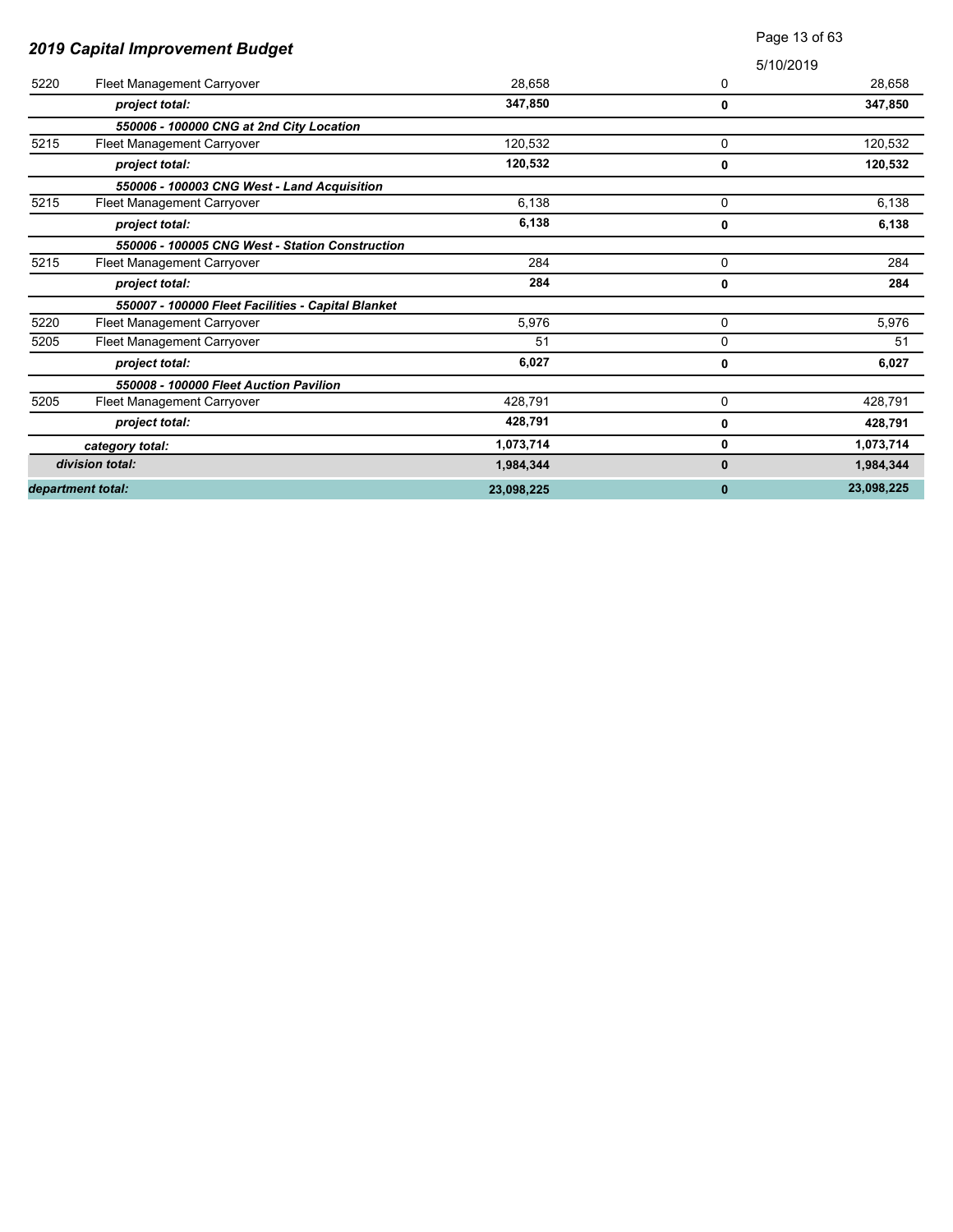# Page 14 of 63

|                   | <b>46 - HUMAN RESOURCES</b>                                                |               |            |                |  |
|-------------------|----------------------------------------------------------------------------|---------------|------------|----------------|--|
| fund no.          | funding source                                                             | budget amount | amendments | revised budget |  |
|                   | 1 - Human Resources                                                        |               |            |                |  |
|                   | <b>Technology equipment</b><br>460004 - 100000 Human Resources - Equipment |               |            |                |  |
| 7748              | General Perm Imp Carryover                                                 | 359           |            | 359            |  |
|                   | project total:                                                             | 359           | o          | 359            |  |
|                   | category total:                                                            | 359           |            | 359            |  |
|                   | division total:                                                            | 359           | 0          | 359            |  |
| department total: |                                                                            | 359           | 0          | 359            |  |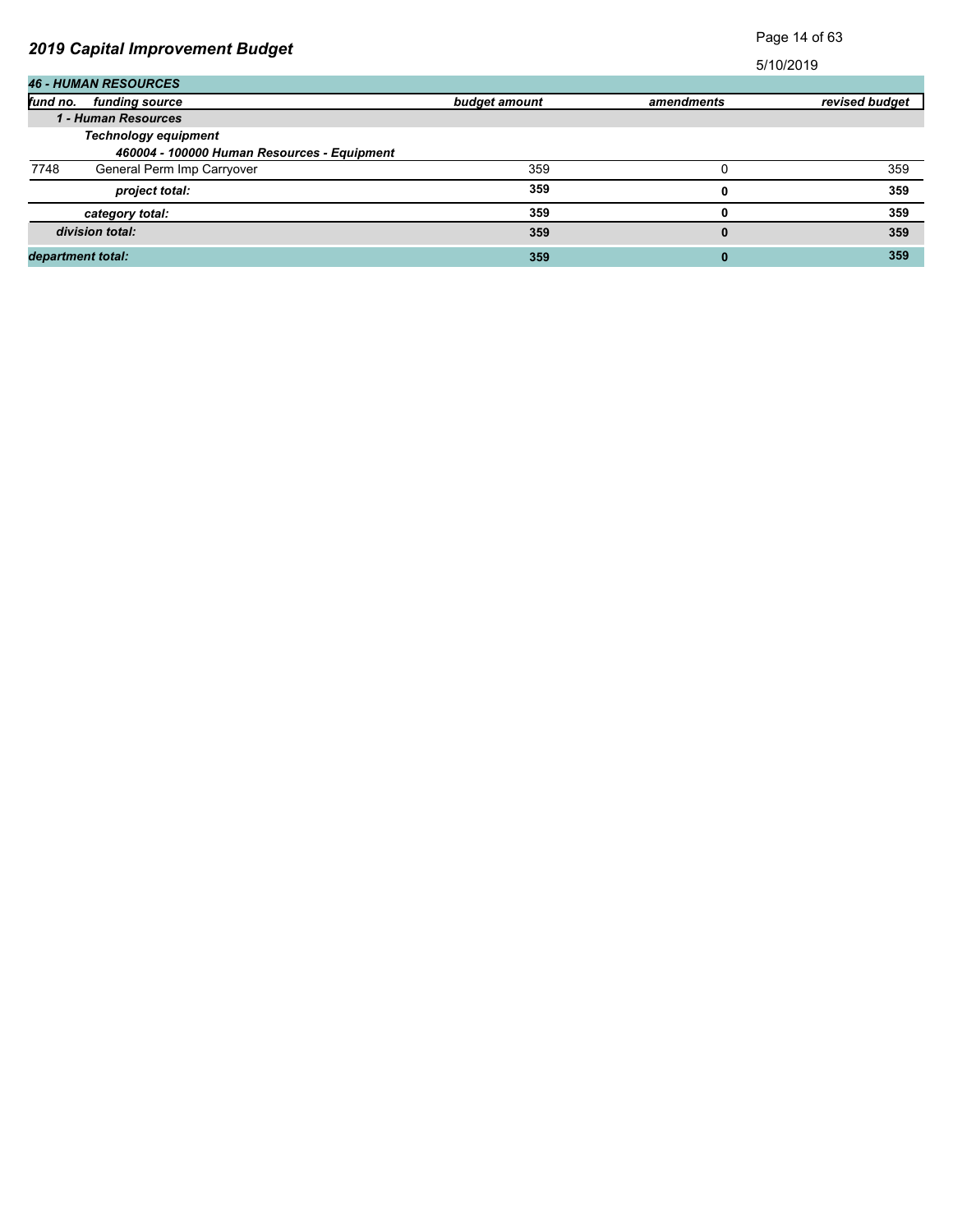|              |                                                                                     |                  |             | <b>PLO/SOLIA</b> |
|--------------|-------------------------------------------------------------------------------------|------------------|-------------|------------------|
| fund no.     | 47 - TECHNOLOGY<br>funding source                                                   |                  |             |                  |
|              | 1 - DoT Administration                                                              | budget amount    | amendments  | revised budget   |
|              | "E-Gov" Initiatives                                                                 |                  |             |                  |
|              | 470050 - 100000 E-Gov Initiatives                                                   |                  |             |                  |
| 5105         | Information Services Carryover                                                      | 144.520          | 0           | 144,520          |
| 5105         | <b>Information Services</b>                                                         | 100,000          | 0           | 100,000          |
| 5110         | Information Services Carryover                                                      | 73               | 0           | 73               |
|              | project total:                                                                      | 244,593          | 0           | 244,593          |
|              | 470050 - 100001 E-Gov Initiatives - Mobile Application                              |                  |             |                  |
| 5105         | Information Services Carryover                                                      | 268,264          | 0           | 268,264          |
|              | project total:                                                                      | 268,264          | 0           | 268,264          |
|              | category total:                                                                     | 512,857          | 0           | 512,857          |
|              | <b>Connectivity Projects</b>                                                        |                  |             |                  |
|              | 470046 - 100000 47-02 Connectivity Project Fiber/Wireless                           |                  |             |                  |
| 5115         | Information Services Carryover                                                      | 690,295          | $\mathbf 0$ | 690,295          |
| 5105         | Information Services Carryover<br><b>Information Services</b>                       | 19,611           | $\mathbf 0$ | 19,611           |
| 5115         |                                                                                     | 1,000,000        | 0           | 1,000,000        |
|              | project total:                                                                      | 1,709,906        | 0           | 1,709,906        |
|              | 470046 - 100001 47-02 CTSS Fiber Purchase B, C, D                                   |                  |             |                  |
| 5115         | Information Services Carryover                                                      | 900,000          | $\mathbf 0$ | 900,000          |
|              | project total:                                                                      | 900,000          | 0           | 900,000          |
|              | 470046 - 100002 Routing Equipment Upgrade                                           |                  |             |                  |
| 5105         | Information Services Carryover                                                      | 36               | 0           | 36               |
|              | project total:                                                                      | 36               | $\mathbf 0$ | 36               |
|              | 470046 - 100003 Uninterruptable Power Supply (UPS)                                  |                  |             |                  |
| 5105         | Information Services Carryover                                                      | 42,724           | 0           | 42,724           |
|              | project total:                                                                      | 42,724           | 0           | 42,724           |
|              | 470052 - 100000 CS Telephony Upgrade - VOIP                                         |                  |             |                  |
| 5105<br>5110 | Information Services Carryover                                                      | 994,459<br>1,240 | 0<br>0      | 994,459<br>1,240 |
|              | Information Services Carryover                                                      |                  |             |                  |
|              | project total:                                                                      | 995,699          | 0           | 995,699          |
| 5105         | 470052 - 100001 IVR Telephony Enhancements-Upgrades                                 | 40,000           |             | 40,000           |
|              | <b>Information Services Carryover</b>                                               | 40.000           | 0           |                  |
|              | project total:                                                                      |                  | 0           | 40,000           |
| 5105         | 470071 - 100000 Telephony and IVR Infrastructure<br><b>Information Services</b>     | 930,000          | 0           | 930,000          |
|              |                                                                                     | 930,000          |             |                  |
|              | project total:                                                                      |                  | 0           | 930,000          |
|              | category total:                                                                     | 4,618,365        | 0           | 4,618,365        |
|              | <b>Disaster Recovery Project</b><br>470037 - 100000 47-02 Disaster Recovery Project |                  |             |                  |
| 5105         | <b>Information Services</b>                                                         | 100,000          | 0           | 100,000          |
|              | project total:                                                                      | 100,000          | 0           | 100,000          |
|              | category total:                                                                     | 100,000          | 0           | 100,000          |
|              | <b>Equipment</b>                                                                    |                  |             |                  |
|              | 400015 - 100000 Office of Diversity Inclusion - Technology Up                       |                  |             |                  |
| 5105         | Councilmanic SIT Supported                                                          | 250,000          | 0           | 250,000          |
|              | project total:                                                                      | 250,000          | 0           | 250,000          |
|              | 470047 - 100002 Enterprise System Upgrades - Security Prog                          |                  |             |                  |
| 5105         | <b>Information Services</b>                                                         | 290,000          | $\mathbf 0$ | 290,000          |
| 5105         | <b>Information Services Carryover</b>                                               | 250,000          | 0           | 250,000          |
|              | project total:                                                                      | 540,000          | 0           | 540,000          |
|              | 470047 - 100003 Asset Management                                                    |                  |             |                  |
| 5105         | Information Services Carryover                                                      | 190,000          | 0           | 190,000          |
|              | project total:                                                                      | 190,000          | 0           | 190,000          |
|              | 470047 - 100005 Enterprise System Upgrades - GIS                                    |                  |             |                  |
| 5105         | <b>Information Services</b>                                                         | 250,000          | 0           | 250,000          |

5/10/2019

Page 15 of 63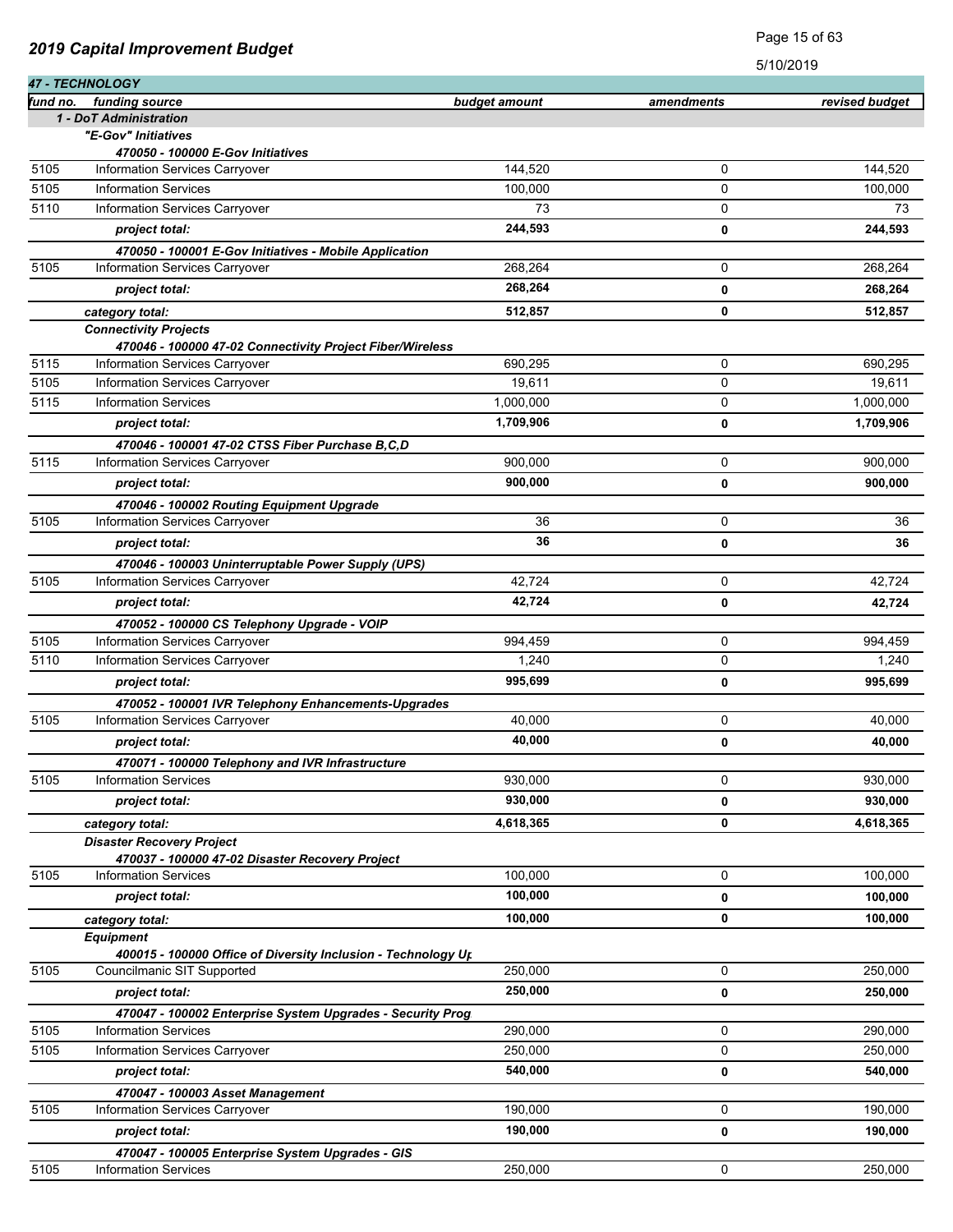|      |                                                               |            |           | Page 16 of 63 |
|------|---------------------------------------------------------------|------------|-----------|---------------|
|      | 2019 Capital Improvement Budget                               |            | 5/10/2019 |               |
| 5105 | Information Services Carryover                                | 106,677    | 0         | 106,677       |
|      | project total:                                                | 356,677    | 0         | 356,677       |
|      | 470054 - 100001 Media Services - Control Room Equipment       |            |           |               |
| 5105 | Information Services Carryover                                | 46,486     | 0         | 46,486        |
|      | project total:                                                | 46,486     | 0         | 46,486        |
|      | 470056 - 100000 Media Services Equipment and Infrastructure   |            |           |               |
| 5105 | <b>Information Services</b>                                   | 200,000    | 0         | 200,000       |
|      | project total:                                                | 200,000    | 0         | 200,000       |
|      | 514999 - 100000 Unallocated Balance Fd. 514                   |            |           |               |
| 5110 | Information Services Carryover                                | 82         | 0         | 82            |
|      | project total:                                                | 82         | 0         | 82            |
|      | category total:                                               | 1,583,245  | 0         | 1,583,245     |
|      | <b>Facility Renovation</b>                                    |            |           |               |
|      | 470031 - 100000 47-02 Data Center Facility Upgrades           |            |           |               |
| 5105 | <b>Information Services</b>                                   | 1,460,000  | 0         | 1,460,000     |
| 5105 | Information Services Carryover                                | 355,642    | 0         | 355,642       |
|      | project total:                                                | 1,815,642  | 0         | 1,815,642     |
|      | 470031 - 100002 City Hall Data Center Facility Upgrades       |            |           |               |
| 5105 | Information Services Carryover                                | 30,000     | 0         | 30,000        |
|      | project total:                                                | 30,000     | 0         | 30,000        |
|      | category total:                                               | 1,845,642  | 0         | 1,845,642     |
|      | <b>System Upgrades</b>                                        |            |           |               |
|      | 470046 - 100005 Police Network Equipment Upgrade              |            |           |               |
| 5105 | Information Services Carryover                                | 230,718    | 0         | 230,718       |
|      | project total:                                                | 230,718    | 0         | 230,718       |
|      | 470047 - 100000 47-02 Enterprise System Upgrades              |            |           |               |
| 5105 | <b>Information Services</b>                                   | 425,000    | 0         | 425,000       |
| 5105 | Information Services Carryover                                | 1,665,703  | 0         | 1,665,703     |
|      | project total:                                                | 2,090,703  | 0         | 2,090,703     |
|      | 470047 - 100011 Enterprise System Upgrades - Applications     |            |           |               |
| 5105 | <b>Information Services</b>                                   | 400,000    | 0         | 400,000       |
| 5105 | Information Services Carryover                                | 158,146    | 0         | 158.146       |
|      | project total:                                                | 558,146    | 0         | 558,146       |
|      | 470066 - 100000 311 Call Center System Upgrade                |            |           |               |
| 5105 | Unvoted Carryover                                             | 1,000,000  | 0         | 1,000,000     |
|      | project total:                                                | 1,000,000  | 0         | 1,000,000     |
|      | 470067 - 100000 Network Improvements                          |            |           |               |
| 5105 | <b>Information Services</b>                                   | 430,000    | 0         | 430,000       |
| 5105 | Information Services Carryover                                | 1,810,000  | 0         | 1,810,000     |
|      | project total:                                                | 2,240,000  | 0         | 2,240,000     |
|      |                                                               |            |           |               |
| 5105 | 470068 - 100000 Data Management Services<br>Unvoted Carryover | 2,000,000  | 0         | 2,000,000     |
| 5105 | Information Services Carryover                                | 288,000    | 0         | 288,000       |
|      |                                                               | 2,288,000  |           |               |
|      | project total:                                                |            | 0         | 2,288,000     |
|      | 470070 - 100000 Equipment Purchase - Computers                |            |           |               |
| 7748 | General Perm Imp Carryover                                    | 630,000    | 0         | 630,000       |
|      | project total:                                                | 630,000    | 0         | 630,000       |
|      | category total:                                               | 9,037,567  | 0         | 9,037,567     |
|      | division total:                                               | 17,697,676 | 0         | 17,697,676    |
|      | department total:                                             | 17,697,676 | $\pmb{0}$ | 17,697,676    |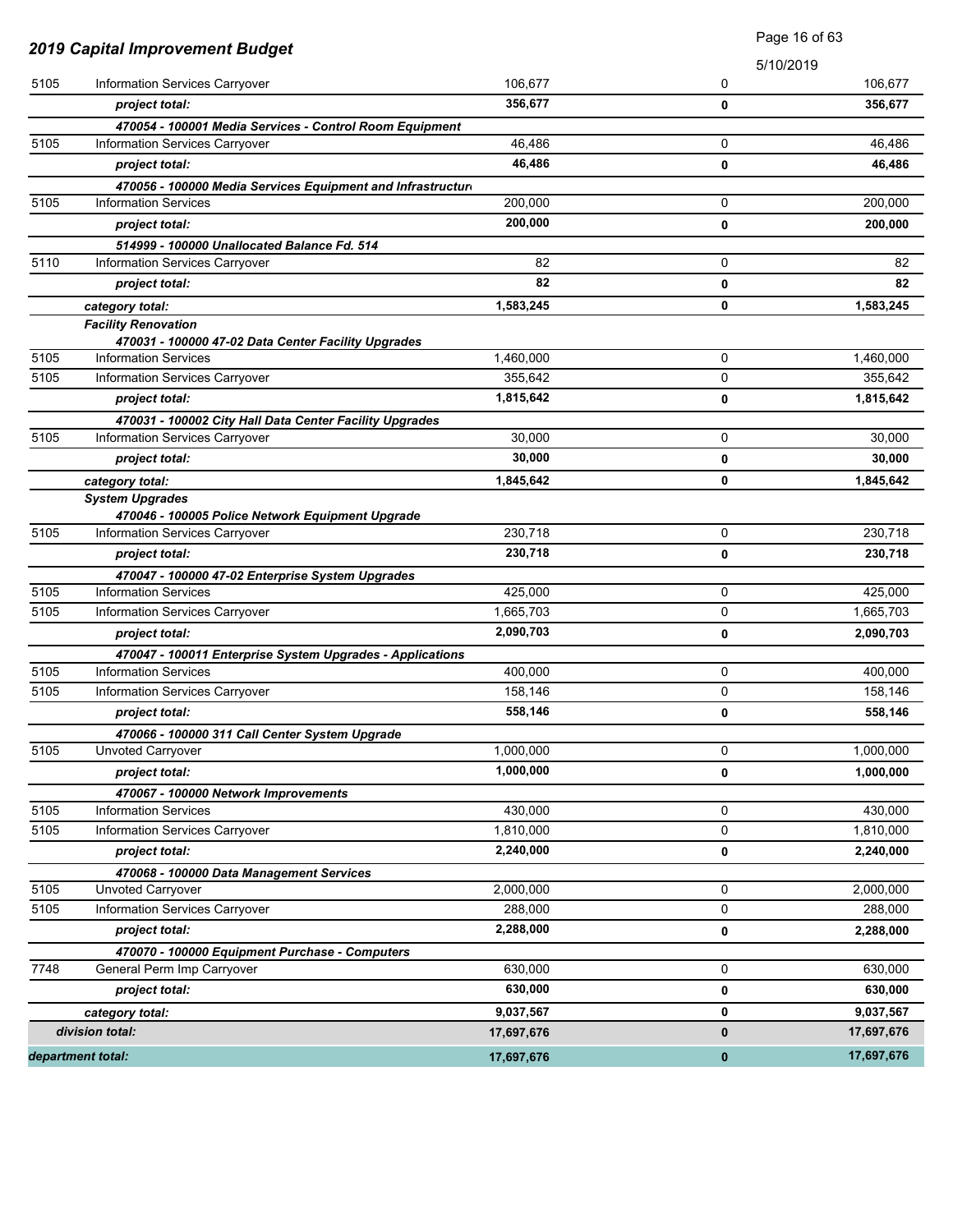# Page 17 of 63

|          | <b>48 - NEIGHBORHOODS</b>                          |               |            |                |  |  |
|----------|----------------------------------------------------|---------------|------------|----------------|--|--|
| fund no. | funding source                                     | budget amount | amendments | revised budget |  |  |
|          | 1 - Neighborhoods                                  |               |            |                |  |  |
|          | <b>Infrastructure Improvements</b>                 |               |            |                |  |  |
|          | 480102 - 100000 Milo - Grogan Underpass            |               |            |                |  |  |
| 7739     | Councilmanic SIT Supported                         | 475.000       |            | 475,000        |  |  |
|          | project total:                                     | 475,000       | 0          | 475,000        |  |  |
|          | 480103 - 100000 Myrtle & Cleveland Community Plaza |               |            |                |  |  |
| 7739     | Councilmanic SIT Supported                         | 550,000       | 0          | 550,000        |  |  |
|          | project total:                                     | 550,000       | 0          | 550,000        |  |  |
|          | category total:                                    | 1,025,000     | 0          | 1,025,000      |  |  |
|          | division total:                                    | 1,025,000     | 0          | 1,025,000      |  |  |
|          | department total:                                  | 1,025,000     | 0          | 1,025,000      |  |  |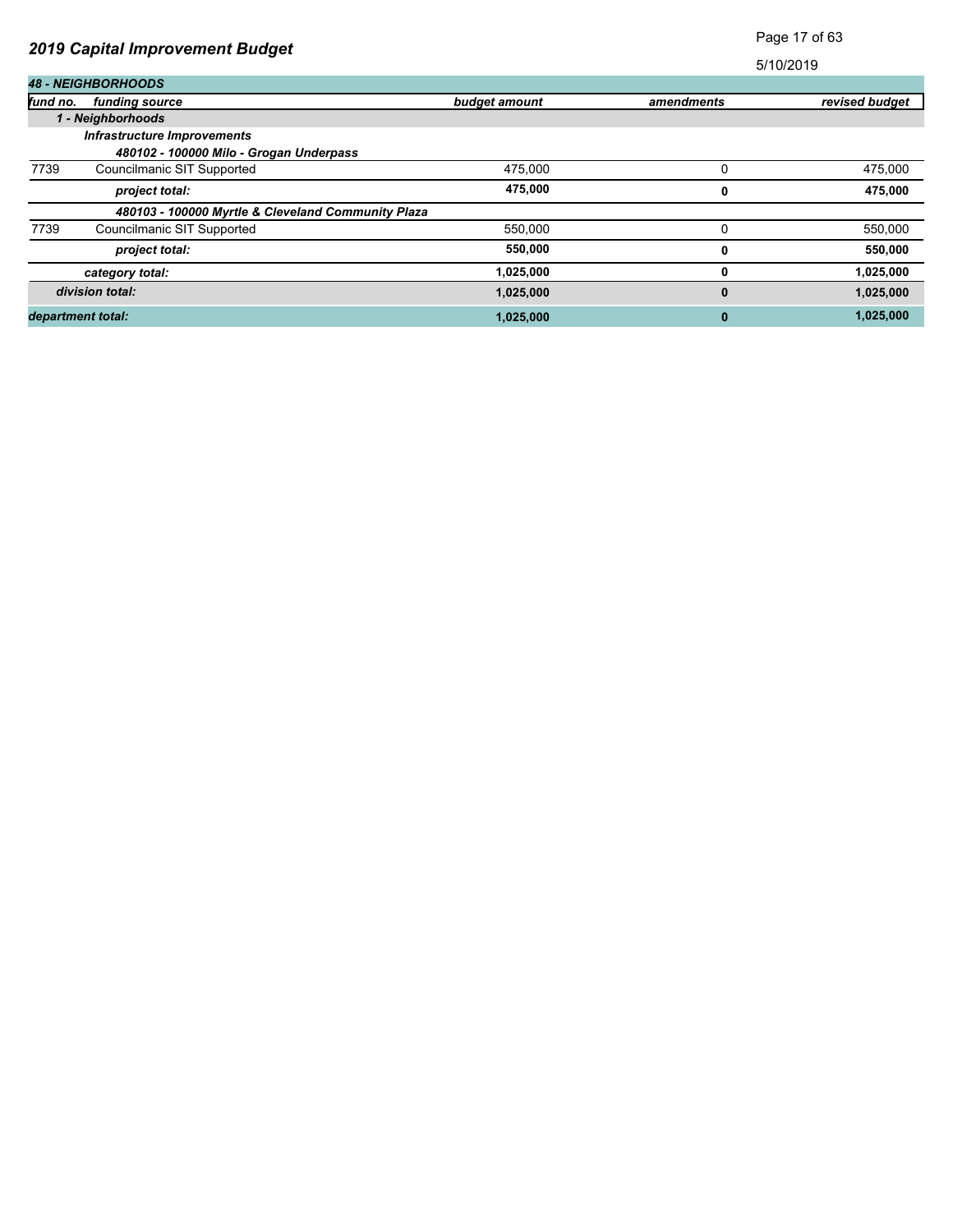### Page 18 of 63

| <b>50 - HEALTH</b> |                                                   |               |            |                |
|--------------------|---------------------------------------------------|---------------|------------|----------------|
| fund no.           | funding source                                    | budget amount | amendments | revised budget |
|                    | 1 - Health                                        |               |            |                |
|                    | <b>Health Equipment</b>                           |               |            |                |
|                    | 500505 - 100000 Public Health Equipment           |               |            |                |
| 7706               | <b>Voted Carryover</b>                            | 64            | 0          | 64             |
|                    | project total:                                    | 64            | 0          | 64             |
|                    | category total:                                   | 64            | 0          | 64             |
|                    | <b>Health Facilities Renovations</b>              |               |            |                |
|                    | 500507 - 100000 Public Health Equipment - Equitas |               |            |                |
| 7706               | Voted 2016 Debt SIT Supported                     | 100,000       | 0          | 100,000        |
|                    | project total:                                    | 100,000       | 0          | 100,000        |
|                    | 500508 - 100000 Health Centers - House of Hope    |               |            |                |
| 7706               | Voted 2016 Debt SIT Supported                     | 100,000       | 0          | 100,000        |
|                    | project total:                                    | 100,000       | 0          | 100,000        |
|                    | 570053 - 100000 59-07 Blind School Renovation     |               |            |                |
| 7706               | <b>Voted Carryover</b>                            | 17,876        | 0          | 17,876         |
|                    | project total:                                    | 17,876        | 0          | 17,876         |
|                    | category total:                                   | 217,876       | 0          | 217,876        |
|                    | division total:                                   | 217,940       | 0          | 217,940        |
|                    | department total:                                 | 217,940       | 0          | 217,940        |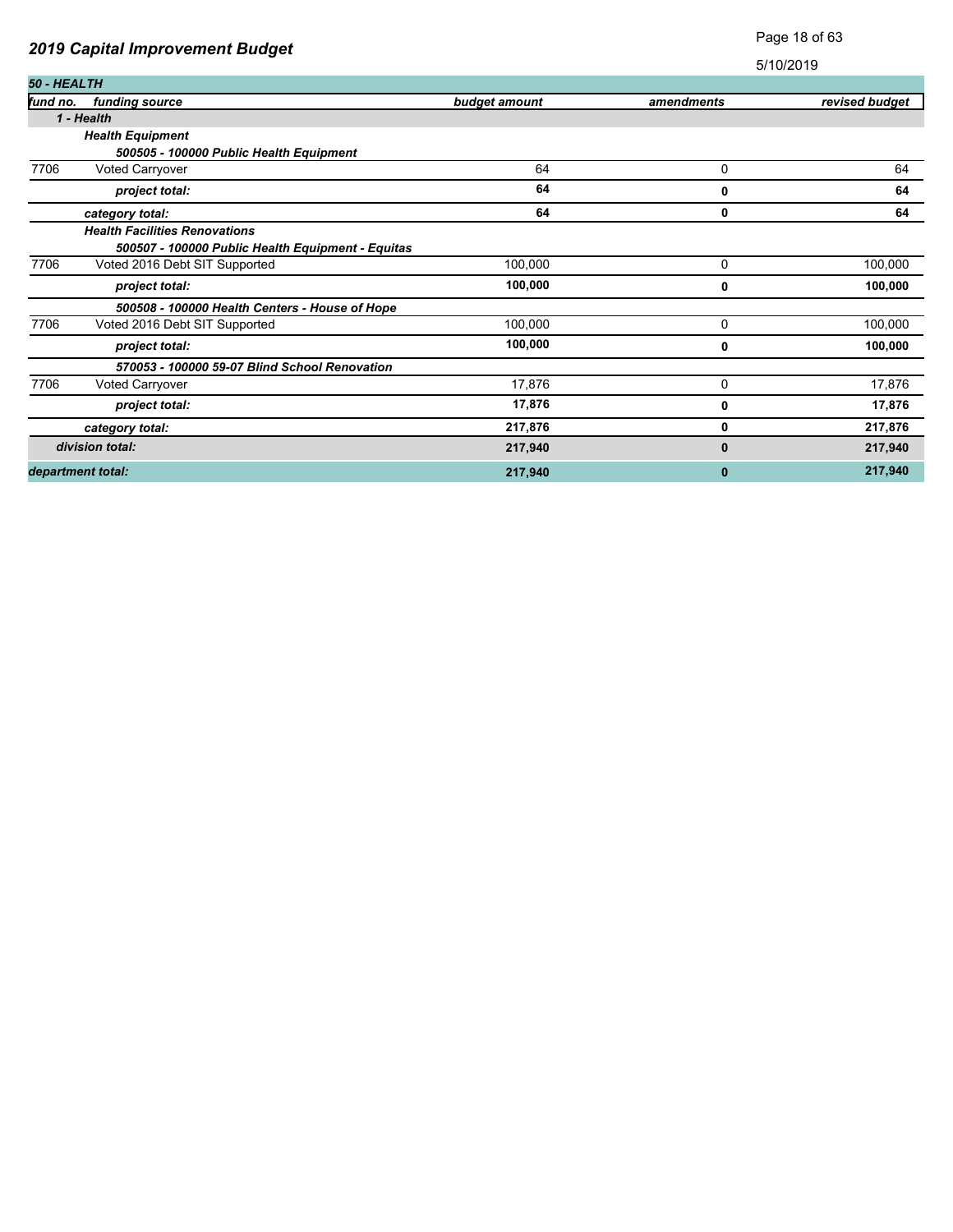|          | <b>51 - RECREATION AND PARKS</b><br>funding source       |               |            |                |
|----------|----------------------------------------------------------|---------------|------------|----------------|
| fund no. | 1 - Recreation and Parks                                 | budget amount | amendments | revised budget |
|          | 51-01 Unallocated Balance Fd. 747                        |               |            |                |
|          | 510042 - 100000 Clintonville Parkland Donations          |               |            |                |
| 7747     | Rec & Parks Perm Improv Carryover                        | 175,296       | 0          | 175,296        |
|          | project total:                                           | 175,296       | 0          | 175,296        |
|          | 510043 - 100000 Downtown Parkland Donations              |               |            |                |
| 7747     | Rec & Parks Perm Improv Carryover                        | 2,720         | 0          | 2.720          |
|          | project total:                                           | 2,720         | 0          | 2,720          |
|          | 510044 - 100000 Eastland Brice Parkland Donations        |               |            |                |
| 7747     | Rec & Parks Perm Improv Carryover                        | 37,016        | 0          | 37,016         |
|          | project total:                                           | 37,016        | 0          | 37,016         |
|          | 510046 - 100000 Far East Parkland Donations              |               |            |                |
| 7747     | Rec & Parks Perm Improv Carryover                        | 57,314        | 0          | 57,314         |
|          | project total:                                           | 57,314        | 0          | 57,314         |
|          | 510047 - 100000 Far North Parkland Donations             |               |            |                |
| 7747     | Rec & Parks Perm Improv Carryover                        | 1,158,392     | 0          | 1,158,392      |
|          | project total:                                           | 1,158,392     | 0          | 1,158,392      |
|          | 510048 - 100000 Far Northwest Parkland Donations         |               |            |                |
| 7747     | Rec & Parks Perm Improv Carryover                        | 262,500       | 0          | 262,500        |
|          | project total:                                           | 262.500       | 0          | 262,500        |
|          | 510049 - 100000 Far South Parkland Donations             |               |            |                |
| 7747     | Rec & Parks Perm Improv Carryover                        | 2,391         | 0          | 2,391          |
|          | project total:                                           | 2,391         | 0          | 2,391          |
|          | 510050 - 100000 Far West Parkland Donations              |               |            |                |
| 7747     | Rec & Parks Perm Improv Carryover                        | 197,632       | 0          | 197,632        |
|          | project total:                                           | 197,632       | 0          | 197,632        |
|          | 510051 - 100000 Franklinton Parkland Donations           |               |            |                |
| 7747     | Rec & Parks Perm Improv Carryover                        | 96            | 0          | 96             |
|          | project total:                                           | 96            | 0          | 96             |
|          | 510052 - 100000 Greenlawn-Frank Rd Parkland Donations    |               |            |                |
| 7747     | Rec & Parks Perm Improv Carryover                        | 4,973         | 0          | 4,973          |
|          | project total:                                           | 4,973         | 0          | 4,973          |
|          | 510053 - 100000 Hayden Run Parkland Donations            |               |            |                |
| 7747     | Rec & Parks Perm Improv Carryover                        | 338,702       | 0          | 338,702        |
|          | project total:                                           | 338,702       | 0          | 338,702        |
|          | 510055 - 100000 Near East Parkland Donations             |               |            |                |
| 7747     | Rec & Parks Perm Improv Carryover                        | 114,970       | 0          | 114,970        |
|          | project total:                                           | 114,970       | 0          | 114,970        |
|          | 510056 - 100000 Near North University Parkland Donations |               |            |                |
| 7747     | Rec & Parks Perm Improv Carryover                        | 542,489       | 0          | 542,489        |
|          | project total:                                           | 542,489       | 0          | 542,489        |
|          | 510057 - 100000 Near South Parkland Donations            |               |            |                |
| 7747     | Rec & Parks Perm Improv Carryover                        | 3,608         | $\Omega$   | 3,608          |
|          | project total:                                           | 3,608         | 0          | 3,608          |
|          | 510058 - 100000 North Linden parkland donations          |               |            |                |
| 7747     | Rec & Parks Perm Improv Carryover                        | 359           | 0          | 359            |
|          | project total:                                           | 359           | 0          | 359            |
|          | 510059 - 100000 Northeast Parkland Donations             |               |            |                |
| 7747     | Rec & Parks Perm Improv Carryover                        | 16,150        | 0          | 16,150         |
|          | project total:                                           | 16,150        | 0          | 16,150         |
|          | 510060 - 100000 Northland parkland donations             |               |            |                |
| 7747     | Rec & Parks Perm Improv Carryover                        | 27,187        | 0          | 27,187         |
|          | project total:                                           | 27,187        | 0          | 27,187         |
|          | 510061 - 100000 Northwest parkland donations             |               |            |                |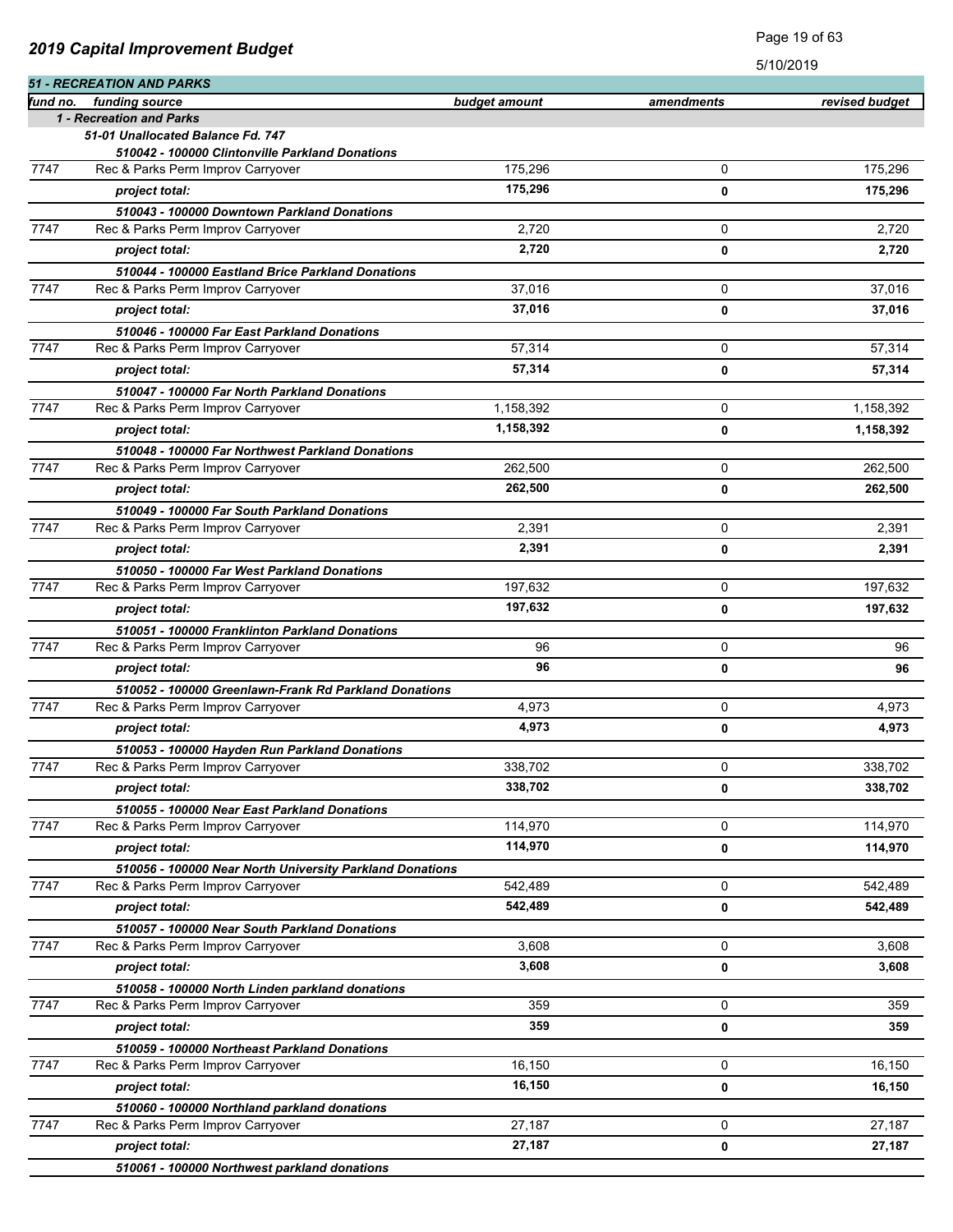| <b>2019 Capital Improvement Budget</b> |                                                                                        | Page 20 of 63 |             |           |
|----------------------------------------|----------------------------------------------------------------------------------------|---------------|-------------|-----------|
|                                        |                                                                                        |               | 5/10/2019   |           |
| 7747                                   | Rec & Parks Perm Improv Carryover                                                      | 37,461        | 0           | 37,461    |
|                                        | project total:                                                                         | 37,461        | 0           | 37,461    |
|                                        | 510062 - 100000 Rickenbacker Parkland Donations                                        |               |             |           |
| 7747                                   | Rec & Parks Perm Improv Carryover                                                      | 34.381        | 0           | 34,381    |
|                                        | project total:                                                                         | 34,381        | 0           | 34,381    |
|                                        | 510063 - 100000 Rocky Fork Blacklick Parkland Donations                                |               |             |           |
| 7747                                   | Rec & Parks Perm Improv Carryover                                                      | 583,820       | 0           | 583,820   |
|                                        | project total:                                                                         | 583,820       | 0           | 583,820   |
|                                        | 510064 - 100000 South Linden Parkland Donations                                        |               |             |           |
| 7747                                   | Rec & Parks Perm Improv Carryover                                                      | 869           | 0           | 869       |
|                                        | project total:                                                                         | 869           | 0           | 869       |
| 7747                                   | 510065 - 100000 Southeast Parkland Donations                                           | 53,398        | 0           | 53,398    |
|                                        | Rec & Parks Perm Improv Carryover                                                      | 53,398        |             |           |
|                                        | project total:                                                                         |               | 0           | 53,398    |
| 7747                                   | 510066 - 100000 West Olentangy Parkland Donations<br>Rec & Parks Perm Improv Carryover | 84,929        | 0           | 84,929    |
|                                        | project total:                                                                         | 84,929        | 0           | 84,929    |
|                                        |                                                                                        |               |             |           |
| 7747                                   | 510067 - 100000 West Scioto Parkland Donations<br>Rec & Parks Perm Improv Carryover    | 201,467       | 0           | 201,467   |
|                                        | project total:                                                                         | 201,467       | 0           | 201,467   |
|                                        | 510068 - 100000 Westland Parkland Donations                                            |               |             |           |
| 7747                                   | Rec & Parks Perm Improv Carryover                                                      | 633,727       | 0           | 633,727   |
|                                        | project total:                                                                         | 633,727       | 0           | 633,727   |
|                                        | 510730 - 100000 Hayden Run - Parkland Dedication                                       |               |             |           |
| 7747                                   | Rec & Parks Perm Improv Carryover                                                      | 35,250        | 0           | 35,250    |
|                                        | project total:                                                                         | 35,250        | 0           | 35,250    |
|                                        | 510732 - 100000 Far North - Parkland Dedication                                        |               |             |           |
| 7747                                   | Rec & Parks Perm Improv Carryover                                                      | 153,750       | 0           | 153,750   |
|                                        | project total:                                                                         | 153,750       | 0           | 153,750   |
|                                        | 510760 - 100000 Brewery District - Parkland Dedication                                 |               |             |           |
| 7747                                   | Rec & Parks Perm Improv Carryover                                                      | 2,808         | 0           | 2,808     |
|                                        | project total:                                                                         | 2,808         | 0           | 2,808     |
|                                        | 747999 - 100000 51-01 Unallocated Balance Fd. 747                                      |               |             |           |
| 7747                                   | Rec & Parks Perm Improv Carryover                                                      | 47,515        | 0           | 47,515    |
|                                        | project total:                                                                         | 47,515        | 0           | 47,515    |
|                                        | 747999 - 100001 51-01 Unallocated Balance - Golf                                       |               |             |           |
| 7747                                   | Rec & Parks Perm Improv Carryover                                                      | 10,549        | 0           | 10,549    |
|                                        | project total:                                                                         | 10,549        | 0           | 10,549    |
|                                        | category total:                                                                        | 4,821,719     | 0           | 4,821,719 |
|                                        | <b>Acquisition</b>                                                                     |               |             |           |
| 7702                                   | 513000 - 100000 Acquisition - Misc.<br>Voted 2016 Debt SIT Supported                   | 1,056,992     | 0           | 1,056,992 |
|                                        | project total:                                                                         | 1,056,992     | 0           | 1,056,992 |
|                                        |                                                                                        |               |             |           |
| 7702                                   | 513001 - 100000 Acquisition - Cost Allocation<br>Voted 2016 Debt SIT Supported         | 80,000        | 0           | 80,000    |
|                                        | project total:                                                                         | 80,000        | 0           | 80,000    |
|                                        | category total:                                                                        | 1,136,992     | 0           | 1,136,992 |
|                                        | <b>Bikeway Improvements</b>                                                            |               |             |           |
|                                        | 510303 - 100003 Greenways - Alum Creek Trail - Johnstown I                             |               |             |           |
| 7702                                   | <b>Voted Carryover</b>                                                                 | 80,000        | $\mathbf 0$ | 80,000    |
|                                        | project total:                                                                         | 80,000        | 0           | 80,000    |
|                                        | 510304 - 100002 Greenways - Big Walnut Trail - Nafzger Park                            |               |             |           |
| 7702                                   | <b>Voted Carryover</b>                                                                 | 54,553        | 0           | 54,553    |
|                                        | project total:                                                                         | 54,553        | 0           | 54,553    |
|                                        | 510306 - 100003 Greenways - Olentangy Trail - Arena District                           |               |             |           |
| 7702                                   | Voted 2016 Debt SIT Supported                                                          | 2,000,000     | 0           | 2,000,000 |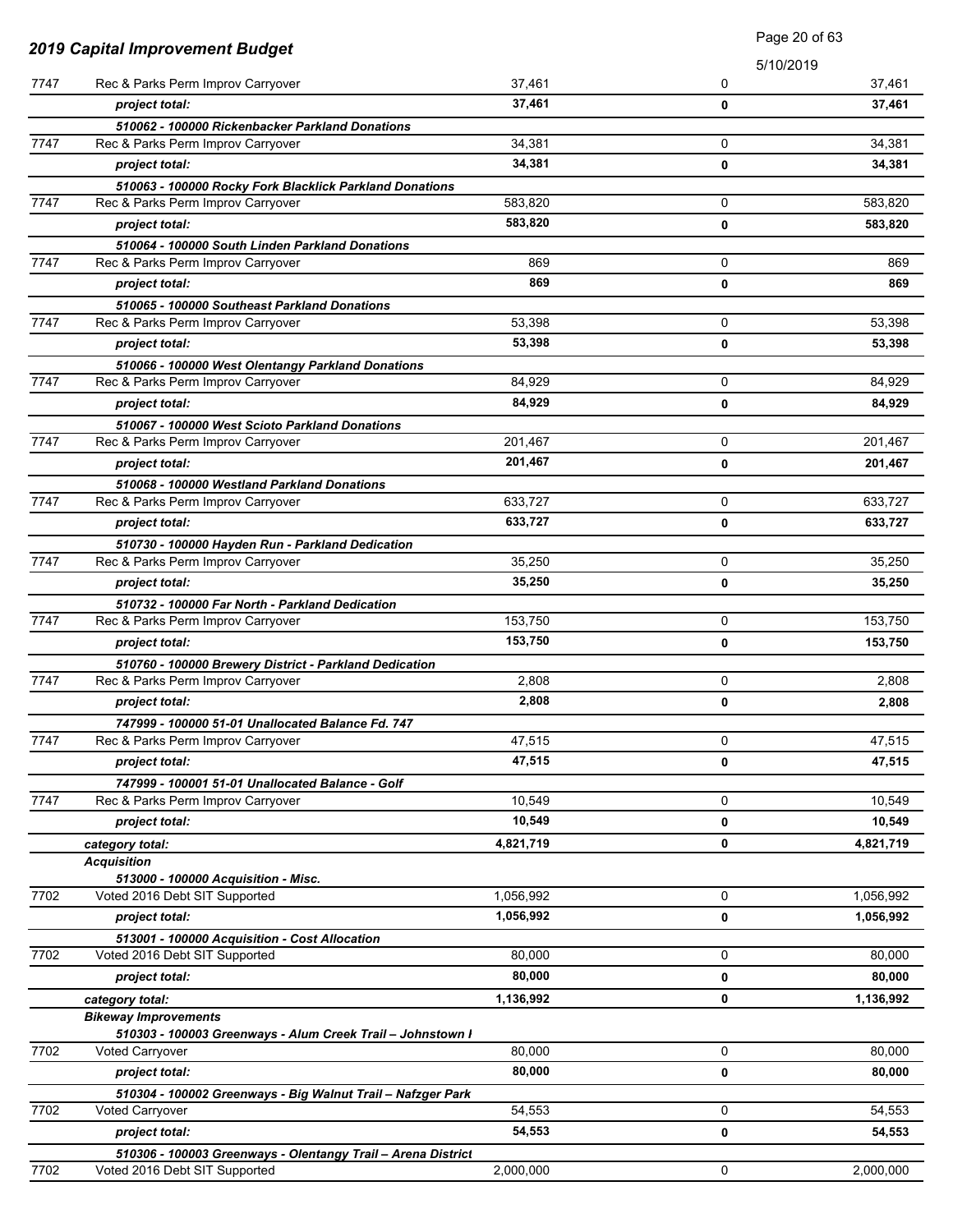|      | 2019 Capital Improvement Budget                              |           | Page 21 of 63 |           |
|------|--------------------------------------------------------------|-----------|---------------|-----------|
|      |                                                              |           | 5/10/2019     |           |
|      | project total:                                               | 2,000,000 | 0             | 2,000,000 |
|      | 510316 - 100000 51-01 Greenways Projects                     |           |               |           |
| 7702 | <b>Voted Carryover</b>                                       | 861,371   | 0             | 861,371   |
|      | project total:                                               | 861,371   | $\mathbf 0$   | 861,371   |
|      | 510905 - 100000 Greenways - Clean Ohio - Alum Creek North    |           |               |           |
| 7702 | <b>Voted Carryover</b>                                       | 12,047    | 0             | 12,047    |
|      | project total:                                               | 12,047    | 0             | 12,047    |
|      | 510911 - 100000 Olentangy Trail - Bethel Road Connector - Gi |           |               |           |
| 7702 | <b>Voted Carryover</b>                                       | 994,060   | 0             | 994,060   |
|      | project total:                                               | 994,060   | 0             | 994,060   |
|      | category total:                                              | 4,002,031 | 0             | 4,002,031 |
|      | <b>Emergency Repair</b>                                      |           |               |           |
|      | 516000 - 100000 Emergency Replacement - Misc.                | 660.620   |               |           |
| 7702 | Voted 2016 Debt SIT Supported                                |           | 0             | 660,620   |
|      | project total:                                               | 660,620   | $\mathbf 0$   | 660,620   |
|      | 516001 - 100000 Emergency Replacement - Cost Allocation      |           |               |           |
| 7702 | Voted 2016 Debt SIT Supported                                | 50,000    | 0             | 50.000    |
|      | project total:                                               | 50,000    | 0             | 50,000    |
|      | category total:                                              | 710,620   | 0             | 710,620   |
|      | <b>Golf Course Improvements</b>                              |           |               |           |
|      | 510430 - 100000 Golf - Champions Clubhouse                   |           |               |           |
| 7702 | Voted 2016 Debt SIT Supported                                | 1,655,000 | 0             | 1,655,000 |
| 7712 | Voted Carryover                                              | 4,385,747 | 0             | 4,385,747 |
|      | project total:                                               | 6,040,747 | 0             | 6,040,747 |
|      | 510431 - 100000 Golf - Airport Golf Course Improvements      |           |               |           |
| 7702 | <b>Voted Carryover</b>                                       | 7,400     | $\mathbf 0$   | 7,400     |
|      | project total:                                               | 7,400     | 0             | 7,400     |
|      | category total:                                              | 6,048,147 | 0             | 6,048,147 |
|      | <b>New Development</b>                                       |           |               |           |
|      | 512000 - 100000 New Development - Misc.                      |           | 0             |           |
| 7702 | Voted 2016 Debt SIT Supported                                | 2,843,852 |               | 2,843,852 |
|      | project total:                                               | 2,843,852 | 0             | 2,843,852 |
|      | 512001 - 100000 New Development - Cost Allocation            |           |               |           |
| 7702 | Voted 2016 Debt SIT Supported                                | 230,000   | 0             | 230,000   |
|      | project total:                                               | 230,000   | $\mathbf 0$   | 230,000   |
|      | 512002 - 100000 Blueways Development                         |           |               |           |
| 7702 | Voted 2016 Debt SIT Supported                                | 195,000   | $\mathbf 0$   | 195,000   |
|      | project total:                                               | 195,000   | 0             | 195,000   |
|      | 512004 - 100000 Community Sports Park                        |           |               |           |
| 7702 | Voted 2016 Debt SIT Supported                                | 1,000,000 | 0             | 1,000,000 |
|      | project total:                                               | 1,000,000 | 0             | 1,000,000 |
|      | category total:                                              | 4,268,852 | 0             | 4,268,852 |
|      | <b>Park &amp; Playground Development</b>                     |           |               |           |
|      | 440006 - 102113 University Dodridge Connection to Olentang   |           |               |           |
| 7702 | Voted Carryover                                              | 43,326    | 0             | 43,326    |
|      | project total:                                               | 43,326    | $\mathbf 0$   | 43,326    |
|      | 510018 - 201801 Sports Court Improvements 2018               |           |               |           |
| 7702 | <b>Voted Carryover</b>                                       | 37,700    | 0             | 37,700    |
|      | project total:                                               | 37,700    | 0             | 37,700    |
|      | 510023 - 100000 Franklin Park Cascades Improvements          |           |               |           |
| 7702 | Voted Carryover                                              | 2,340,000 | 0             | 2,340,000 |
|      | project total:                                               | 2,340,000 | 0             | 2,340,000 |
|      | 510120 - 100000 Franklin/Conservatory Park Improvements      |           |               |           |
| 7702 | Voted 2016 Debt SIT Supported                                | 500,000   | 0             | 500,000   |
|      | project total:                                               | 500,000   | 0             | 500,000   |
|      | 510319 - 100000 51-01 Safe Playgrounds                       |           |               |           |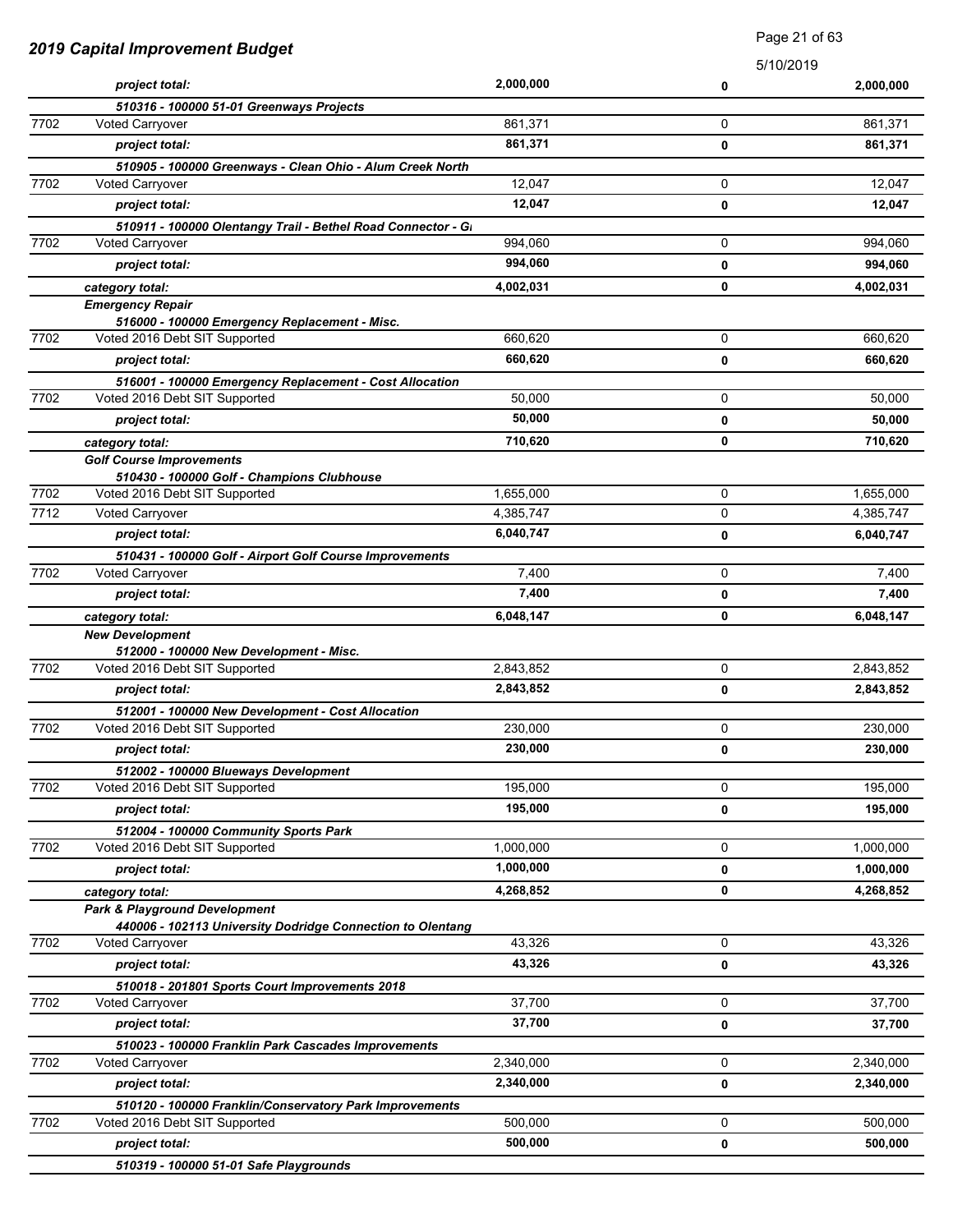|      |                                                                                 | Page 22 of 63 |           |            |
|------|---------------------------------------------------------------------------------|---------------|-----------|------------|
|      | <b>2019 Capital Improvement Budget</b>                                          |               | 5/10/2019 |            |
| 7702 | Voted Carryover                                                                 | 333,113       | 0         | 333,113    |
|      | project total:                                                                  | 333,113       | 0         | 333,113    |
|      | 510910 - 100000 NRPA - Carriage Place Nature Playground - (                     |               |           |            |
| 7702 | <b>Voted Carryover</b>                                                          | 5,400         | 0         | 5,400      |
|      | project total:                                                                  | 5,400         | 0         | 5,400      |
|      | category total:                                                                 | 3,259,539     | 0         | 3,259,539  |
|      | <b>Parkland Acquisition</b>                                                     |               |           |            |
|      | 510112 - 100106 Planning Area 6 Land Acquisition                                |               |           |            |
| 7702 | <b>Voted Carryover</b>                                                          | 12,984        | 0         | 12,984     |
|      | project total:                                                                  | 12,984        | 0         | 12,984     |
|      | category total:                                                                 | 12,984        | 0         | 12,984     |
|      | <b>Quick Strike</b>                                                             |               |           |            |
|      | 517000 - 100000 Opportunity Projects - Misc.                                    |               |           |            |
| 7702 | Voted 2016 Debt SIT Supported                                                   | 396,372       | 0         | 396,372    |
|      | project total:                                                                  | 396,372       | 0         | 396,372    |
|      | 517001 - 100000 Opportunity Projects - Cost Allocation                          |               |           |            |
| 7702 | Voted 2016 Debt SIT Supported                                                   | 30,000        | 0         | 30,000     |
|      | project total:                                                                  | 30,000        | 0         | 30,000     |
|      | category total:                                                                 | 426,372       | 0         | 426,372    |
|      | <b>Rec &amp; Parks Equipment</b>                                                |               |           |            |
| 7747 | 510040 - 100000 51-01 Recreation and Parks Equipment                            | 140,000       | 0         | 140,000    |
|      | Rec & Parks Perm Improv Carryover                                               |               |           |            |
|      | project total:                                                                  | 140,000       | 0         | 140,000    |
|      | 510040 - 100001 Maintenance Equipment - Parks                                   |               |           |            |
| 7702 | Voted Carryover                                                                 | 3             | 0         | 3          |
|      | project total:                                                                  | 3             | 0         | 3          |
|      | category total:                                                                 | 140,003       | 0         | 140,003    |
|      | <b>Rec &amp; Parks Facility Renovations</b>                                     |               |           |            |
| 7702 | 510029 - 100000 Facility Upgrades<br>Voted Carryover                            | 833,000       | 0         | 833,000    |
|      | project total:                                                                  | 833.000       | 0         | 833,000    |
|      |                                                                                 |               |           |            |
| 7747 | 510035 - 100000 51-01 Facility Renovations<br>Rec & Parks Perm Improv Carryover | 109,949       | 0         | 109,949    |
|      |                                                                                 | 109,949       |           |            |
|      | project total:                                                                  |               | 0         | 109,949    |
| 7702 | 510035 - 100004 Facility Improvements - Contingencies<br>Voted Carryover        | 125,000       | 0         | 125,000    |
|      |                                                                                 | 125,000       |           | 125,000    |
|      | project total:                                                                  |               | 0         |            |
| 7702 | 510036 - 100000 King Arts Complex Improvements<br><b>Voted Carryover</b>        | 1,861,635     | 0         | 1,861,635  |
|      |                                                                                 | 1,861,635     |           |            |
|      | project total:                                                                  |               | 0         | 1,861,635  |
| 7712 | 510038 - 100000 Linden Community Recreation Center                              | 19,000,000    | 0         |            |
|      | <b>Voted Carryover</b>                                                          |               | 0         | 19,000,000 |
| 7702 | Voted 2016 Debt SIT Supported                                                   | 5,000,000     |           | 5,000,000  |
|      | project total:                                                                  | 24,000,000    | 0         | 24,000,000 |
|      | 510100 - 201802 Big Walnut LED Lighting Improvements                            |               |           |            |
| 7702 | <b>Voted Carryover</b>                                                          | 99,509        | 0         | 99,509     |
|      | project total:                                                                  | 99,509        | 0         | 99,509     |
|      | 510119 - 100000 Central Maintenance Zone Headquarters                           |               |           |            |
| 7702 | Voted Carryover                                                                 | 3,566,281     | 0         | 3,566,281  |
|      | project total:                                                                  | 3,566,281     | 0         | 3,566,281  |
|      | 510122 - 100000 HVAC Improvements                                               |               |           |            |
| 7702 | Voted Carryover                                                                 | 941,366       | 0         | 941,366    |
|      | project total:                                                                  | 941,366       | 0         | 941,366    |
|      | 510124 - 100000 Davis Center Renovation                                         |               |           |            |
| 7702 | <b>Voted Carryover</b>                                                          | 2,464,250     | 0         | 2,464,250  |
|      | project total:                                                                  | 2,464,250     | 0         | 2,464,250  |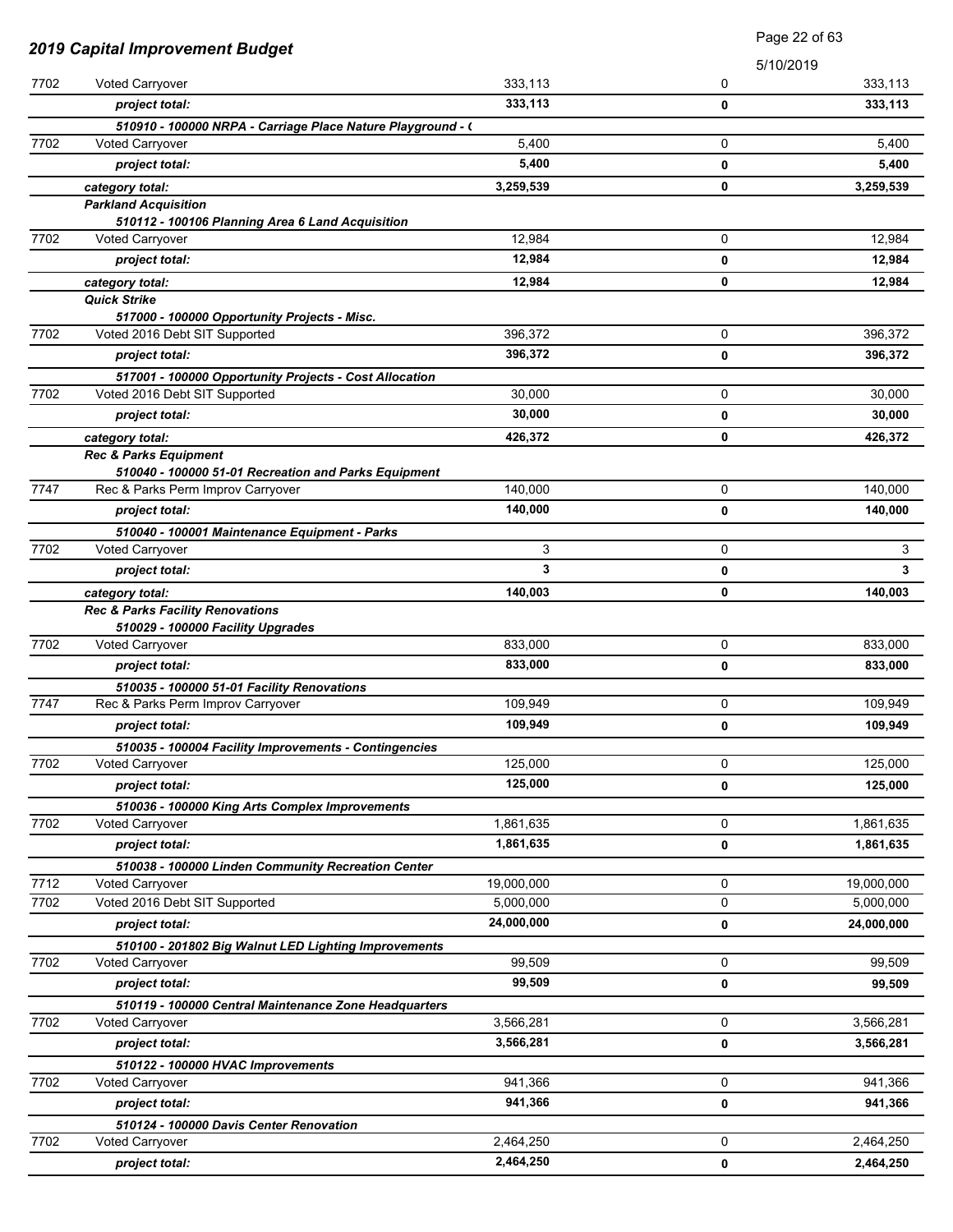### Page 23 of 63

|      | 510128 - 100000 Northeast Multigenerational Recreation Cent |            |   |            |
|------|-------------------------------------------------------------|------------|---|------------|
| 7702 | <b>Voted Carryover</b>                                      | 1,000,000  | 0 | 1,000,000  |
|      | project total:                                              | 1,000,000  | 0 | 1,000,000  |
|      | 510129 - 100000 Franklin Park Adventure Center Renovations  |            |   |            |
| 7702 | <b>Voted Carryover</b>                                      | 964,250    | 0 | 964,250    |
|      | project total:                                              | 964,250    | 0 | 964,250    |
|      | category total:                                             | 35,965,240 | 0 | 35,965,240 |
|      | <b>Rec &amp; Parks Tree Plantings</b>                       |            |   |            |
|      | 510039 - 100001 Street Trees - Green Initiative             |            |   |            |
| 7702 | <b>Voted Carryover</b>                                      | 452,212    | 0 | 452,212    |
|      | project total:                                              | 452,212    | 0 | 452,212    |
|      | category total:                                             | 452,212    | 0 | 452,212    |
|      | <b>Renovation</b>                                           |            |   |            |
|      | 511000 - 100000 Renovation - Misc.                          |            |   |            |
| 7702 | Voted 2016 Debt SIT Supported                               | 2,970,876  | 0 | 2,970,876  |
|      | project total:                                              | 2,970,876  | 0 | 2,970,876  |
|      | 511001 - 100000 Renovation - Cost Allocation                |            |   |            |
| 7702 | Voted 2016 Debt SIT Supported                               | 490,000    | 0 | 490.000    |
|      | project total:                                              | 490.000    | 0 | 490.000    |
|      | 511007 - 100000 Hard Surface Improvements                   |            |   |            |
| 7702 | Voted 2016 Debt SIT Supported                               | 800,000    | 0 | 800,000    |
|      | project total:                                              | 800,000    | 0 | 800,000    |
|      | 511008 - 100000 Roof Improvements                           |            |   |            |
| 7702 | Voted 2016 Debt SIT Supported                               | 800,000    | 0 | 800,000    |
|      | project total:                                              | 800,000    | 0 | 800,000    |
|      | 511009 - 100000 Windsor Pool Renovations                    |            |   |            |
| 7702 | <b>Voted Carryover</b>                                      | 199,570    | 0 | 199,570    |
|      | project total:                                              | 199,570    | 0 | 199,570    |
|      | 511010 - 100000 Greenlawn Dam                               |            |   |            |
| 7702 | Voted Carryover                                             | 46,840     | 0 | 46,840     |
|      | project total:                                              | 46,840     | 0 | 46,840     |
|      | 511011 - 100000 Maintenance Equipment - Parks               |            |   |            |
| 7702 | Voted 2016 Debt SIT Supported                               | 250.000    | 0 | 250,000    |
|      | project total:                                              | 250,000    | 0 | 250,000    |
|      | 511012 - 100000 Street Trees - Green Initiative             |            |   |            |
| 7702 | Voted 2016 Debt SIT Supported                               | 400,000    | 0 | 400,000    |
|      | project total:                                              | 400,000    | 0 | 400,000    |
|      | 511013 - 100000 Safe Playgrounds                            |            |   |            |
| 7702 | Voted 2016 Debt SIT Supported                               | 500,000    | 0 | 500,000    |
|      | project total:                                              | 500,000    | 0 | 500,000    |
|      | category total:                                             | 6,457,286  | 0 | 6,457,286  |
|      | <b>RevGen Invest</b>                                        |            |   |            |
|      | 515000 - 100000 Program Projects (Large) - Misc.            |            |   |            |
| 7702 | Voted 2016 Debt SIT Supported                               | 660,620    | 0 | 660,620    |
|      | project total:                                              | 660,620    | 0 | 660,620    |
|      | 515001 - 100000 Program Projects (Large) - Cost Allocation  |            |   |            |
| 7702 | Voted 2016 Debt SIT Supported                               | 50,000     | 0 | 50,000     |
|      | project total:                                              | 50,000     | 0 | 50,000     |
|      | category total:                                             | 710,620    | 0 | 710,620    |
|      | <b>RevGen Offset</b>                                        |            |   |            |
|      | 514001 - 100000 Program Projects (Small) - Cost Allocation  |            |   |            |
| 7702 | Voted 2016 Debt SIT Supported                               | 70,000     | 0 | 70,000     |
|      | project total:                                              | 70,000     | 0 | 70,000     |
|      | 514002 - 100000 Program Projects (Small) - Golf Misc.       |            |   |            |
| 7702 | Voted 2016 Debt SIT Supported                               | 462,434    | 0 | 462,434    |
|      | project total:                                              | 462,434    | 0 | 462,434    |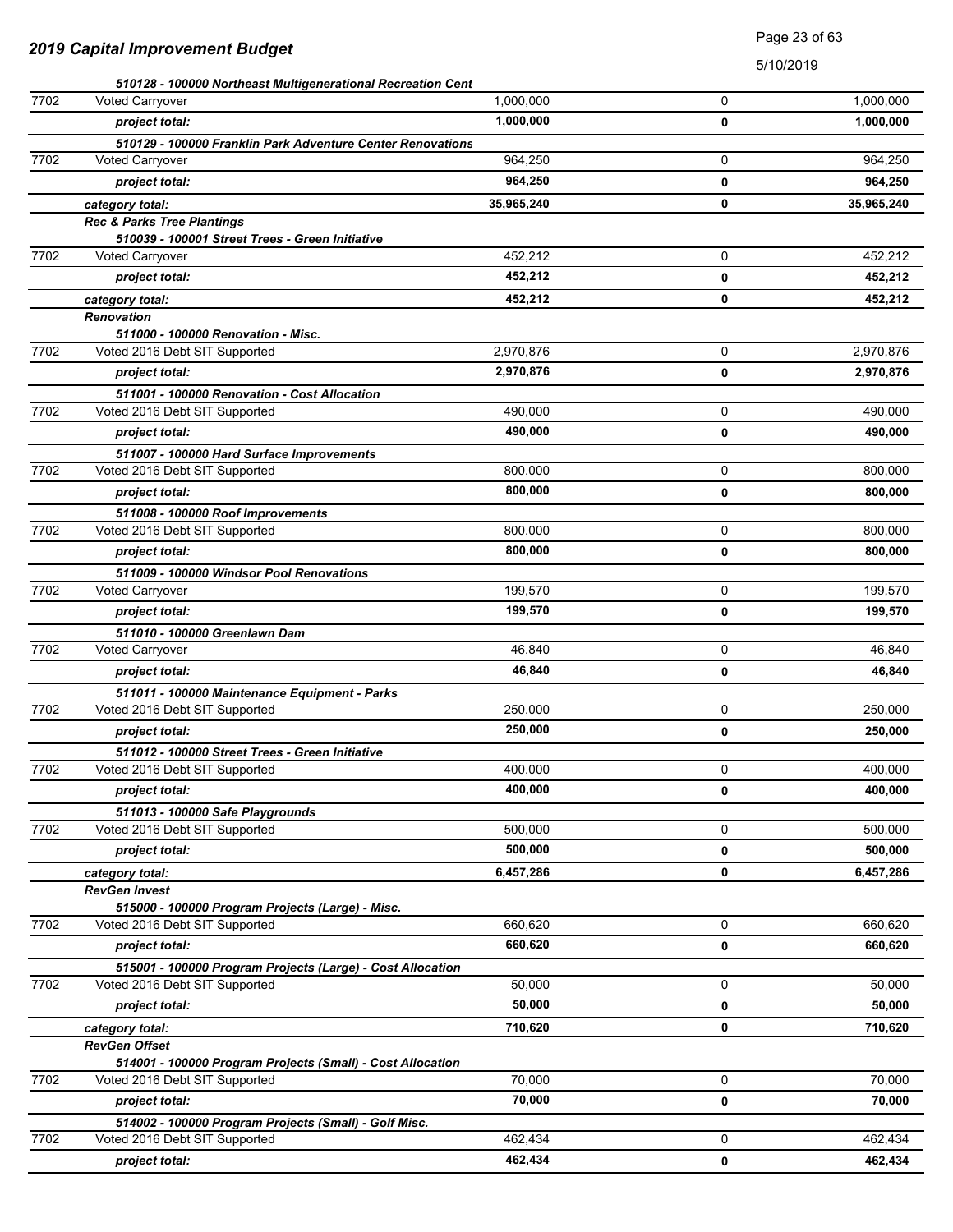| <b>2019 Capital Improvement Budget</b> |  |
|----------------------------------------|--|
|----------------------------------------|--|

Page 24 of 63

|      | 514003 - 100000 Program Projects (Small) - Sports Misc.      |            |              |            |
|------|--------------------------------------------------------------|------------|--------------|------------|
| 7702 | Voted 2016 Debt SIT Supported                                | 314,455    | $\Omega$     | 314,455    |
|      | project total:                                               | 314,455    | 0            | 314,455    |
|      | 514004 - 100000 Program Projects (Small) - Rental Services M |            |              |            |
| 7702 | Voted 2016 Debt SIT Supported                                | 147.979    | 0            | 147,979    |
|      | project total:                                               | 147,979    | 0            | 147,979    |
|      | category total:                                              | 994,868    | 0            | 994,868    |
|      | Urban Infrastructure - Rec & Parks                           |            |              |            |
|      | 440006 - 100000 51 Urban Infra.- Rec & Parks                 |            |              |            |
| 7702 | Voted 2016 Debt SIT Supported                                | 753,200    | 0            | 753,200    |
| 7702 | Voted Carryover                                              | 1,834,334  | 0            | 1,834,334  |
|      | project total:                                               | 2,587,534  | 0            | 2,587,534  |
|      | 440006 - 102025 UIRF - Alum Creek Trail Connection Bike Ro   |            |              |            |
| 7702 | <b>Voted Carryover</b>                                       | 64,988     | 0            | 64,988     |
|      | project total:                                               | 64,988     | 0            | 64,988     |
|      | 440006 - 102026 UIRF - Livingston Avenue Commission Area     |            |              |            |
| 7702 | <b>Voted Carryover</b>                                       | 26,796     | 0            | 26,796     |
|      | project total:                                               | 26,796     | 0            | 26,796     |
|      | 440006 - 102104 UIRF - Goodale Park Improvements             |            |              |            |
| 7702 | <b>Voted Carryover</b>                                       | 260,000    | 0            | 260,000    |
|      | project total:                                               | 260,000    | 0            | 260,000    |
|      | 440006 - 102134 UIRF - South Side Street Trees               |            |              |            |
| 7702 | <b>Voted Carryover</b>                                       | 62,523     | $\Omega$     | 62,523     |
|      | project total:                                               | 62,523     | 0            | 62,523     |
|      | category total:                                              | 3,001,841  | 0            | 3,001,841  |
|      | division total:                                              | 72,409,326 | $\mathbf{0}$ | 72,409,326 |
|      | 3 - Golf Division                                            |            |              |            |
|      | <b>Golf Course Improvements</b>                              |            |              |            |
|      | 510429 - 100000 51-03 Golf Course Improvements               |            |              |            |
| 7702 | <b>Voted Carryover</b>                                       | 3,000      | 0            | 3,000      |
|      | project total:                                               | 3,000      | 0            | 3,000      |
|      | category total:                                              | 3,000      | 0            | 3,000      |
|      | division total:                                              | 3,000      | 0            | 3,000      |
|      | department total:                                            | 72,412,326 | $\bf{0}$     | 72,412,326 |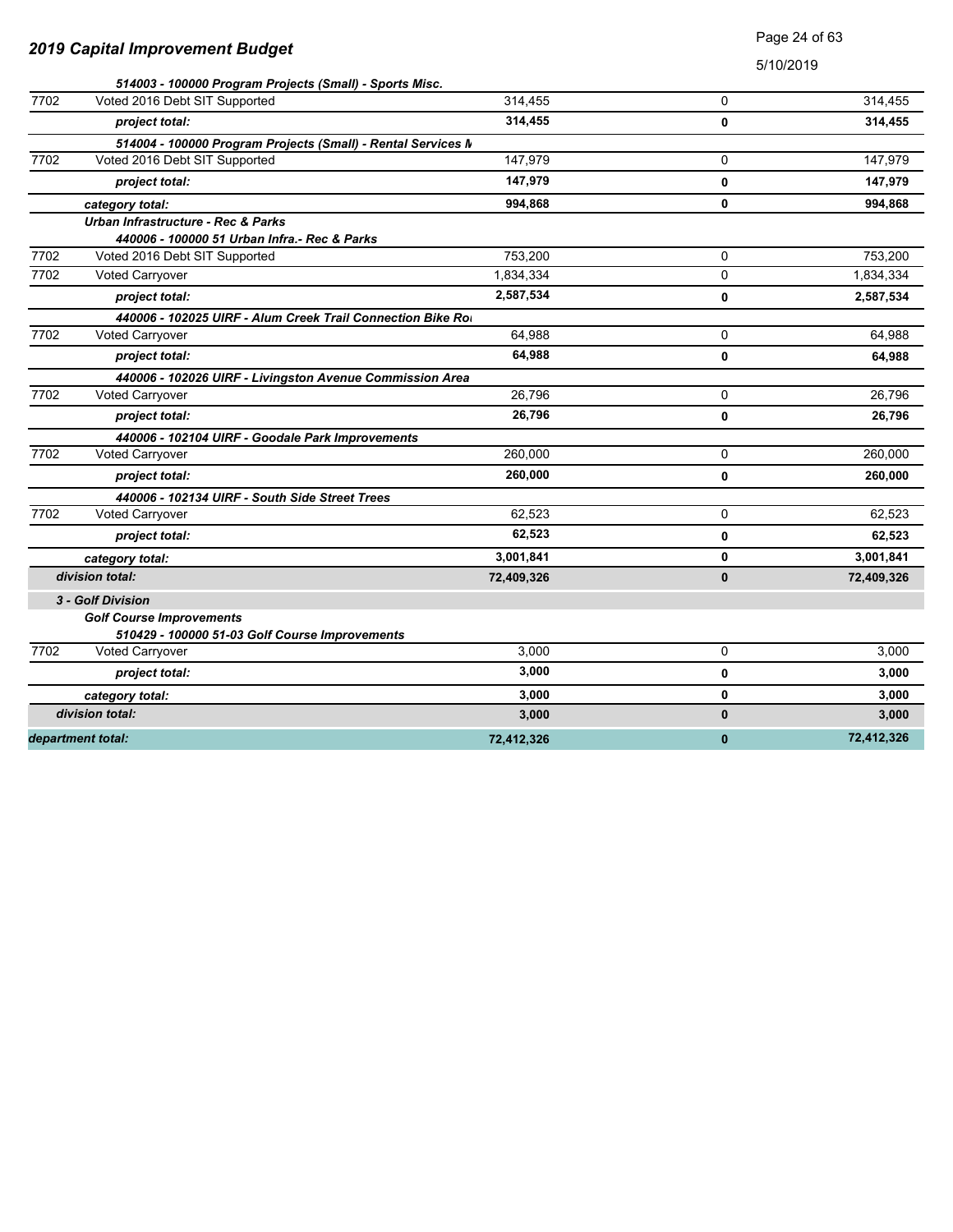|          |                                                                                |               |            | 5/10/2019      |
|----------|--------------------------------------------------------------------------------|---------------|------------|----------------|
|          | 59 - PUBLIC SERVICE                                                            |               |            |                |
| fund no. | funding source                                                                 | budget amount | amendments | revised budget |
|          | 101112 - Transportation<br><b>ADA Ramp Projects</b>                            |               |            |                |
|          | 530087 - 100039 ADA Ramp Projects - 2018 General Engineer                      |               |            |                |
| 7704     | Voted 2016 Debt SIT Supported                                                  | 250,000       | 0          | 250.000        |
|          | project total:                                                                 | 250,000       | 0          | 250,000        |
|          | 530087 - 912018 ADA Ramp Projects - Citywide Curb Ramps :                      |               |            |                |
| 7704     | <b>Voted Carryover</b>                                                         | 500,000       | 0          | 500,000        |
|          | project total:                                                                 | 500,000       | 0          | 500,000        |
|          | 530087 - 922015 ADA Ramp Projects - Citywide Curb Ramps :                      |               |            |                |
| 7704     | <b>Voted Carryover</b>                                                         | 20,062        | 0          | 20,062         |
|          | project total:                                                                 | 20,062        | 0          | 20,062         |
|          | category total:                                                                | 770,062       | 0          | 770,062        |
|          | <b>Alley Rehabilitation</b>                                                    |               |            |                |
|          | 530104 - 100004 Alley Rehabilitation - Misc.                                   |               |            |                |
| 7704     | Voted 2019 SIT Supported                                                       | 2,350,000     | 0          | 2,350,000      |
| 7704     | <b>Voted Carryover</b>                                                         | 750,000       | 0          | 750,000        |
|          | project total:                                                                 | 3,100,000     | 0          | 3,100,000      |
|          | category total:                                                                | 3,100,000     | 0          | 3,100,000      |
|          | <b>Arterial Street Rehabilitation</b>                                          |               |            |                |
| 7704     | 530103 - 100000 59-03 Arterial Street Rehabilitation<br><b>Voted Carryover</b> | 348,591       | 0          | 348.591        |
| 7766     | Street & Highway Imp Carryover                                                 | 18,630        | 0          | 18,630         |
|          | project total:                                                                 | 367,221       | 0          | 367,221        |
|          | 530103 - 100014 Arterial Street Rehabilitation - James Road                    |               |            |                |
| 7704     | <b>Voted Carryover</b>                                                         | 425,125       | 0          | 425,125        |
| 7766     | Street & Highway Imp Carryover                                                 | 156,009       | 0          | 156,009        |
|          | project total:                                                                 | 581,134       | 0          | 581,134        |
|          | 530103 - 100015 Arterial Street Rehabilitation - Karl Road/SR1                 |               |            |                |
| 7704     | <b>Voted Carryover</b>                                                         | 14,971        | 0          | 14,971         |
|          | project total:                                                                 | 14,971        | 0          | 14,971         |
|          | 530103 - 100038 Arterial Street Rehabilitation - Hard Road Ph                  |               |            |                |
| 7704     | Voted Carryover                                                                | 155,153       | 0          | 155,153        |
| 7766     | Street & Highway Imp Carryover                                                 | 367,916       | 0          | 367,916        |
|          | project total:                                                                 | 523,069       | 0          | 523,069        |
|          | 530103 - 100042 Arterial Street Rehabilitation - Alum Creek Di                 |               |            |                |
| 7704     | Voted Carryover                                                                | 404,259       | 0          | 404,259        |
|          | project total:                                                                 | 404,259       | 0          | 404,259        |
|          | 530103 - 100051 Arterial Street Rehabilitation - Polaris Parkwa                |               |            |                |
| 7704     | <b>Voted Carryover</b>                                                         | 3,450,678     | 0          | 3,450,678      |
|          | project total:                                                                 | 3,450,678     | 0          | 3,450,678      |
|          | 530103 - 100052 Arterial Street Rehabilitation - Hamilton Road                 |               |            |                |
| 7704     | Voted 2016 Debt SIT Supported                                                  | 520,000       | 0          | 520,000        |
| 7704     | <b>Voted Carryover</b>                                                         | 2,153,835     | 0          | 2,153,835      |
|          | project total:                                                                 | 2,673,835     | 0          | 2,673,835      |
|          | 530103 - 100054 Arterial Street Rehabilitation - Hamilton Rd -                 |               |            |                |
| 7766     | Street & Highway Imp Carryover                                                 | 50,084        | 0          | 50,084         |
| 7704     | <b>Voted Carryover</b>                                                         | 1,047,443     | 0          | 1,047,443      |
|          | project total:                                                                 | 1,097,527     | 0          | 1,097,527      |
|          | 530103 - 100065 Arterial Street Rehabilitation - SR161 - I-71 to               |               |            |                |
| 7704     | Voted Carryover                                                                | 250,000       | 0          | 250,000        |
| 7704     | Voted 2016 Debt SIT Supported                                                  | 250,000       | 0          | 250,000        |
|          | project total:                                                                 | 500,000       | 0          | 500,000        |
|          | 530103 - 100068 ASR-Hudson St-I-71 to Cleveland Ave                            |               |            |                |
| 7704     | Voted Carryover                                                                | 525,000       | 0          | 525,000        |
| 7704     | Voted 2016 Debt SIT Supported                                                  | 800,000       | 0          | 800,000        |

Page 25 of 63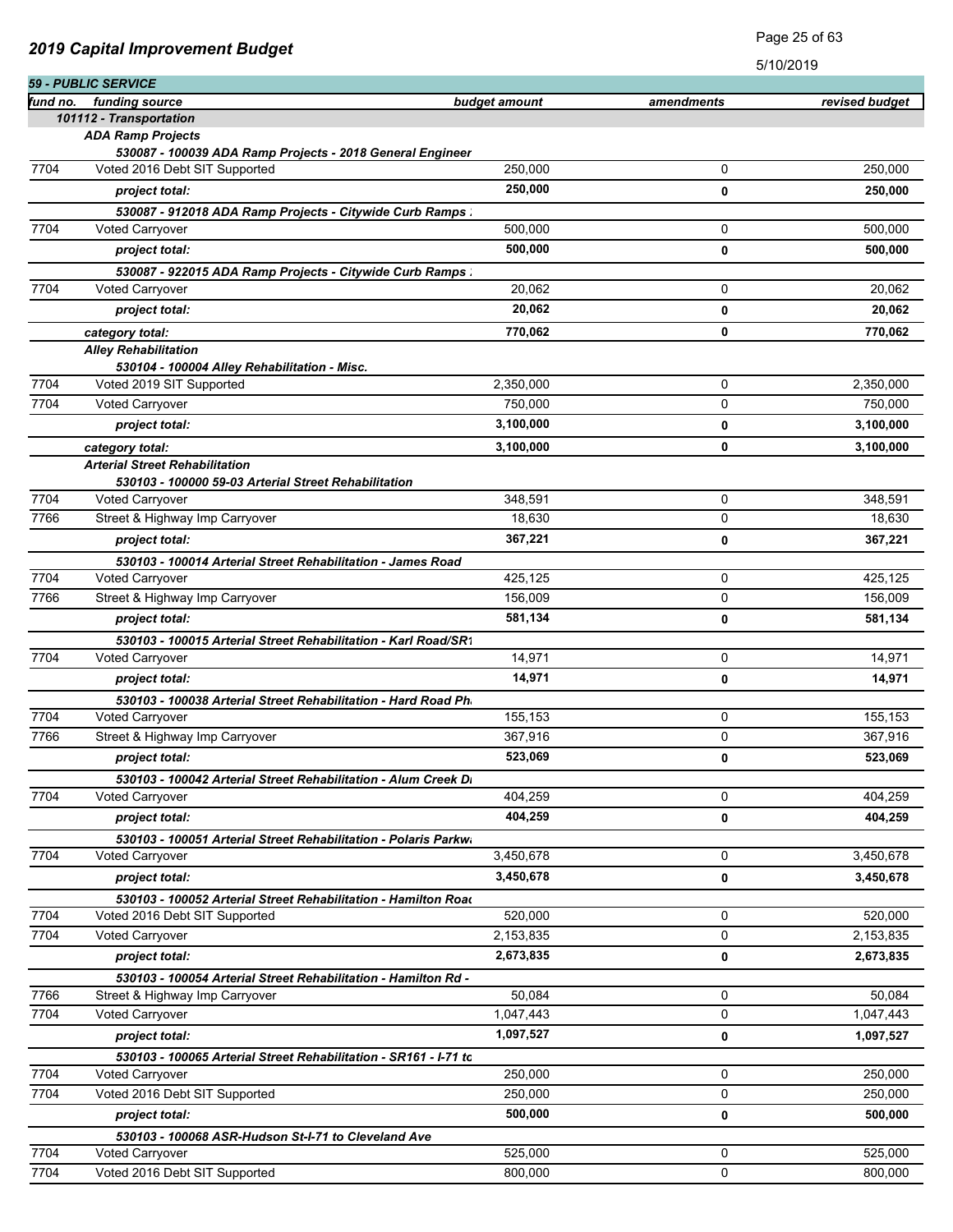|      | Page 26 of 63                                                                              |              |             |              |
|------|--------------------------------------------------------------------------------------------|--------------|-------------|--------------|
|      | <b>2019 Capital Improvement Budget</b>                                                     |              | 5/10/2019   |              |
|      | project total:                                                                             | 1,325,000    | 0           | 1,325,000    |
|      | category total:                                                                            | 10,937,694   | 0           | 10,937,694   |
|      | <b>Bikeway Development</b>                                                                 |              |             |              |
| 7704 | 540002 - 100000 Bikeway Development                                                        | 262,131      | 0           | 262,131      |
|      | Voted Carryover                                                                            | 262,131      |             |              |
|      | project total:                                                                             |              | 0           | 262,131      |
| 7704 | 540002 - 100004 Bikeway Development - Misc ROW Acquisitio                                  | 100,000      | 0           | 100,000      |
|      | Voted Carryover                                                                            | 100,000      |             |              |
|      | project total:                                                                             |              | 0           | 100,000      |
| 7704 | 540002 - 100005 Bikeway Development - SR 161 Bikeway Con<br><b>Voted Carryover</b>         | 116,000      | 0           | 116,000      |
|      | project total:                                                                             | 116,000      | 0           | 116,000      |
|      |                                                                                            |              |             |              |
| 7704 | 540002 - 100007 Bikeway Development - Citywide Signage Re<br><b>Voted Carryover</b>        | 280          | 0           | 280          |
|      | project total:                                                                             | 280          | $\mathbf 0$ | 280          |
|      |                                                                                            |              |             |              |
| 7704 | 540002 - 100009 Bikeway Development - General Engineering<br>Voted Carryover               | 73,937       | 0           | 73,937       |
|      | project total:                                                                             | 73,937       | 0           | 73,937       |
|      |                                                                                            |              |             |              |
| 7766 | 540002 - 100010 Bikeway Development - Bike Hitches/Racks<br>Street & Highway Imp Carryover | 1            | 0           | $\mathbf{1}$ |
|      | project total:                                                                             | $\mathbf{1}$ | 0           | $\mathbf{1}$ |
|      |                                                                                            |              |             |              |
| 7704 | 540002 - 100034 Bikeway Development - Bicentennial Bikewa<br>Voted Carryover               | 94,588       | 0           | 94,588       |
|      | project total:                                                                             | 94,588       | 0           | 94,588       |
|      |                                                                                            |              |             |              |
| 7704 | 540002 - 100035 Bikeway Development - Olentangy to Alum (<br>Voted Carryover               | 200,595      | 0           | 200,595      |
|      | project total:                                                                             | 200,595      | 0           | 200,595      |
|      | 540002 - 100037 Bikeway Development - Sullivant Corridor Ea                                |              |             |              |
| 7704 | Voted Carryover                                                                            | 65,580       | 0           | 65,580       |
|      | project total:                                                                             | 65,580       | $\mathbf 0$ | 65,580       |
|      | 540002 - 100041 Bikeway Development - North Hague Avenue                                   |              |             |              |
| 7704 | Voted Carryover                                                                            | 60,000       | 0           | 60,000       |
|      | project total:                                                                             | 60,000       | 0           | 60,000       |
|      | 540002 - 100042 Bikeway Development - Henderson Road - O                                   |              |             |              |
| 7704 | <b>Voted Carryover</b>                                                                     | 119,040      | 0           | 119,040      |
|      | project total:                                                                             | 119,040      | 0           | 119,040      |
|      | 540002 - 100043 Bikeway Development - Rich Street - Town S                                 |              |             |              |
| 7704 | <b>Voted Carryover</b>                                                                     | 8,946        | 0           | 8,946        |
|      | project total:                                                                             | 8,946        | 0           | 8,946        |
|      | 540002 - 100045 Bikeway Development - Olentangy River Ro                                   |              |             |              |
| 7704 | Voted Carryover                                                                            | 84           | 0           | 84           |
|      | project total:                                                                             | 84           | 0           | 84           |
|      | 540002 - 100081 Bikeway Development - Cleveland Avenue S.                                  |              |             |              |
| 7704 | Voted Carryover                                                                            | 22,245       | 0           | 22,245       |
|      | project total:                                                                             | 22,245       | $\mathbf 0$ | 22,245       |
|      | 540002 - 100083 Bikeway Development - Morse Road at the A                                  |              |             |              |
| 7704 | <b>Voted Carryover</b>                                                                     | 95,000       | 0           | 95,000       |
|      | project total:                                                                             | 95,000       | 0           | 95,000       |
|      | 540002 - 100084 Bikeway Development - Hard Road at SR315                                   |              |             |              |
| 7704 | Voted Carryover                                                                            | 500,000      | 0           | 500,000      |
|      | project total:                                                                             | 500,000      | 0           | 500,000      |
|      | 540002 - 100085 Bikeway Development - Roberts Road Bike L                                  |              |             |              |
| 7704 | Voted Carryover                                                                            | 40,000       | 0           | 40,000       |
|      | project total:                                                                             | 40,000       | 0           | 40,000       |
|      | 540002 - 100100 Bikeway Development - Trabue Road Shared                                   |              |             |              |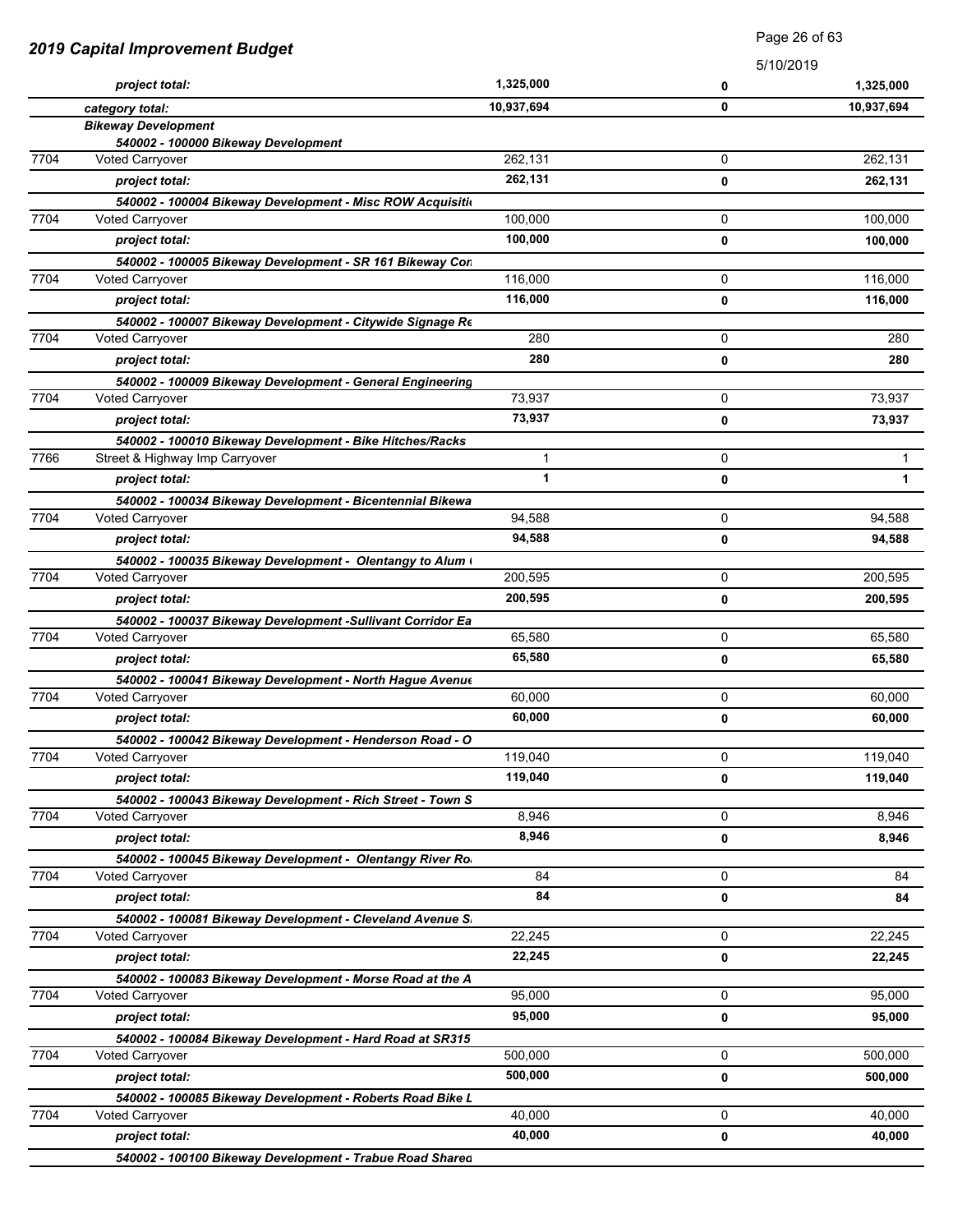| 5/10/2019<br>7704<br>Voted Carryover<br>970,000<br>0<br>970,000<br>project total:<br>0<br>0<br>category total:<br>2,728,427<br><b>Bridge Rehabilitation</b><br>440005 - 102221 UIRF - Milo Grogan Second Avenue Improve<br>7704<br>Voted 2019 SIT Supported<br>860,000<br>0<br>860,000<br>project total:<br>0<br>530301 - 100000 Bridge Rehabilitation<br>7766<br>0<br>Street & Highway Imp Carryover<br>2,279<br>56,059<br>0<br>7704<br>Voted Carryover<br>58,338<br>project total:<br>0<br>530301 - 100037 Bridge Rehabilitation - Annual Citywide Cont<br>7704<br>0<br><b>Voted Carryover</b><br>1,871<br>1,871<br>0<br>project total:<br>530301 - 100068 Bridge Rehabilitation - Godown Road Bridge<br>7704<br>0<br>Voted 2019 SIT Supported<br>575,000<br>575,000<br>project total:<br>0<br>530301 - 100070 Bridge Rehabilitation - Annual Citywide Con<br>7704<br>Voted 2019 SIT Supported<br>0<br>1,546,393<br>1,546,393<br>project total:<br>0<br>530301 - 160089 Bridge Rehabilitation - South Old State Culve<br>7704<br>0<br><b>Voted Carryover</b><br>5,677<br>5,677<br>project total:<br>0<br>530301 - 160461 Bridge Rehabilitation - Morse Road Under No<br>7704<br>Voted Carryover<br>2,843<br>0<br>2,843<br>project total:<br>0<br>530301 - 162111 Bridge Rehabilitation - Harrison Road Over L<br>7704<br>Voted 2019 SIT Supported<br>330,000<br>0<br>330,000<br>0<br>project total:<br>530301 - 164114 Bridge Rehabilitation - Lehman Road Bridge<br>7704<br>10,000<br>0<br>Voted 2019 SIT Supported<br>10,000<br>project total:<br>0<br>530301 - 164971 Bridge Rehabilitation - Calumet St. (o) Glen L<br>7704<br>0<br>Voted 2019 SIT Supported<br>50,000<br>50,000<br>project total:<br>0<br>530301 - 992017 Bridge Rehabilitation - Annual Citywide Cont<br>7704<br>117,300<br>0<br><b>Voted Carryover</b><br>117,300<br>project total:<br>0<br>530301 - 992018 Bridge Rehabilitation - Annual Citywide Cont<br>7704<br>1,797,529<br>0<br><b>Voted Carryover</b><br>1,797,529<br>project total:<br>0<br>5,354,951<br>0<br>category total:<br><b>Computerized Signals</b><br>540003 - 100003 Computerized Signals - Traffic Management<br>7704<br>10,056<br>0<br>Voted Carryover<br>10,056<br>project total:<br>0<br>10,056<br>0<br>category total:<br><b>Curb Reconstruction</b><br>530210 - 100002 Curb Reconstruction - Qwik Curb Commodit<br>7704<br>50,002<br>0<br>Voted Carryover<br>7704<br>Voted 2019 SIT Supported<br>50,000<br>0<br>100,002<br>project total:<br>0<br>530210 - 100015 Curb Reconstruction - Citywide Curb Rehabi<br>7704<br>Voted Carryover<br>0<br>400,000 | 2019 Capital Improvement Budget |                   |       | Page 27 of 63 |           |
|-----------------------------------------------------------------------------------------------------------------------------------------------------------------------------------------------------------------------------------------------------------------------------------------------------------------------------------------------------------------------------------------------------------------------------------------------------------------------------------------------------------------------------------------------------------------------------------------------------------------------------------------------------------------------------------------------------------------------------------------------------------------------------------------------------------------------------------------------------------------------------------------------------------------------------------------------------------------------------------------------------------------------------------------------------------------------------------------------------------------------------------------------------------------------------------------------------------------------------------------------------------------------------------------------------------------------------------------------------------------------------------------------------------------------------------------------------------------------------------------------------------------------------------------------------------------------------------------------------------------------------------------------------------------------------------------------------------------------------------------------------------------------------------------------------------------------------------------------------------------------------------------------------------------------------------------------------------------------------------------------------------------------------------------------------------------------------------------------------------------------------------------------------------------------------------------------------------------------------------------------------------------------------------------------------------------------------------------------------------------------------------------------------------------------------------------------------------------------------------------------------------------------------------------------------------------------------------------------------------|---------------------------------|-------------------|-------|---------------|-----------|
|                                                                                                                                                                                                                                                                                                                                                                                                                                                                                                                                                                                                                                                                                                                                                                                                                                                                                                                                                                                                                                                                                                                                                                                                                                                                                                                                                                                                                                                                                                                                                                                                                                                                                                                                                                                                                                                                                                                                                                                                                                                                                                                                                                                                                                                                                                                                                                                                                                                                                                                                                                                                           |                                 |                   |       |               |           |
|                                                                                                                                                                                                                                                                                                                                                                                                                                                                                                                                                                                                                                                                                                                                                                                                                                                                                                                                                                                                                                                                                                                                                                                                                                                                                                                                                                                                                                                                                                                                                                                                                                                                                                                                                                                                                                                                                                                                                                                                                                                                                                                                                                                                                                                                                                                                                                                                                                                                                                                                                                                                           |                                 |                   |       |               | 970,000   |
|                                                                                                                                                                                                                                                                                                                                                                                                                                                                                                                                                                                                                                                                                                                                                                                                                                                                                                                                                                                                                                                                                                                                                                                                                                                                                                                                                                                                                                                                                                                                                                                                                                                                                                                                                                                                                                                                                                                                                                                                                                                                                                                                                                                                                                                                                                                                                                                                                                                                                                                                                                                                           |                                 |                   |       |               | 970,000   |
|                                                                                                                                                                                                                                                                                                                                                                                                                                                                                                                                                                                                                                                                                                                                                                                                                                                                                                                                                                                                                                                                                                                                                                                                                                                                                                                                                                                                                                                                                                                                                                                                                                                                                                                                                                                                                                                                                                                                                                                                                                                                                                                                                                                                                                                                                                                                                                                                                                                                                                                                                                                                           |                                 |                   |       |               | 2,728,427 |
|                                                                                                                                                                                                                                                                                                                                                                                                                                                                                                                                                                                                                                                                                                                                                                                                                                                                                                                                                                                                                                                                                                                                                                                                                                                                                                                                                                                                                                                                                                                                                                                                                                                                                                                                                                                                                                                                                                                                                                                                                                                                                                                                                                                                                                                                                                                                                                                                                                                                                                                                                                                                           |                                 |                   |       |               |           |
|                                                                                                                                                                                                                                                                                                                                                                                                                                                                                                                                                                                                                                                                                                                                                                                                                                                                                                                                                                                                                                                                                                                                                                                                                                                                                                                                                                                                                                                                                                                                                                                                                                                                                                                                                                                                                                                                                                                                                                                                                                                                                                                                                                                                                                                                                                                                                                                                                                                                                                                                                                                                           |                                 |                   |       |               | 860,000   |
|                                                                                                                                                                                                                                                                                                                                                                                                                                                                                                                                                                                                                                                                                                                                                                                                                                                                                                                                                                                                                                                                                                                                                                                                                                                                                                                                                                                                                                                                                                                                                                                                                                                                                                                                                                                                                                                                                                                                                                                                                                                                                                                                                                                                                                                                                                                                                                                                                                                                                                                                                                                                           |                                 |                   |       |               |           |
|                                                                                                                                                                                                                                                                                                                                                                                                                                                                                                                                                                                                                                                                                                                                                                                                                                                                                                                                                                                                                                                                                                                                                                                                                                                                                                                                                                                                                                                                                                                                                                                                                                                                                                                                                                                                                                                                                                                                                                                                                                                                                                                                                                                                                                                                                                                                                                                                                                                                                                                                                                                                           |                                 |                   |       |               | 860,000   |
|                                                                                                                                                                                                                                                                                                                                                                                                                                                                                                                                                                                                                                                                                                                                                                                                                                                                                                                                                                                                                                                                                                                                                                                                                                                                                                                                                                                                                                                                                                                                                                                                                                                                                                                                                                                                                                                                                                                                                                                                                                                                                                                                                                                                                                                                                                                                                                                                                                                                                                                                                                                                           |                                 |                   |       |               | 2,279     |
|                                                                                                                                                                                                                                                                                                                                                                                                                                                                                                                                                                                                                                                                                                                                                                                                                                                                                                                                                                                                                                                                                                                                                                                                                                                                                                                                                                                                                                                                                                                                                                                                                                                                                                                                                                                                                                                                                                                                                                                                                                                                                                                                                                                                                                                                                                                                                                                                                                                                                                                                                                                                           |                                 |                   |       |               | 56,059    |
|                                                                                                                                                                                                                                                                                                                                                                                                                                                                                                                                                                                                                                                                                                                                                                                                                                                                                                                                                                                                                                                                                                                                                                                                                                                                                                                                                                                                                                                                                                                                                                                                                                                                                                                                                                                                                                                                                                                                                                                                                                                                                                                                                                                                                                                                                                                                                                                                                                                                                                                                                                                                           |                                 |                   |       |               | 58,338    |
|                                                                                                                                                                                                                                                                                                                                                                                                                                                                                                                                                                                                                                                                                                                                                                                                                                                                                                                                                                                                                                                                                                                                                                                                                                                                                                                                                                                                                                                                                                                                                                                                                                                                                                                                                                                                                                                                                                                                                                                                                                                                                                                                                                                                                                                                                                                                                                                                                                                                                                                                                                                                           |                                 |                   |       |               |           |
|                                                                                                                                                                                                                                                                                                                                                                                                                                                                                                                                                                                                                                                                                                                                                                                                                                                                                                                                                                                                                                                                                                                                                                                                                                                                                                                                                                                                                                                                                                                                                                                                                                                                                                                                                                                                                                                                                                                                                                                                                                                                                                                                                                                                                                                                                                                                                                                                                                                                                                                                                                                                           |                                 |                   |       |               | 1,871     |
|                                                                                                                                                                                                                                                                                                                                                                                                                                                                                                                                                                                                                                                                                                                                                                                                                                                                                                                                                                                                                                                                                                                                                                                                                                                                                                                                                                                                                                                                                                                                                                                                                                                                                                                                                                                                                                                                                                                                                                                                                                                                                                                                                                                                                                                                                                                                                                                                                                                                                                                                                                                                           |                                 |                   |       |               | 1,871     |
|                                                                                                                                                                                                                                                                                                                                                                                                                                                                                                                                                                                                                                                                                                                                                                                                                                                                                                                                                                                                                                                                                                                                                                                                                                                                                                                                                                                                                                                                                                                                                                                                                                                                                                                                                                                                                                                                                                                                                                                                                                                                                                                                                                                                                                                                                                                                                                                                                                                                                                                                                                                                           |                                 |                   |       |               |           |
|                                                                                                                                                                                                                                                                                                                                                                                                                                                                                                                                                                                                                                                                                                                                                                                                                                                                                                                                                                                                                                                                                                                                                                                                                                                                                                                                                                                                                                                                                                                                                                                                                                                                                                                                                                                                                                                                                                                                                                                                                                                                                                                                                                                                                                                                                                                                                                                                                                                                                                                                                                                                           |                                 |                   |       |               | 575,000   |
|                                                                                                                                                                                                                                                                                                                                                                                                                                                                                                                                                                                                                                                                                                                                                                                                                                                                                                                                                                                                                                                                                                                                                                                                                                                                                                                                                                                                                                                                                                                                                                                                                                                                                                                                                                                                                                                                                                                                                                                                                                                                                                                                                                                                                                                                                                                                                                                                                                                                                                                                                                                                           |                                 |                   |       |               | 575,000   |
|                                                                                                                                                                                                                                                                                                                                                                                                                                                                                                                                                                                                                                                                                                                                                                                                                                                                                                                                                                                                                                                                                                                                                                                                                                                                                                                                                                                                                                                                                                                                                                                                                                                                                                                                                                                                                                                                                                                                                                                                                                                                                                                                                                                                                                                                                                                                                                                                                                                                                                                                                                                                           |                                 |                   |       |               |           |
|                                                                                                                                                                                                                                                                                                                                                                                                                                                                                                                                                                                                                                                                                                                                                                                                                                                                                                                                                                                                                                                                                                                                                                                                                                                                                                                                                                                                                                                                                                                                                                                                                                                                                                                                                                                                                                                                                                                                                                                                                                                                                                                                                                                                                                                                                                                                                                                                                                                                                                                                                                                                           |                                 |                   |       |               | 1,546,393 |
|                                                                                                                                                                                                                                                                                                                                                                                                                                                                                                                                                                                                                                                                                                                                                                                                                                                                                                                                                                                                                                                                                                                                                                                                                                                                                                                                                                                                                                                                                                                                                                                                                                                                                                                                                                                                                                                                                                                                                                                                                                                                                                                                                                                                                                                                                                                                                                                                                                                                                                                                                                                                           |                                 |                   |       |               | 1,546,393 |
|                                                                                                                                                                                                                                                                                                                                                                                                                                                                                                                                                                                                                                                                                                                                                                                                                                                                                                                                                                                                                                                                                                                                                                                                                                                                                                                                                                                                                                                                                                                                                                                                                                                                                                                                                                                                                                                                                                                                                                                                                                                                                                                                                                                                                                                                                                                                                                                                                                                                                                                                                                                                           |                                 |                   |       |               |           |
|                                                                                                                                                                                                                                                                                                                                                                                                                                                                                                                                                                                                                                                                                                                                                                                                                                                                                                                                                                                                                                                                                                                                                                                                                                                                                                                                                                                                                                                                                                                                                                                                                                                                                                                                                                                                                                                                                                                                                                                                                                                                                                                                                                                                                                                                                                                                                                                                                                                                                                                                                                                                           |                                 |                   |       |               | 5,677     |
|                                                                                                                                                                                                                                                                                                                                                                                                                                                                                                                                                                                                                                                                                                                                                                                                                                                                                                                                                                                                                                                                                                                                                                                                                                                                                                                                                                                                                                                                                                                                                                                                                                                                                                                                                                                                                                                                                                                                                                                                                                                                                                                                                                                                                                                                                                                                                                                                                                                                                                                                                                                                           |                                 |                   |       |               | 5,677     |
|                                                                                                                                                                                                                                                                                                                                                                                                                                                                                                                                                                                                                                                                                                                                                                                                                                                                                                                                                                                                                                                                                                                                                                                                                                                                                                                                                                                                                                                                                                                                                                                                                                                                                                                                                                                                                                                                                                                                                                                                                                                                                                                                                                                                                                                                                                                                                                                                                                                                                                                                                                                                           |                                 |                   |       |               |           |
|                                                                                                                                                                                                                                                                                                                                                                                                                                                                                                                                                                                                                                                                                                                                                                                                                                                                                                                                                                                                                                                                                                                                                                                                                                                                                                                                                                                                                                                                                                                                                                                                                                                                                                                                                                                                                                                                                                                                                                                                                                                                                                                                                                                                                                                                                                                                                                                                                                                                                                                                                                                                           |                                 |                   |       |               | 2,843     |
|                                                                                                                                                                                                                                                                                                                                                                                                                                                                                                                                                                                                                                                                                                                                                                                                                                                                                                                                                                                                                                                                                                                                                                                                                                                                                                                                                                                                                                                                                                                                                                                                                                                                                                                                                                                                                                                                                                                                                                                                                                                                                                                                                                                                                                                                                                                                                                                                                                                                                                                                                                                                           |                                 |                   |       |               | 2,843     |
|                                                                                                                                                                                                                                                                                                                                                                                                                                                                                                                                                                                                                                                                                                                                                                                                                                                                                                                                                                                                                                                                                                                                                                                                                                                                                                                                                                                                                                                                                                                                                                                                                                                                                                                                                                                                                                                                                                                                                                                                                                                                                                                                                                                                                                                                                                                                                                                                                                                                                                                                                                                                           |                                 |                   |       |               |           |
|                                                                                                                                                                                                                                                                                                                                                                                                                                                                                                                                                                                                                                                                                                                                                                                                                                                                                                                                                                                                                                                                                                                                                                                                                                                                                                                                                                                                                                                                                                                                                                                                                                                                                                                                                                                                                                                                                                                                                                                                                                                                                                                                                                                                                                                                                                                                                                                                                                                                                                                                                                                                           |                                 |                   |       |               | 330,000   |
|                                                                                                                                                                                                                                                                                                                                                                                                                                                                                                                                                                                                                                                                                                                                                                                                                                                                                                                                                                                                                                                                                                                                                                                                                                                                                                                                                                                                                                                                                                                                                                                                                                                                                                                                                                                                                                                                                                                                                                                                                                                                                                                                                                                                                                                                                                                                                                                                                                                                                                                                                                                                           |                                 |                   |       |               | 330,000   |
|                                                                                                                                                                                                                                                                                                                                                                                                                                                                                                                                                                                                                                                                                                                                                                                                                                                                                                                                                                                                                                                                                                                                                                                                                                                                                                                                                                                                                                                                                                                                                                                                                                                                                                                                                                                                                                                                                                                                                                                                                                                                                                                                                                                                                                                                                                                                                                                                                                                                                                                                                                                                           |                                 |                   |       |               |           |
|                                                                                                                                                                                                                                                                                                                                                                                                                                                                                                                                                                                                                                                                                                                                                                                                                                                                                                                                                                                                                                                                                                                                                                                                                                                                                                                                                                                                                                                                                                                                                                                                                                                                                                                                                                                                                                                                                                                                                                                                                                                                                                                                                                                                                                                                                                                                                                                                                                                                                                                                                                                                           |                                 |                   |       |               | 10,000    |
|                                                                                                                                                                                                                                                                                                                                                                                                                                                                                                                                                                                                                                                                                                                                                                                                                                                                                                                                                                                                                                                                                                                                                                                                                                                                                                                                                                                                                                                                                                                                                                                                                                                                                                                                                                                                                                                                                                                                                                                                                                                                                                                                                                                                                                                                                                                                                                                                                                                                                                                                                                                                           |                                 |                   |       |               | 10,000    |
|                                                                                                                                                                                                                                                                                                                                                                                                                                                                                                                                                                                                                                                                                                                                                                                                                                                                                                                                                                                                                                                                                                                                                                                                                                                                                                                                                                                                                                                                                                                                                                                                                                                                                                                                                                                                                                                                                                                                                                                                                                                                                                                                                                                                                                                                                                                                                                                                                                                                                                                                                                                                           |                                 |                   |       |               |           |
|                                                                                                                                                                                                                                                                                                                                                                                                                                                                                                                                                                                                                                                                                                                                                                                                                                                                                                                                                                                                                                                                                                                                                                                                                                                                                                                                                                                                                                                                                                                                                                                                                                                                                                                                                                                                                                                                                                                                                                                                                                                                                                                                                                                                                                                                                                                                                                                                                                                                                                                                                                                                           |                                 |                   |       |               | 50,000    |
|                                                                                                                                                                                                                                                                                                                                                                                                                                                                                                                                                                                                                                                                                                                                                                                                                                                                                                                                                                                                                                                                                                                                                                                                                                                                                                                                                                                                                                                                                                                                                                                                                                                                                                                                                                                                                                                                                                                                                                                                                                                                                                                                                                                                                                                                                                                                                                                                                                                                                                                                                                                                           |                                 |                   |       |               | 50,000    |
|                                                                                                                                                                                                                                                                                                                                                                                                                                                                                                                                                                                                                                                                                                                                                                                                                                                                                                                                                                                                                                                                                                                                                                                                                                                                                                                                                                                                                                                                                                                                                                                                                                                                                                                                                                                                                                                                                                                                                                                                                                                                                                                                                                                                                                                                                                                                                                                                                                                                                                                                                                                                           |                                 |                   |       |               |           |
|                                                                                                                                                                                                                                                                                                                                                                                                                                                                                                                                                                                                                                                                                                                                                                                                                                                                                                                                                                                                                                                                                                                                                                                                                                                                                                                                                                                                                                                                                                                                                                                                                                                                                                                                                                                                                                                                                                                                                                                                                                                                                                                                                                                                                                                                                                                                                                                                                                                                                                                                                                                                           |                                 |                   |       |               | 117,300   |
|                                                                                                                                                                                                                                                                                                                                                                                                                                                                                                                                                                                                                                                                                                                                                                                                                                                                                                                                                                                                                                                                                                                                                                                                                                                                                                                                                                                                                                                                                                                                                                                                                                                                                                                                                                                                                                                                                                                                                                                                                                                                                                                                                                                                                                                                                                                                                                                                                                                                                                                                                                                                           |                                 |                   |       |               | 117,300   |
|                                                                                                                                                                                                                                                                                                                                                                                                                                                                                                                                                                                                                                                                                                                                                                                                                                                                                                                                                                                                                                                                                                                                                                                                                                                                                                                                                                                                                                                                                                                                                                                                                                                                                                                                                                                                                                                                                                                                                                                                                                                                                                                                                                                                                                                                                                                                                                                                                                                                                                                                                                                                           |                                 |                   |       |               |           |
|                                                                                                                                                                                                                                                                                                                                                                                                                                                                                                                                                                                                                                                                                                                                                                                                                                                                                                                                                                                                                                                                                                                                                                                                                                                                                                                                                                                                                                                                                                                                                                                                                                                                                                                                                                                                                                                                                                                                                                                                                                                                                                                                                                                                                                                                                                                                                                                                                                                                                                                                                                                                           |                                 |                   |       |               | 1,797,529 |
|                                                                                                                                                                                                                                                                                                                                                                                                                                                                                                                                                                                                                                                                                                                                                                                                                                                                                                                                                                                                                                                                                                                                                                                                                                                                                                                                                                                                                                                                                                                                                                                                                                                                                                                                                                                                                                                                                                                                                                                                                                                                                                                                                                                                                                                                                                                                                                                                                                                                                                                                                                                                           |                                 |                   |       |               | 1,797,529 |
|                                                                                                                                                                                                                                                                                                                                                                                                                                                                                                                                                                                                                                                                                                                                                                                                                                                                                                                                                                                                                                                                                                                                                                                                                                                                                                                                                                                                                                                                                                                                                                                                                                                                                                                                                                                                                                                                                                                                                                                                                                                                                                                                                                                                                                                                                                                                                                                                                                                                                                                                                                                                           |                                 |                   |       |               | 5,354,951 |
|                                                                                                                                                                                                                                                                                                                                                                                                                                                                                                                                                                                                                                                                                                                                                                                                                                                                                                                                                                                                                                                                                                                                                                                                                                                                                                                                                                                                                                                                                                                                                                                                                                                                                                                                                                                                                                                                                                                                                                                                                                                                                                                                                                                                                                                                                                                                                                                                                                                                                                                                                                                                           |                                 |                   |       |               |           |
|                                                                                                                                                                                                                                                                                                                                                                                                                                                                                                                                                                                                                                                                                                                                                                                                                                                                                                                                                                                                                                                                                                                                                                                                                                                                                                                                                                                                                                                                                                                                                                                                                                                                                                                                                                                                                                                                                                                                                                                                                                                                                                                                                                                                                                                                                                                                                                                                                                                                                                                                                                                                           |                                 |                   |       |               |           |
|                                                                                                                                                                                                                                                                                                                                                                                                                                                                                                                                                                                                                                                                                                                                                                                                                                                                                                                                                                                                                                                                                                                                                                                                                                                                                                                                                                                                                                                                                                                                                                                                                                                                                                                                                                                                                                                                                                                                                                                                                                                                                                                                                                                                                                                                                                                                                                                                                                                                                                                                                                                                           |                                 |                   |       |               | 10,056    |
|                                                                                                                                                                                                                                                                                                                                                                                                                                                                                                                                                                                                                                                                                                                                                                                                                                                                                                                                                                                                                                                                                                                                                                                                                                                                                                                                                                                                                                                                                                                                                                                                                                                                                                                                                                                                                                                                                                                                                                                                                                                                                                                                                                                                                                                                                                                                                                                                                                                                                                                                                                                                           |                                 |                   |       |               | 10,056    |
|                                                                                                                                                                                                                                                                                                                                                                                                                                                                                                                                                                                                                                                                                                                                                                                                                                                                                                                                                                                                                                                                                                                                                                                                                                                                                                                                                                                                                                                                                                                                                                                                                                                                                                                                                                                                                                                                                                                                                                                                                                                                                                                                                                                                                                                                                                                                                                                                                                                                                                                                                                                                           |                                 |                   |       |               | 10,056    |
|                                                                                                                                                                                                                                                                                                                                                                                                                                                                                                                                                                                                                                                                                                                                                                                                                                                                                                                                                                                                                                                                                                                                                                                                                                                                                                                                                                                                                                                                                                                                                                                                                                                                                                                                                                                                                                                                                                                                                                                                                                                                                                                                                                                                                                                                                                                                                                                                                                                                                                                                                                                                           |                                 |                   |       |               |           |
|                                                                                                                                                                                                                                                                                                                                                                                                                                                                                                                                                                                                                                                                                                                                                                                                                                                                                                                                                                                                                                                                                                                                                                                                                                                                                                                                                                                                                                                                                                                                                                                                                                                                                                                                                                                                                                                                                                                                                                                                                                                                                                                                                                                                                                                                                                                                                                                                                                                                                                                                                                                                           |                                 |                   |       |               | 50,002    |
|                                                                                                                                                                                                                                                                                                                                                                                                                                                                                                                                                                                                                                                                                                                                                                                                                                                                                                                                                                                                                                                                                                                                                                                                                                                                                                                                                                                                                                                                                                                                                                                                                                                                                                                                                                                                                                                                                                                                                                                                                                                                                                                                                                                                                                                                                                                                                                                                                                                                                                                                                                                                           |                                 |                   |       |               | 50,000    |
|                                                                                                                                                                                                                                                                                                                                                                                                                                                                                                                                                                                                                                                                                                                                                                                                                                                                                                                                                                                                                                                                                                                                                                                                                                                                                                                                                                                                                                                                                                                                                                                                                                                                                                                                                                                                                                                                                                                                                                                                                                                                                                                                                                                                                                                                                                                                                                                                                                                                                                                                                                                                           |                                 |                   |       |               | 100,002   |
|                                                                                                                                                                                                                                                                                                                                                                                                                                                                                                                                                                                                                                                                                                                                                                                                                                                                                                                                                                                                                                                                                                                                                                                                                                                                                                                                                                                                                                                                                                                                                                                                                                                                                                                                                                                                                                                                                                                                                                                                                                                                                                                                                                                                                                                                                                                                                                                                                                                                                                                                                                                                           |                                 |                   |       |               |           |
|                                                                                                                                                                                                                                                                                                                                                                                                                                                                                                                                                                                                                                                                                                                                                                                                                                                                                                                                                                                                                                                                                                                                                                                                                                                                                                                                                                                                                                                                                                                                                                                                                                                                                                                                                                                                                                                                                                                                                                                                                                                                                                                                                                                                                                                                                                                                                                                                                                                                                                                                                                                                           |                                 |                   |       |               | 400,000   |
|                                                                                                                                                                                                                                                                                                                                                                                                                                                                                                                                                                                                                                                                                                                                                                                                                                                                                                                                                                                                                                                                                                                                                                                                                                                                                                                                                                                                                                                                                                                                                                                                                                                                                                                                                                                                                                                                                                                                                                                                                                                                                                                                                                                                                                                                                                                                                                                                                                                                                                                                                                                                           | 7704                            | Unvoted Carryover | 4,600 | 0             | 4,600     |
| 404,600<br>project total:<br>0                                                                                                                                                                                                                                                                                                                                                                                                                                                                                                                                                                                                                                                                                                                                                                                                                                                                                                                                                                                                                                                                                                                                                                                                                                                                                                                                                                                                                                                                                                                                                                                                                                                                                                                                                                                                                                                                                                                                                                                                                                                                                                                                                                                                                                                                                                                                                                                                                                                                                                                                                                            |                                 |                   |       |               | 404,600   |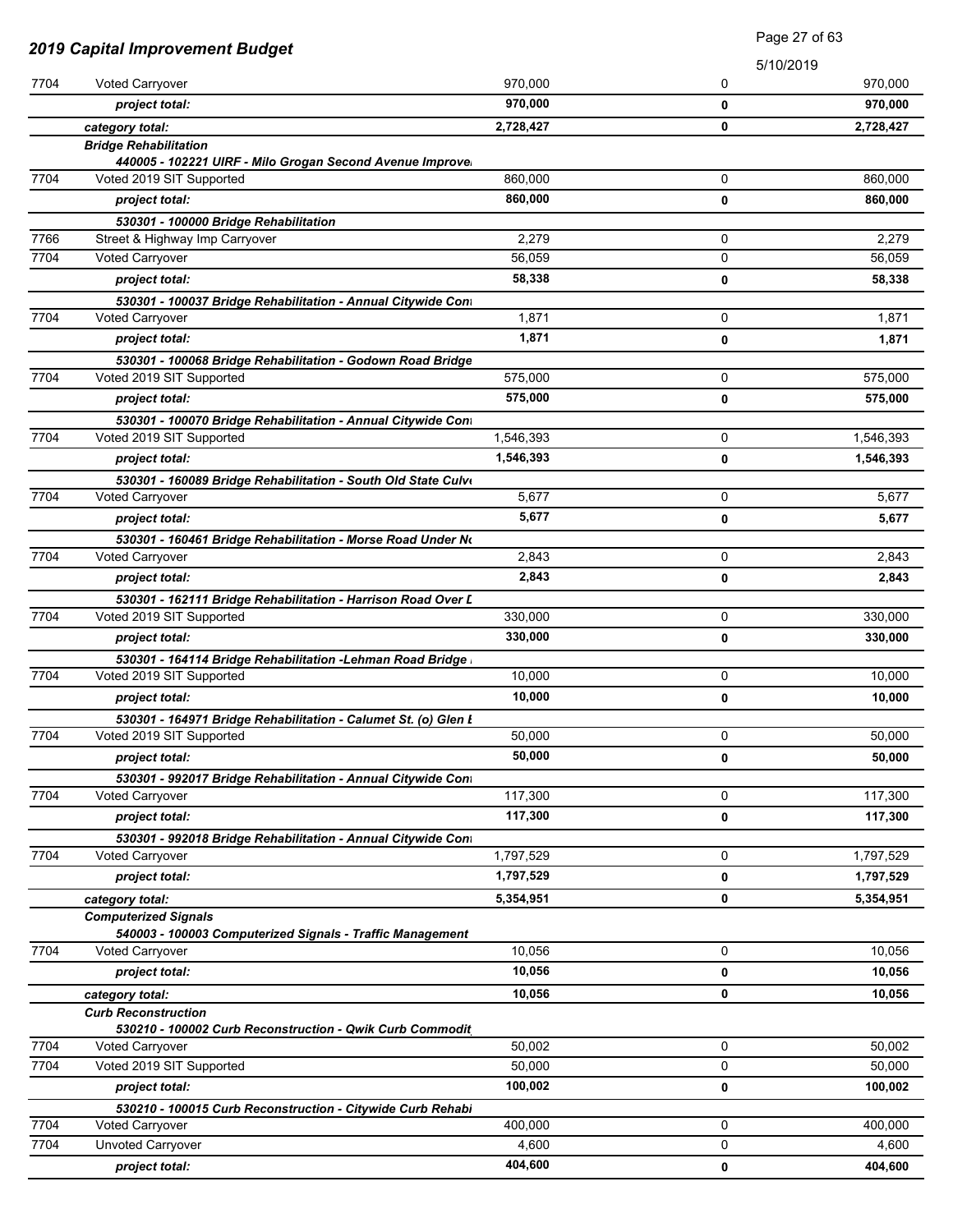### Page 28 of 63

|      | 530210 - 100023 Curb Reconstruction - Northeast                               |                    |   |              |
|------|-------------------------------------------------------------------------------|--------------------|---|--------------|
| 7766 | Street & Highway Imp Carryover                                                | 200                | 0 | 200          |
|      | project total:                                                                | 200                | 0 | 200          |
|      | 530210 - 100029 Curb Reconstruction - Near North - Universit                  |                    |   |              |
| 7766 | Street & Highway Imp Carryover                                                | 1,496              | 0 | 1,496        |
|      | project total:                                                                | 1,496              | 0 | 1,496        |
|      | 530210 - 100030 Curb Reconstruction - South Linden                            |                    |   |              |
| 7766 | Street & Highway Imp Carryover                                                | 1,995              | 0 | 1,995        |
|      | project total:                                                                | 1,995              | 0 | 1,995        |
|      | 530210 - 100034 Curb Reconstruction - Downtown                                |                    |   |              |
| 7766 | Street & Highway Imp Carryover                                                | 50                 | 0 | 50           |
|      | project total:                                                                | 50                 | 0 | 50           |
|      | 530210 - 100035 Curb Reconstruction - Near East                               |                    |   |              |
| 7766 | Street & Highway Imp Carryover                                                | 1,248              | 0 | 1,248        |
|      | project total:                                                                | 1,248              | 0 | 1,248        |
|      | category total:                                                               | 509,591            | 0 | 509,591      |
|      | <b>Facilities</b>                                                             |                    |   |              |
|      | 470042 - 100000 Facilities - Accela Upgrade/Replacement                       |                    |   |              |
| 5105 | Information Services Carryover                                                | 53,267             | 0 | 53,267       |
|      | project total:                                                                | 53,267             | 0 | 53,267       |
|      | 530292 - 100000 North Outpost Renovations                                     |                    |   |              |
| 7704 | Voted Carryover                                                               | 1,473,606          | 0 | 1,473,606    |
|      | project total:                                                                | 1,473,606          | 0 | 1,473,606    |
|      | 530704 - 100000 Facilities - New Roberts Rd. Outpost                          |                    |   |              |
| 7704 | Voted Carryover                                                               | 10,761,274         | 0 | 10,761,274   |
|      | project total:                                                                | 10,761,274         | 0 | 10,761,274   |
|      | 590002 - 100000 Downtown Clock Project                                        |                    |   |              |
| 7748 | General Perm Imp Carryover                                                    | 2                  | 0 | 2            |
|      | project total:                                                                | $\overline{2}$     | 0 | $\mathbf{2}$ |
|      | 590130 - 100000 59-09 Facilities Capital Improvements                         |                    |   |              |
| 7704 | Voted Carryover                                                               | 58,997             | 0 | 58,997       |
|      | project total:                                                                | 58,997             | 0 | 58,997       |
|      | 590130 - 100004 Facilities - Roberts Road Outpost                             |                    |   |              |
| 7704 | Voted Carryover                                                               | 217                | 0 | 217          |
|      | project total:                                                                | 217                | 0 | 217          |
|      | 590130 - 100016 Facilities - Salt Barn Roofs                                  |                    |   |              |
| 7704 | <b>Voted Carryover</b>                                                        | $\overline{2,}342$ | 0 | 2,342        |
|      | project total:                                                                | 2,342              | 0 | 2,342        |
|      | 590130 - 100023 Facilities - 1800 E. 17th                                     |                    |   |              |
| 7766 | Street & Highway Imp Carryover                                                | 1,754              | 0 | 1,754        |
|      | project total:                                                                | 1,754              | 0 | 1,754        |
|      | 590130 - 100026 Facilities - Route Optimization Software for I                |                    |   |              |
| 7704 | <b>Voted Carryover</b>                                                        | 38.971             | 0 | 38,971       |
|      | project total:                                                                | 38,971             | 0 | 38,971       |
|      | 590130 - 100035 Facilities - Generator Purchase and Install                   |                    |   |              |
| 7704 | <b>Voted Carryover</b>                                                        | 55,000             | 0 | 55,000       |
|      | project total:                                                                | 55,000             | 0 | 55,000       |
|      |                                                                               |                    |   |              |
| 7766 | 590132 - 100000 59-09 Facility Improvements<br>Street & Highway Imp Carryover | 18,628             | 0 | 18,628       |
| 7748 | General Perm Imp Carryover                                                    | 11,555             | 0 | 11,555       |
|      | project total:                                                                | 30,183             | 0 | 30,183       |
|      |                                                                               |                    |   |              |
|      | category total:<br><b>Intersection Improvements</b>                           | 12,475,613         | 0 | 12,475,613   |
|      | 530085 - 100000 Intersection Improvements - Stelzer Road at                   |                    |   |              |
| 7766 | Street & Highway Imp Carryover                                                | 42,174             | 0 | 42,174       |
|      | project total:                                                                | 42,174             | 0 | 42,174       |
|      |                                                                               |                    |   |              |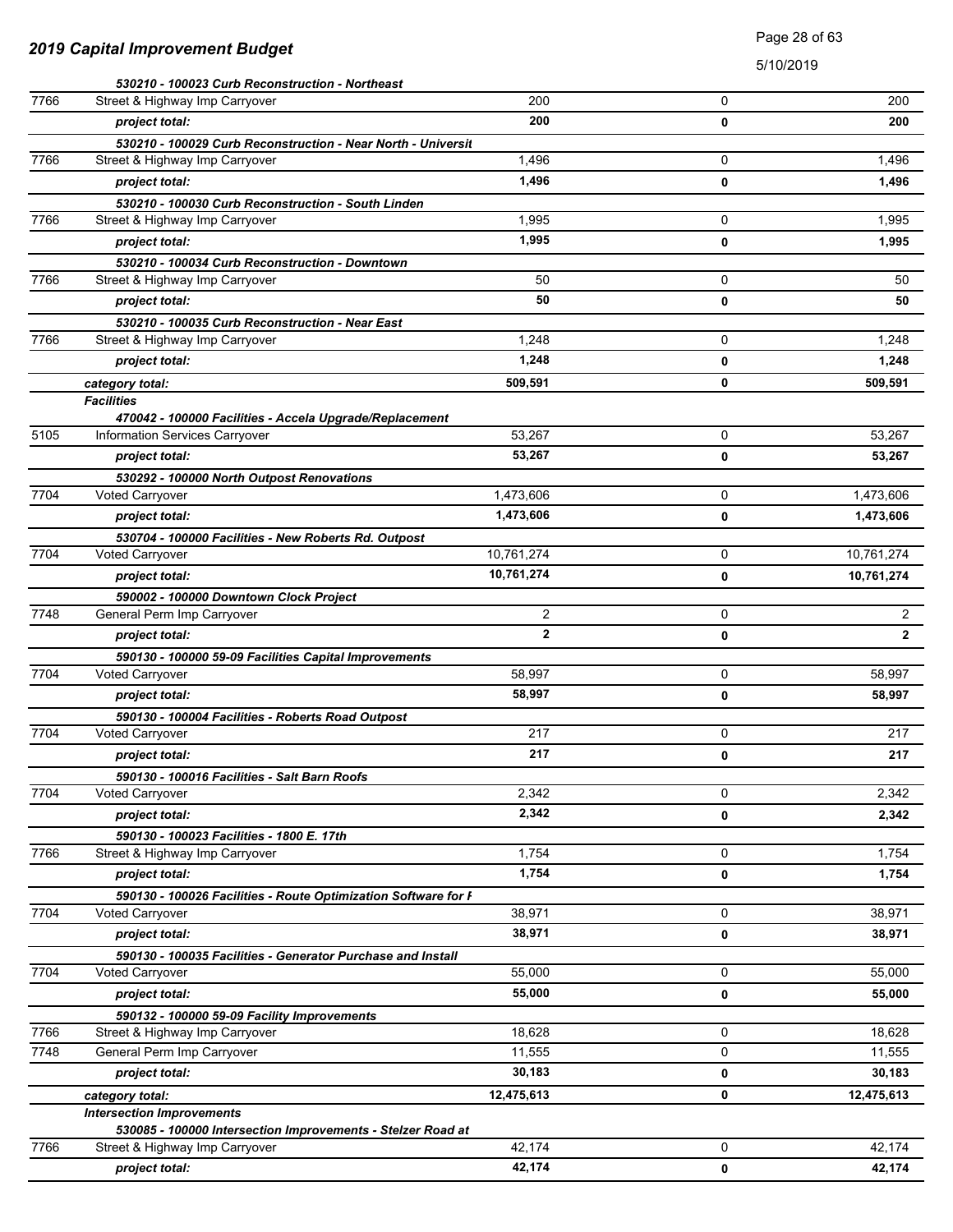### Page 29 of 63

|      | 530086 - 100004 Intersection Improvements - Worthington-Ga   |           |   |           |
|------|--------------------------------------------------------------|-----------|---|-----------|
| 7766 | Street & Highway Imp Carryover                               | 18,985    | 0 | 18,985    |
|      | project total:                                               | 18,985    | 0 | 18,985    |
|      | 530086 - 100005 Intersection Improvements - Livingston Ave.  |           |   |           |
| 7704 | <b>Voted Carryover</b>                                       | 819       | 0 | 819       |
|      | project total:                                               | 819       | 0 | 819       |
|      | 530086 - 100016 Intersection Improvements - Olentangy River  |           |   |           |
| 7704 | Voted Carryover                                              | 9,150     | 0 | 9,150     |
|      | project total:                                               | 9,150     | 0 | 9,150     |
|      | 530086 - 100021 Intersection Improvements - Roberts Road a   |           |   |           |
| 7704 | Voted Carryover                                              | 141,350   | 0 | 141,350   |
|      | project total:                                               | 141,350   | 0 | 141,350   |
|      | 530086 - 100025 Intersection Improvements - Cleveland Aven   |           |   |           |
| 7766 | Street & Highway Imp Carryover                               | 14,288    | 0 | 14,288    |
|      | project total:                                               | 14,288    | 0 | 14,288    |
|      | 530086 - 100026 Intersection Improvements - High Street at R |           |   |           |
| 7766 | Street & Highway Imp Carryover                               | 306,650   | 0 | 306,650   |
|      | project total:                                               | 306,650   | 0 | 306,650   |
|      | 530086 - 100027 Intersection Improvements - Hilliard Rome R  |           |   |           |
| 7704 | Voted 2016 Debt SIT Supported                                | 100,000   | 0 | 100,000   |
| 7704 | <b>Voted Carryover</b>                                       | 1,168,650 | 0 | 1,168,650 |
|      | project total:                                               | 1,268,650 | 0 | 1,268,650 |
|      | 530086 - 100028 Intersection Improvements - South Old State  |           |   |           |
| 7704 | <b>Voted Carryover</b>                                       | 500,000   | 0 | 500,000   |
| 7766 | Street & Highway Imp Carryover                               | 153,160   | 0 | 153,160   |
|      | project total:                                               | 653,160   | 0 | 653,160   |
|      | 530086 - 100029 Intersection Improvements - Main Street at M |           |   |           |
| 7766 | Street & Highway Imp Carryover                               | 142       | 0 | 142       |
| 7704 | Voted Carryover                                              | 1,355,407 | 0 | 1,355,407 |
|      | project total:                                               | 1,355,549 | 0 | 1,355,549 |
|      | 530086 - 100030 Intersection Improvements - SR 161 Corridor  |           |   |           |
| 7704 | Voted Carryover                                              | 200,563   | 0 | 200,563   |
|      | project total:                                               | 200,563   | 0 | 200,563   |
|      | 530086 - 100031 Intersection Improvements - Livingston Aver  |           |   |           |
| 7704 | Voted Carryover                                              | 250,000   | 0 | 250,000   |
|      | project total:                                               | 250,000   | 0 | 250,000   |
|      | 530086 - 100032 Intersection Improvements - Central Avenue   |           |   |           |
| 7704 | Voted Carryover                                              | 92,000    | 0 | 92,000    |
|      | project total:                                               | 92,000    | 0 | 92,000    |
|      | 530086 - 100033 Intersection Improvements - Agler Road/Cas   |           |   |           |
| 7704 | <b>Voted Carryover</b>                                       | 240,000   | 0 | 240,000   |
|      | project total:                                               | 240,000   | 0 | 240,000   |
|      | 530086 - 100034 Intersection Improvements - Hamilton Road    |           |   |           |
| 7704 | <b>Voted Carryover</b>                                       | 148,293   | 0 | 148,293   |
|      | project total:                                               | 148,293   | 0 | 148,293   |
|      | 530086 - 100035 Intersection Improvements - James Road at    |           |   |           |
| 7704 | Voted Carryover                                              | 154,435   | 0 | 154,435   |
| 7704 | Voted 2016 Debt SIT Supported                                | 1,154,300 | 0 | 1,154,300 |
|      | project total:                                               | 1,308,735 | 0 | 1,308,735 |
|      | 530086 - 100040 Intersection Improvements - SR161 North Se   |           |   |           |
| 7704 | Voted Carryover                                              | 50,000    | 0 | 50,000    |
| 7704 | Voted 2016 Debt SIT Supported                                | 65,000    | 0 | 65,000    |
|      | project total:                                               | 115,000   | 0 | 115,000   |
|      | 530086 - 100041 Intersection Improvements - Georgesville Ro  |           |   |           |
| 7704 | Voted Carryover                                              | 12,000    | 0 | 12,000    |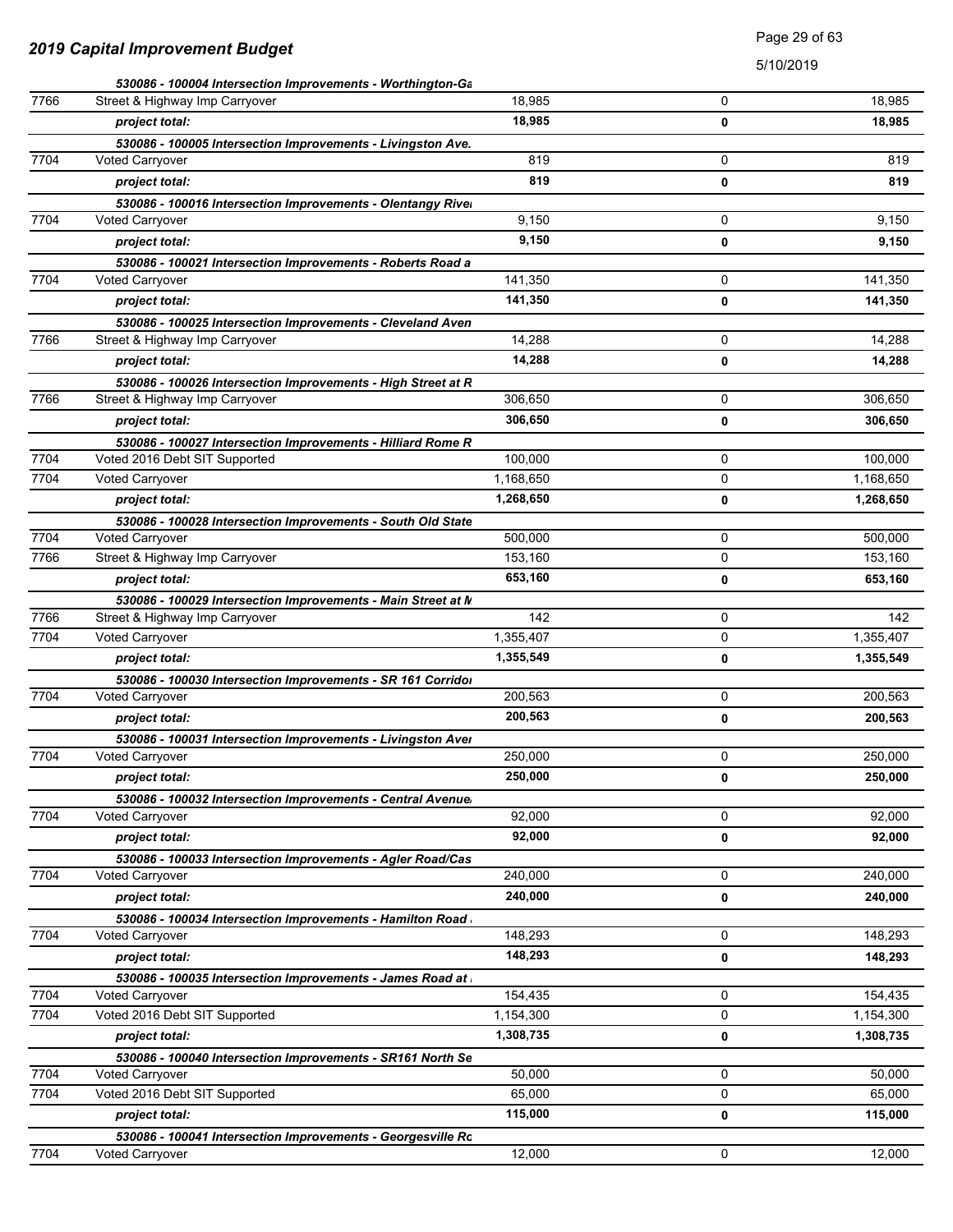|      | 2019 Capital Improvement Budget                                                             |           | 5/10/2019 |           |
|------|---------------------------------------------------------------------------------------------|-----------|-----------|-----------|
|      | project total:                                                                              | 12,000    | 0         | 12,000    |
|      | 530086 - 100042 Intersection Improvements-Morse Rd at Sun                                   |           |           |           |
| 7704 | Voted Carryover                                                                             | 10,000    | 0         | 10,000    |
| 7704 | Voted 2016 Debt SIT Supported                                                               | 130,000   | 0         | 130,000   |
|      | project total:                                                                              | 140,000   | 0         | 140,000   |
|      | 530086 - 100043 Intersection Improvements-Refugee Rd at W.                                  |           |           |           |
| 7704 | <b>Voted Carryover</b>                                                                      | 13,000    | 0         | 13,000    |
|      | project total:                                                                              | 13,000    | 0         | 13,000    |
| 7704 | 530086 - 100046 Intersection Improvements - Sunbury Road a                                  |           | 0         | 55,000    |
|      | <b>Voted Carryover</b>                                                                      | 55,000    |           |           |
|      | project total:                                                                              | 55,000    | 0         | 55,000    |
|      | 538003 - 100000 Intersection-Cleveland Avenue-5th Ave to Le                                 | 46,000    |           |           |
| 7704 | Voted 2016 Debt SIT Supported                                                               |           | 0         | 46,000    |
|      | project total:                                                                              | 46,000    | 0         | 46,000    |
| 7704 | 538004 - 100000 Intersection - SR 161 at Maple Canyon Aven<br>Voted 2016 Debt SIT Supported | 150,000   | 0         | 150,000   |
|      |                                                                                             | 150,000   |           |           |
|      | project total:                                                                              |           | 0         | 150,000   |
|      | category total:                                                                             | 6,581,366 | 0         | 6,581,366 |
|      | <b>Leveraged Projects</b><br>530053 - 100002 Downtown Streetscape - Short North SID -- F    |           |           |           |
| 7766 | Street & Highway Imp Carryover                                                              | 325,000   | 0         | 325,000   |
|      | project total:                                                                              | 325,000   | 0         | 325,000   |
|      | 530053 - 100003 Downtown Streetscape - Short North SID -- F                                 |           |           |           |
| 7766 | Street & Highway Imp Carryover                                                              | 65,000    | 0         | 65,000    |
| 7704 | Voted Carryover                                                                             | 8,666,921 | 0         | 8,666,921 |
|      | project total:                                                                              | 8,731,921 | 0         | 8,731,921 |
|      | 590908 - 100000 59-09 Leveraged Projects                                                    |           |           |           |
| 7766 | Street & Highway Imp Carryover                                                              | 20        | 0         | 20        |
|      | project total:                                                                              | 20        | 0         | 20        |
|      | category total:                                                                             | 9,056,941 | 0         | 9,056,941 |
|      | <b>Operation Safewalks</b>                                                                  |           |           |           |
|      | 590955 - 100006 Operation Safewalks - Marion Road                                           |           |           |           |
| 7704 | Unvoted Carryover                                                                           | 123,990   | 0         | 123,990   |
|      | project total:                                                                              | 123,990   | 0         | 123,990   |
|      | 590955 - 100028 Operation Safewalks - CelebrateOne Sidewal                                  |           |           |           |
| 7704 | <b>Voted Carryover</b>                                                                      | 18,818    | 0         | 18,818    |
|      | project total:                                                                              | 18,818    | 0         | 18,818    |
|      | 590955 - 100033 Operation Sidewalks - Celebrate 1 Sidewalk                                  |           |           |           |
| 7704 | Voted Carryover                                                                             | 28,307    | 0         | 28,307    |
|      | project total:                                                                              | 28,307    | 0         | 28,307    |
|      | 590955 - 100039 Operation Sidewalks - Celebrate One Sidewa                                  |           |           |           |
| 7704 | <b>Voted Carryover</b>                                                                      | 396,694   | 0         | 396,694   |
|      | project total:                                                                              | 396,694   | 0         | 396,694   |
|      | 590955 - 100056 Operation Sidewalks - School Sidewalks 201                                  |           |           |           |
| 7704 | Voted Carryover                                                                             | 560,000   | 0         | 560,000   |
|      | project total:                                                                              | 560,000   | 0         | 560,000   |
|      | category total:                                                                             | 1,127,809 | 0         | 1,127,809 |
|      | <b>Parking Meters</b>                                                                       |           |           |           |
|      | 530170 - 100001 Parking Services - Equipment                                                |           |           |           |
| 7704 | Voted Carryover                                                                             | 125,000   | 0         | 125,000   |
|      | project total:                                                                              | 125,000   | 0         | 125,000   |
|      | 540001 - 100000 Parking Meters - Commodities                                                |           |           |           |
| 7704 | <b>Voted Carryover</b>                                                                      | 272,005   | 0         | 272,005   |
|      | project total:                                                                              | 272,005   | 0         | 272,005   |
|      | category total:                                                                             | 397,005   | 0         | 397,005   |

Page 30 of 63

*Pedestrian Safety Improvements*

#### *2019 Capital Improvement Budget*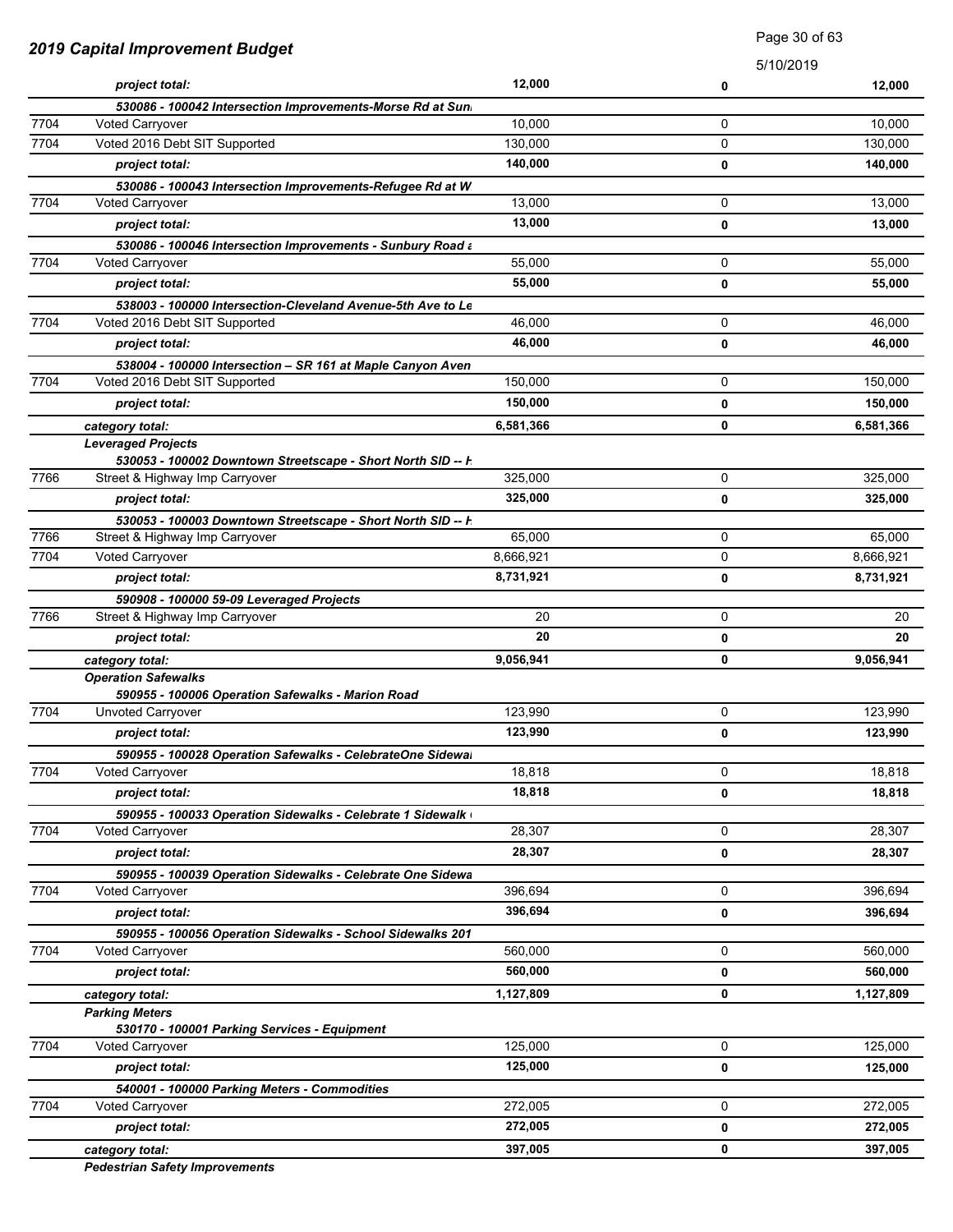### Page 31 of 63

|      | 539001 - 100000 Pedestrian Safety Improvements - Sidewalk I                          |                |        |                |
|------|--------------------------------------------------------------------------------------|----------------|--------|----------------|
| 7766 | Street & Highway Imp Carryover                                                       | 50,000         | 0      | 50,000         |
|      | project total:                                                                       | 50.000         | 0      | 50,000         |
|      | 590105 - 100000 Pedestrian Safety Improvements                                       |                |        |                |
| 7746 | <b>Unvoted Carryover</b>                                                             | 22,412         | 0      | 22,412         |
| 7704 | Voted Carryover                                                                      | $\overline{2}$ | 0      | $\overline{2}$ |
|      | project total:                                                                       | 22,414         | 0      | 22,414         |
|      | 590105 - 100005 Pedestrian Safety Improvements - Sidewalk I                          |                |        |                |
| 7766 | Street & Highway Imp Carryover                                                       | 23,572         | 0      | 23,572         |
| 7704 | Voted Carryover                                                                      | 39.301         | 0      | 39,301         |
|      | project total:                                                                       | 62,873         | 0      | 62,873         |
|      | 590105 - 100042 Pedestrian Safety Improvements-COTA Side                             |                |        |                |
| 7704 | Voted Carryover                                                                      | 42,451         | 0      | 42,451         |
|      | project total:                                                                       | 42,451         | 0      | 42,451         |
|      | 590105 - 100047 Pedestrian Safety Improvements - Parsons A                           |                |        |                |
| 7704 | <b>Voted Carryover</b>                                                               | 237,039        | 0      | 237,039        |
|      | project total:                                                                       | 237,039        | 0      | 237,039        |
|      | 590105 - 100071 Pedestrian Safety Improvements - Waggoner                            |                |        |                |
| 7704 | <b>Voted Carryover</b>                                                               | 250,000        | 0      | 250,000        |
|      | project total:                                                                       | 250,000        | 0      | 250,000        |
|      | 590105 - 100072 Pedestrian Safety Improvements - Fairwood                            |                |        |                |
| 7704 | <b>Voted Carryover</b>                                                               | 1,090          | 0      | 1,090          |
|      | project total:                                                                       | 1,090          | 0      | 1,090          |
|      | 590105 - 100081 Pedestrian Safety Improvement - Sidewalk F                           |                |        |                |
| 7704 | Voted Carryover                                                                      | 3,225          | 0      | 3,225          |
|      | project total:                                                                       | 3,225          | 0      | 3,225          |
|      | 590105 - 100082 Pedestrian Safety Improvement - Eakin Road                           |                |        |                |
| 7704 | Voted Carryover                                                                      | 97,680         | 0      | 97,680         |
|      | project total:                                                                       | 97,680         | 0      | 97,680         |
|      | 590105 - 100083 Pedestrian Safety Improvement - Wilson Ro                            |                |        |                |
| 7704 | <b>Voted Carryover</b>                                                               | 2,432,649      | 0      | 2,432,649      |
|      | project total:                                                                       | 2,432,649      | 0      | 2,432,649      |
|      | 590105 - 100089 Pedestrian Safety Improvements - Sidewalk I                          |                |        |                |
| 7704 | Voted Carryover                                                                      | 356,823        | 0<br>0 | 356,823        |
| 7766 | Street & Highway Imp Carryover                                                       | 553<br>357,376 |        | 553            |
|      | project total:                                                                       |                | 0      | 357,376        |
| 7704 | 590105 - 100112 Pedestrian Safety Improvements - Refugee F<br>Voted Carryover        | 330,000        | 0      | 330,000        |
|      |                                                                                      | 330,000        | 0      | 330,000        |
|      | project total:                                                                       |                |        |                |
| 7704 | 590105 - 100114 Pedestrian Safety Improvements - SRTS Side<br>Voted Carryover        | 115,000        | 0      | 115,000        |
|      | project total:                                                                       | 115,000        | 0      | 115,000        |
|      |                                                                                      |                |        |                |
| 7704 | 590105 - 100127 Pedestrian Safety Improvements - Worthingt<br><b>Voted Carryover</b> | 16,720         | 0      | 16,720         |
|      | project total:                                                                       | 16,720         | 0      | 16,720         |
|      |                                                                                      |                |        |                |
| 7704 | 590105 - 100440 Pedestrian Safety Improvements - Binns Bur<br>Voted Carryover        | 66,000         | 0      | 66,000         |
|      | project total:                                                                       | 66,000         | 0      | 66,000         |
|      | 590105 - 100441 Pedestrian Safety Improvements - Cleveland                           |                |        |                |
| 7704 | Voted Carryover                                                                      | 50,000         | 0      | 50,000         |
|      | project total:                                                                       | 50,000         | 0      | 50,000         |
|      | 590105 - 100444 Pedestrian Safety Improvements-Linden Blu                            |                |        |                |
| 7704 | Voted Carryover                                                                      | 100,000        | 0      | 100,000        |
|      | project total:                                                                       | 100,000        | 0      | 100,000        |
|      | 590105 - 100445 Pedestrian Safety - SRTS Souder Avenue Bil                           |                |        |                |
|      |                                                                                      |                |        |                |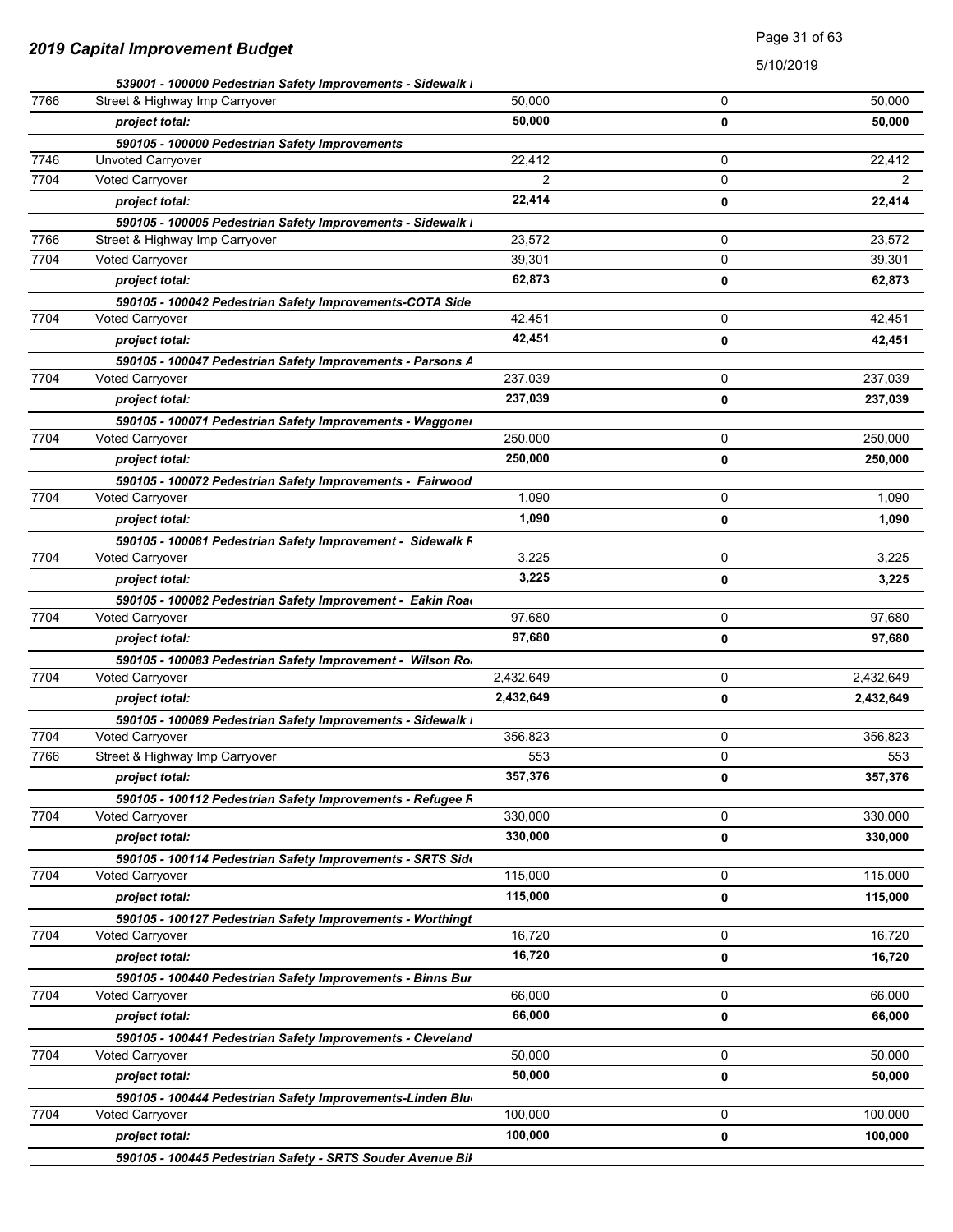|      |                                                                                       |                    | Page 32 of 63 |            |
|------|---------------------------------------------------------------------------------------|--------------------|---------------|------------|
|      | <b>2019 Capital Improvement Budget</b>                                                |                    | 5/10/2019     |            |
| 7704 | Voted Carryover                                                                       | 80,000             | 0             | 80,000     |
|      | project total:                                                                        | 80,000             | 0             | 80,000     |
|      | 590105 - 100446 SRTS Toronto Street Sidewalks                                         |                    |               |            |
| 7704 | <b>Voted Carryover</b>                                                                | 25,000             | 0             | 25,000     |
|      | project total:                                                                        | 25,000             | 0             | 25,000     |
|      | 590105 - 901781 Pedestrian Safety Improvements - Sidewalk I                           |                    |               |            |
| 7704 | <b>Voted Carryover</b>                                                                | 34,558             | 0             | 34,558     |
|      | project total:                                                                        | 34,558             | 0             | 34,558     |
|      | 590105 - 901981 Pedestrian Safety Improvements - TRR Sidev                            |                    |               |            |
| 7704 | <b>Voted Carryover</b>                                                                | 650,000<br>650,000 | 0             | 650,000    |
|      | project total:                                                                        |                    | 0             | 650,000    |
|      | category total:                                                                       | 5,024,075          | 0             | 5,024,075  |
|      | <b>Permanent Pavement Markings</b><br>540013 - 100000 Permanent Pavement Markings     |                    |               |            |
| 7704 | Voted 2019 SIT Supported                                                              | 500,000            | 0             | 500,000    |
|      | project total:                                                                        | 500,000            | 0             | 500,000    |
|      | category total:                                                                       | 500,000            | 0             | 500,000    |
|      | <b>Resurfacing Projects</b>                                                           |                    |               |            |
|      | 530282 - 100000 59-03 Resurfacing                                                     |                    |               |            |
| 7704 | Voted Carryover                                                                       | 12,666             | 0             | 12,666     |
| 7766 | Street & Highway Imp Carryover                                                        | 8,448              | 0             | 8,448      |
|      | project total:                                                                        | 21,114             | 0             | 21,114     |
|      | 530282 - 100001 Resurfacing - Pavement Management Servic                              |                    |               |            |
| 7704 | Voted 2019 SIT Supported                                                              | 1,500,000          | 0             | 1,500,000  |
|      | project total:                                                                        | 1,500,000          | 0             | 1,500,000  |
|      | 530282 - 100051 Resurfacing - Resurfacing Projects                                    |                    |               |            |
| 7704 | Voted 2016 Debt SIT Supported                                                         | 10,501,508         | 0             | 10,501,508 |
| 2248 | <b>CDBG - Grant Funding</b>                                                           | 6,000,000          | 0             | 6,000,000  |
| 7704 | Voted 2019 SIT Supported                                                              | 4,531,492          | 0             | 4,531,492  |
|      | project total:                                                                        | 21,033,000         | 0             | 21,033,000 |
|      | 530282 - 100069 Resurfacing - Urban Paving - US33 Dublin Ro                           |                    |               |            |
| 7704 | Voted Carryover                                                                       | 42,000             | 0             | 42,000     |
|      | project total:                                                                        | 42,000             | 0             | 42,000     |
| 7704 | 530282 - 100072 Resurfacing - Preventive Surface Treatments<br><b>Voted Carryover</b> | 12,298             | 0             | 12,298     |
|      | project total:                                                                        | 12,298             | 0             | 12,298     |
|      |                                                                                       |                    |               |            |
| 7704 | 530282 - 100073 Resurfacing - Preventive Surface Treatments<br>Voted Carryover        | 34,904             | 0             | 34,904     |
|      | project total:                                                                        | 34,904             | 0             | 34,904     |
|      | 530282 - 100109 Resurfacing - FRA-Sawmill NB Lane Improve                             |                    |               |            |
| 7766 | Street & Highway Imp Carryover                                                        | 2,487              | 0             | 2,487      |
|      | project total:                                                                        | 2,487              | 0             | 2,487      |
|      | 530282 - 100110 Resurfacing -- West Broad Street Urban Pavi                           |                    |               |            |
| 7704 | Voted 2019 SIT Supported                                                              | 987,000            | 0             | 987,000    |
| 7704 | <b>Voted Carryover</b>                                                                | 298,193            | 0             | 298,193    |
|      | project total:                                                                        | 1,285,193          | 0             | 1,285,193  |
|      | 530282 - 100114 Resurfacing - Urban Paving US33 Riverside I                           |                    |               |            |
| 7704 | <b>Voted Carryover</b>                                                                | 7,988              | 0             | 7,988      |
|      | project total:                                                                        | 7,988              | 0             | 7,988      |
|      | 530282 - 100117 Resurfacing - Resurfacing Coordination with                           |                    |               |            |
| 7704 | Voted Carryover                                                                       | 70,428             | 0             | 70,428     |
| 7704 | Voted 2019 SIT Supported                                                              | 2,500,000          | 0             | 2,500,000  |
|      | project total:                                                                        | 2,570,428          | 0             | 2,570,428  |
|      | 530282 - 100120 Resurfacing - Urban Paving-FRA 23-18.53 (M                            |                    |               |            |
| 7704 | Voted 2019 SIT Supported                                                              | 1,255,000          | 0             | 1,255,000  |
|      | project total:                                                                        | 1,255,000          | 0             | 1,255,000  |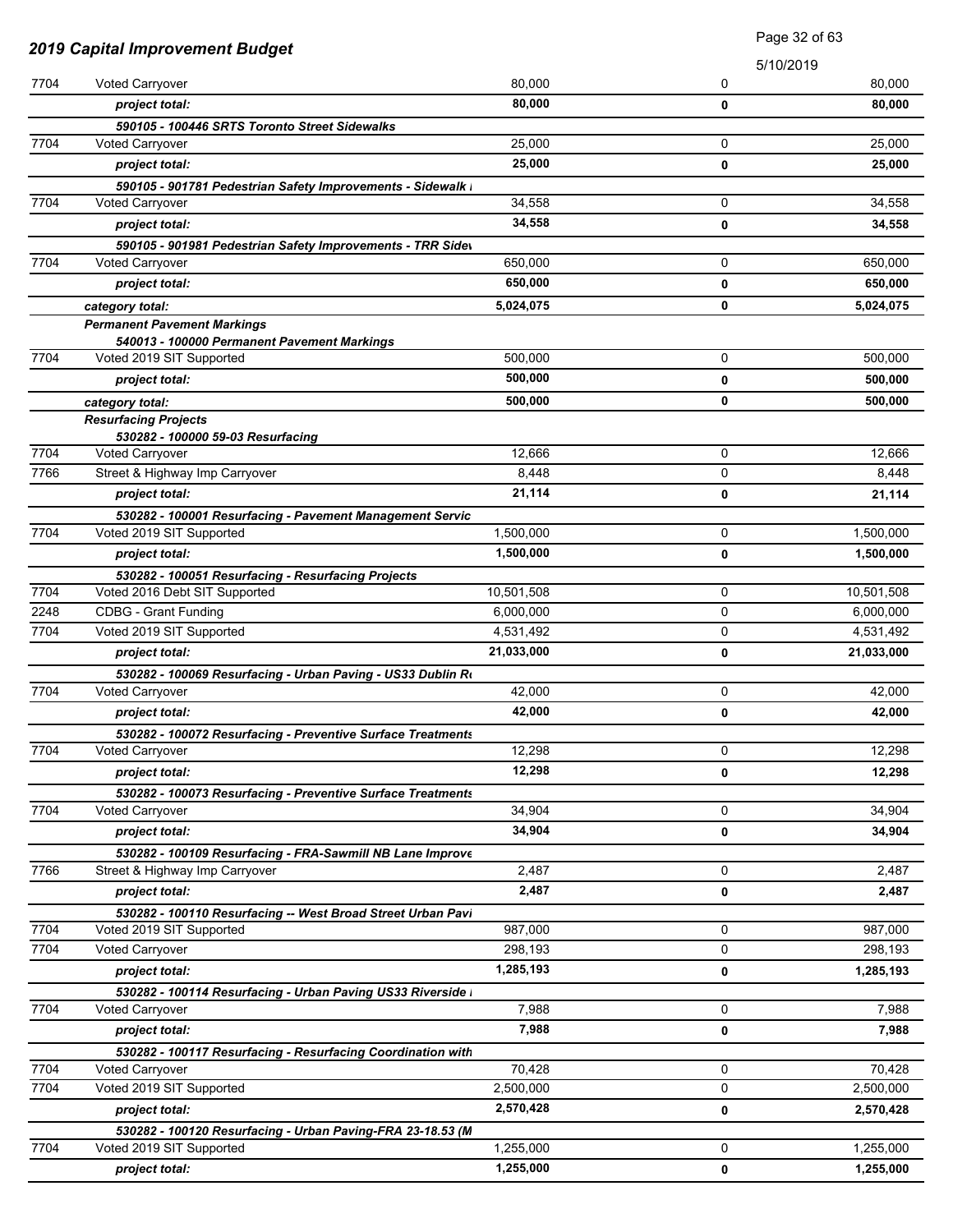|      | 530282 - 100121 Resurfacing-Urban Paving-FRA 62-12.44 (To    |              |   |              |
|------|--------------------------------------------------------------|--------------|---|--------------|
| 7704 | Voted 2019 SIT Supported                                     | 250,000      | 0 | 250,000      |
|      | project total:                                               | 250,000      | 0 | 250,000      |
|      | 530282 - 100123 Resurfacing-Urban Paving-FRA-161-5.77 (Du    |              |   |              |
| 7704 | <b>Voted Carryover</b>                                       | 323,440      | 0 | 323,440      |
|      | project total:                                               | 323,440      | 0 | 323,440      |
|      | 530282 - 100124 Resurfacing - In House Design Project Desig  |              |   |              |
| 7704 | Voted Carryover                                              | 150,000      | 0 | 150,000      |
|      | project total:                                               | 150,000      | 0 | 150,000      |
|      | 530282 - 100125 Resurfacing - In House Design Right of Way   |              |   |              |
| 7704 | Voted 2019 SIT Supported                                     | 100,000      | 0 | 100,000      |
|      | project total:                                               | 100,000      | 0 | 100,000      |
|      | 530282 - 100126 Resurfacing - Urban Paving - DEL-750-4.43 P  |              |   |              |
| 7704 | <b>Voted Carryover</b>                                       | 30,000       | 0 | 30,000       |
|      | project total:                                               | 30,000       | 0 | 30,000       |
|      | 530282 - 100131 Resurfacing - Urban Paving - FRA33-4.27 Riv  |              |   |              |
| 7704 | Voted 2019 SIT Supported                                     | 120,000      | 0 | 120,000      |
|      | project total:                                               | 120,000      | 0 | 120,000      |
|      | 530282 - 912017 Resurfacing - 2017 Project 1                 |              |   |              |
| 7704 | Voted Carryover                                              | 344,808      | 0 | 344,808      |
|      | project total:                                               | 344,808      | 0 | 344,808      |
|      | 530282 - 912018 Resurfacing - 2018 Project 1                 |              |   |              |
| 7766 | Street & Highway Imp Carryover                               | 44,449       | 0 | 44,449       |
|      | project total:                                               | 44,449       | 0 | 44,449       |
|      | 530282 - 922017 Resurfacing - 2017 Project 2                 |              |   |              |
| 7766 | Street & Highway Imp Carryover                               | 35,884       | 0 | 35,884       |
|      | project total:                                               | 35,884       | 0 | 35,884       |
|      | 530282 - 932018 Resurfacing - 2018 Project 3                 |              |   |              |
| 7704 | Voted Carryover                                              | 1,161,168    | 0 | 1,161,168    |
|      | project total:                                               | 1,161,168    | 0 | 1,161,168    |
|      | 530282 - 942016 Resurfacing - 2016 Preventative Surface - Cr |              |   |              |
| 7704 | Voted Carryover                                              | 541          | 0 | 541          |
|      | project total:                                               | 541          | 0 | 541          |
|      | 530282 - 952018 Resurfacing - 2018 Preventative Surface Trea |              |   |              |
| 7704 | Voted Carryover                                              | 1,605,051    | 0 | 1,605,051    |
|      | project total:                                               | 1,605,051    | 0 | 1,605,051    |
|      | 530282 - 982016 Resurfacing - 2016 Brick Rehabilitation      |              |   |              |
| 7704 | <b>Voted Carryover</b>                                       | 41,589       | 0 | 41,589       |
|      | project total:                                               | 41,589       | 0 | 41,589       |
|      | category total:                                              | 31,971,342   | 0 | 31,971,342   |
|      | <b>Roadway Improvements</b>                                  |              |   |              |
|      | 441751 - 100000 500 West Broad Streetscape                   |              |   |              |
| 7766 | Street & Highway Imp Carryover                               | 85,857       | 0 | 85,857       |
|      | project total:                                               | 85,857       | 0 | 85,857       |
|      | 530053 - 100000 Short North SID                              |              |   |              |
| 6115 | Sanitary Perm Improv Carryover                               | 1            | 0 | $\mathbf 1$  |
|      | project total:                                               | $\mathbf{1}$ | 0 | $\mathbf{1}$ |
|      | 530161 - 100000 Roadway Improvements                         |              |   |              |
| 7704 | <b>Voted Carryover</b>                                       | 113,488      | 0 | 113,488      |
| 7766 | Street & Highway Imp Carryover                               | 56,749       | 0 | 56,749       |
|      | project total:                                               | 170,237      | 0 | 170,237      |
|      | 530161 - 100011 Roadway Improvements - SR161/Sawmill-SR      |              |   |              |
| 7704 | Voted Carryover                                              | 3,500        | 0 | 3,500        |
|      | project total:                                               | 3,500        | 0 | 3,500        |
|      | 530161 - 100013 Roadway Improvements - SCMRF reimburse       |              |   |              |
| 7704 | Voted 2019 SIT Supported                                     | 2,550,000    | 0 | 2,550,000    |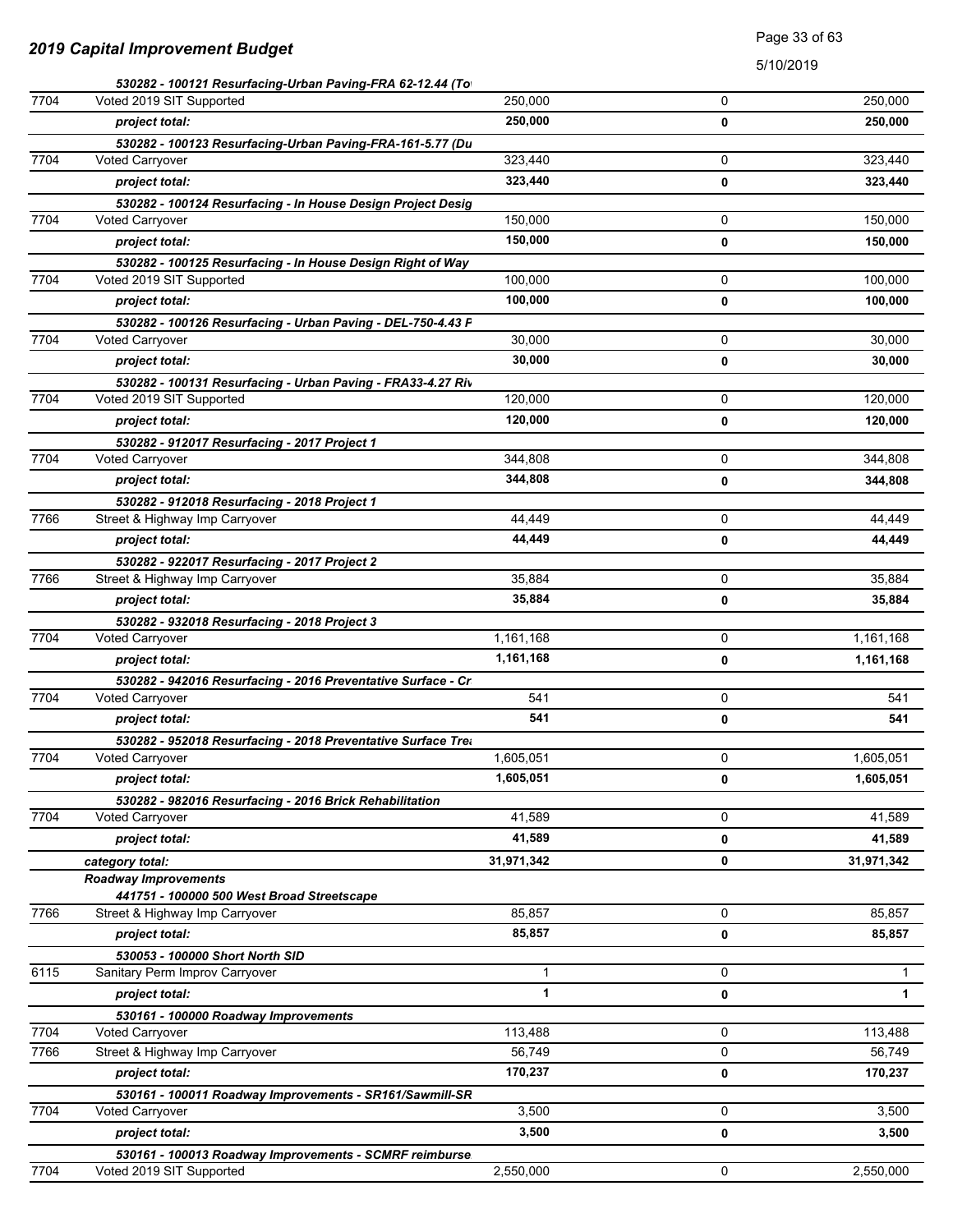| 2019 Capital Improvement Budget |                                                             | raye u4 ui uu |           |           |
|---------------------------------|-------------------------------------------------------------|---------------|-----------|-----------|
|                                 |                                                             |               | 5/10/2019 |           |
|                                 | project total:                                              | 2,550,000     | 0         | 2,550,000 |
|                                 | 530161 - 100018 Roadway Improvements - Richards Road        |               |           |           |
| 7704                            | <b>Voted Carryover</b>                                      | 46,804        | 0         | 46,804    |
|                                 | project total:                                              | 46,804        | 0         | 46,804    |
|                                 | 530161 - 100021 Roadway Improvements - Downtown Action      |               |           |           |
| 7704                            | <b>Voted Carryover</b>                                      | 353,963       | 0         | 353,963   |
|                                 | project total:                                              | 353,963       | 0         | 353,963   |
|                                 | 530161 - 100070 Roadway Improvements - Utility Relocation I |               |           |           |
| 7704                            | Voted 2019 SIT Supported                                    | 100,000       | 0         | 100,000   |
|                                 | project total:                                              | 100,000       | 0         | 100,000   |
|                                 | 530161 - 100071 Roadway Improvements - Miscellaneous Cor    |               |           |           |
| 7704                            | Voted 2019 SIT Supported                                    | 100,000       | 0         | 100,000   |
|                                 | project total:                                              | 100,000       | 0         | 100,000   |
|                                 | 530161 - 100072 Roadway Improvements - Miscellaneous Rig    |               |           |           |
| 7704                            | <b>Voted Carryover</b>                                      | 300           | 0         | 300       |
| 7704                            | Voted 2019 SIT Supported                                    | 100,000       | 0         | 100,000   |
|                                 | project total:                                              | 100,300       | 0         | 100,300   |
|                                 | 530161 - 100073 Roadway Improvements - Tech Center South    |               |           |           |
| 7704                            | Voted Carryover                                             | 2,436         | 0         | 2,436     |
|                                 | project total:                                              | 2,436         | 0         | 2,436     |
|                                 | 530161 - 100079 Roadway Improvements - Riverview Drive/OI   |               |           |           |
| 7704                            | Voted Carryover                                             | 10,977        | 0         | 10,977    |
|                                 | project total:                                              | 10,977        | 0         | 10,977    |
|                                 | 530161 - 100081 Roadway Improvements - Lazelle Road (Pha.   |               |           |           |
| 7704                            | <b>Voted Carryover</b>                                      | 800,000       | 0         | 800,000   |
|                                 | project total:                                              | 800,000       | 0         | 800,000   |
|                                 | 530161 - 100083 Roadway Improvements - 2010 General Engi    |               |           |           |
| 7704                            | <b>Voted Carryover</b>                                      | 44,848        | 0         | 44,848    |
|                                 | project total:                                              | 44,848        | 0         | 44,848    |
|                                 | 530161 - 100085 Roadway Improvements - Westbelt Park Con    |               |           |           |
| 7704                            | Voted Carryover                                             | 195,917       | 0         | 195,917   |
|                                 | project total:                                              | 195,917       | 0         | 195,917   |
|                                 | 530161 - 100088 Roadway Improvements - Construction Inspe   |               |           |           |
| 7704                            | Voted Carryover                                             | 451,756       | 0         | 451,756   |
|                                 | project total:                                              | 451,756       | 0         | 451,756   |
|                                 | 530161 - 100091 Roadway Improvements - Fodor Road Round     |               |           |           |
| 7766                            | Street & Highway Imp Carryover                              | 1,077         | 0         | 1,077     |
|                                 | project total:                                              | 1,077         | 0         | 1,077     |
|                                 | 530161 - 100092 Roadway Improvements - Guardrail            |               |           |           |
| 7704                            | <b>Voted Carryover</b>                                      | 9,607         | 0         | 9,607     |
|                                 | project total:                                              | 9,607         | 0         | 9,607     |
|                                 | 530161 - 100093 Roadway Improvements - Gender Road          |               |           |           |
| 7766                            | Street & Highway Imp Carryover                              | 36,950        | 0         | 36,950    |
|                                 | project total:                                              | 36,950        | 0         | 36,950    |
|                                 | 530161 - 100097 Roadway Improvements - I-70/71 East Interci |               |           |           |
| 7704                            | Voted Carryover                                             | 51,866        | 0         | 51,866    |
|                                 | project total:                                              | 51,866        | 0         | 51,866    |
|                                 | 530161 - 100105 Roadway Improvements - Cannon Drive Relc    |               |           |           |
| 7704                            | Voted Carryover                                             | 50,002        | 0         | 50,002    |
|                                 | project total:                                              | 50,002        | 0         | 50,002    |
|                                 | 530161 - 100106 Roadway Improvements - Utility Cut and Res  |               |           |           |
| 7704                            | <b>Voted Carryover</b>                                      | 25,000        | 0         | 25,000    |
|                                 | project total:                                              | 25,000        | 0         | 25,000    |
|                                 | 530161 - 100139 Roadway Improvements - I-70/71 East Interci |               |           |           |
| 7704                            | <b>Voted Carryover</b>                                      | 69,449        | 0         | 69,449    |

Page 34 of 63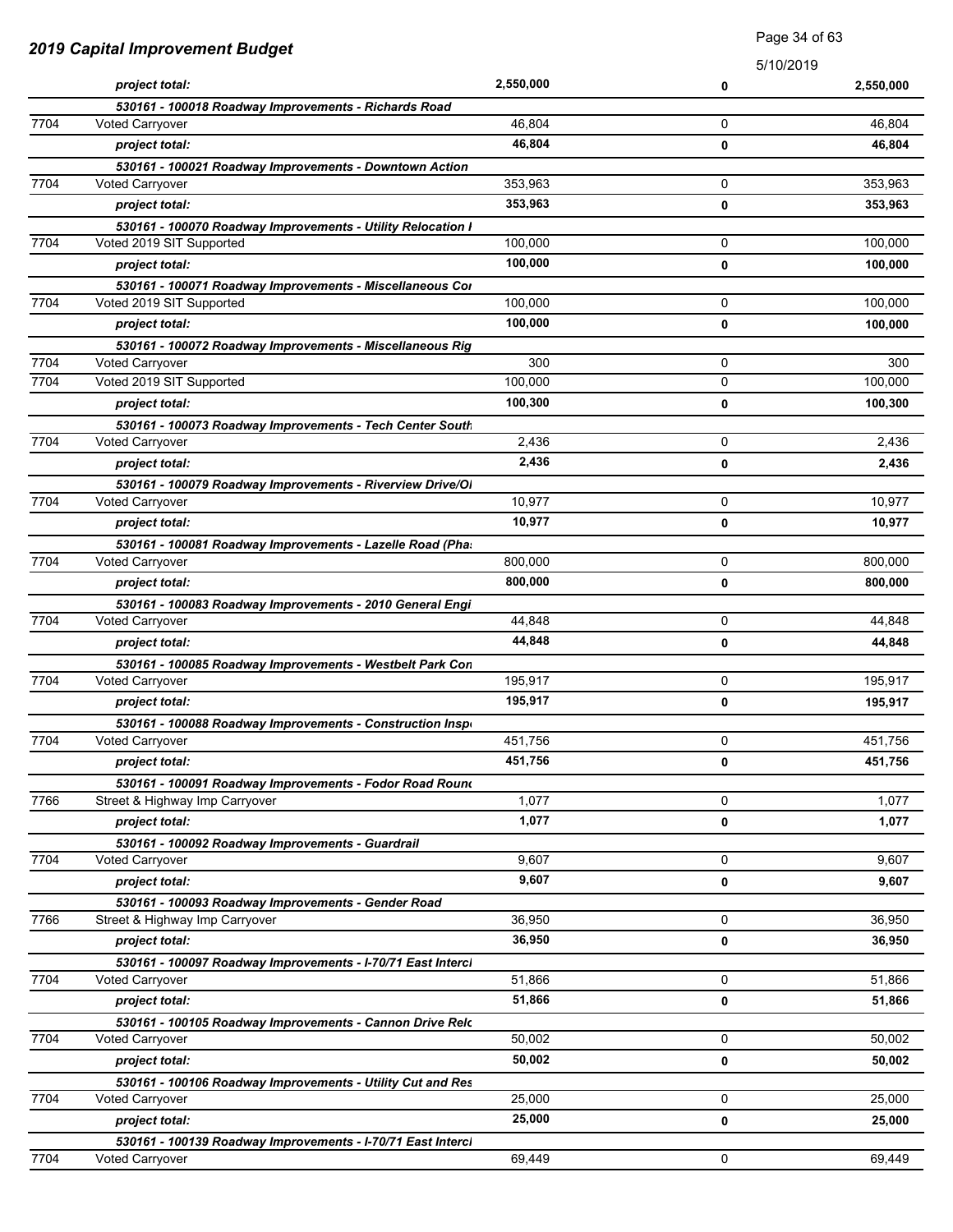| <b>2019 Capital Improvement Budget</b> |                                                                                            | Page 35 of 63          |             |            |
|----------------------------------------|--------------------------------------------------------------------------------------------|------------------------|-------------|------------|
|                                        |                                                                                            |                        | 5/10/2019   |            |
|                                        | project total:                                                                             | 69,449                 | 0           | 69,449     |
|                                        | 530161 - 100145 Roadway Improvements - Lazelle Road Phas                                   |                        |             |            |
| 7704                                   | <b>Voted Carryover</b>                                                                     | 144,012                | 0           | 144,012    |
|                                        | project total:                                                                             | 144,012                | 0           | 144,012    |
|                                        | 530161 - 100146 Roadway Improvements - Scioto Greenways                                    |                        |             |            |
| 7704                                   | <b>Voted Carryover</b>                                                                     | 19,470                 | 0           | 19,470     |
|                                        | project total:                                                                             | 19,470                 | 0           | 19,470     |
|                                        | 530161 - 100148 Roadway Improvements - Lazelle Road Phas                                   |                        |             | 1,300,000  |
| 7704                                   | Voted 2019 SIT Supported                                                                   | 1,300,000<br>1,300,000 | 0           |            |
|                                        | project total:                                                                             |                        | 0           | 1,300,000  |
| 7704                                   | 530161 - 100152 Roadway Improvements - KIPP School - Agk<br><b>Voted Carryover</b>         | 30,036                 | 0           | 30,036     |
|                                        | project total:                                                                             | 30,036                 | 0           | 30,036     |
|                                        |                                                                                            |                        |             |            |
| 7704                                   | 530161 - 100158 Roadway Improvements - Livingston Avenue<br>Voted Carryover                | 270,000                | 0           | 270,000    |
|                                        | project total:                                                                             | 270,000                | 0           | 270,000    |
|                                        | 530161 - 100172 Roadway Improvements - West Nationwide                                     |                        |             |            |
| 7766                                   | Street & Highway Imp Carryover                                                             | 109,060                | 0           | 109,060    |
|                                        | project total:                                                                             | 109,060                | 0           | 109,060    |
|                                        | 530161 - 100173 Roadway Improvements - COTA BRT                                            |                        |             |            |
| 7766                                   | Street & Highway Imp Carryover                                                             | 36                     | 0           | 36         |
|                                        | project total:                                                                             | 36                     | 0           | 36         |
|                                        | 530161 - 100178 Roadway Improvements - Warner Road - Har                                   |                        |             |            |
| 7704                                   | Voted Carryover                                                                            | 2,420                  | 0           | 2,420      |
|                                        | project total:                                                                             | 2,420                  | 0           | 2,420      |
|                                        | 530161 - 100179 Roadway Improvements - Yearly Traffic Caln                                 |                        |             |            |
| 7704                                   | Voted Carryover                                                                            | 206,749                | 0           | 206,749    |
|                                        | project total:                                                                             | 206,749                | 0           | 206,749    |
|                                        | 530161 - 100187 Roadway Improvements - Scioto Peninsula -                                  |                        |             |            |
| 7704                                   | Voted Carryover                                                                            | 2,000,000              | 0           | 2,000,000  |
|                                        | project total:                                                                             | 2,000,000              | 0           | 2,000,000  |
|                                        | 530161 - 100192 Roadway Improvements - I-71 East Freeway                                   |                        |             |            |
| 7704                                   | Voted Carryover                                                                            | 291,000                | $\Omega$    | 291,000    |
|                                        | project total:                                                                             | 291,000                | 0           | 291,000    |
|                                        | 530161 - 100193 Roadway Improvements - I-70 71 East Interci                                |                        |             |            |
| 7704                                   | <b>Voted Carryover</b>                                                                     | 506,196                | $\mathbf 0$ | 506,196    |
|                                        | project total:                                                                             | 506,196                | 0           | 506,196    |
| 7704                                   | 530161 - 100201 Roadway Improvements - I-70 71 East Interci<br><b>Voted Carryover</b>      | 500,000                | 0           | 500,000    |
|                                        |                                                                                            | 500,000                | $\mathbf 0$ | 500,000    |
|                                        | project total:                                                                             |                        |             |            |
| 7704                                   | 530161 - 100207 Roadway Improvements - I70/71 South and E<br>Voted 2016 Debt SIT Supported | 2,615,313              | $\mathbf 0$ | 2,615,313  |
| 7704                                   | Voted Carryover                                                                            | 5,584,687              | 0           | 5,584,687  |
|                                        | project total:                                                                             | 8,200,000              | 0           | 8,200,000  |
|                                        | 530161 - 100208 Roadway Improvements - I70/71 South Freev                                  |                        |             |            |
| 7704                                   | <b>Voted Carryover</b>                                                                     | 200,000                | 0           | 200,000    |
|                                        | project total:                                                                             | 200,000                | 0           | 200,000    |
|                                        | 530163 - 100000 Smart City Challenge                                                       |                        |             |            |
| 7704                                   | <b>Voted Carryover</b>                                                                     | 5,023,075              | 0           | 5,023,075  |
| 7704                                   | Voted 2016 Debt SIT Supported                                                              | 5,000,000              | 0           | 5,000,000  |
|                                        | project total:                                                                             | 10,023,075             | 0           | 10,023,075 |
|                                        | 530163 - 100005 Smart City Challenge - Vulcan Charging and                                 |                        |             |            |
| 7704                                   | <b>Voted Carryover</b>                                                                     | 31,926                 | 0           | 31,926     |
|                                        | project total:                                                                             | 31,926                 | 0           | 31,926     |
|                                        | 530163 - 100020 SCC - Connected Electric Autonomous Vehio                                  |                        |             |            |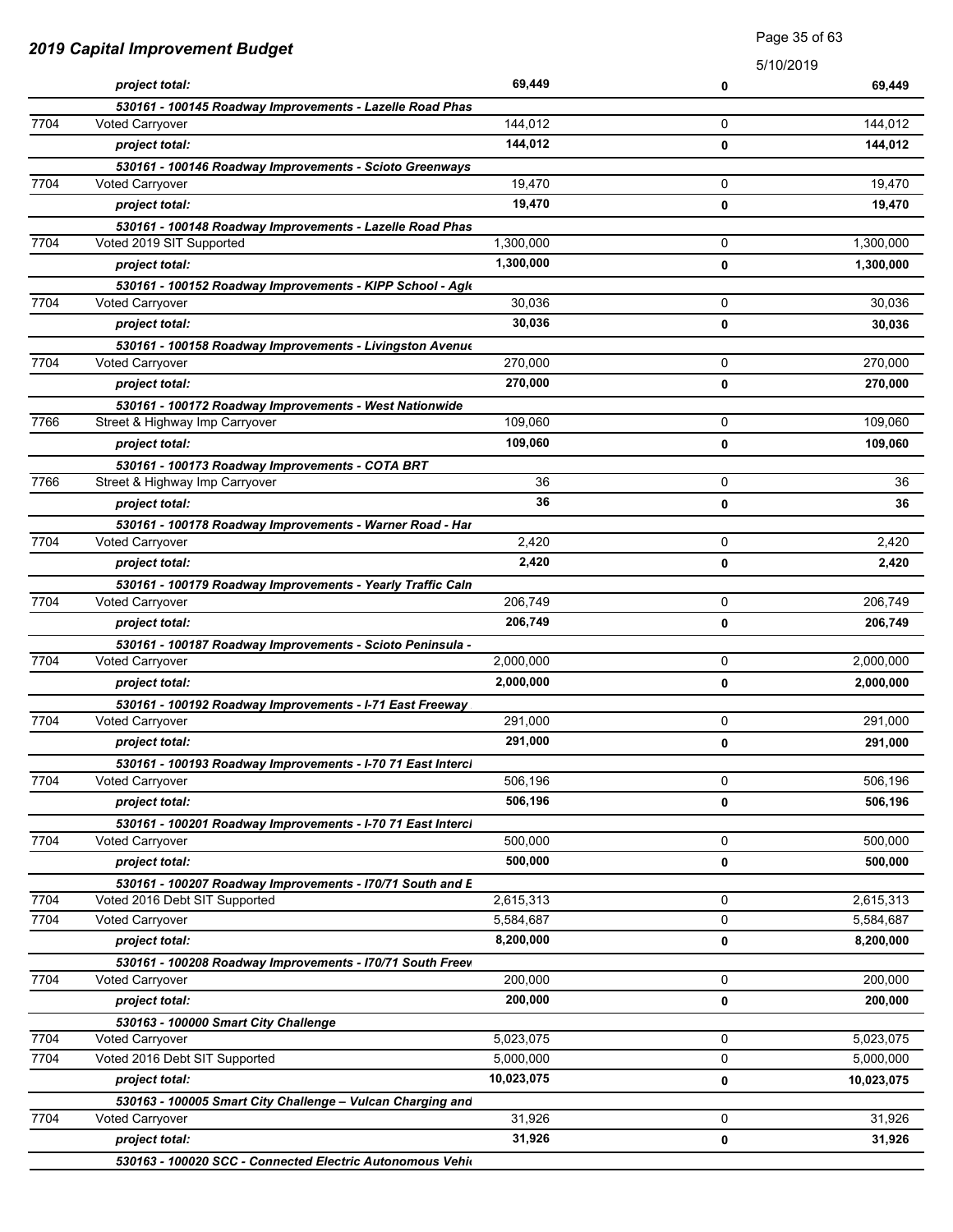| <b>2019 Capital Improvement Budget</b> |                                                                                      |            | Page 36 of 63 |            |
|----------------------------------------|--------------------------------------------------------------------------------------|------------|---------------|------------|
|                                        |                                                                                      |            | 5/10/2019     |            |
| 7704                                   | Voted Carryover                                                                      | 1,125,000  | 0             | 1,125,000  |
|                                        | project total:                                                                       | 1,125,000  | 0             | 1,125,000  |
|                                        | 530163 - 100028 SSC - Common Payment System                                          |            |               |            |
| 7704                                   | <b>Voted Carryover</b>                                                               | 1,800,000  | 0             | 1,800,000  |
|                                        | project total:                                                                       | 1,800,000  | 0             | 1,800,000  |
|                                        | 530164 - 100000 Third Avenue Railroad Bridge                                         |            |               |            |
| 7766                                   | Street & Highway Imp Carryover                                                       | 860,081    | 0             | 860,081    |
|                                        | project total:                                                                       | 860,081    | 0             | 860,081    |
|                                        | 531002 - 100000 Roadway Improvements - Little Turtle Way                             |            |               |            |
| 7704                                   | Voted 2016 Debt SIT Supported                                                        | 3,700,000  | 0             | 3,700,000  |
| 7704                                   | Voted Carryover                                                                      | 300,000    | 0             | 300,000    |
|                                        | project total:                                                                       | 4,000,000  | 0             | 4,000,000  |
|                                        | 531003 - 100000 Roadway - Fermi Drive - Polaris Pkwy to Ikea                         |            |               |            |
| 7766                                   | Street & Highway Imp Carryover                                                       | 104,545    | 0             | 104,545    |
|                                        | project total:                                                                       | 104,545    | 0             | 104,545    |
|                                        | 531005 - 100000 Roadway - Nationwide Blvd and Hocking Str                            |            |               |            |
| 7704                                   | Voted Carryover                                                                      | 49,000     | 0             | 49,000     |
| 7704                                   | Voted 2016 Debt SIT Supported                                                        | 716,000    | 0             | 716,000    |
|                                        | project total:                                                                       | 765,000    | 0             | 765,000    |
|                                        | 531008 - 100000 Roadway - Edgar Waldo Drive and Generatio                            |            |               |            |
| 7704                                   | <b>Voted Carryover</b>                                                               | 2,000,000  | 0             | 2,000,000  |
|                                        | project total:                                                                       | 2,000,000  | 0             | 2,000,000  |
|                                        | 547000 - 100000 Avery Road Area Improvements                                         |            |               |            |
| 7766                                   | Street & Highway Imp Carryover                                                       | 521,981    | 0             | 521,981    |
|                                        | project total:                                                                       | 521,981    | 0             | 521,981    |
| 7766                                   | 766999 - 100000 59-03 Unallocated Balance Fd. 766<br>Street & Highway Imp Carryover  | 2,507,663  | 0             | 2,507,663  |
|                                        | project total:                                                                       | 2,507,663  | 0             |            |
|                                        |                                                                                      |            |               | 2,507,663  |
| 7704                                   | 771001 - 100000 Dominion Homes-NW Corridor<br>Voted Carryover                        | 24,218     | 0             | 24,218     |
|                                        | project total:                                                                       | 24,218     | 0             | 24,218     |
|                                        | 772011 - 100000 Hamilton Rd Phase B                                                  |            |               |            |
| 7766                                   | Street & Highway Imp Carryover                                                       | 262,623    | 0             | 262,623    |
|                                        | project total:                                                                       | 262,623    | 0             | 262,623    |
|                                        |                                                                                      | 43,065,638 | 0             | 43,065,638 |
|                                        | category total:<br><b>SSI-OTMP</b>                                                   |            |               |            |
|                                        | 590127 - 100000 SSI-OTMP - Group 1A                                                  |            |               |            |
| 7704                                   | Voted Carryover                                                                      | 2,192      | 0             | 2,192      |
|                                        | project total:                                                                       | 2,192      | 0             | 2,192      |
|                                        | category total:                                                                      | 2,192      | 0             | 2,192      |
|                                        | <b>School Flashers</b>                                                               |            |               |            |
|                                        | 540005 - 100001 School Flashers - 20 MPH - Commodities                               |            |               |            |
| 7704                                   | Voted 2019 SIT Supported                                                             | 50,000     | 0             | 50,000     |
|                                        | project total:                                                                       | 50,000     | 0             | 50,000     |
|                                        | category total:                                                                      | 50,000     | 0             | 50,000     |
|                                        | <b>Sign Upgrading/Street Name Signs</b>                                              |            |               |            |
|                                        | 540008 - 100000 Sign Upgrading/Streetname Signs                                      | 123,049    | 0             | 123,049    |
| 7704                                   | Voted Carryover                                                                      |            |               |            |
|                                        | project total:                                                                       | 123,049    | 0             | 123,049    |
| 7704                                   | 540008 - 100001 Sign Upgrading/Streetname Signs - Commoc<br>Voted 2019 SIT Supported | 325,000    | 0             | 325,000    |
|                                        |                                                                                      | 325,000    |               |            |
|                                        | project total:                                                                       |            | 0             | 325,000    |
|                                        | category total:                                                                      | 448,049    | 0             | 448,049    |
|                                        | <b>Street &amp; Highways Imp Fd</b><br>590911 - 100000 Cooper Lakes II, LLC          |            |               |            |
| 7766                                   | Street & Highway Imp Carryover                                                       | 50,000     | 0             | 50,000     |
|                                        |                                                                                      |            |               |            |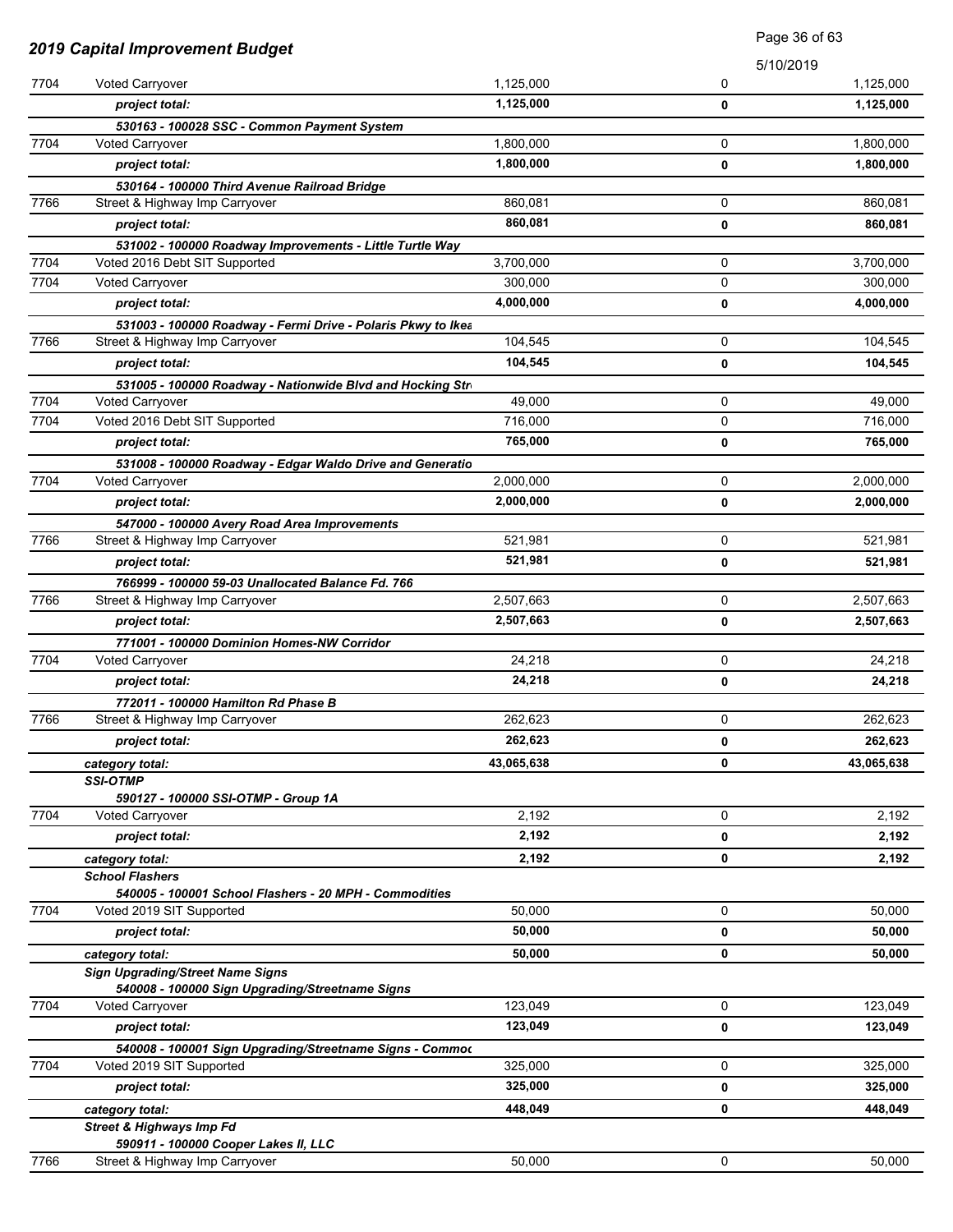| 2019 Capital Improvement Budget |                                                                                   | raye or or oo |           |           |
|---------------------------------|-----------------------------------------------------------------------------------|---------------|-----------|-----------|
|                                 |                                                                                   |               | 5/10/2019 |           |
|                                 | project total:                                                                    | 50,000        | 0         | 50,000    |
|                                 | 590956 - 100000 Utility Cut and Restoration                                       |               |           |           |
| 7766                            | Street & Highway Imp Carryover                                                    | 833           | 0         | 833       |
|                                 | project total:                                                                    | 833           | 0         | 833       |
|                                 | category total:                                                                   | 50,833        | 0         | 50,833    |
|                                 | <b>Street Maintenance Equipment</b>                                               |               |           |           |
| 7704                            | 530020 - 100026 Street Equipment - Traffic Management<br>Voted 2019 SIT Supported | 428,397       | 0         | 428,397   |
|                                 | project total:                                                                    | 428,397       |           | 428,397   |
|                                 |                                                                                   |               | 0         |           |
| 7704                            | 530020 - 100027 Street Equipment - Infrastructure Manageme<br>Voted Carryover     | 346,857       | 0         | 346,857   |
| 7704                            | Voted 2019 SIT Supported                                                          | 428,397       | 0         | 428,397   |
|                                 | project total:                                                                    | 775,254       |           | 775,254   |
|                                 |                                                                                   |               | 0         |           |
|                                 | category total:<br><b>Street Rehabilitation</b>                                   | 1,203,651     | 0         | 1,203,651 |
|                                 | 440104 - 100033 Misc. Economic Development - West Franklin                        |               |           |           |
| 7704                            | <b>Voted Carryover</b>                                                            | 225,000       | 0         | 225,000   |
|                                 | project total:                                                                    | 225,000       | 0         | 225,000   |
|                                 | 440105 - 100000 Misc. Economic Development - Confluence \                         |               |           |           |
| 7704                            | <b>Voted Carryover</b>                                                            | 500,000       | 0         | 500,000   |
|                                 | project total:                                                                    | 500,000       | 0         | 500,000   |
|                                 | 537650 - 100000 59-03 General Roadway Street Improvement                          |               |           |           |
| 7748                            | General Perm Imp Carryover                                                        | 601,890       | 0         | 601,890   |
|                                 | project total:                                                                    | 601,890       | 0         | 601,890   |
|                                 | category total:                                                                   | 1,326,890     | 0         | 1,326,890 |
|                                 | <b>Traffic Signal Installation</b>                                                |               |           |           |
|                                 | 540007 - 100000 Traffic Signal Installation - General Engineer                    |               |           |           |
| 7766                            | Street & Highway Imp Carryover                                                    | 15,866        | 0         | 15,866    |
|                                 | project total:                                                                    | 15,866        | 0         | 15,866    |
|                                 | 540007 - 100003 Traffic Signal Installation - Commodities                         |               |           |           |
| 7704                            | Voted 2019 SIT Supported                                                          | 950,000       | 0         | 950,000   |
|                                 | project total:                                                                    | 950,000       | 0         | 950,000   |
|                                 | 540007 - 100012 Traffic Signal Installation - Columbus Traffic                    |               |           |           |
| 7704                            | Voted Carryover                                                                   | 898,701       | 0         | 898,701   |
|                                 | project total:                                                                    | 898,701       | 0         | 898,701   |
|                                 | 540007 - 100066 Signal Installation - Gravity Project                             |               |           |           |
| 7735                            | Unvoted Carryover                                                                 | 200,000       | 0         | 200,000   |
|                                 | project total:                                                                    | 200,000       | 0         | 200,000   |
|                                 | 540007 - 100067 Signal Installation - Hocking St and Hanover                      |               |           |           |
| 7704                            | Voted 2016 Debt SIT Supported                                                     | 1,300,000     | 0         | 1,300,000 |
|                                 | project total:                                                                    | 1,300,000     | 0         | 1,300,000 |
|                                 | 545003 - 100000 Signals - Downtown Signals Part 2                                 |               |           |           |
| 7704                            | Voted 2016 Debt SIT Supported                                                     | 300,000       | 0         | 300,000   |
|                                 | project total:                                                                    | 300,000       | 0         | 300,000   |
|                                 | category total:                                                                   | 3,664,567     | 0         | 3,664,567 |
|                                 | <b>Under Development Dept.</b>                                                    |               |           |           |
|                                 | 440104 - 100007 Roadway Improvements - Creative Campus                            |               |           |           |
| 7704                            | Voted Carryover                                                                   | 418,605       | 0         | 418,605   |
|                                 | project total:                                                                    | 418,605       | 0         | 418,605   |
|                                 | 440104 - 100008 Roadway Improvements - 18th Street                                |               |           |           |
| 7704                            | <b>Voted Carryover</b>                                                            | 16,046        | 0         | 16,046    |
| 7704                            | Unvoted Carryover                                                                 | 880,871       | 0         | 880,871   |
|                                 | project total:                                                                    | 896,917       | 0         | 896,917   |
|                                 | 440104 - 100009 Roadway Improvements - Neil Avenue                                |               |           |           |
| 7766                            | Street & Highway Imp Carryover                                                    | 2,825         | 0         | 2,825     |
|                                 | project total:                                                                    | 2,825         | 0         | 2,825     |

Page 37 of 63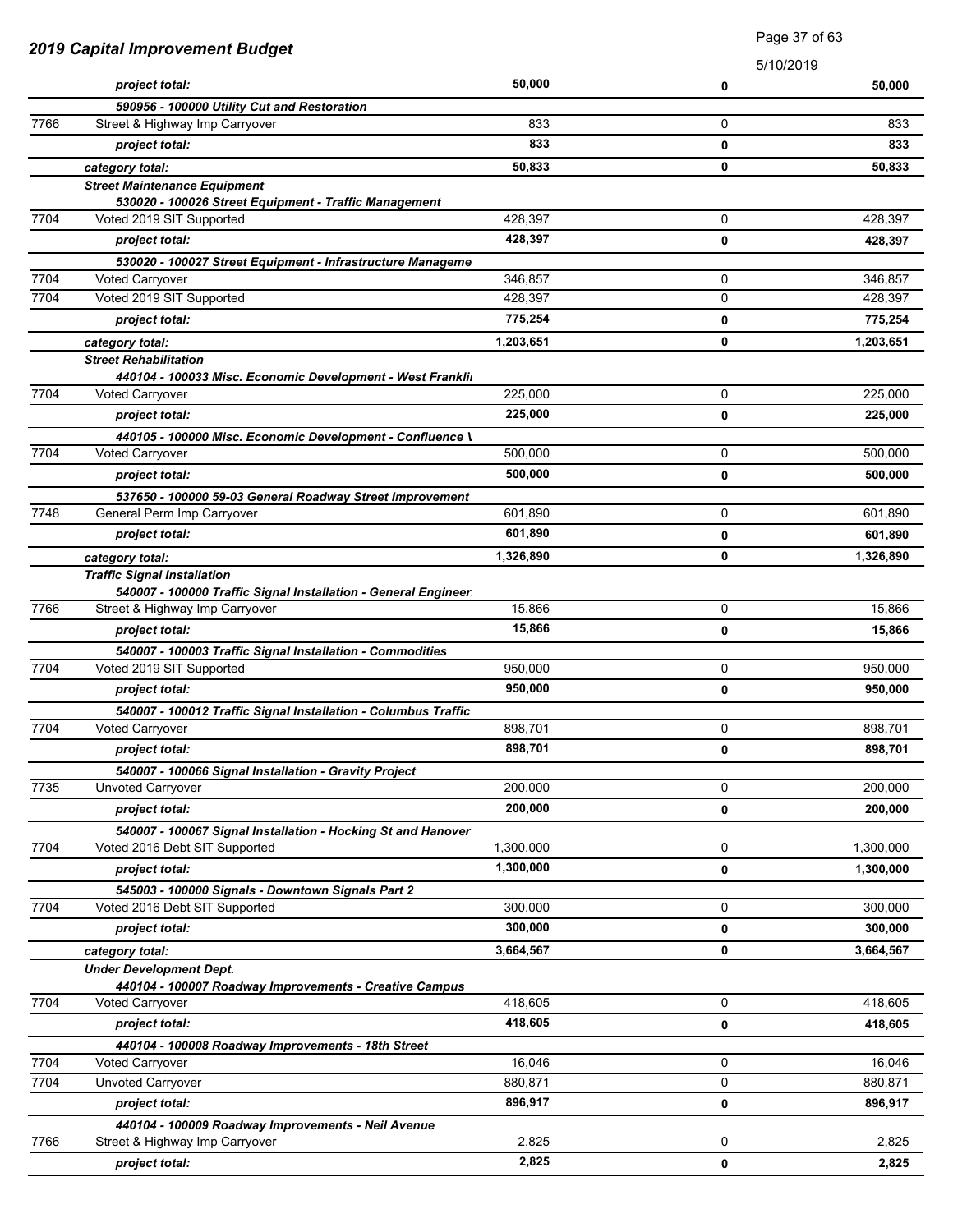### Page 38 of 63

|      | 440104 - 100027 Miscellaneous Economic Development - Cre     |            |             |            |
|------|--------------------------------------------------------------|------------|-------------|------------|
| 7704 | Voted 2016 Debt SIT Supported                                | 1,171,879  | 0           | 1,171,879  |
| 7704 | Voted Carryover                                              | 7,368,262  | 0           | 7,368,262  |
|      | project total:                                               | 8,540,141  | 0           | 8,540,141  |
|      | 530058 - 100000 59-03 NCR                                    |            |             |            |
| 7748 | General Perm Imp Carryover                                   | 20.867     | $\mathbf 0$ | 20,867     |
|      | project total:                                               | 20,867     | 0           | 20,867     |
|      | 530058 - 100001 NCR - Milo Grogan                            |            |             |            |
| 7746 | <b>Voted Carryover</b>                                       | 105,820    | 0           | 105,820    |
|      | project total:                                               | 105,820    | 0           | 105,820    |
|      | 530058 - 100002 NCR - Weinland Park 7th to 9th               |            |             |            |
| 7704 | <b>Voted Carryover</b>                                       | 3,060,665  | 0           | 3,060,665  |
| 7766 | Street & Highway Imp Carryover                               | 120,000    | 0           | 120,000    |
|      | project total:                                               | 3,180,665  | 0           | 3,180,665  |
|      | 530801 - 100000 Downtown Streetscape Improvements 59-12      |            |             |            |
| 7704 | Voted Carryover                                              | 63,774     | 0           | 63,774     |
| 7746 | Unvoted Carryover                                            | 1,277      | $\mathbf 0$ | 1,277      |
|      | project total:                                               | 65,051     | 0           | 65,051     |
|      | 530801 - 100017 Downtown Streetscape - 85 North High St. - I |            |             |            |
| 7704 | <b>Voted Carryover</b>                                       | 110,000    | 0           | 110,000    |
| 7739 | <b>Unvoted Carryover</b>                                     | 820,000    | 0           | 820,000    |
|      | project total:                                               | 930,000    | 0           | 930,000    |
|      | 530803 - 100000 Westland Area Streetscape Improvements       |            |             |            |
| 7704 | Unvoted Carryover                                            | 100,000    | 0           | 100,000    |
|      | project total:                                               | 100,000    | 0           | 100,000    |
|      | 530804 - 100000 Parsons Ave Streetscape                      |            |             |            |
| 7704 | Voted Carryover                                              | 40,000     | 0           | 40,000     |
|      | project total:                                               | 40,000     | 0           | 40,000     |
|      | 530805 - 100000 Main Street Neighborhood Signage             |            |             |            |
| 7704 | Voted Carryover                                              | 500,000    | 0           | 500,000    |
|      | project total:                                               | 500,000    | 0           | 500,000    |
|      | 590131 - 100003 Miscellaneous Developments - American Ad     |            |             |            |
| 7766 | Street & Highway Imp Carryover                               | 233        | 0           | 233        |
|      | project total:                                               | 233        | 0           | 233        |
|      | 590415 - 100015 Nationwide Blvd & Hocking St - Arena West    |            |             |            |
| 7766 | Street & Highway Imp Carryover                               | 96,293     | 0           | 96,293     |
|      | project total:                                               | 96,293     | 0           | 96,293     |
|      |                                                              | 14,897,417 | 0           | 14,897,417 |
|      | category total:<br><b>Urban Infrastructure Improvements</b>  |            |             |            |
|      | 440005 - 100000 UIRF - Urban Infrastructure Recovery Fund (  |            |             |            |
| 7704 | <b>Voted Carryover</b>                                       | 1,358,249  | $\mathbf 0$ | 1,358,249  |
|      | project total:                                               | 1,358,249  | 0           | 1,358,249  |
|      | 440005 - 100004 UIRF - Clintonville                          |            |             |            |
| 7704 | <b>Voted Carryover</b>                                       | 73,591     | $\mathbf 0$ | 73,591     |
|      | project total:                                               | 73,591     | 0           | 73,591     |
|      | 440005 - 100017 UIRF - ENB & High Street Left Turn Lane      |            |             |            |
| 7704 | <b>Voted Carryover</b>                                       | 120        | 0           | 120        |
|      | project total:                                               | 120        | 0           | 120        |
|      | 440005 - 100044 UIRF - Northeast Dawnlight Curbs and Sidew   |            |             |            |
| 7704 | <b>Voted Carryover</b>                                       | 323,202    | 0           | 323,202    |
|      | project total:                                               | 323,202    | 0           | 323,202    |
|      | 440005 - 100061 UIRF - 2015 Brick Repair                     |            |             |            |
| 7704 | Voted Carryover                                              | 11,169     | 0           | 11,169     |
|      | project total:                                               | 11,169     | 0           | 11,169     |
|      | 440005 - 100070 UIRF - South Linden Sidewalks 2017           |            |             |            |
| 7704 | Voted Carryover                                              | 2,422      | 0           | 2,422      |
|      |                                                              |            |             |            |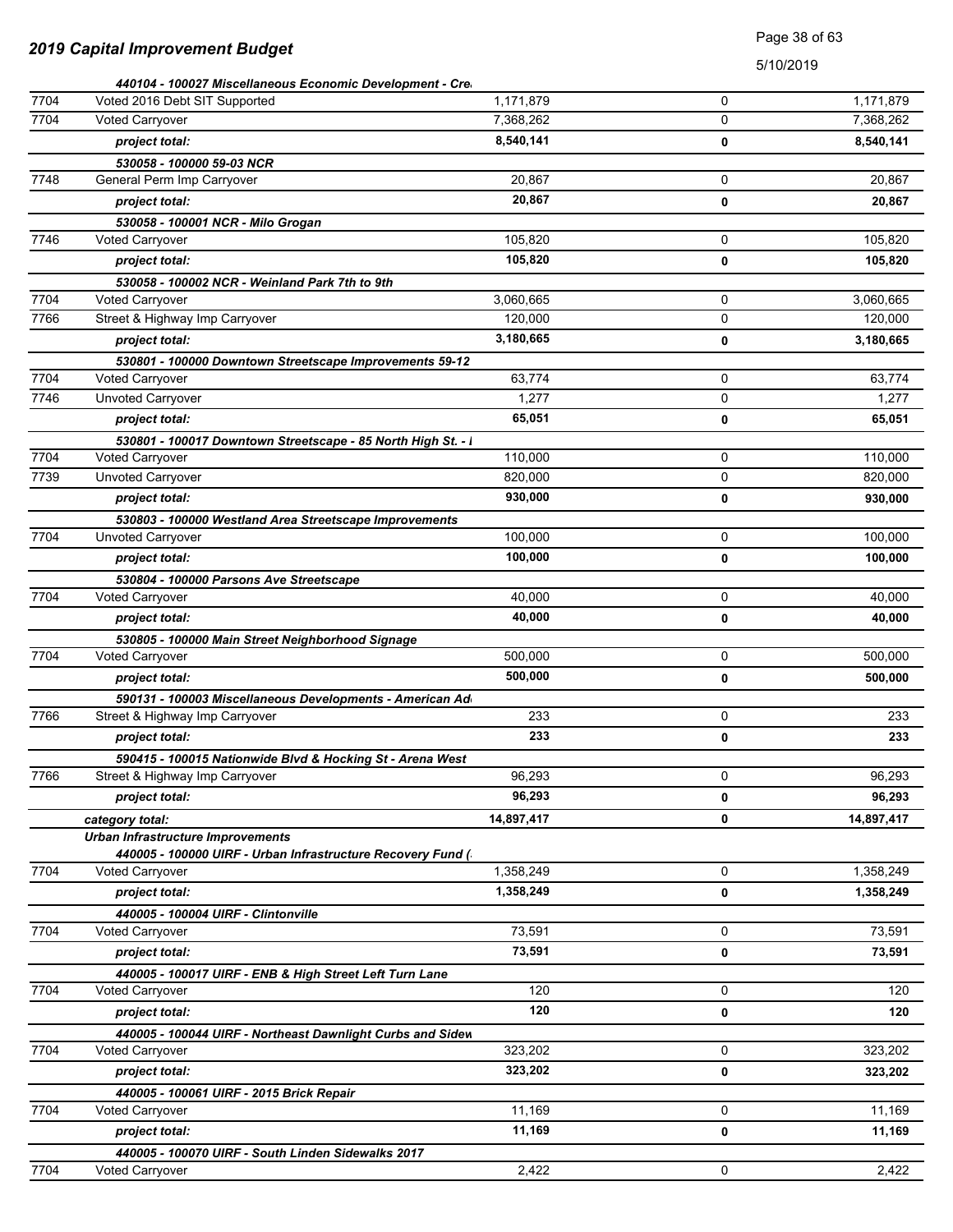| 2019 Capital Improvement Budget |                                                                                         | Page 39 of 63 |           |             |
|---------------------------------|-----------------------------------------------------------------------------------------|---------------|-----------|-------------|
|                                 |                                                                                         |               | 5/10/2019 |             |
|                                 | project total:                                                                          | 2,422         | 0         | 2,422       |
|                                 | 440005 - 100075 UIRF - 2019 Miscellaneous Right-of-Way Acq                              |               |           |             |
| 7704                            | Voted Carryover                                                                         | 100.000       | 0         | 100,000     |
|                                 | project total:                                                                          | 100,000       | 0         | 100,000     |
|                                 | 440005 - 101955 UIRF - Clintonville North-South Bike Route                              |               |           |             |
| 7704                            | <b>Voted Carryover</b>                                                                  | 350,000       | 0         | 350,000     |
|                                 | project total:                                                                          | 350,000       | 0         | 350,000     |
|                                 | 440005 - 102136 UIRF - South High Street Bike Facility                                  |               |           |             |
| 7704                            | <b>Voted Carryover</b>                                                                  | 115,000       | 0         | 115,000     |
|                                 | project total:                                                                          | 115,000       | 0         | 115,000     |
|                                 | 440005 - 102138 UIRF - South Side North-South Bike Facility                             |               |           |             |
| 7704                            | <b>Voted Carryover</b>                                                                  | 115,000       | 0         | 115,000     |
|                                 | project total:                                                                          | 115,000       | 0         | 115,000     |
|                                 | category total:                                                                         | 2,448,753     | 0         | 2,448,753   |
|                                 | division total:                                                                         | 157,702,922   | $\bf{0}$  | 157,702,922 |
|                                 | 2 - Refuse Collection                                                                   |               |           |             |
|                                 | <b>Collection Equipment</b>                                                             |               |           |             |
|                                 | 520001 - 100000 59-02 Mechanized Collection Equipment                                   |               |           |             |
| 7703                            | Voted 2019 SIT Supported                                                                | 3,930,000     | 0         | 3,930,000   |
| 7703                            | Voted Carryover                                                                         | 2,134,702     | 0         | 2,134,702   |
|                                 | project total:                                                                          | 6,064,702     | 0         | 6,064,702   |
|                                 | 520001 - 100012 Mechanized Collection Equip - Recycling Co.                             |               |           |             |
| 7703                            | Voted Carryover                                                                         | 138           | 0         | 138         |
|                                 | project total:                                                                          | 138           | 0         | 138         |
|                                 | 520007 - 100000 Mechanized Collection Equipment - Containe                              |               |           |             |
| 7703                            | Voted Carryover                                                                         | 1,080,000     | 0         | 1,080,000   |
| 7703                            | Voted 2019 SIT Supported                                                                | 1,050,000     | 0         | 1,050,000   |
|                                 | project total:                                                                          | 2,130,000     | 0         | 2,130,000   |
|                                 | 520757 - 100000 59-02 Refuse Collection Container                                       |               |           |             |
| 7748                            | General Perm Imp Carryover                                                              | 289,756       | 0         | 289,756     |
|                                 | project total:                                                                          | 289,756       | 0         | 289,756     |
|                                 | 520765 - 100000 59-02 Refuse Collection Scrap Metal                                     |               |           |             |
| 7748                            | General Perm Imp Carryover                                                              | 42.519        | 0         | 42,519      |
|                                 | project total:                                                                          | 42,519        | 0         | 42,519      |
|                                 | category total:                                                                         | 8,527,115     | 0         | 8,527,115   |
|                                 | <b>Facilities</b>                                                                       |               |           |             |
| 7703                            | 530703 - 100000 Facilities -- New 1550 Georgesville Road Stat<br><b>Voted Carryover</b> | 120,537       | 0         | 120,537     |
|                                 |                                                                                         | 120,537       |           |             |
|                                 | project total:                                                                          |               | 0         | 120,537     |
|                                 | category total:                                                                         | 120,537       | 0         | 120,537     |
|                                 | <b>Refuse Facilities</b><br>520004 - 100000 Alum Creek Remediations                     |               |           |             |
| 7703                            | Voted Carryover                                                                         | 98.072        | 0         | 98,072      |
|                                 | project total:                                                                          | 98,072        | 0         | 98,072      |
|                                 | 520004 - 100005 Alum Creek Remediation - Facility Improvem                              |               |           |             |
| 7703                            | Voted 2019 SIT Supported                                                                | 100,000       | 0         | 100,000     |
|                                 | project total:                                                                          | 100,000       | 0         | 100,000     |
|                                 | 520756 - 100001 Morse Road Transfer Station                                             |               |           |             |
| 7703                            | Voted Carryover                                                                         | 20,745        | 0         | 20,745      |
|                                 | project total:                                                                          | 20,745        | 0         | 20,745      |
|                                 | 748592 - 100000 Refuse General                                                          |               |           |             |
| 7748                            | General Perm Imp Carryover                                                              | 146,335       | 0         | 146,335     |
|                                 | project total:                                                                          | 146,335       | 0         | 146,335     |
|                                 |                                                                                         |               |           |             |
|                                 | category total:                                                                         | 365,152       | 0         | 365,152     |
|                                 | division total:                                                                         | 9,012,804     | $\bf{0}$  | 9,012,804   |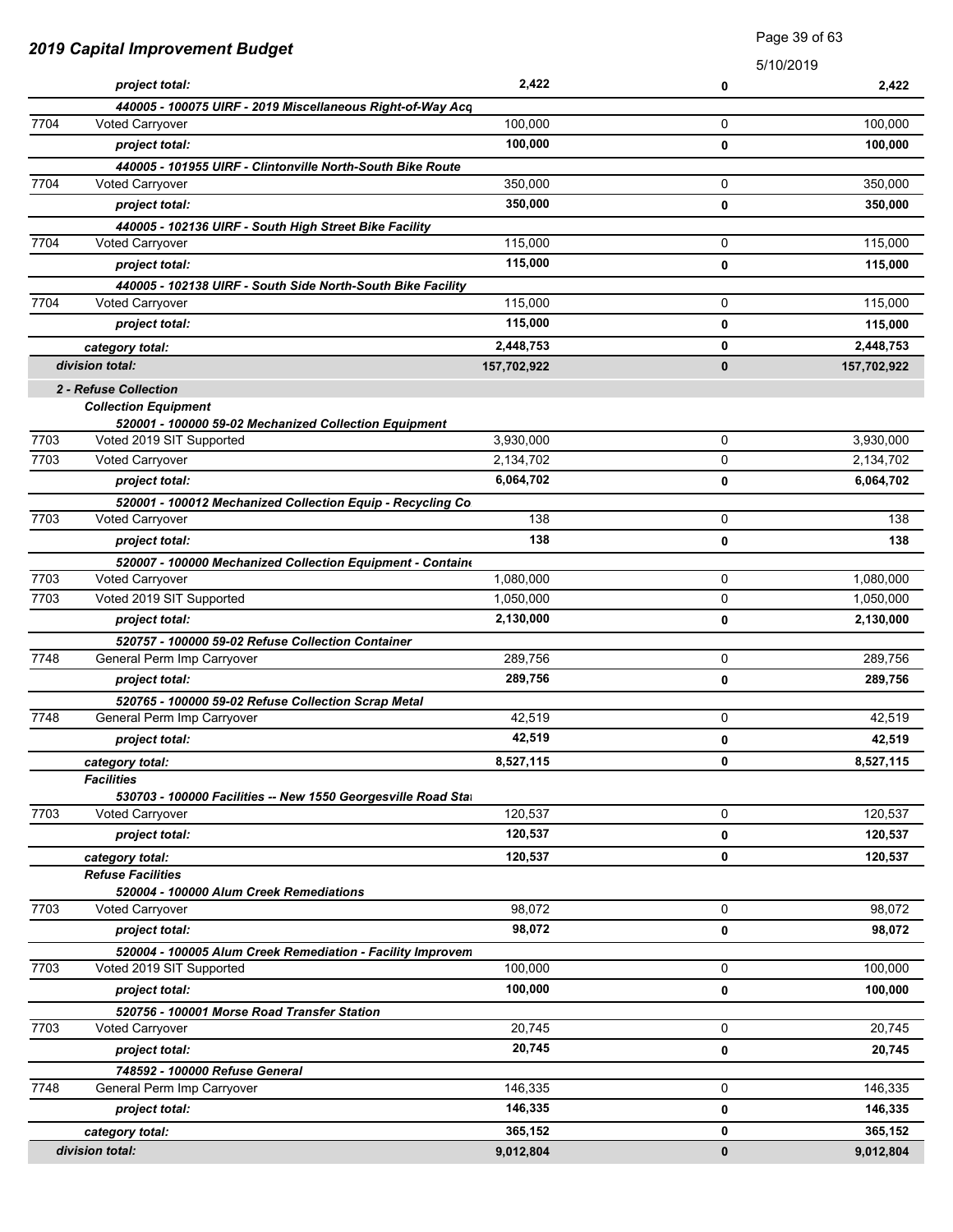| <b>2019 Capital Improvement Budget</b> | Page 40 of 63 |           |             |
|----------------------------------------|---------------|-----------|-------------|
|                                        |               | 5/10/2019 |             |
| department total:                      | 166.715.726   |           | 166.715.726 |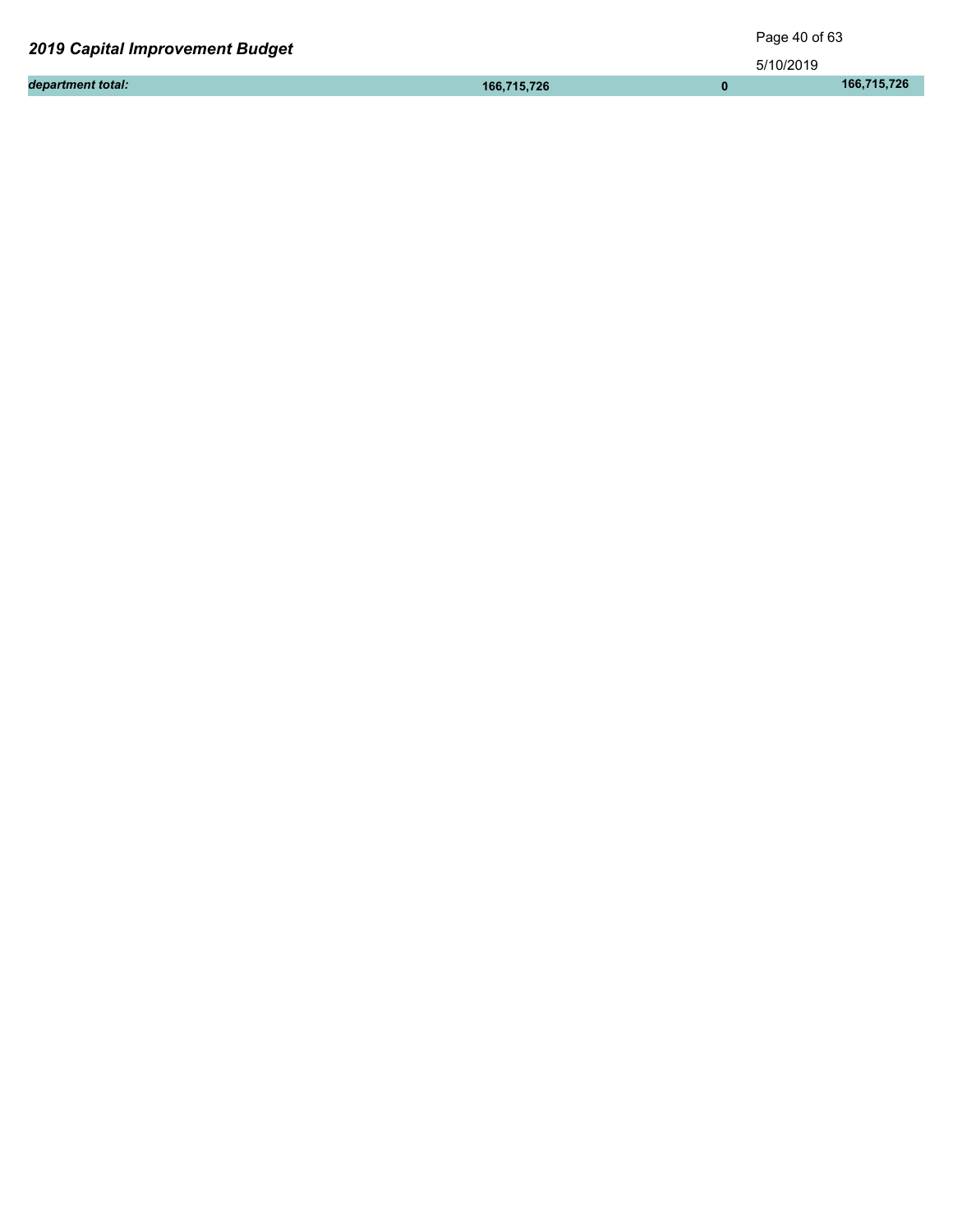|          |                                                           |               |            | שו ט∡וטו וט    |
|----------|-----------------------------------------------------------|---------------|------------|----------------|
| fund no. | 60 - PUBLIC UTILITIES<br>funding source                   | budget amount | amendments | revised budget |
|          | 15 - Storm Sewer                                          |               |            |                |
|          | <b>Storm Sewer System Improvements</b>                    |               |            |                |
|          | 610055 - 100000 Storm Sewer Large Diameter Condition Asse |               |            |                |
| 6204     | Voted Storm Carryover                                     | 1,097,260     | 0          | 1,097,260      |
| 6204     | Voted 2016 Debt - Storm                                   | 1,500,000     | 0          | 1,500,000      |
|          | project total:                                            | 2,597,260     | 0          | 2,597,260      |
|          | 610699 - 100000 60-15 Merwin Hill Area Storm Sewer        |               |            |                |
| 6204     | Voted Storm Carryover                                     | 8,636         | 0          | 8,636          |
|          | project total:                                            | 8,636         | 0          | 8,636          |
|          | 610704 - 100000 60-15 Linden Area Wide Storm System       |               |            |                |
| 6204     | Voted Storm Carryover                                     | 35,373        | 0          | 35,373         |
|          | project total:                                            | 35,373        | 0          | 35,373         |
|          | 610732 - 100000 60-15 High St North of I-270              |               |            |                |
| 6204     | Voted Storm Carryover                                     | 3,020         | 0          | 3,020          |
|          | project total:                                            | 3,020         | 0          | 3,020          |
|          | 610738 - 100000 60-15 Olentangy Blvd/Amazon Pl            |               |            |                |
| 6204     | Voted Storm Carryover                                     | 35,701        | 0          | 35,701         |
|          | project total:                                            | 35,701        | 0          | 35,701         |
|          | 610750 - 100000 60-15 Clintonville Area Misc SSI          |               |            |                |
| 6202     | Voted Storm Carryover                                     | 21,708        | 0          | 21,708         |
|          | project total:                                            | 21,708        | 0          | 21,708         |
|          | 610751 - 100000 60-15 Olentangy River Rd & East 5th Ave   |               |            |                |
| 6204     | Voted Storm Carryover                                     | 10,000        | 0          | 10,000         |
|          | project total:                                            | 10,000        | 0          | 10,000         |
|          | 610753 - 100000 60-15 Pilot Wetlands Mitigation           |               |            |                |
| 6204     | Voted Storm Carryover                                     | 77,000        | 0          | 77,000         |
|          | project total:                                            | 77,000        | 0          | 77,000         |
|          | 610761 - 100000 60-15 Safford/Union Area Storm Sewer      |               |            |                |
| 6204     | Voted Storm Carryover                                     | 53,718        | 0          | 53,718         |
|          | project total:                                            | 53,718        | 0          | 53,718         |
|          | 610767 - 100000 60-15 Snouffer Road Storm Sewer           |               |            |                |
| 6204     | Voted Storm Carryover                                     | 6,447         | 0          | 6,447          |
|          | project total:                                            | 6,447         | 0          | 6,447          |
|          | 610768 - 100000 60-15 Shattuck/Clearview Storm Sewer      |               |            |                |
| 6204     | Voted Storm Carryover                                     | 13,601        | 0          | 13,601         |
|          | project total:                                            | 13,601        | 0          | 13,601         |
|          | 610771 - 100000 60-15 Marion Road Storm Sewer             |               |            |                |
| 6204     | Voted Storm Carryover                                     | 33,151        | 0          | 33,151         |
|          | project total:                                            | 33,151        | 0          | 33,151         |
|          | 610775 - 100000 60-15 Evergreen-Dewberry Storm Sewer      |               |            |                |
| 6204     | Voted Storm Carryover                                     | 16,086        | 0          | 16,086         |
|          | project total:                                            | 16,086        | 0          | 16,086         |
|          | 610778 - 100000 Oakwood Avenue Stormwater System Impro    |               |            |                |
| 6204     | Voted Storm Carryover                                     | 95,481        | 0          | 95,481         |
|          | project total:                                            | 95,481        | 0          | 95,481         |
|          | 610782 - 100000 60-15 Linworth Rd/Meeklynn Dr Storm Sewer |               |            |                |
| 6204     | Voted 2016 Debt - Storm                                   | 150,000       | 0          | 150,000        |
| 6211     | WPCLF/OWDA                                                | 1,000,000     | 0          | 1,000,000      |
|          | project total:                                            | 1,150,000     | 0          | 1,150,000      |
|          | 610784 - 100000 Weisheimer Road Stormwater System Impro   |               |            |                |
| 6204     | Voted Storm Carryover                                     | 5,995         | 0          | 5,995          |
|          | project total:                                            | 5,995         | 0          | 5,995          |
|          | 610787 - 100000 60-15 Westside Storm Sewer Imps Phase I   |               |            |                |
| 6204     | Voted Storm Carryover                                     | 6,982         | 0          | 6,982          |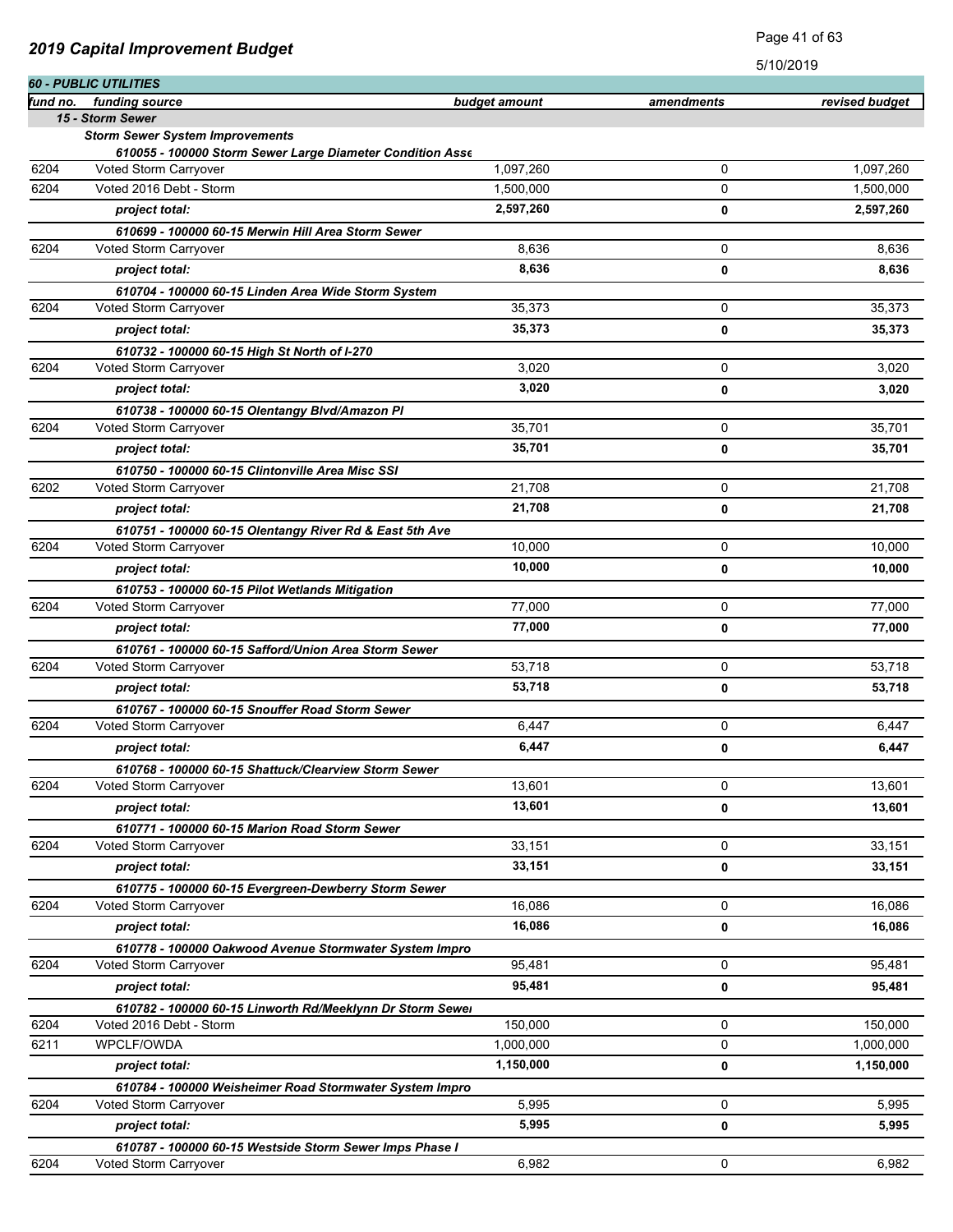|      |                                                                                      | Page 42 of 63 |           |           |
|------|--------------------------------------------------------------------------------------|---------------|-----------|-----------|
|      | <b>2019 Capital Improvement Budget</b>                                               |               | 5/10/2019 |           |
|      | project total:                                                                       | 6,982         | 0         | 6,982     |
|      | 610792 - 100000 Existing Detention Basins Evaluation                                 |               |           |           |
| 6204 | Voted Storm Carryover                                                                | 91,319        | 0         | 91,319    |
|      | project total:                                                                       | 91,319        | 0         | 91,319    |
|      | 610855 - 100003 High St. Storm Sewer, 5th Ave. to 9th Ave.                           |               |           |           |
| 6204 | Voted Storm Carryover                                                                | 1,163,054     | 0         | 1,163,054 |
|      | project total:                                                                       | 1,163,054     | 0         | 1,163,054 |
|      | 610904 - 100000 60-15 Fairwood Ave/Koebel Road Drainage                              |               |           |           |
| 6204 | Voted Storm Carryover                                                                | 5,196         | 0         | 5,196     |
|      | project total:                                                                       | 5,196         | 0         | 5,196     |
|      | 610940 - 100000 60-15 Wilson Rd Drainage Imps                                        |               |           |           |
| 6204 | Voted Storm Carryover                                                                | 40            | 0         | 40        |
|      | project total:                                                                       | 40            | 0         | 40        |
|      | 610976 - 100000 60-15 Maryland Ave Storm Sewer Drainage                              |               |           |           |
| 6204 | Voted Storm Carryover                                                                | 2,230         | 0         | 2,230     |
|      | project total:                                                                       | 2,230         | 0         | 2,230     |
|      | 611010 - 100000 Holt Avenue / Somersworth Drive Stormwate                            |               |           |           |
| 6211 | WPCLF/OWDA                                                                           | 1,000,000     | 0         | 1,000,000 |
|      | project total:                                                                       | 1,000,000     | 0         | 1,000,000 |
|      | 611030 - 100000 Holton Park and Eureka Avenue Green Infras                           |               |           |           |
| 6204 | Voted 2016 Debt - Storm                                                              | 65,000        | 0         | 65,000    |
| 6211 | <b>WPCLF/OWDA</b>                                                                    | 400,000       | 0         | 400,000   |
|      | project total:                                                                       | 465,000       | 0         | 465,000   |
|      | 611038 - 100000 Twin Lakes Upper Dam and Greenlawn Low<br>Voted 2016 Debt - Storm    |               |           |           |
| 6204 |                                                                                      | 195,000       | 0         | 195,000   |
|      | project total:                                                                       | 195,000       | 0         | 195,000   |
| 6204 | 611625 - 120200 Storm Sewer Assessment - James Livingsto.<br>Voted 2016 Debt - Storm | 2,000,000     | 0         | 2,000,000 |
|      | project total:                                                                       | 2,000,000     |           |           |
|      |                                                                                      |               | 0         | 2,000,000 |
| 6204 | 611625 - 122181 Blueprint Storm Sewer Cleaning and Televis<br>Voted Storm Carryover  | 1             | 0         | 1         |
|      | project total:                                                                       | $\mathbf{1}$  | 0         | 1         |
|      |                                                                                      |               |           |           |
| 6211 | 611700 - 100000 Bethel Road Culvert Rehabilitation Project<br>WPCLF/OWDA             | 450,000       | 0         | 450,000   |
| 6204 | Voted Storm Carryover                                                                | 67,500        | 0         | 67,500    |
|      | project total:                                                                       | 517,500       | 0         | 517,500   |
|      | 611702 - 100000 Cooke Rd. Culvert Improvements Project                               |               |           |           |
| 6204 | Voted 2016 Debt - Storm                                                              | 200,000       | 0         | 200,000   |
|      | project total:                                                                       | 200,000       | 0         | 200,000   |
|      | 676999 - 100000 Unallocated Balance Fd. 676                                          |               |           |           |
| 6201 | Voted Storm Carryover                                                                | 100           | 0         | 100       |
|      | project total:                                                                       | 100           | 0         | 100       |
|      | 685999 - 100000 Unallocated Balance FD. 685                                          |               |           |           |
| 6202 | Voted Storm Carryover                                                                | 89,034        | 0         | 89,034    |
|      | project total:                                                                       | 89,034        | 0         | 89,034    |
|      | category total:                                                                      | 9,898,633     | 0         | 9,898,633 |
|      | <b>Stormwater System Improvements</b>                                                |               |           |           |
|      | 610050 - 100000 Fountain Square Stormwater System Improv                             |               |           |           |
| 6211 | WPCLF/OWDA                                                                           | 4,000,000     | 0         | 4,000,000 |
|      | project total:                                                                       | 4,000,000     | 0         | 4,000,000 |
|      | 610053 - 100000 Whitman Road Stormwater System Improver                              |               |           |           |
| 6204 | Voted Storm Carryover                                                                | 11,017        | 0         | 11,017    |
|      | project total:                                                                       | 11,017        | 0         | 11,017    |
|      | 610500 - 100000 General Construction Contract (Storm)                                |               |           |           |
| 6204 | Voted 2016 Debt - Storm                                                              | 1,150,000     | 0         | 1,150,000 |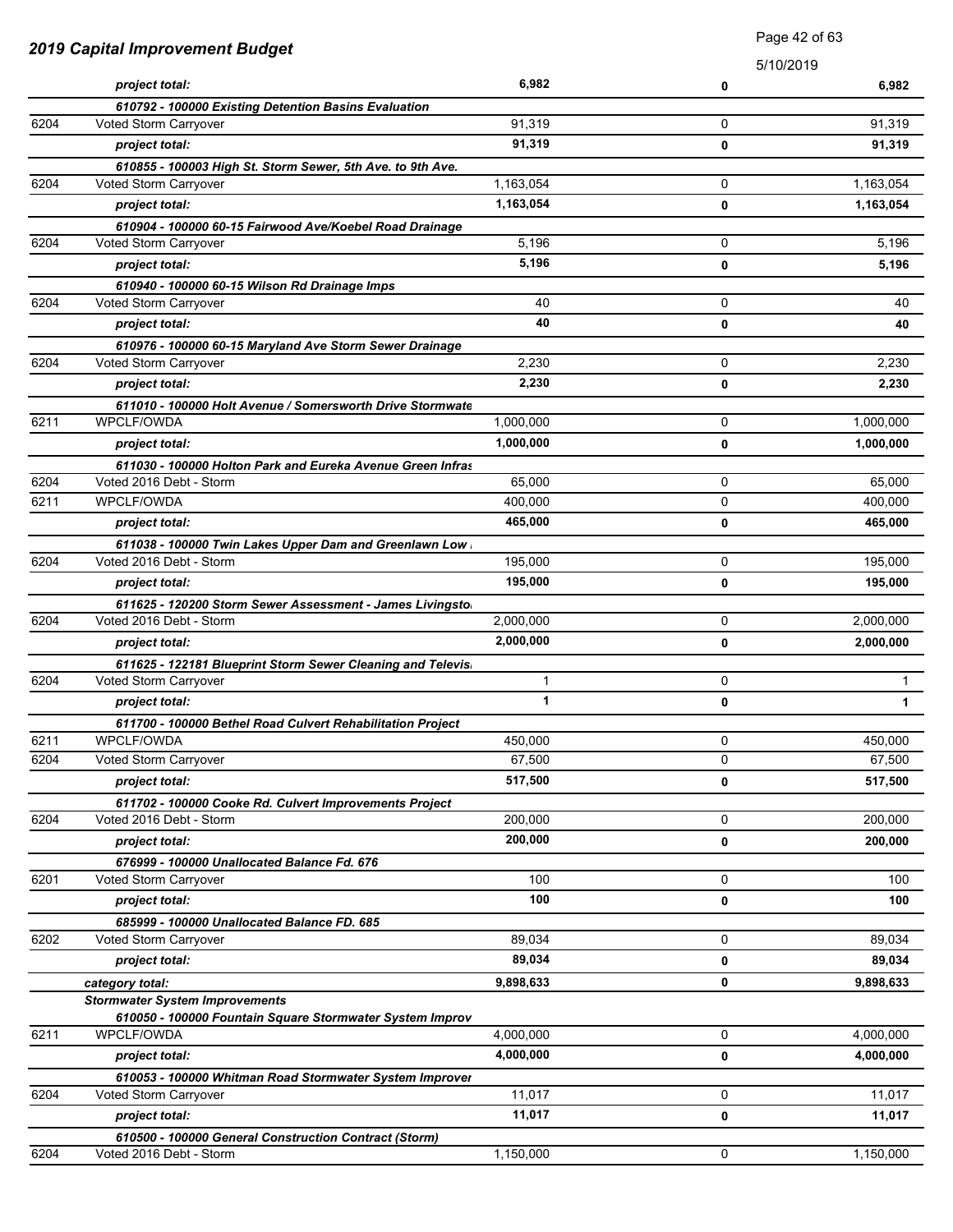| 2019 Capital Improvement Budget |                                                           | <b>Faye 40 UI 00</b> |             |           |
|---------------------------------|-----------------------------------------------------------|----------------------|-------------|-----------|
|                                 |                                                           |                      | 5/10/2019   |           |
|                                 | project total:                                            | 1,150,000            | 0           | 1,150,000 |
|                                 | 610694 - 100000 Cleveland/Lakeview Sewer Improvements     |                      |             |           |
| 6204                            | Voted Storm Carryover                                     | 6,336                | 0           | 6,336     |
|                                 | project total:                                            | 6,336                | 0           | 6,336     |
|                                 | 610711 - 100000 60-15 Pump Station St-28 Williams Rd      |                      |             |           |
| 6204                            | Voted Storm Carryover                                     | 18,897               | 0           | 18,897    |
|                                 | project total:                                            | 18,897               | 0           | 18,897    |
|                                 | 610739 - 100000 60-15 Petzinger Rd Stormwater Imps        |                      |             |           |
| 6204                            | Voted 2016 Debt - Storm                                   | 150,000              | 0           | 150,000   |
|                                 | project total:                                            | 150,000              | 0           | 150,000   |
|                                 | 610749 - 100000 60-15 Canyon Drive/Glenmont Ave SSI       |                      |             |           |
| 6204                            | Voted Storm Carryover                                     | 41,919               | 0           | 41,919    |
|                                 | project total:                                            | 41,919               | 0           | 41,919    |
|                                 | 610755 - 100000 Parklane Avenue SSI                       |                      |             |           |
| 6204                            | Voted Storm Carryover                                     | 2,295                | 0           | 2,295     |
|                                 | project total:                                            | 2,295                | 0           | 2,295     |
|                                 | 610756 - 100000 East 25th/Joyce Avenue Stormwater System  |                      |             |           |
| 6204                            | Voted Storm Carryover                                     | 37,794               | 0           | 37,794    |
|                                 | project total:                                            | 37,794               | 0           | 37,794    |
|                                 | 610759 - 100000 Northeast Neighborhood Stormwater Systen  |                      |             |           |
| 6204                            | Voted Storm Carryover                                     | 31,425               | 0           | 31,425    |
|                                 | project total:                                            | 31,425               | 0           | 31,425    |
|                                 | 610762 - 100000 General Engineering Svcs. - Storm         |                      |             |           |
| 6204                            | Voted Storm Carryover                                     | 136,874              | 0           | 136,874   |
| 6204                            | Voted 2016 Debt - Storm                                   | 400,000              | 0           | 400,000   |
|                                 | project total:                                            | 536,874              | 0           | 536,874   |
|                                 | 610773 - 100000 Bulen Avenue Stormwater System Improven   |                      |             |           |
| 6204                            | Voted Storm Carryover                                     | 25,870               | 0           | 25,870    |
|                                 | project total:                                            | 25,870               | 0           | 25,870    |
|                                 | 610779 - 100000 Marion Road Area Neighborhood Project No. |                      |             |           |
| 6204                            | Voted Storm Carryover                                     | 44,523               | 0           | 44,523    |
|                                 | project total:                                            | 44,523               | 0           | 44,523    |
|                                 | 610785 - 100000 Linden Neighborhood Stormwater System In  |                      |             |           |
| 6211                            | WPCLF/OWDA                                                | 1,000,000            | 0           | 1,000,000 |
| 6204                            | Voted 2016 Debt - Storm                                   | 150,000              | 0           | 150,000   |
|                                 | project total:                                            | 1,150,000            | 0           | 1,150,000 |
|                                 | 610792 - 100003 Summit View Detention Basin Modifications |                      |             |           |
| 6211                            | WPCLF/OWDA                                                | 650,000              | 0           | 650,000   |
| 6204                            | Voted Storm Carryover                                     | 127,050              | 0           | 127,050   |
|                                 | project total:                                            | 777,050              | 0           | 777,050   |
|                                 | 610792 - 100004 West North Broadway Detention Basin Modil |                      |             |           |
| 6204                            | Voted 2016 Debt - Storm                                   | 100,000              | 0           | 100,000   |
|                                 | project total:                                            | 100,000              | 0           | 100,000   |
|                                 | 610804 - 100001 Olde Beechwold Area Stormwater System In  |                      |             |           |
| 6204                            | Voted 2016 Debt - Storm                                   | 380,000              | 0           | 380,000   |
| 6211                            | WPCLF/OWDA                                                | 2,500,000            | 0           | 2,500,000 |
|                                 | project total:                                            | 2,880,000            | 0           | 2,880,000 |
|                                 | 610910 - 100001 Franklinton Area Stormwater System Improv |                      |             |           |
| 6204                            | Voted 2016 Debt - Storm                                   | 2,000,000            | 0           | 2,000,000 |
|                                 | project total:                                            | 2,000,000            | 0           | 2,000,000 |
|                                 | 610973 - 100000 60-15 Idlewild Dr. Storm Sewer            |                      |             |           |
| 6204                            | Voted Storm Carryover                                     | 145,266              | 0           | 145,266   |
|                                 | project total:                                            | 145,266              | 0           | 145,266   |
|                                 | 610990 - 100001 Woodward, Wildwood, and Woodnell Avenue   |                      |             |           |
| 6204                            | Voted Storm Carryover                                     | 3,083,579            | $\mathbf 0$ | 3,083,579 |

Page 43 of 63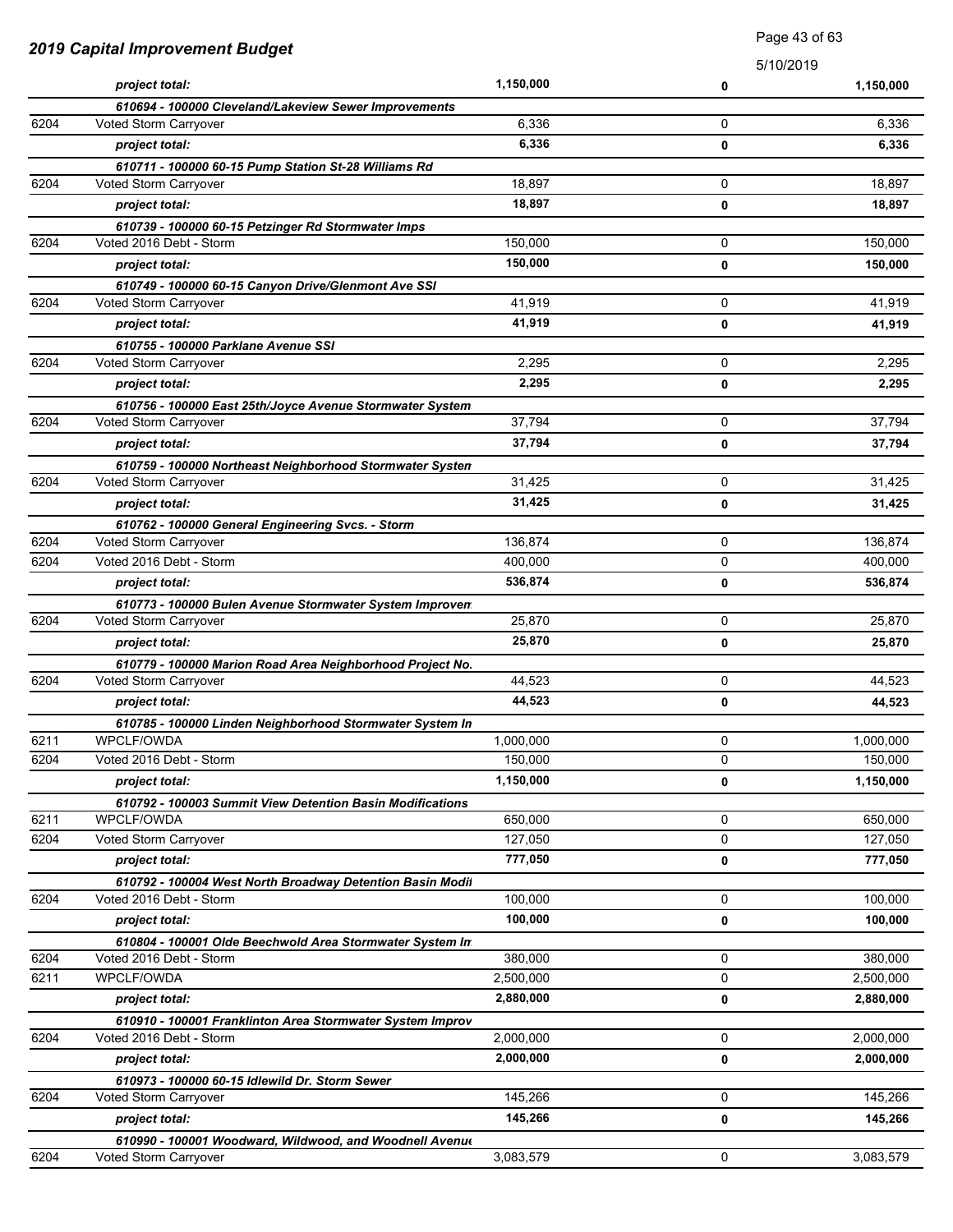|      |                                                                                      | Page 44 of 63 |             |            |
|------|--------------------------------------------------------------------------------------|---------------|-------------|------------|
|      | <b>2019 Capital Improvement Budget</b>                                               |               | 5/10/2019   |            |
| 6202 | Voted Storm Carryover                                                                | 442,472       | 0           | 442,472    |
|      | project total:                                                                       | 3,526,051     | 0           | 3,526,051  |
|      | 611017 - 100000 60-15 Whims Ditch                                                    |               |             |            |
| 6201 | Voted Storm Carryover                                                                | 150,000       | 0           | 150,000    |
|      | project total:                                                                       | 150,000       | 0           | 150,000    |
|      | 611020 - 100000 Stormwater Master Plan                                               |               |             |            |
| 6204 | Voted Storm Carryover                                                                | 13,219        | 0           | 13,219     |
|      | project total:                                                                       | 13,219        | 0           | 13,219     |
|      | 611021 - 100000 SMOC Facility Stormwater Improvements                                |               |             |            |
| 6204 | Voted Storm Carryover                                                                | 1             | 0           | 1          |
|      | project total:                                                                       | 1             | 0           | 1          |
|      | 611022 - 100000 Blueprint Workforce Development                                      |               |             |            |
| 6202 | Voted Storm Carryover                                                                | 88            | 0           | 88         |
|      | project total:                                                                       | 88            | 0           | 88         |
|      | 611023 - 100000 Grange Insurance Audubon Center Interactiv                           |               |             |            |
| 6204 | Voted Storm Carryover                                                                | 16,954        | 0           | 16,954     |
|      | project total:                                                                       | 16,954        | 0           | 16,954     |
|      | 611028 - 100000 Roadway Improvements - Downtown Standa                               |               |             |            |
| 6204 | Voted Storm Carryover                                                                | 2,311         | 0           | 2,311      |
|      | project total:                                                                       | 2,311         | 0           | 2,311      |
| 6204 | 611031 - 100000 ST-21, ST-22, ST-23 Improvements<br>Voted 2016 Debt - Storm          | 1,500,000     | 0           | 1,500,000  |
| 6204 | Voted Storm Carryover                                                                | 64,614        | 0           | 64,614     |
|      |                                                                                      | 1,564,614     | 0           | 1,564,614  |
|      | project total:                                                                       |               |             |            |
| 6204 | 611032 - 100000 Stormwater Strategic Plan, Phase 2<br>Voted 2016 Debt - Storm        | 150,000       | 0           | 150,000    |
|      | project total:                                                                       | 150,000       | 0           | 150,000    |
|      |                                                                                      |               |             |            |
| 6204 | 611033 - 100000 Central Avenue Underpass Stormwater Syste<br>Voted 2016 Debt - Storm | 180,000       | 0           | 180,000    |
| 6211 | WPCLF/OWDA                                                                           | 1,257,000     | 0           | 1,257,000  |
|      | project total:                                                                       | 1,437,000     | 0           | 1,437,000  |
|      | 611035 - 100000 SMOC SCADA Modernization at Remote Stor                              |               |             |            |
| 6204 | Voted 2016 Debt - Storm                                                              | 1,350,000     | 0           | 1,350,000  |
|      | project total:                                                                       | 1,350,000     | 0           | 1,350,000  |
|      | 611037 - 100000 Krieger Court Stormwater Improvements                                |               |             |            |
| 6204 | Voted 2016 Debt - Storm                                                              | 400,000       | 0           | 400.000    |
|      | project total:                                                                       | 400,000       | 0           | 400,000    |
|      | 611040 - 100000 Barnett Road Stormwater Improvements Pro                             |               |             |            |
| 6204 | Voted 2016 Debt - Storm                                                              | 200,000       | 0           | 200,000    |
| 6204 | Voted Storm Carryover                                                                | 541,855       | 0           | 541,855    |
|      | project total:                                                                       | 741,855       | 0           | 741,855    |
|      | 611705 - 100000 FRA-70 Pump Station ST-8 Rehab                                       |               |             |            |
| 6204 | Voted 2016 Debt - Storm                                                              | 450,000       | $\mathbf 0$ | 450,000    |
|      | project total:                                                                       | 450,000       | 0           | 450,000    |
|      | 691999 - 100000 Stormwater General Permanent Improvemen                              |               |             |            |
| 6208 | Storm Perm Improv Carryover                                                          | 98,913        | 0           | 98,913     |
|      | project total:                                                                       | 98,913        | 0           | 98,913     |
|      | category total:                                                                      | 23,010,272    | 0           | 23,010,272 |
|      | division total:                                                                      | 32,908,905    | 0           | 32,908,905 |
|      | 5 - Sanitary Sewers                                                                  |               |             |            |
|      | <b>Sanitary Sewer Construction</b>                                                   |               |             |            |
|      | 590416 - 100004 Poindexter Village Phase II                                          |               |             |            |
| 6109 | Voted Sanitary Carryover                                                             | 31,906        | 0           | 31,906     |
|      | project total:<br>650004 - 100003 Blueprint Columbus Public Information Outro        | 31,906        | 0           | 31,906     |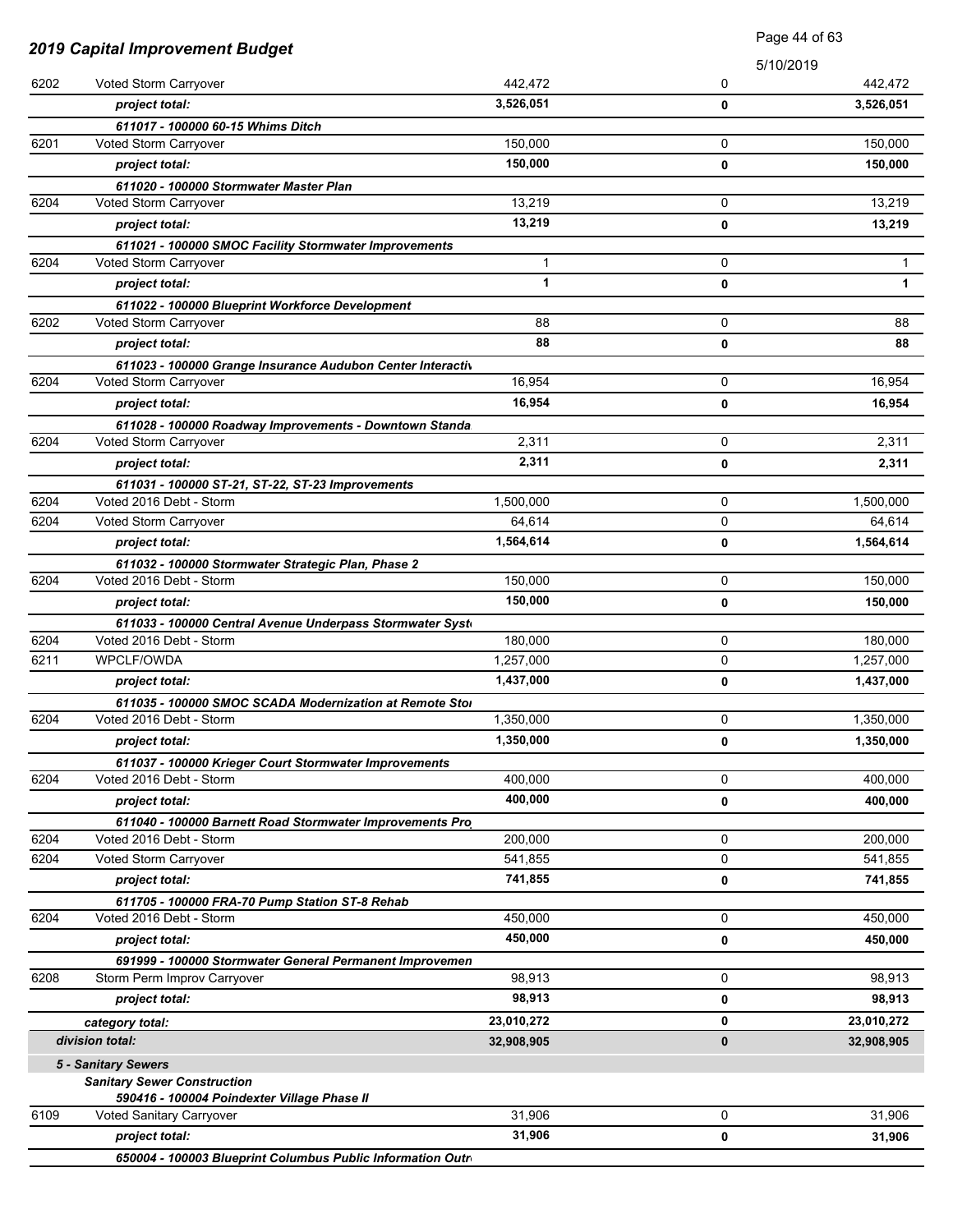| <b>2019 Capital Improvement Budget</b> |                                                               |           | Page 45 of 63 |           |
|----------------------------------------|---------------------------------------------------------------|-----------|---------------|-----------|
|                                        |                                                               |           | 5/10/2019     |           |
| 6109                                   | Voted Sanitary Carryover                                      | 467,349   | 0             | 467,349   |
|                                        | project total:                                                | 467,349   | 0             | 467,349   |
|                                        | 650009 - 100001 Real Time Control - Alum Creek Storm Tanks    |           |               |           |
| 6111                                   | WPCLF/OWDA                                                    | 1,000,000 | 0             | 1,000,000 |
| 6109                                   | Voted 2016 Debt - Sanitary Sewer                              | 127,500   | 0             | 127,500   |
|                                        | project total:                                                | 1,127,500 | 0             | 1,127,500 |
|                                        | 650009 - 100002 Real Time Control - Sewer System Optimizat    |           |               |           |
| 6109                                   | Voted 2016 Debt - Sanitary Sewer                              | 425,000   | 0             | 425,000   |
|                                        | project total:                                                | 425,000   | 0             | 425,000   |
|                                        | 650020 - 100000 DOSD Security & Emergency Preparedness        |           |               |           |
| 6109                                   | Voted Sanitary Carryover                                      | 200,000   | 0             | 200,000   |
| 6109                                   | Voted 2016 Debt - Sanitary Sewer                              | 85,000    | 0             | 85,000    |
|                                        | project total:                                                | 285,000   | 0             | 285,000   |
|                                        | 650025 - 100000 SSES Overall Engineering Consultant (OEC)     |           |               |           |
| 6109                                   | Voted 2016 Debt - Sanitary Sewer                              | 255,000   | 0             | 255,000   |
| 6109                                   | Voted Sanitary Carryover                                      | 300,000   | 0             | 300,000   |
|                                        | project total:                                                | 555,000   | 0             | 555,000   |
|                                        | 650033 - 100002 Big Walnut Sanitary Trunk Extension, Phase    |           |               |           |
| 6109                                   | Voted 2016 Debt - Sanitary Sewer                              | 850,000   | 0             | 850,000   |
|                                        | project total:                                                | 850,000   | 0             | 850,000   |
|                                        | 650033 - 100003 Central College Subtrunk Extension Phase 3    |           |               |           |
| 6109                                   | Voted Sanitary Carryover                                      | 350,000   | 0             | 350,000   |
|                                        | project total:                                                | 350,000   | 0             | 350,000   |
|                                        | 650033 - 100005 Central College Subtrunk Extension Phase 3    |           |               |           |
| 6109                                   | Voted 2016 Debt - Sanitary Sewer                              | 3,187,500 | 0             | 3,187,500 |
|                                        | project total:                                                | 3,187,500 | 0             | 3,187,500 |
|                                        | 650034 - 100006 60-05 Blacklick Creek Interceptor             |           |               |           |
| 6109                                   | Voted 2016 Debt - Sanitary Sewer                              | 212,500   | 0             | 212,500   |
|                                        | project total:                                                | 212,500   | 0             | 212,500   |
|                                        | 650034 - 100007 60-05 Blacklick Creek Sanitary Interceptor So |           |               |           |
| 6109                                   | Voted 2016 Debt - Sanitary Sewer                              | 3,400,000 | 0             | 3,400,000 |
| 6109                                   | Voted Sanitary Carryover                                      | 457,431   | 0             | 457,431   |
|                                        | project total:                                                | 3,857,431 | 0             | 3,857,431 |
|                                        | 650505 - 100000 DPU Archive / Records Storage and SMOC L      |           |               |           |
| 6109                                   | Voted 2016 Debt - Sanitary Sewer                              | 327,250   | 0             | 327,250   |
|                                        | project total:                                                | 327,250   | 0             | 327,250   |
|                                        | 650560 - 100001 East Franklinton Phase 1                      |           |               |           |
| 6111                                   | WPCLF/OWDA                                                    | 1,318,100 | 0             | 1,318,100 |
| 6109                                   | Voted Sanitary Carryover                                      | 59,488    | 0             | 59,488    |
|                                        | project total:                                                | 1,377,588 | 0             | 1,377,588 |
|                                        | 650570 - 100000 Woodward Avenue Sanitary Sewers               |           |               |           |
| 6111                                   | WPCLF/OWDA                                                    | 525,000   | 0             | 525,000   |
| 6109                                   | Voted Sanitary Carryover                                      | 90,070    | 0             | 90,070    |
|                                        | project total:                                                | 615,070   | 0             | 615,070   |
|                                        | 650590 - 100000 Ohio State University Area Utility Easement I |           |               |           |
| 6109                                   | Voted Sanitary Carryover                                      | 300,000   | 0             | 300,000   |
| 6109                                   | Voted 2016 Debt - Sanitary Sewer                              | 318,750   | 0             | 318,750   |
|                                        | project total:                                                | 618,750   | 0             | 618,750   |
|                                        | 650591 - 100000 Poindexter Village Sanitary Sewers            |           |               |           |
| 6109                                   | Voted Sanitary Carryover                                      | 44,541    | 0             | 44,541    |
|                                        | project total:                                                | 44,541    | 0             | 44,541    |
|                                        | 650763 - 100000 Moler Street Overflow Intercepting Sewer      |           |               |           |
| 6109                                   | Voted Sanitary Carryover                                      | 1,102,240 | 0             | 1,102,240 |
|                                        | project total:                                                | 1,102,240 | 0             | 1,102,240 |
|                                        | 650790 - 113180 Inflow Redirection - Kerr / Russell           |           |               |           |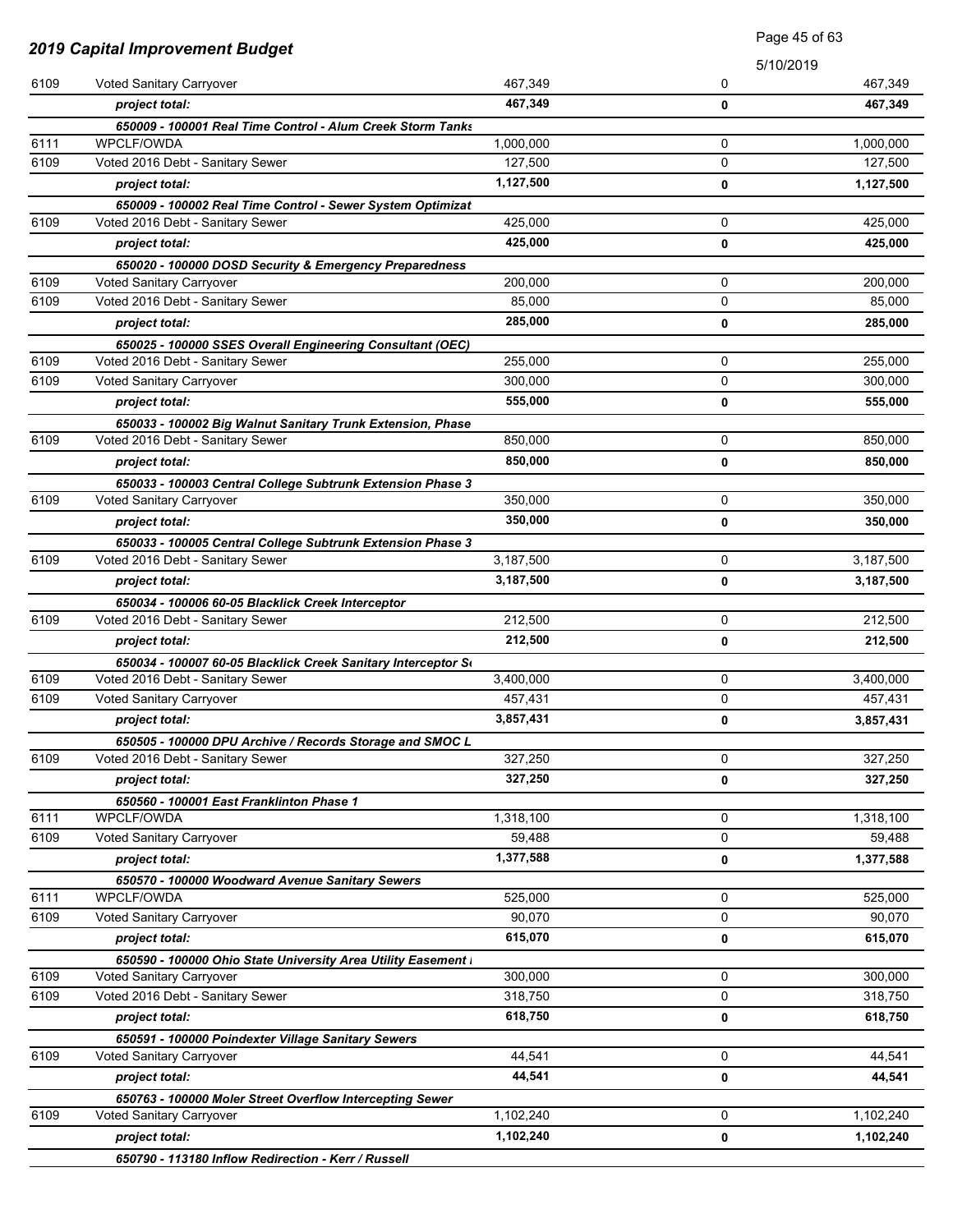| <b>2019 Capital Improvement Budget</b> |                                                                                                  | Page 46 of 63 |             |            |
|----------------------------------------|--------------------------------------------------------------------------------------------------|---------------|-------------|------------|
|                                        |                                                                                                  |               |             | 5/10/2019  |
| 6109                                   | Voted Sanitary Carryover                                                                         | 872,323       | 0           | 872,323    |
| 6109                                   | Voted 2016 Debt - Sanitary Sewer                                                                 | 680,000       | 0           | 680,000    |
|                                        | project total:                                                                                   | 1,552,323     | $\mathbf 0$ | 1,552,323  |
|                                        | 650800 - 100000 General CA/CI                                                                    |               |             |            |
| 6109                                   | Voted 2016 Debt - Sanitary Sewer                                                                 | 85,000        | 0           | 85,000     |
| 6109                                   | Voted Sanitary Carryover                                                                         | 100.000       | $\Omega$    | 100.000    |
|                                        | project total:                                                                                   | 185,000       | 0           | 185,000    |
|                                        | 650860 - 116300 Second Barrel Interconnector Augmentation                                        |               |             |            |
| 6109                                   | Voted 2016 Debt - Sanitary Sewer                                                                 | 1,530,000     | 0           | 1,530,000  |
|                                        | project total:                                                                                   | 1,530,000     | $\mathbf 0$ | 1,530,000  |
|                                        | 650870 - 100006 Schreyer/Springs Integrated Solution                                             |               |             |            |
| 6109                                   | Voted Sanitary Carryover                                                                         | 60,142        | 0           | 60,142     |
|                                        | project total:                                                                                   | 60,142        | 0           | 60,142     |
|                                        | 650870 - 100100 Blueprint Clintonville Professional Construct                                    |               |             |            |
| 6109                                   | Voted 2016 Debt - Sanitary Sewer                                                                 | 637,500       | 0           | 637,500    |
|                                        | project total:                                                                                   | 637,500       | 0           | 637,500    |
| 6109                                   | 650870 - 100701 Blueprint Linden - Hudson / McGuffey                                             | 365.500       | 0           | 365,500    |
| 6111                                   | Voted 2016 Debt - Sanitary Sewer<br>WPCLF/OWDA                                                   | 4,294,201     | 0           | 4,294,201  |
|                                        | project total:                                                                                   | 4,659,701     | 0           | 4,659,701  |
|                                        |                                                                                                  |               |             |            |
| 6109                                   | 650870 - 100702 Blueprint Linden - Oakland Park / Medina<br>Voted Sanitary Carryover             | 25,000        | 0           | 25,000     |
| 6109                                   | Voted 2016 Debt - Sanitary Sewer                                                                 | 382,500       | 0           | 382,500    |
| 6111                                   | <b>WPCLF/OWDA</b>                                                                                | 3,000,000     | 0           | 3,000,000  |
|                                        | project total:                                                                                   | 3,407,500     | 0           | 3,407,500  |
|                                        | 650870 - 100703 Blueprint Linden - Agler / Berrell                                               |               |             |            |
| 6111                                   | WPCLF/OWDA                                                                                       | 3,500,000     | 0           | 3,500,000  |
| 6109                                   | Voted 2016 Debt - Sanitary Sewer                                                                 | 531,250       | 0           | 531,250    |
|                                        | project total:                                                                                   | 4,031,250     | 0           | 4,031,250  |
|                                        | 650870 - 100704 Blueprint Linden - Artane / Parkwood                                             |               |             |            |
| 6111                                   | WPCLF/OWDA                                                                                       | 4,000,000     | 0           | 4,000,000  |
| 6109                                   | Voted 2016 Debt - Sanitary Sewer                                                                 | 340,000       | 0           | 340,000    |
|                                        | project total:                                                                                   | 4,340,000     | 0           | 4,340,000  |
|                                        | 650870 - 100801 Blueprint Hilltop - Palmetto/Westgate                                            |               |             |            |
| 6111                                   | WPCLF/OWDA                                                                                       | 12,000,000    | 0           | 12,000,000 |
| 6109                                   | Voted 2016 Debt - Sanitary Sewer                                                                 | 807,500       | 0           | 807,500    |
|                                        | project total:                                                                                   | 12,807,500    | 0           | 12,807,500 |
|                                        | 650870 - 100802 Blueprint Hilltop - Eureka/Fremont                                               |               |             |            |
| 6111                                   | WPCLF/OWDA                                                                                       | 10,303,527    | 0           | 10,303,527 |
| 6109                                   | Voted 2016 Debt - Sanitary Sewer                                                                 | 768,549       | 0           | 768,549    |
|                                        | project total:                                                                                   | 11,072,076    | 0           | 11,072,076 |
|                                        | 650870 - 101201 Blueprint Miller Kelton - Newton/Bedford                                         |               |             |            |
| 6111<br>6109                           | WPCLF/OWDA                                                                                       | 6,007,000     | 0           | 6,007,000  |
|                                        | Voted 2016 Debt - Sanitary Sewer                                                                 | 1,038,054     | 0           | 1,038,054  |
|                                        | project total:                                                                                   | 7,045,054     | 0           | 7,045,054  |
| 6109                                   | 650870 - 101202 Blueprint Miller Kelton - Kelton/Fairwood<br>Voted 2016 Debt - Sanitary Sewer    | 935,000       | 0           | 935,000    |
| 6111                                   | WPCLF/OWDA                                                                                       | 3,000,000     | 0           | 3,000,000  |
|                                        | project total:                                                                                   | 3,935,000     |             | 3,935,000  |
|                                        |                                                                                                  |               | 0           |            |
| 6109                                   | 650870 - 109151 Blueprint 5th Ave by Northwest - Northwest -<br>Voted 2016 Debt - Sanitary Sewer | 148,750       | 0           | 148,750    |
|                                        | project total:                                                                                   | 148,750       | 0           | 148,750    |
|                                        | 650870 - 109152 Blueprint 5th Ave by Northwest - Edgehill / N                                    |               |             |            |
| 6109                                   | Voted Sanitary Carryover                                                                         | 250,000       | 0           | 250,000    |
| 6109                                   | Voted 2016 Debt - Sanitary Sewer                                                                 | 127,500       | 0           | 127,500    |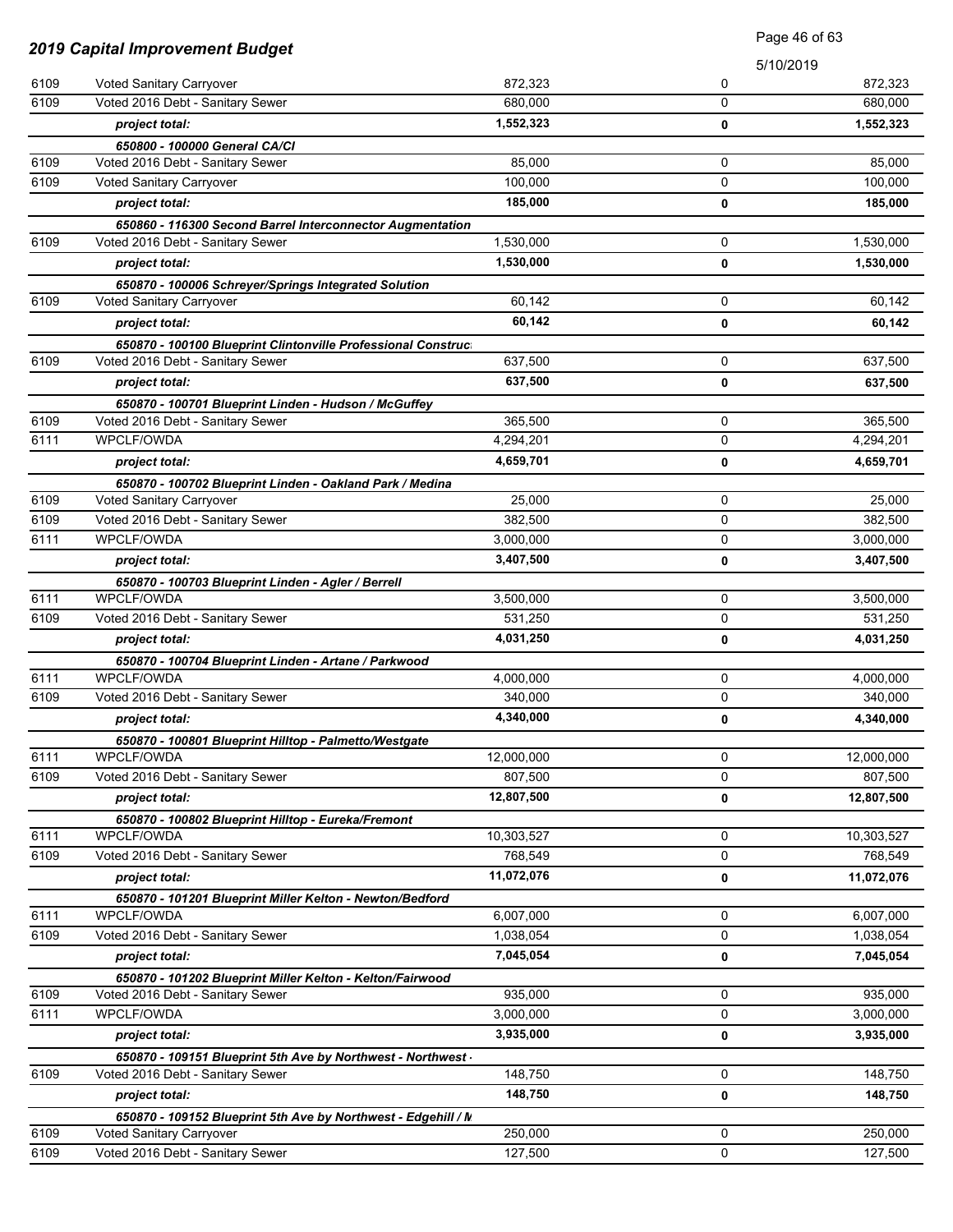|      | 2019 Capital Improvement Budget                                |            |             | Fay <del>c</del> 47 UI 00 |
|------|----------------------------------------------------------------|------------|-------------|---------------------------|
|      |                                                                |            | 5/10/2019   |                           |
|      | project total:                                                 | 377,500    | 0           | 377,500                   |
|      | 650870 - 110161 Blueprint Winthrop / Milton Area Integrated S  |            |             |                           |
| 6109 | Voted 2016 Debt - Sanitary Sewer                               | 595,000    | 0           | 595,000                   |
|      | project total:                                                 | 595,000    | 0           | 595,000                   |
|      | 650870 - 110162 Blueprint Dorris / Weber Area Integrated Soli  |            |             |                           |
| 6109 | Voted 2016 Debt - Sanitary Sewer                               | 170,000    | 0           | 170,000                   |
|      | project total:                                                 | 170,000    | $\mathbf 0$ | 170,000                   |
|      | 650870 - 110164 Blueprint Tulane / Findley Area Integrated So  |            |             |                           |
| 6109 | Voted 2016 Debt - Sanitary Sewer                               | 170,000    | 0           | 170,000                   |
|      | project total:                                                 | 170,000    | 0           | 170,000                   |
|      | 650870 - 110165 Blueprint Milford / Summit Area Integrated S   |            |             |                           |
| 6109 | Voted 2016 Debt - Sanitary Sewer                               | 191,250    | 0           | 191,250                   |
|      | project total:                                                 | 191,250    | 0           | 191,250                   |
|      | 650870 - 110166 Blueprint Olde Beechwold Area - Integrated     |            |             |                           |
| 6109 | Voted 2016 Debt - Sanitary Sewer                               | 153,000    | 0           | 153,000                   |
| 6111 | WPCLF/OWDA                                                     | 1,200,000  | 0           | 1,200,000                 |
|      | project total:                                                 | 1,353,000  | 0           | 1,353,000                 |
|      | 650870 - 115153 Blueprint Hilltop 4 - Highland / Harris        |            |             |                           |
| 6109 | Voted 2016 Debt - Sanitary Sewer                               | 845,750    | 0           | 845.750                   |
|      | project total:                                                 | 845,750    | 0           | 845,750                   |
|      | 650870 - 116154 Blueprint W. Franklinton - Yale / Edwin        |            |             |                           |
| 6109 | Voted 2016 Debt - Sanitary Sewer                               | 42,500     | 0           | 42,500                    |
|      | project total:                                                 | 42,500     | 0           | 42,500                    |
|      | 650870 - 116155 Blueprint W. Franklinton - Green / Glenwood    |            |             |                           |
| 6109 | Voted 2016 Debt - Sanitary Sewer                               | 1,423,750  | 0           | 1,423,750                 |
|      | project total:                                                 | 1,423,750  | 0           | 1,423,750                 |
|      | 650870 - 116161 West Franklinton Sewer Improvements            |            |             |                           |
| 6111 | WPCLF/OWDA                                                     | 486,003    | 0           | 486,003                   |
| 6109 | Voted 2016 Debt - Sanitary Sewer                               | 112,200    | 0           | 112,200                   |
|      | project total:                                                 | 598,203    | 0           | 598,203                   |
|      | 650870 - 122171 Blueprint Near South - Morrill/Ann Area Integ  |            |             |                           |
| 6109 | Voted Sanitary Carryover                                       | 567,241    | 0           | 567,241                   |
| 6109 | Voted 2016 Debt - Sanitary Sewer                               | 594,269    | 0           | 594,269                   |
|      | project total:                                                 | 1,161,510  | 0           | 1,161,510                 |
|      | 650870 - 122172 Blueprint Near South - Champion/Roberts Ar     |            |             |                           |
| 6109 | Voted 2016 Debt - Sanitary Sewer                               | 594,269    | $\mathbf 0$ | 594,269                   |
| 6109 | Voted Sanitary Carryover                                       | 699,140    | 0           | 699,140                   |
|      | project total:                                                 | 1,293,409  | 0           | 1,293,409                 |
|      | 650871 - 100000 Blueprint Downspout Redirection                |            |             |                           |
| 6109 | Voted Sanitary Carryover                                       | 1,360,418  | $\mathbf 0$ | 1,360,418                 |
|      | project total:                                                 | 1,360,418  | 0           | 1,360,418                 |
|      | 650871 - 110171 Roof Redirection - Clintonville 1 Cooke / Glei |            |             |                           |
| 6109 | Voted Sanitary Carryover                                       | 590,883    | 0           | 590,883                   |
|      | project total:                                                 | 590,883    | $\mathbf 0$ | 590,883                   |
|      | 650871 - 110173 Roof Redirection - Clintonville 1 Blenheim / ( |            |             |                           |
| 6109 | Voted Sanitary Carryover                                       | 6,124,136  | 0           | 6,124,136                 |
| 6111 | WPCLF/OWDA                                                     | 7,164,500  | 0           | 7,164,500                 |
| 6109 | Voted 2016 Debt - Sanitary Sewer                               | 913,474    | 0           | 913,474                   |
|      | project total:                                                 | 14,202,110 | 0           | 14,202,110                |
|      | 650871 - 110175 Roof Redirection - Clintonville 1 Overbrook /  |            |             |                           |
| 6109 | Voted Sanitary Carryover                                       | 3,835,111  | 0           | 3,835,111                 |
|      | project total:                                                 | 3,835,111  | 0           | 3,835,111                 |
|      | 650871 - 110176 Roof Redirection - Clintonville 1 Schreyer / S |            |             |                           |
| 6109 | Voted Sanitary Carryover                                       | 2,652,726  | $\mathbf 0$ | 2,652,726                 |
|      | project total:                                                 | 2,652,726  | 0           | 2,652,726                 |

Page 47 of 63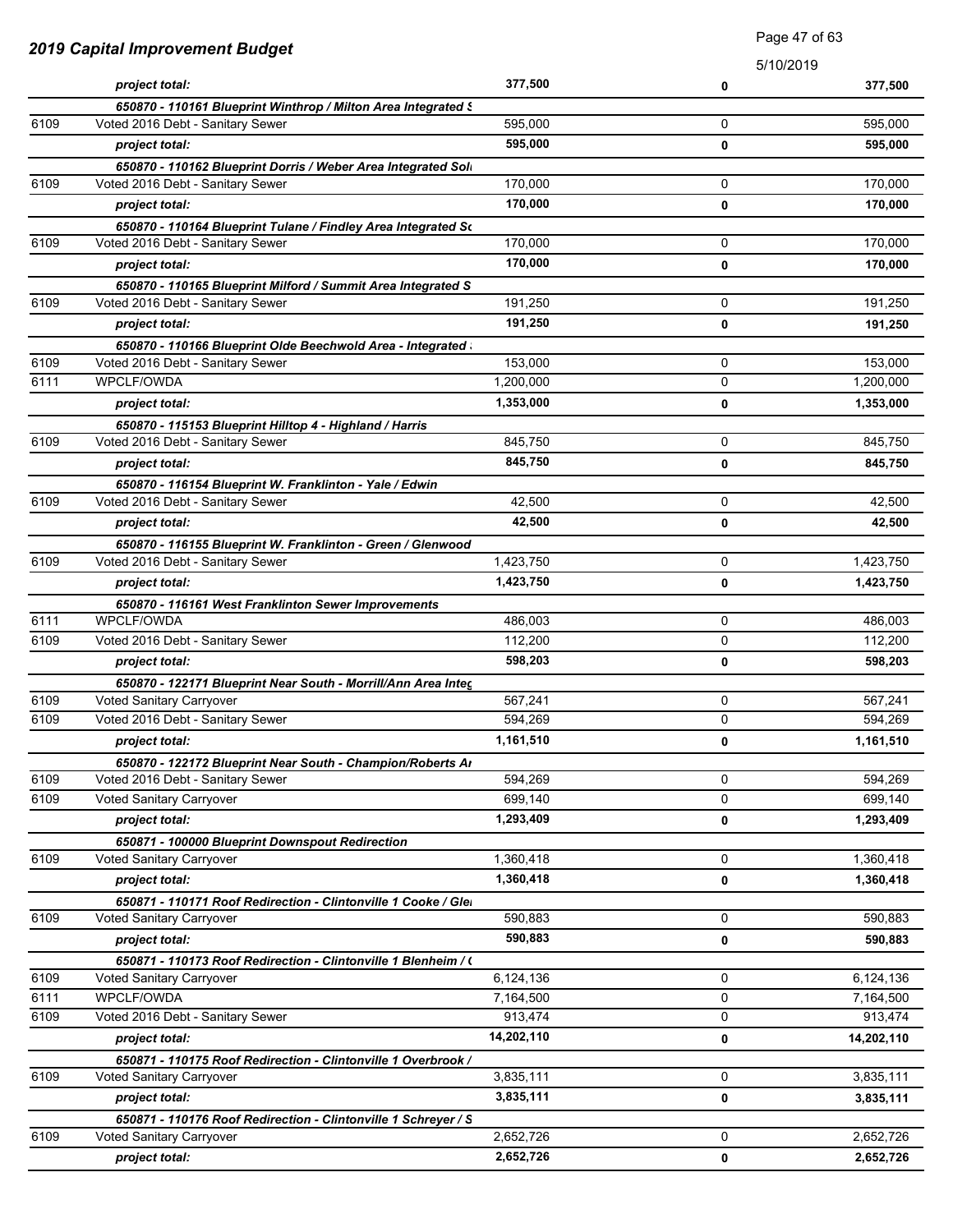### Page 48 of 63

|      | 650872 - 110173 Lateral Lining - Clintonville 1 Blenheim / Glei  |           |             |           |
|------|------------------------------------------------------------------|-----------|-------------|-----------|
| 6111 | WPCLF/OWDA                                                       | 6,652,750 | 0           | 6,652,750 |
| 6109 | Voted 2016 Debt - Sanitary Sewer                                 | 848,225   | 0           | 848,225   |
| 6109 | Voted Sanitary Carryover                                         | 940,001   | 0           | 940,001   |
|      | project total:                                                   | 8,440,976 | $\mathbf 0$ | 8,440,976 |
|      | 650872 - 110175 Lateral Lining - Clintonville 1 Overbrook / Ch   |           |             |           |
| 6109 | Voted Sanitary Carryover                                         | 442,027   | 0           | 442,027   |
|      | project total:                                                   | 442,027   | 0           | 442,027   |
|      | 650872 - 110176 Lateral Lining - Clintonville 1 Schreyer / Spri. |           |             |           |
| 6109 | Voted Sanitary Carryover                                         | 300,000   | 0           | 300,000   |
| 6111 | WPCLF/OWDA                                                       | 2,000,000 | 0           | 2,000,000 |
|      | project total:                                                   | 2,300,000 | 0           | 2,300,000 |
|      | 650874 - 100001 Blueprint Linden CIPP Lining                     |           |             |           |
| 6109 | Voted Sanitary Carryover                                         | 0         | 0           | 0         |
|      | project total:                                                   | 0         | 0           | 0         |
|      | 650875 - 100001 Blueprint Miller Kelton Lining Project           |           |             |           |
| 6109 | Voted Sanitary Carryover                                         | 1,000     | 0           | 1,000     |
|      | project total:                                                   | 1,000     | 0           | 1,000     |
|      | 650876 - 109181 Volunteer Sump Pump Program - 5th by Nori        |           |             |           |
| 6109 | Voted 2016 Debt - Sanitary Sewer                                 | 1,455,742 | 0           | 1,455,742 |
|      | project total:                                                   | 1,455,742 | 0           | 1,455,742 |
|      | 650876 - 110173 Volunteer Sump Pump Program - Blueprint C        |           |             |           |
| 6109 | Voted Sanitary Carryover                                         | 1,482,127 | 0           | 1,482,127 |
|      | project total:                                                   | 1,482,127 | 0           | 1,482,127 |
|      | 650876 - 111181 Volunteer Sump Pump Program - Blueprint N        |           |             |           |
| 6109 | Voted Sanitary Carryover                                         | 3,073,000 | 0           | 3,073,000 |
|      | project total:                                                   | 3,073,000 | 0           | 3,073,000 |
|      | 650876 - 111191 Volunteer Sump Pump Program - Blueprint N        |           |             |           |
| 6109 | Voted 2016 Debt - Sanitary Sewer                                 | 1,727,218 | 0           | 1,727,218 |
|      | project total:                                                   | 1,727,218 | 0           | 1,727,218 |
|      | 650885 - 100000 Scioto Peninsula Improvements                    |           |             |           |
| 6109 | Voted Sanitary Carryover                                         | 1         | 0           | 1.        |
|      | project total:                                                   | 1         | 0           | 1         |
|      | 650886 - 100000 Scioto Main Sanitary Pump Stations               |           |             |           |
| 6109 | Voted Sanitary Carryover                                         | 1,000,000 | 0           | 1,000,000 |
| 6109 | Voted 2016 Debt - Sanitary Sewer                                 | 510,000   | 0           | 510,000   |
|      | project total:                                                   | 1,510,000 | 0           | 1,510,000 |
|      | 650890 - 100000 Meeklynn Drive Area Sanitary Sewer               |           |             |           |
| 6109 | Voted 2016 Debt - Sanitary Sewer                                 | 255,000   | 0           | 255,000   |
| 6109 | Voted Sanitary Carryover                                         | 300,001   | 0           | 300,001   |
| 6111 | WPCLF/OWDA                                                       | 2,000,000 | 0           | 2,000,000 |
|      | project total:                                                   | 2,555,001 | 0           | 2,555,001 |
|      | 650895 - 100001 Williams / Behm HSTS Elimination Project         |           |             |           |
| 6109 | Voted Sanitary Carryover                                         | 250,000   | 0           | 250,000   |
|      | project total:                                                   | 250,000   | 0           | 250,000   |
|      | 650895 - 100002 Dyer / Lazar HSTS Elimination Project            |           |             |           |
| 6109 | Voted 2016 Debt - Sanitary Sewer                                 | 85,000    | 0           | 85,000    |
|      | project total:                                                   | 85,000    | 0           | 85,000    |
|      | 650895 - 100003 Brooklyn / Cleveland HSTS Elimination Proje      |           |             |           |
| 6109 | Voted 2016 Debt - Sanitary Sewer                                 | 46,750    | 0           | 46,750    |
| 6109 | Voted Sanitary Carryover                                         | 156,625   | 0           | 156,625   |
|      | project total:                                                   | 203,375   | 0           | 203,375   |
|      | 650895 - 100004 Community Park / Maple Canyon HSTS Elimi         |           |             |           |
| 6109 | Voted 2016 Debt - Sanitary Sewer                                 | 85,000    | 0           | 85,000    |
|      | project total:                                                   | 85,000    | 0           | 85,000    |
|      | 650895 - 100005 Barnett / E Deshler HSTS Elimination Project     |           |             |           |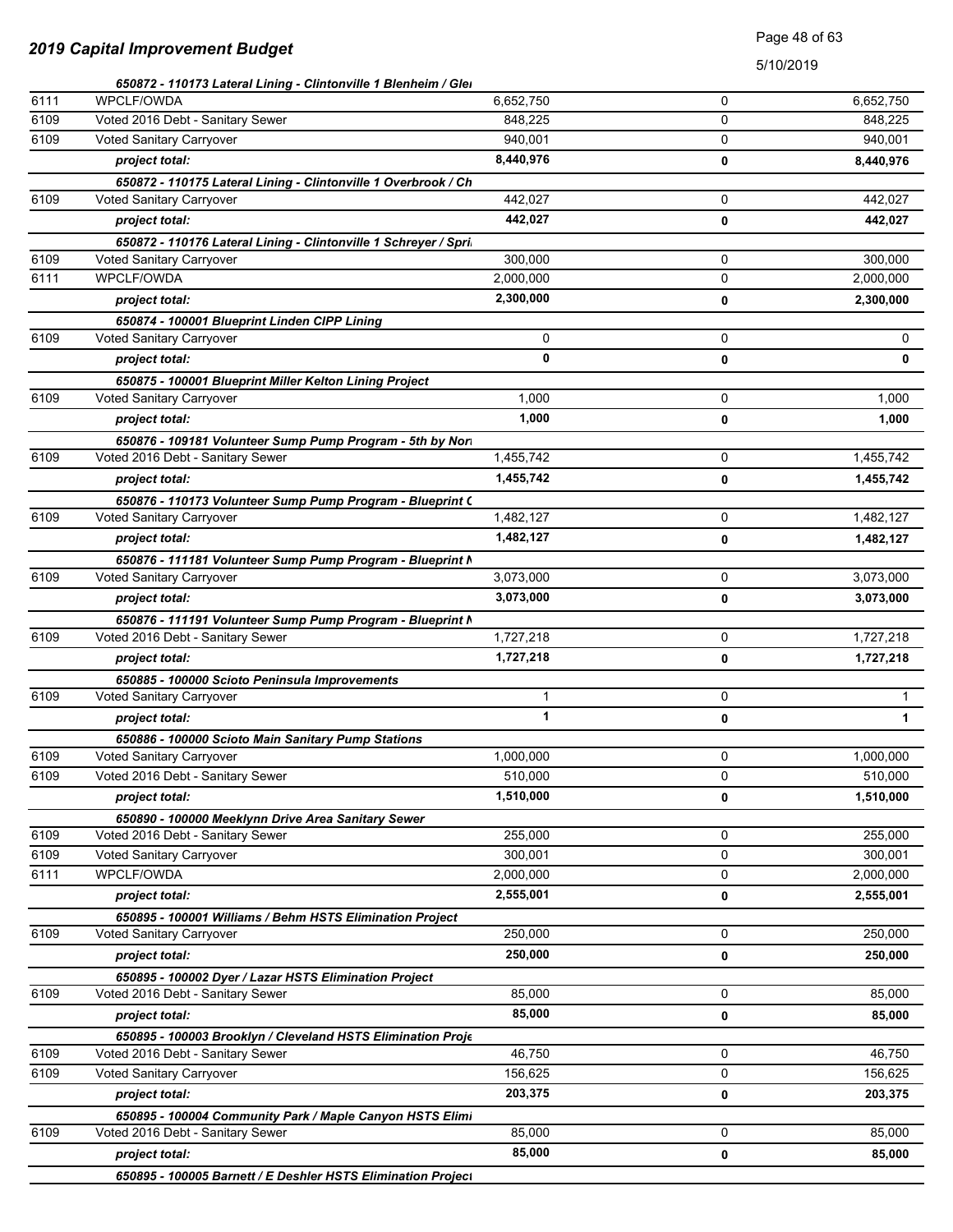|      |                                                                                             | Page 49 of 63 |   |             |
|------|---------------------------------------------------------------------------------------------|---------------|---|-------------|
|      | <b>2019 Capital Improvement Budget</b>                                                      |               |   | 5/10/2019   |
| 6109 | Voted 2016 Debt - Sanitary Sewer                                                            | 85.000        | 0 | 85,000      |
|      | project total:                                                                              | 85,000        | 0 | 85,000      |
|      | 650910 - 100000 Agler Road Sidewalks                                                        |               |   |             |
| 6109 | Voted Sanitary Carryover                                                                    | 25,000        | 0 | 25,000      |
|      | project total:                                                                              | 25,000        | 0 | 25,000      |
|      | category total:                                                                             | 125,430,008   | 0 | 125,430,008 |
|      | <b>Sanitary System Rehabilitation</b>                                                       |               |   |             |
| 6109 | 650113 - 100000 60-05 General Engineering Svcs Contract<br>Voted 2016 Debt - Sanitary Sewer | 170,000       | 0 | 170,000     |
| 6113 | Voted Sanitary Carryover                                                                    | 55,415        | 0 | 55,415      |
| 6109 | Voted Sanitary Carryover                                                                    | 566,345       | 0 | 566,345     |
|      | project total:                                                                              | 791,760       | 0 | 791,760     |
|      | 650260 - 102009 JPWWTP ACA Lightning Protection Upgrade                                     |               |   |             |
| 6109 | Voted Sanitary Carryover                                                                    | 318,000       | 0 | 318,000     |
|      | project total:                                                                              | 318,000       | 0 | 318,000     |
|      | 650404 - 100000 Sanitary Sewers Rehabilitation                                              |               |   |             |
| 6113 | Voted Sanitary Carryover                                                                    | 1,000         | 0 | 1,000       |
|      | project total:                                                                              | 1,000         | 0 | 1,000       |
|      | 650404 - 100045 2018 Annual Lining Contract                                                 |               |   |             |
| 6109 | Voted 2016 Debt - Sanitary Sewer                                                            | 722,500       | 0 | 722,500     |
| 6109 | Voted Sanitary Carryover                                                                    | 1,433,261     | 0 | 1,433,261   |
| 6111 | WPCLF/OWDA                                                                                  | 5,000,000     | 0 | 5,000,000   |
|      | project total:                                                                              | 7,155,761     | 0 | 7,155,761   |
|      | 650495 - 100001 Upper Scioto West Air Quality Improvement                                   |               |   |             |
| 6109 | Voted Sanitary Carryover                                                                    | 0             | 0 | 0           |
|      | project total:                                                                              | 0             | 0 | 0           |
|      | 650496 - 100000 Hayden Run Aerial Sewer Improvements                                        |               |   |             |
| 6109 | Voted 2016 Debt - Sanitary Sewer                                                            | 76,500        | 0 | 76,500      |
| 6111 | <b>WPCLF/OWDA</b>                                                                           | 500,000       | 0 | 500,000     |
|      | project total:                                                                              | 576,500       | 0 | 576,500     |
|      | 650595 - 100000 Franklin County Water / Sewer System Asse.                                  |               |   |             |
| 6115 | Sanitary Perm Improv Carryover                                                              | 58,178        | 0 | 58,178      |
|      | project total:                                                                              | 58,178        | 0 | 58,178      |
|      | 650755 - 100000 Third Avenue CSO Increased Capture and Gi                                   |               |   |             |
| 6111 | WPCLF/OWDA                                                                                  | 3,015,000     | 0 | 3,015,000   |
| 6109 | Voted Sanitary Carryover                                                                    |               | 0 |             |
|      | project total:                                                                              | 3,015,001     | 0 | 3,015,001   |
|      | 650768 - 100003 Third Ave Relief Sewer, Phase 3                                             |               |   |             |
| 6109 | Voted 2016 Debt - Sanitary Sewer                                                            | 561,000       | 0 | 561,000     |
| 6111 | WPCLF/OWDA                                                                                  | 3,000,000     | 0 | 3,000,000   |
|      | project total:                                                                              | 3,561,000     | 0 | 3,561,000   |
|      | 650776 - 100000 SMOC SCADA Modernization at Remote San                                      |               |   |             |
| 6109 | Voted 2016 Debt - Sanitary Sewer                                                            | 1,105,000     | 0 | 1,105,000   |
|      | project total:                                                                              | 1,105,000     | 0 | 1,105,000   |
|      | 650776 - 100001 SMOC SCADA Communication Network Mod                                        |               |   |             |
| 6109 | Voted 2016 Debt - Sanitary Sewer                                                            | 1,530,000     | 0 | 1,530,000   |
|      | project total:                                                                              | 1,530,000     | 0 | 1,530,000   |
|      | 650790 - 122181 Inflow Redirection - Markison                                               |               |   |             |
| 6109 | Voted Sanitary Carryover                                                                    | 1,800,000     | 0 | 1,800,000   |
|      | project total:                                                                              | 1,800,000     | 0 | 1,800,000   |
|      | 650790 - 122182 Hydraulic Modification to CSO Regulator - M                                 |               |   |             |
| 6109 | Voted Sanitary Carryover                                                                    | 513,823       | 0 | 513,823     |
|      | project total:                                                                              | 513,823       | 0 | 513,823     |
|      | 650875 - 100006 Blueprint Clintonville 3 Area - Mainline Lining                             |               |   |             |
| 6109 | Voted Sanitary Carryover                                                                    | 63,664        | 0 | 63,664      |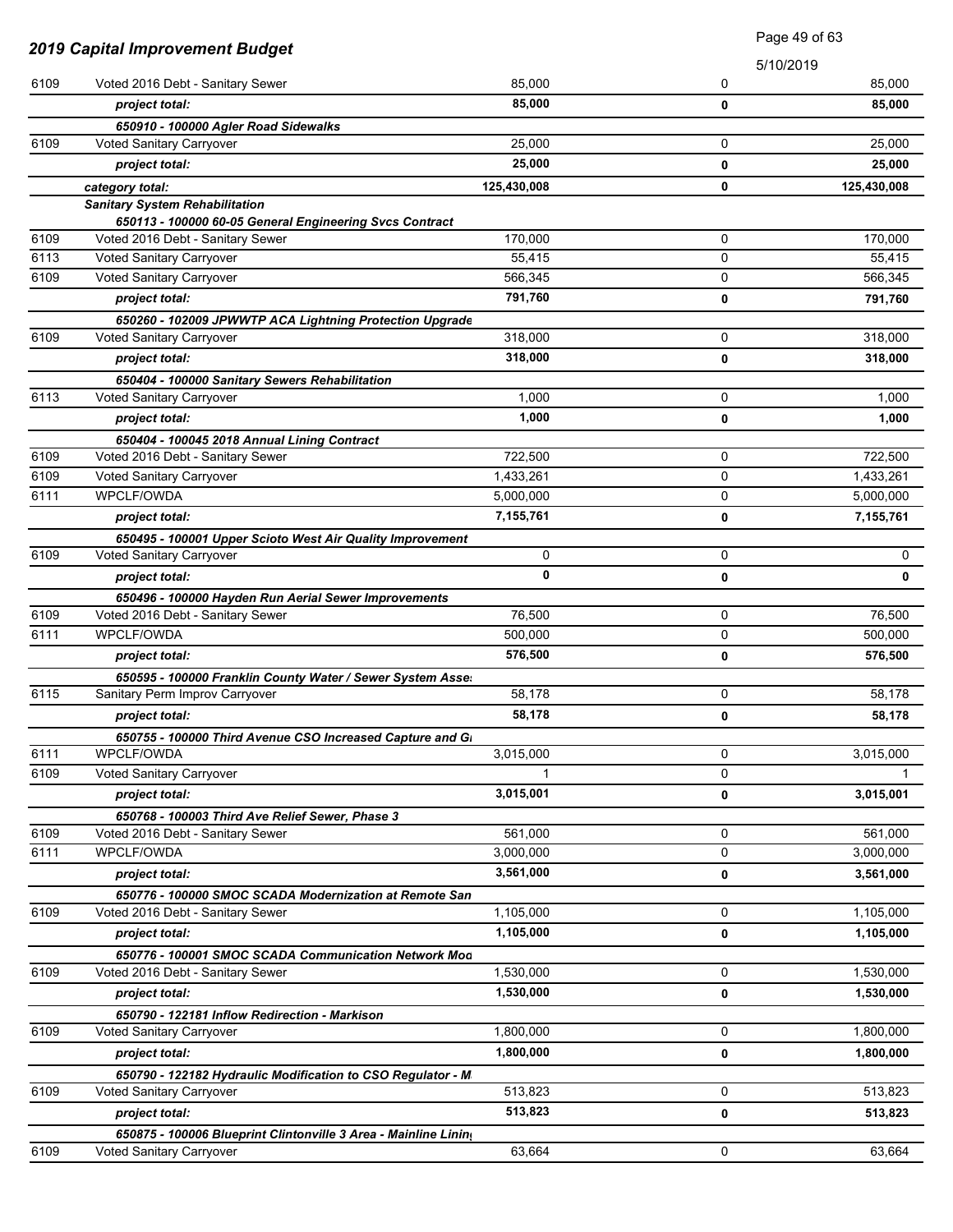|      |                                                               | Page 50 of 63 |           |            |
|------|---------------------------------------------------------------|---------------|-----------|------------|
|      | <b>2019 Capital Improvement Budget</b>                        |               | 5/10/2019 |            |
|      | project total:                                                | 63,664        | 0         | 63,664     |
|      | 650876 - 110190 Volunteer Sump Pump Program - Clintonvill     |               |           |            |
| 6109 | Voted 2016 Debt - Sanitary Sewer                              | 1,832,600     | 0         | 1,832,600  |
|      | project total:                                                | 1,832,600     | 0         | 1,832,600  |
|      | 650876 - 115181 Volunteer Sump Pump Program - Hilltop 4 Bi    |               |           |            |
| 6109 | Voted 2016 Debt - Sanitary Sewer                              | 850,000       | 0         | 850,000    |
|      | project total:                                                | 850,000       | 0         | 850,000    |
|      | 650888 - 100000 Scioto Main Sanitary Trunk Sewer Rehabilita   |               |           |            |
| 6109 | Voted Sanitary Carryover                                      | 100,000       | 0         | 100,000    |
| 6109 | Voted 2016 Debt - Sanitary Sewer                              | 85,000        | 0         | 85,000     |
|      | project total:                                                | 185,000       | 0         | 185,000    |
|      | 664999 - 100000 60-05 Unallocated Balance Fd. 664             |               |           |            |
| 6109 | Voted Sanitary Carryover                                      | 2,431,109     | 0         | 2,431,109  |
|      | project total:                                                | 2,431,109     | 0         | 2,431,109  |
|      | 669999 - 100000 Unallocated Balance Fd. 669                   |               |           |            |
| 6114 | Voted Sanitary Carryover                                      | 330.631       | 0         | 330,631    |
|      | project total:                                                | 330,631       | 0         | 330,631    |
|      | 671999 - 100000 60-05 Unallocated Balance Fd. 671             |               |           |            |
| 6115 | Sanitary Perm Improv Carryover                                | 41.286        | 0         | 41,286     |
|      | project total:                                                | 41,286        | 0         | 41,286     |
|      | category total:                                               | 26,160,313    | 0         | 26,160,313 |
|      | <b>Sewer System Remediation</b>                               |               |           |            |
|      | 650876 - 115170 Volunteer Sump Pump Program - Hilltop 1 Bi    |               |           |            |
| 6109 | Voted 2016 Debt - Sanitary Sewer                              | 1,700,000     | 0         | 1,700,000  |
|      | project total:                                                | 1,700,000     | 0         | 1,700,000  |
|      | 650876 - 122170 Volunteer Sump Pump Program - Miller Kelto    |               |           |            |
| 6109 | Voted 2016 Debt - Sanitary Sewer                              | 850,000       | 0         | 850,000    |
|      | project total:                                                | 850,000       | 0         | 850,000    |
|      | category total:                                               | 2,550,000     | 0         | 2,550,000  |
|      | <b>Treatment Engineering</b>                                  |               |           |            |
|      | 650234 - 100100 DOSD Roof Replacements, No. 2                 |               |           |            |
| 6109 | Voted 2016 Debt - Sanitary Sewer                              | 2,690,250     | 0         | 2,690,250  |
| 6109 | Voted Sanitary Carryover                                      | 104,931       | 0         | 104,931    |
|      | project total:                                                | 2,795,181     | 0         | 2,795,181  |
|      | 650243 - 100002 JPWWTP Biosolids Land Application Improv      |               |           |            |
| 6109 | Voted Sanitary Carryover                                      | 1,224,000     | 0         | 1,224,000  |
| 6109 | Voted 2016 Debt - Sanitary Sewer                              | 1,040,400     | 0         | 1,040,400  |
| 6111 | WPCLF/OWDA                                                    | 15,300,000    | 0         | 15,300,000 |
|      | project total:                                                | 17,564,400    | 0         | 17,564,400 |
|      | 650258 - 100001 6005 Facilities & Equip Upgrade for WSST      |               |           |            |
| 6111 | <b>WPCLF/OWDA</b>                                             | 12,000,000    | 0         | 12,000,000 |
| 6109 | Voted Sanitary Carryover                                      | 400,001       | 0         | 400,001    |
| 6109 | Voted 2016 Debt - Sanitary Sewer                              | 1,122,000     | 0         | 1,122,000  |
|      | project total:                                                | 13,522,001    | 0         | 13,522,001 |
|      | 650260 - 100008 Short Circuit. Coordination, and Arc Flash St |               |           |            |
| 6109 | Voted 2016 Debt - Sanitary Sewer                              | 850,000       | 0         | 850,000    |
|      | project total:                                                | 850,000       | 0         | 850,000    |
|      | 650260 - 100200 DPU General Engineering Consultant Service    |               |           |            |
| 6109 | Voted 2016 Debt - Sanitary Sewer                              | 425,000       | 0         | 425,000    |
|      | project total:                                                | 425,000       | 0         | 425,000    |
|      | 650260 - 100300 DPU General Engineering Consultant Service    |               |           |            |
| 6109 | Voted 2016 Debt - Sanitary Sewer                              | 425,000       | 0         | 425,000    |
|      | project total:                                                | 425,000       | 0         | 425,000    |
|      | 650260 - 102000 JPWWTP Small Capital Projects                 |               |           |            |
| 6109 | Voted Sanitary Carryover                                      | 151,980       | 0         | 151,980    |
| 6109 | Voted 2016 Debt - Sanitary Sewer                              | 143,992       | 0         | 143,992    |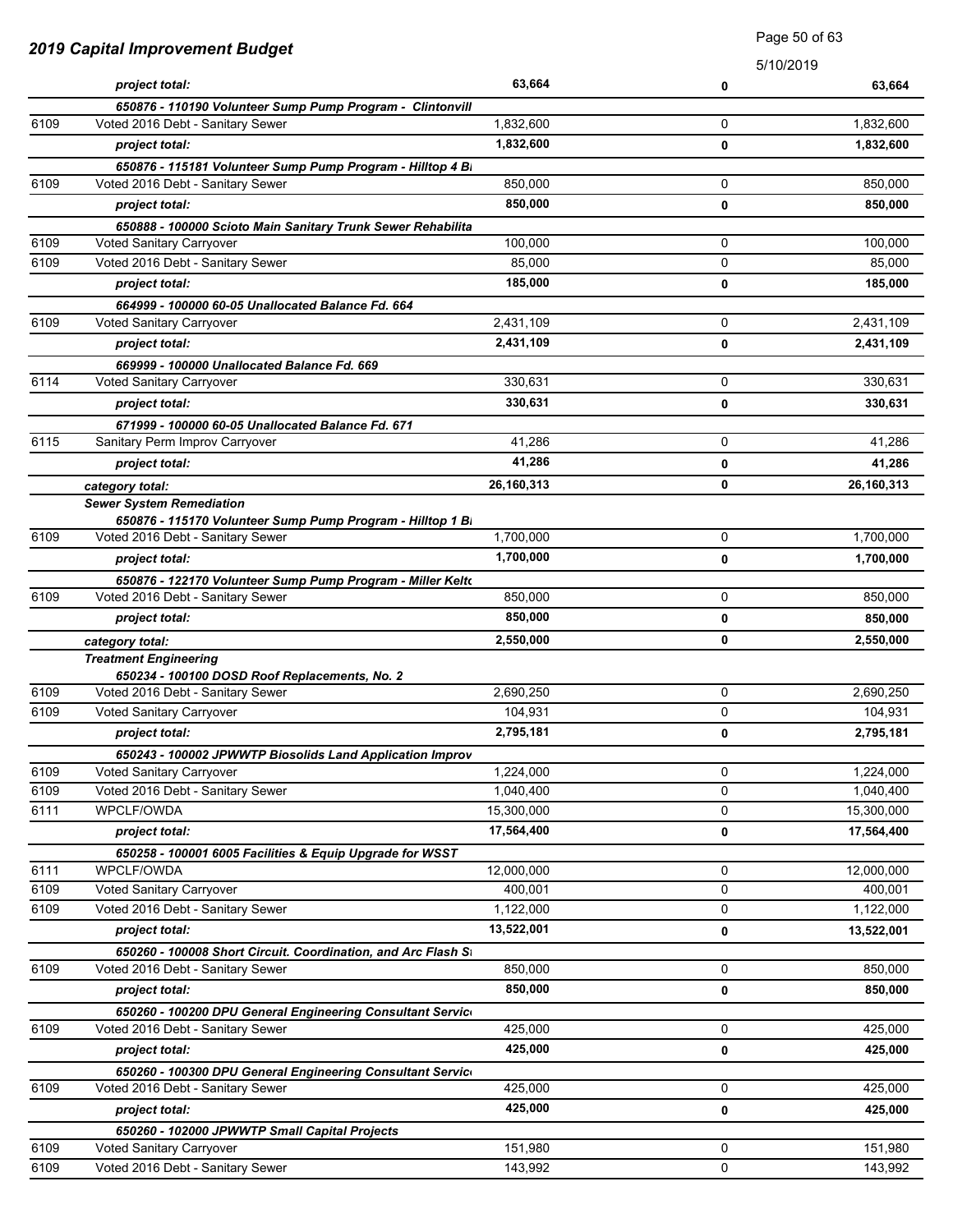| 2019 Capital Improvement Budget |                                                                                              | <b>Faye</b> of or op |             |            |
|---------------------------------|----------------------------------------------------------------------------------------------|----------------------|-------------|------------|
|                                 |                                                                                              |                      | 5/10/2019   |            |
|                                 | project total:                                                                               | 295,972              | 0           | 295,972    |
|                                 | 650260 - 102012 JPWWTP FIBER OPTIC INSTALLATION                                              |                      |             |            |
| 6109                            | Voted 2016 Debt - Sanitary Sewer                                                             | 365,500              | 0           | 365,500    |
|                                 | project total:                                                                               | 365,500              | 0           | 365,500    |
|                                 | 650260 - 102013 JPWWTP Digester Gas Piping Replacement                                       |                      |             |            |
| 6109                            | Voted 2016 Debt - Sanitary Sewer                                                             | 474,300              | 0           | 474,300    |
|                                 | project total:                                                                               | 474,300              | 0           | 474,300    |
|                                 | 650260 - 102014 JPWWTP DC2 HVAC Replacement                                                  |                      |             |            |
| 6109                            | Voted 2016 Debt - Sanitary Sewer                                                             | 425,508              | 0           | 425,508    |
|                                 | project total:                                                                               | 425,508              | 0           | 425,508    |
| 6109                            | 650260 - 103000 SWWTP Small Capital Projects<br>Voted 2016 Debt - Sanitary Sewer             | 680,000              | 0           | 680,000    |
|                                 | project total:                                                                               | 680,000              |             |            |
|                                 |                                                                                              |                      | 0           | 680,000    |
| 6109                            | 650260 - 103002 SWWTP Building Heating Improvements - Bo<br>Voted 2016 Debt - Sanitary Sewer | 3,355,122            | 0           | 3,355,122  |
|                                 | project total:                                                                               | 3,355,122            |             |            |
|                                 |                                                                                              |                      | 0           | 3,355,122  |
| 6109                            | 650260 - 103004 SWWTP Boiler System Operational Improver<br>Voted 2016 Debt - Sanitary Sewer | 1,180,115            | 0           | 1,180,115  |
|                                 | project total:                                                                               | 1,180,115            | 0           | 1,180,115  |
|                                 |                                                                                              |                      |             |            |
| 6109                            | 650260 - 103008 SWWTP Water Meter Vault Improvements<br>Voted Sanitary Carryover             | 579,480              | 0           | 579,480    |
|                                 | project total:                                                                               | 579,480              | 0           | 579,480    |
|                                 |                                                                                              |                      |             |            |
| 6109                            | 650260 - 103009 SWWTP Service Drive Lighting Improvement<br>Voted 2016 Debt - Sanitary Sewer | 255,000              | 0           | 255,000    |
|                                 | project total:                                                                               | 255,000              | 0           | 255,000    |
|                                 | 650260 - 106000 Fairwood Building Facilities Small Capital Pr                                |                      |             |            |
| 6109                            | Voted 2016 Debt - Sanitary Sewer                                                             | 297,500              | 0           | 297,500    |
|                                 | project total:                                                                               | 297,500              | 0           | 297,500    |
|                                 | 650261 - 102000 WWTFs Professional Construction Managen                                      |                      |             |            |
| 6109                            | Voted Sanitary Carryover                                                                     | 380,000              | 0           | 380,000    |
| 6109                            | Voted 2016 Debt - Sanitary Sewer                                                             | 297,500              | 0           | 297,500    |
|                                 | project total:                                                                               | 677,500              | 0           | 677,500    |
|                                 | 650261 - 102001 WWTFs Professional Construction Managen                                      |                      |             |            |
| 6109                            | Voted Sanitary Carryover                                                                     | 233,000              | 0           | 233,000    |
|                                 | project total:                                                                               | 233,000              | 0           | 233,000    |
|                                 | 650261 - 102002 WWTFs Professional Construction Managen                                      |                      |             |            |
| 6109                            | Voted Sanitary Carryover                                                                     | 300,000              | $\mathbf 0$ | 300,000    |
|                                 | project total:                                                                               | 300,000              | 0           | 300,000    |
|                                 | 650265 - 100100 DOSD HVAC and Air Purification System Rej                                    |                      |             |            |
| 6109                            | Voted Sanitary Carryover                                                                     | 900,000              | 0           | 900,000    |
| 6109                            | Voted 2016 Debt - Sanitary Sewer                                                             | 2,295,000            | 0           | 2,295,000  |
|                                 | project total:                                                                               | 3,195,000            | 0           | 3,195,000  |
|                                 | 650346 - 100001 DPU Hazardous Energy Control                                                 |                      |             |            |
| 6109                            | Voted Sanitary Carryover                                                                     | 150,000              | 0           | 150,000    |
| 6109                            | Voted 2016 Debt - Sanitary Sewer                                                             | 42,500               | 0           | 42,500     |
|                                 | project total:                                                                               | 192,500              | 0           | 192,500    |
|                                 | 650348 - 100004 WWTFS Instrumentation and Control (I&C) In                                   |                      |             |            |
| 6109                            | Voted 2016 Debt - Sanitary Sewer                                                             | 425,000              | 0           | 425,000    |
|                                 | project total:                                                                               | 425,000              | 0           | 425,000    |
|                                 | 650353 - 100003 SWWTP Digestion Process Expansion                                            |                      |             |            |
| 6109                            | Voted Sanitary Carryover                                                                     | 688,761              | $\mathbf 0$ | 688,761    |
| 6111                            | WPCLF/OWDA                                                                                   | 22,479,107           | 0           | 22,479,107 |
| 6109                            | Voted 2016 Debt - Sanitary Sewer                                                             | 1,522,350            | 0           | 1,522,350  |
|                                 | project total:                                                                               | 24,690,218           | 0           | 24,690,218 |

Page 51 of 63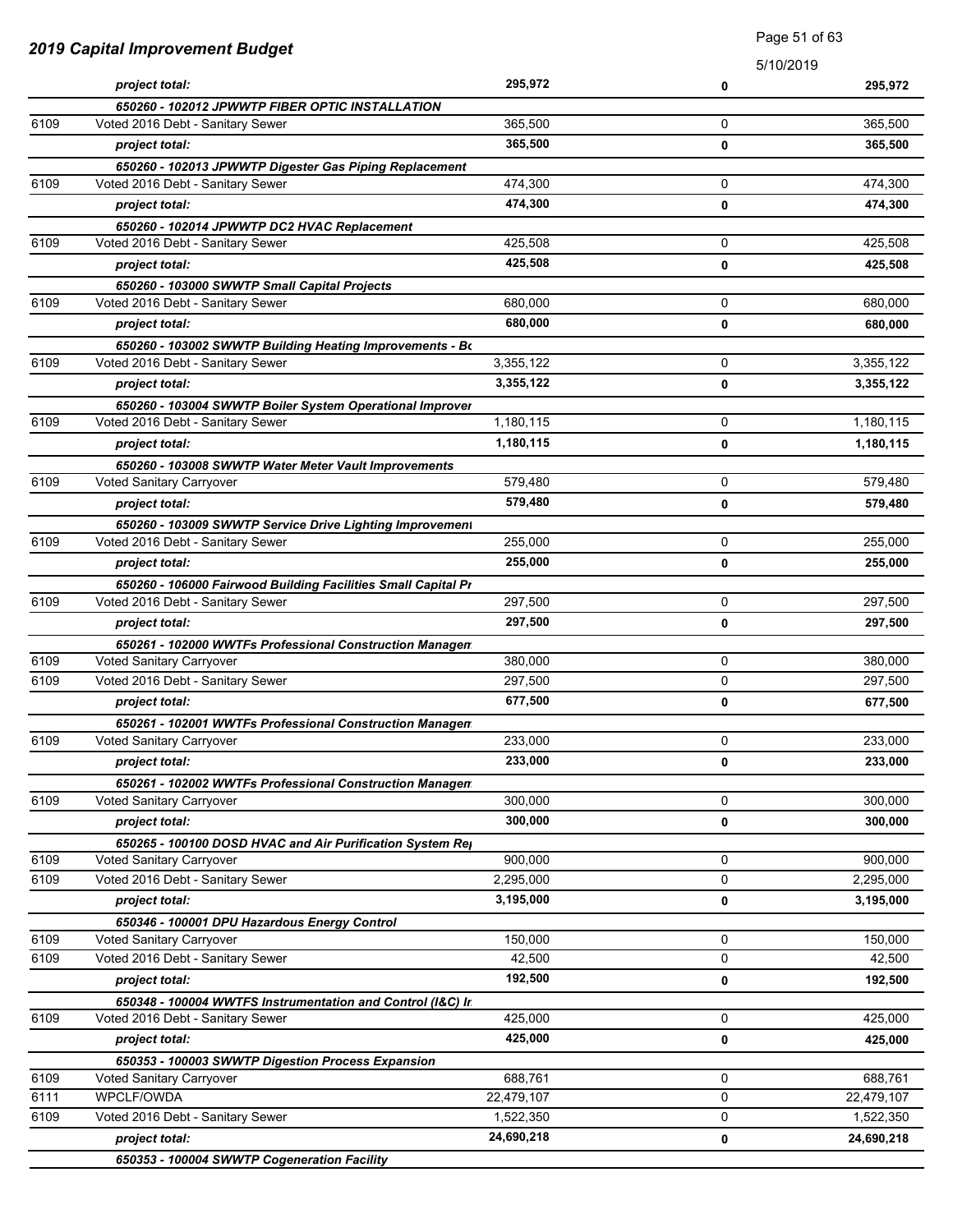| <b>2019 Capital Improvement Budget</b> |                                                                                                 | Page 52 of 63      |             |             |
|----------------------------------------|-------------------------------------------------------------------------------------------------|--------------------|-------------|-------------|
|                                        |                                                                                                 |                    | 5/10/2019   |             |
| 6109                                   | Voted Sanitary Carryover                                                                        | 661,000            | 0           | 661,000     |
|                                        | project total:                                                                                  | 661,000            | 0           | 661,000     |
|                                        | 650354 - 100000 SWWTP Post Aeration Diffuser Replacement                                        |                    |             |             |
| 6109                                   | Voted Sanitary Carryover                                                                        | 181,000            | 0           | 181,000     |
| 6109                                   | Voted 2016 Debt - Sanitary Sewer                                                                | 605,200            | 0           | 605,200     |
|                                        | project total:                                                                                  | 786,200            | 0           | 786,200     |
|                                        | 650360 - 100002 WWTF Upgrade - General Program #4                                               |                    |             |             |
| 6109                                   | Voted 2016 Debt - Sanitary Sewer                                                                | 1,609,900          | 0           | 1,609,900   |
| 6109                                   | Voted Sanitary Carryover                                                                        | 839,059            | 0           | 839,059     |
|                                        | project total:                                                                                  | 2,448,959          | 0           | 2,448,959   |
|                                        | 650367 - 100002 60-05 SWWTP Chemically Enhanced Primary                                         |                    |             |             |
| 6109                                   | Voted Sanitary Carryover                                                                        | 3,333,112          | 0           | 3,333,112   |
| 6109                                   | Voted 2016 Debt - Sanitary Sewer                                                                | 1,110,200          | 0           | 1,110,200   |
|                                        | project total:                                                                                  | 4,443,312          | 0           | 4,443,312   |
|                                        | 650367 - 100003 60-05 SWWTP Chemically Enhanced Primary                                         |                    |             |             |
| 6109                                   | Voted 2016 Debt - Sanitary Sewer                                                                | 1,168,000          | 0           | 1,168,000   |
| 6109                                   | Voted Sanitary Carryover                                                                        | 1,807,642          | $\mathbf 0$ | 1,807,642   |
|                                        | project total:                                                                                  | 2,975,642          | 0           | 2,975,642   |
|                                        | 650367 - 100004 60-05 SWWTP Chemically Enhanced Primary                                         |                    |             |             |
| 6109                                   | Voted 2016 Debt - Sanitary Sewer                                                                | 1,097,240          | $\mathbf 0$ | 1,097,240   |
| 6109                                   | Voted Sanitary Carryover                                                                        | 1,440,077          | 0           | 1,440,077   |
|                                        | project total:                                                                                  | 2,537,317          | 0           | 2,537,317   |
|                                        | 650375 - 100002 60-05 Compost Facility Odor Control Improv                                      |                    |             |             |
| 6111                                   | <b>WPCLF/OWDA</b>                                                                               | 23,700,000         | 0           | 23,700,000  |
| 6109                                   | Voted 2016 Debt - Sanitary Sewer                                                                | 3,787,260          | 0           | 3,787,260   |
| 6109                                   | Voted Sanitary Carryover                                                                        | 1,130,215          | 0           | 1,130,215   |
|                                        | project total:                                                                                  | 28,617,475         | 0           | 28,617,475  |
|                                        | category total:                                                                                 | 115,673,202        | 0           | 115,673,202 |
|                                        | <b>Unallocated Balance - Sanitary</b><br>613999 - 100000 Unallocated Balance Fund 6113          |                    |             |             |
| 6113                                   | Voted Sanitary Carryover                                                                        | 111,847            | 0           | 111,847     |
|                                        | project total:                                                                                  | 111,847            | 0           | 111,847     |
|                                        | category total:                                                                                 | 111,847            | 0           | 111,847     |
|                                        | <b>WW2-Combined Sewer System Project</b>                                                        |                    |             |             |
|                                        | 650704 - 100001 60-05 OSIS Augment Relief Sewer, Henry St.                                      |                    |             |             |
| 6109                                   | Voted Sanitary Carryover                                                                        | 4                  | $\mathbf 0$ | 4           |
|                                        | project total:                                                                                  | 4                  | 0           | 4           |
|                                        | category total:                                                                                 | 4                  | 0           | 4           |
|                                        | <b>WW4-Priority Area Improvement Project</b>                                                    |                    |             |             |
|                                        | 650405 - 100101 Barthman/Parsons Green Infrastructure Pha                                       |                    |             |             |
| 6109                                   | Voted Sanitary Carryover                                                                        | 208,709            | $\mathbf 0$ | 208,709     |
|                                        | project total:                                                                                  | 208,709            | 0           | 208,709     |
|                                        | category total:                                                                                 | 208,709            | 0           | 208,709     |
|                                        | WW5-Identified in a consent order (SSO Consent Order)                                           |                    |             |             |
|                                        | 650491 - 100000 60-05 Big Walnut Augmentation/Rickenback                                        | 312                | 0           | 312         |
| 6113                                   | Voted Sanitary Carryover                                                                        |                    |             |             |
|                                        | project total:                                                                                  | 312                | 0           | 312         |
|                                        | 650870 - 110191 Leland / Highland Area Integrated Solutions                                     |                    |             |             |
| 6109                                   | Voted 2016 Debt - Sanitary Sewer                                                                | 427,308<br>427,308 | 0           | 427,308     |
|                                        | project total:                                                                                  |                    | 0           | 427,308     |
| 6109                                   | 650870 - 110192 Charleston / Kanawha Area Integrated Soluti                                     | 456,964            | 0           | 456,964     |
|                                        | Voted 2016 Debt - Sanitary Sewer                                                                | 456,964            |             |             |
|                                        | project total:                                                                                  |                    | 0           | 456,964     |
| 6109                                   | 650870 - 110193 Croswell / Beaumont Area Integrated Solutio<br>Voted 2016 Debt - Sanitary Sewer | 943,223            | 0           | 943,223     |
|                                        |                                                                                                 | 943,223            |             | 943,223     |
|                                        | project total:                                                                                  |                    | 0           |             |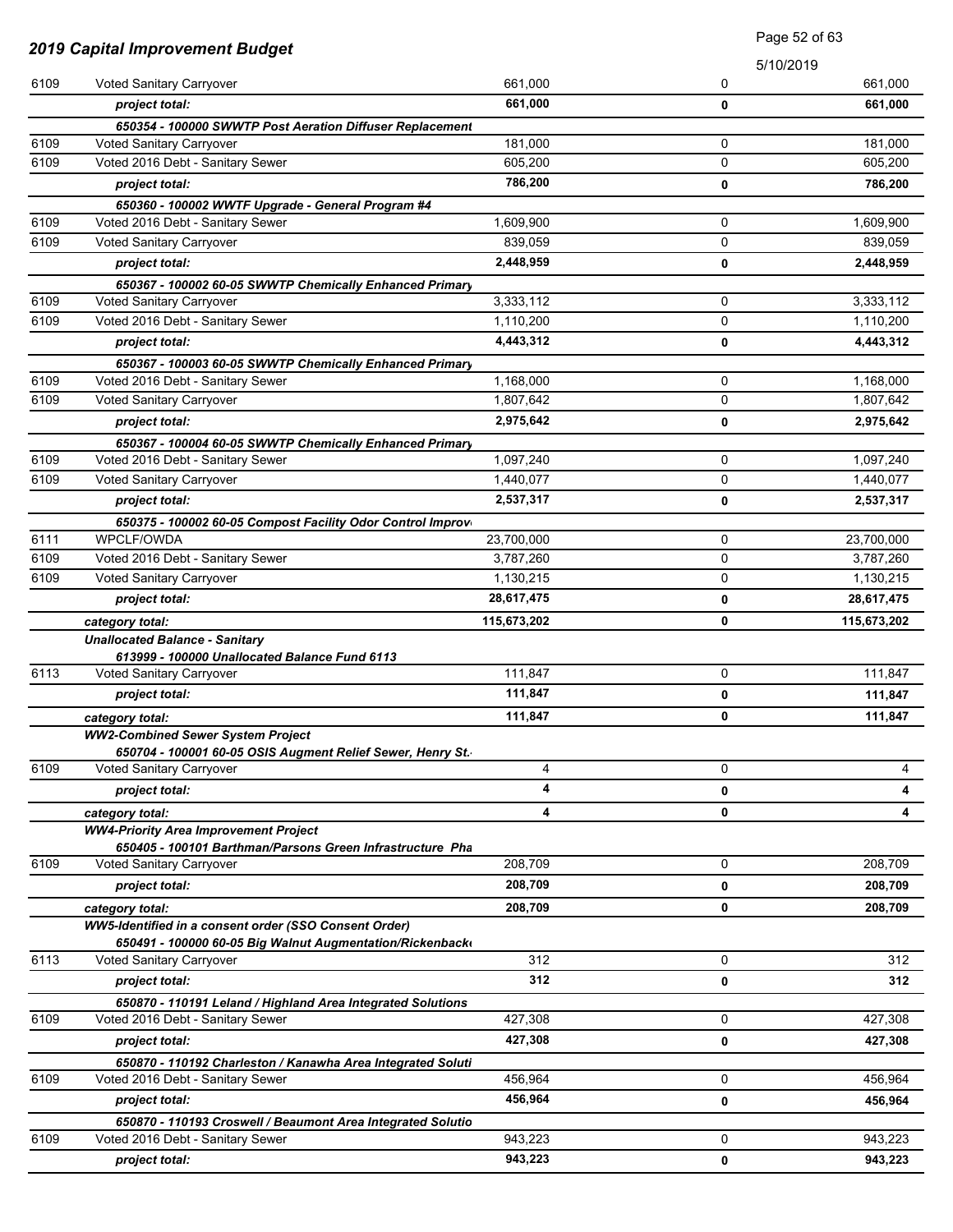### Page 53 of 63

|      | 650870 - 110194 Jeffrey / Sellers Area Integrated Solutions                               |            |   |            |
|------|-------------------------------------------------------------------------------------------|------------|---|------------|
| 6109 | Voted 2016 Debt - Sanitary Sewer                                                          | 1,075,678  | 0 | 1,075,678  |
|      | project total:                                                                            | 1,075,678  | 0 | 1,075,678  |
|      | 650875 - 122190 Mainline Lining - Near South Blueprint Area                               |            |   |            |
| 6111 | WPCLF/OWDA                                                                                | 7,020,974  | 0 | 7,020,974  |
| 6109 | Voted 2016 Debt - Sanitary Sewer                                                          | 1,989,276  | 0 | 1,989,276  |
|      | project total:                                                                            | 9,010,250  | 0 | 9,010,250  |
|      | category total:                                                                           | 11,913,735 | 0 | 11,913,735 |
|      | <b>WW6-Non Wet Weather project</b>                                                        |            |   |            |
|      | 650252 - 100010 JPWWTP Screening Improvements                                             |            |   |            |
| 6109 | Voted 2016 Debt - Sanitary Sewer                                                          | 467,500    | 0 | 467,500    |
| 6109 | Voted Sanitary Carryover                                                                  | 787,950    | 0 | 787,950    |
|      | project total:                                                                            | 1,255,450  | 0 | 1,255,450  |
|      | 650260 - 102007 JPWWTP Fuel Island Improvements Contrac                                   |            |   |            |
| 6109 | Voted Sanitary Carryover                                                                  | 51,847     | 0 | 51,847     |
|      | project total:                                                                            | 51,847     | 0 | 51,847     |
|      | 650260 - 106002 Fairwood Facility Methane Detector Replace                                |            |   |            |
| 6109 | Voted 2016 Debt - Sanitary Sewer                                                          | 170,000    | 0 | 170,000    |
|      | project total:                                                                            | 170,000    | 0 | 170,000    |
|      | 650491 - 100004 Big Walnut Interceptor Lockbourne Subtrunl                                |            |   |            |
| 6109 | Voted Sanitary Carryover                                                                  | 750,000    | 0 | 750,000    |
|      | project total:                                                                            | 750,000    | 0 | 750,000    |
|      | 650491 - 100005 Lockbourne Subtrunk Air Quality Improveme                                 |            |   |            |
| 6111 | WPCLF/OWDA                                                                                | 3,200,000  | 0 | 3,200,000  |
| 6109 | Voted 2016 Debt - Sanitary Sewer                                                          | 408,000    | 0 | 408,000    |
| 6109 | Voted Sanitary Carryover                                                                  | 40,951     | 0 | 40,951     |
|      | project total:                                                                            | 3,648,951  | 0 | 3,648,951  |
|      | 650491 - 100007 Intermodal Sanitary Subtrunk Extension                                    |            |   |            |
| 6109 | Voted Sanitary Carryover                                                                  | 150,000    | 0 | 150,000    |
|      | project total:                                                                            | 150,000    | 0 | 150,000    |
|      | 650491 - 100008 Rickenbacker Intermodal Sanitary Extension                                |            |   |            |
| 6109 | Voted Sanitary Carryover                                                                  | 750,000    | 0 | 750,000    |
| 6109 | Voted 2016 Debt - Sanitary Sewer                                                          | 637,500    | 0 | 637,500    |
|      | project total:                                                                            | 1,387,500  | 0 | 1,387,500  |
|      | 650497 - 100000 Hayden Run Sewer Extension Phase III                                      |            |   |            |
| 6109 | Voted 2016 Debt - Sanitary Sewer                                                          | 892,500    | 0 | 892,500    |
|      | project total:                                                                            | 892,500    | 0 | 892,500    |
|      |                                                                                           |            |   |            |
| 6109 | 650600 - 100006 Franklin Main Interceptor Rehabilitation, Sec<br>Voted Sanitary Carryover | 425,785    | 0 | 425,785    |
|      | project total:                                                                            | 425,785    |   | 425,785    |
|      |                                                                                           |            | 0 |            |
| 6109 | 650604 - 100000 60-05 Big Run/Hellbranch Subtrunk (Extensi<br>Voted Sanitary Carryover    | 60,779     | 0 | 60,779     |
| 6109 | Voted 2016 Debt - Sanitary Sewer                                                          | 1,486,710  | 0 | 1,486,710  |
|      |                                                                                           | 1,547,489  | 0 |            |
|      | project total:                                                                            |            |   | 1,547,489  |
| 6111 | 650700 - 100000 60-05 Portage Grove Area Assessment<br>WPCLF/OWDA                         |            |   | 2,100,000  |
|      |                                                                                           | 2,100,000  | 0 |            |
|      | project total:                                                                            | 2,100,000  | 0 | 2,100,000  |
|      | 650706 - 100000 Lower Olentangy River Ecosystem Restorati                                 |            |   |            |
| 6109 | Voted 2016 Debt - Sanitary Sewer                                                          | 42,500     | 0 | 42,500     |
|      | project total:                                                                            | 42,500     | 0 | 42,500     |
|      | 650724 - 100000 Lower Olentangy Tunnel - Phase 1                                          |            |   |            |
| 6109 | Voted 2016 Debt - Sanitary Sewer                                                          | 4,695,400  | 0 | 4,695,400  |
|      | project total:                                                                            | 4,695,400  | 0 | 4,695,400  |
|      | 650725 - 100004 Large Diameter Sewer Rehabilitation - Alum                                |            |   |            |
| 6109 | Voted Sanitary Carryover                                                                  | 800,000    | 0 | 800,000    |
| 6109 | Voted 2016 Debt - Sanitary Sewer                                                          | 85,000     | 0 | 85,000     |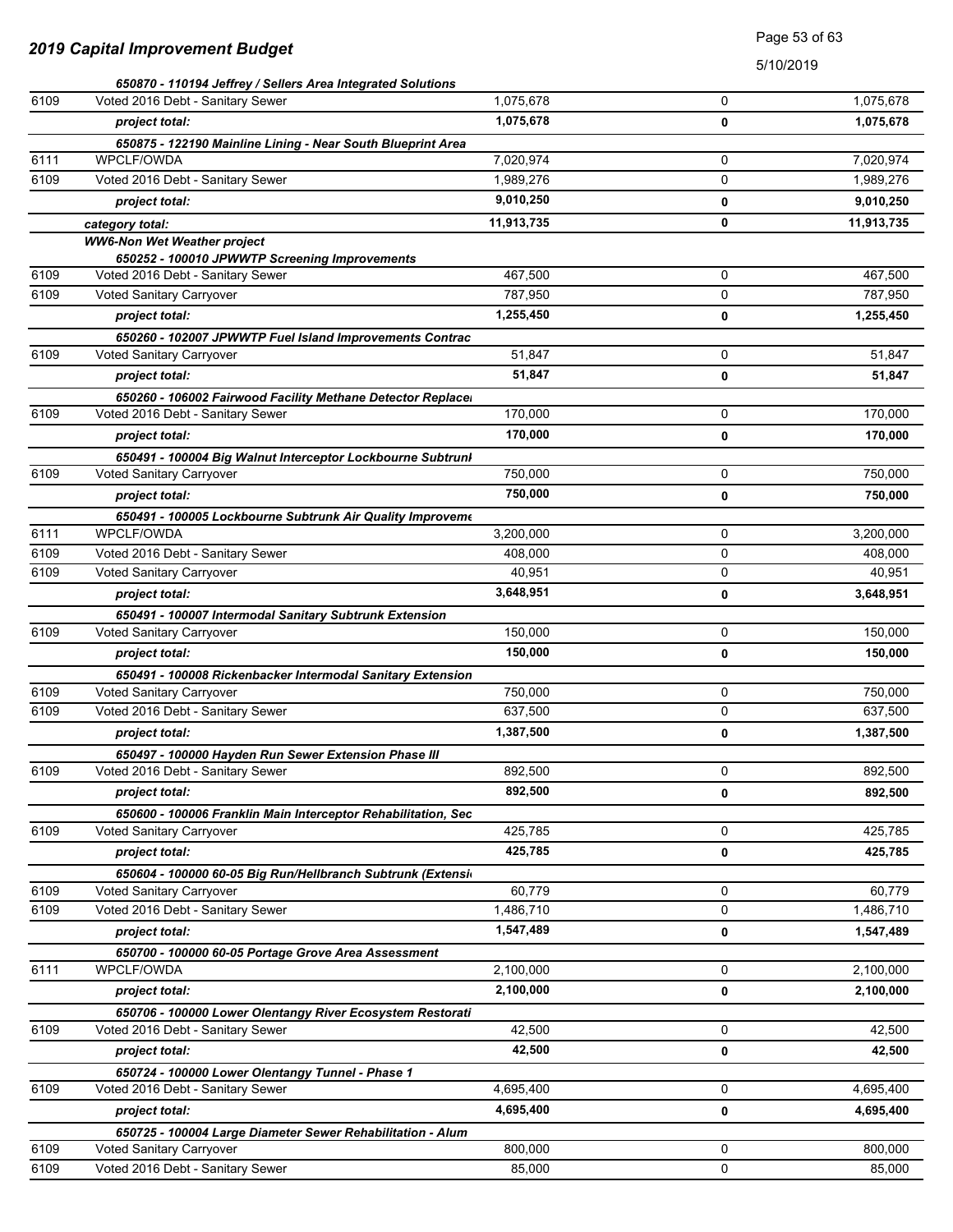| 2019 Capital Improvement Budget |                                                              | raye u4 ui uu |           |             |
|---------------------------------|--------------------------------------------------------------|---------------|-----------|-------------|
|                                 |                                                              |               | 5/10/2019 |             |
|                                 | project total:                                               | 885,000       | 0         | 885,000     |
|                                 | 650725 - 100008 OSIS Large Diameter Sewer Rehabilitation     |               |           |             |
| 6109                            | Voted 2016 Debt - Sanitary Sewer                             | 1,020,000     | 0         | 1,020,000   |
|                                 | project total:                                               | 1,020,000     | 0         | 1,020,000   |
|                                 | 650725 - 100009 Center Large Diameter Rehabilitation         |               |           |             |
| 6109                            | Voted 2016 Debt - Sanitary Sewer                             | 637,500       | 0         | 637,500     |
| 6111                            | WPCLF/OWDA                                                   | 5,000,000     | 0         | 5,000,000   |
| 6109                            | Voted Sanitary Carryover                                     | 550,000       | 0         | 550,000     |
|                                 | project total:                                               | 6,187,500     | 0         | 6,187,500   |
|                                 | 650725 - 100010 West Side Trunk Rehabilitation               |               |           |             |
| 6109                            | Voted 2016 Debt - Sanitary Sewer                             | 340,000       | 0         | 340,000     |
|                                 | project total:                                               | 340,000       | 0         | 340,000     |
|                                 | 650725 - 100011 Large Diameter - Blacklick Creek Main Trunk  |               |           |             |
| 6109                            | Voted 2016 Debt - Sanitary Sewer                             | 467,500       | 0         | 467,500     |
| 6109                            | Voted Sanitary Carryover                                     | 1,200,000     | 0         | 1,200,000   |
|                                 | project total:                                               | 1,667,500     | 0         | 1,667,500   |
|                                 | 650725 - 100012 Large Diameter - Scioto Main Trunk           |               |           |             |
| 6109                            | Voted 2016 Debt - Sanitary Sewer                             | 1,105,000     | 0         | 1,105,000   |
|                                 | project total:                                               | 1,105,000     | 0         | 1,105,000   |
|                                 | 650725 - 100014 Near North & East Area Large Diameter Asse   |               |           |             |
| 6109                            | Voted 2016 Debt - Sanitary Sewer                             | 127,500       | 0         | 127,500     |
|                                 | project total:                                               | 127,500       | 0         | 127,500     |
|                                 | 650725 - 100016 Alum Creek Trunk (Middle) Rehabilitation - P |               |           |             |
| 6109                            | Voted 2016 Debt - Sanitary Sewer                             | 935,000       | 0         | 935,000     |
| 6111                            | WPCLF/OWDA                                                   | 7,000,000     | 0         | 7,000,000   |
|                                 | project total:                                               | 7,935,000     | 0         | 7,935,000   |
|                                 | 650744 - 100000 Brimfield Area Sanitary System Repair Proje  |               |           |             |
| 6109                            | Voted Sanitary Carryover                                     | 1,361,371     | 0         | 1,361,371   |
| 6113                            | Voted Sanitary Carryover                                     | 1,866         | 0         | 1,866       |
| 6111                            | WPCLF/OWDA                                                   | 1,300,000     | 0         | 1,300,000   |
|                                 | project total:                                               | 2,663,237     | 0         | 2,663,237   |
|                                 | 650745 - 100010 2018 General Construction Contract           |               |           |             |
| 6109                            | Voted Sanitary Carryover                                     | 1,067,665     | 0         | 1,067,665   |
|                                 | project total:                                               | 1,067,665     | 0         | 1,067,665   |
|                                 | 650745 - 100011 2019 General Construction Contract           |               |           |             |
| 6109                            | Voted 2016 Debt - Sanitary Sewer                             | 1,955,000     | 0         | 1,955,000   |
|                                 | project total:                                               | 1,955,000     | 0         | 1,955,000   |
|                                 | 650747 - 100000 Fenway Court Sanitary Pump Station           |               |           |             |
| 6109                            | Voted Sanitary Carryover                                     | 50.870        | 0         | 50,870      |
|                                 | project total:                                               | 50,870        | 0         | 50,870      |
|                                 | 650748 - 100000 Stella Court Sanitary Pump Station           |               |           |             |
| 6109                            | Voted Sanitary Carryover                                     | 36,981        | 0         | 36,981      |
|                                 | project total:                                               | 36,981        | 0         | 36,981      |
|                                 | 650751 - 100001 Williams Rd. Sanitary Pump Station Force M.  |               |           |             |
| 6109                            | Voted Sanitary Carryover                                     | 38,489        | 0         | 38,489      |
|                                 | project total:                                               | 38,489        | 0         | 38,489      |
|                                 | category total:                                              | 42, 197, 164  | 0         | 42,197,164  |
|                                 | division total:                                              | 324,244,982   | 0         | 324,244,982 |
|                                 |                                                              |               |           |             |
|                                 | 7 - Electricity<br><b>Distribution Improvements</b>          |               |           |             |
|                                 | 670063 - 100002 Substation 69 & 138KV OCB Replacement to     |               |           |             |
| 6303                            | <b>Voted Electricity Carryover</b>                           | 600,000       | 0         | 600,000     |
|                                 | project total:                                               | 600,000       | 0         | 600,000     |
|                                 | 670793 - 100000 Transformer Conversions                      |               |           |             |
| 6303                            | Voted Electricity Carryover                                  | 1,500,000     | 0         | 1,500,000   |

Page 54 of 63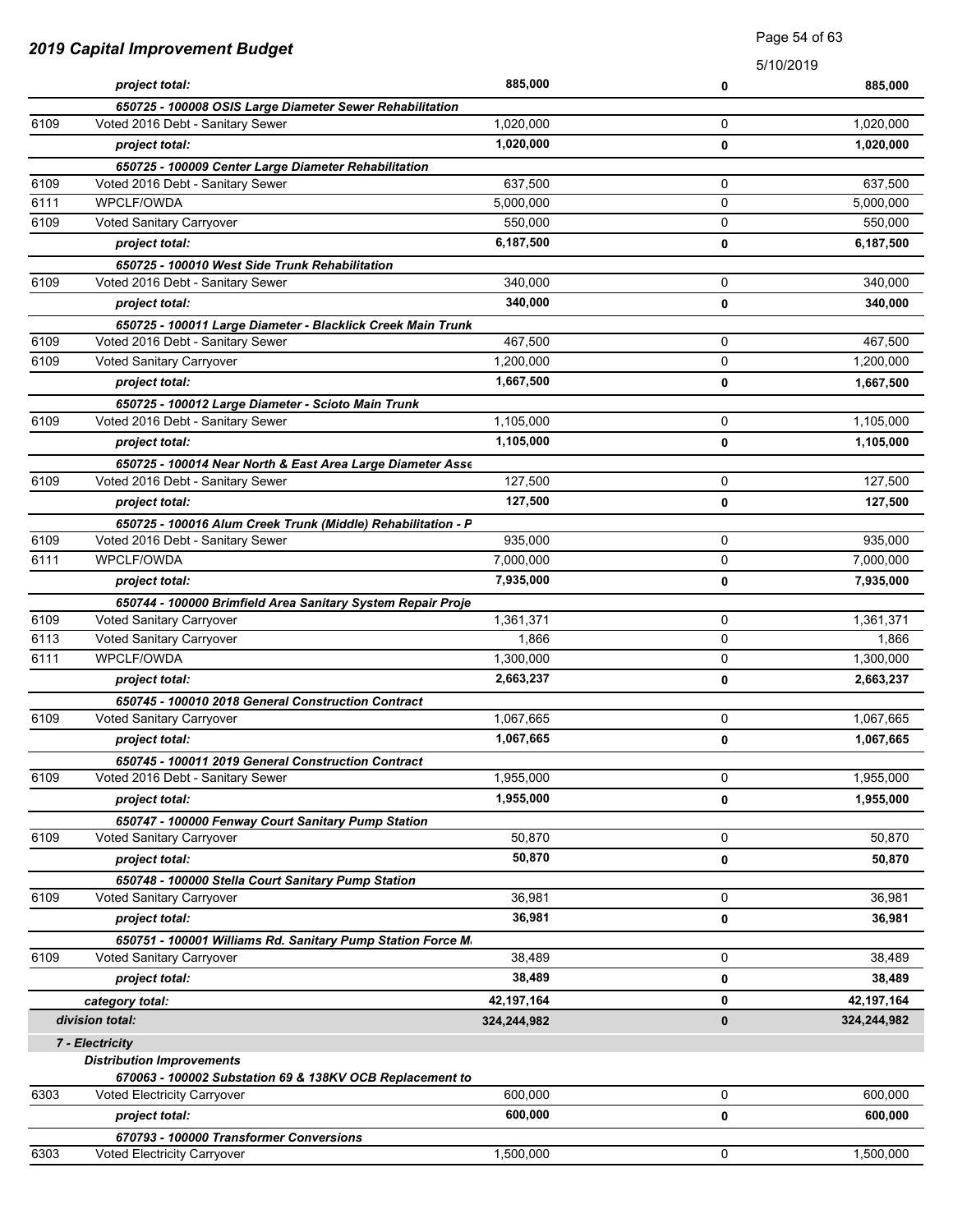|              |                                                                                           |           | Page 55 of 63 |           |
|--------------|-------------------------------------------------------------------------------------------|-----------|---------------|-----------|
|              | <b>2019 Capital Improvement Budget</b>                                                    |           | 5/10/2019     |           |
|              | project total:                                                                            | 1,500,000 | 0             | 1,500,000 |
|              | 670872 - 100000 Security & Emergency Preparedness - Powe                                  |           |               |           |
| 6303         | Voted 2016 Debt - Electricity                                                             | 25.000    | 0             | 25,000    |
| 6303         | Voted Electricity Carryover                                                               | 4         | 0             | 4         |
|              | project total:                                                                            | 25,004    | 0             | 25,004    |
|              | 670881 - 100000 DOP Large Scale Development                                               |           |               |           |
| 6303         | <b>Voted Electricity Carryover</b>                                                        | 2,224     | 0             | 2,224     |
|              | project total:                                                                            | 2,224     | 0             | 2,224     |
|              | category total:                                                                           | 2,127,228 | 0             | 2,127,228 |
|              | <b>Equipment/Vehicles</b>                                                                 |           |               |           |
| 6303         | 670847 - 100000 Distribution Transformer<br><b>Voted Electricity Carryover</b>            | 500,000   | 0             | 500,000   |
|              | project total:                                                                            | 500,000   | 0             | 500,000   |
|              | 670885 - 100000 Cable Test Equipment                                                      |           |               |           |
| 6303         | <b>Voted Electricity Carryover</b>                                                        | 418,001   | 0             | 418,001   |
|              | project total:                                                                            | 418,001   | 0             | 418,001   |
|              | category total:                                                                           | 918,001   | 0             | 918,001   |
|              | <b>Facilities</b>                                                                         |           |               |           |
|              | 670883 - 100000 Substation Relay Upgrades                                                 |           |               |           |
| 6303         | Voted Electricity Carryover                                                               | 250,000   | 0             | 250,000   |
|              | project total:                                                                            | 250,000   | 0             | 250,000   |
|              | category total:                                                                           | 250,000   | 0             | 250,000   |
|              | <b>Street Lighting</b>                                                                    |           |               |           |
|              | 440007 - 100009 South High Street Decorative Lighting - 2126                              |           |               |           |
| 6303         | Voted Electricity Carryover                                                               | 620,353   | 0             | 620,353   |
| 6303         | Voted 2016 Debt - Electricity                                                             | 302,490   | 0             | 302,490   |
|              | project total:                                                                            | 922,843   | 0             | 922,843   |
|              | 440007 - 100010 South High Street Decorative Lighting - 2140                              |           |               |           |
| 6303<br>6303 | Voted 2016 Debt - Electricity                                                             | 241,800   | 0<br>0        | 241,800   |
|              | Voted Electricity Carryover                                                               | 255,433   |               | 255,433   |
|              | project total:                                                                            | 497,233   | 0             | 497,233   |
| 6303         | 440007 - 100012 Parsons Avenue Underpass Lighting - 2125<br>Voted 2016 Debt - Electricity | 6,500     | 0             | 6,500     |
| 6303         | Voted Electricity Carryover                                                               | 6,500     | 0             | 6,500     |
|              | project total:                                                                            | 13,000    | 0             | 13,000    |
|              |                                                                                           |           |               |           |
| 6303         | 440007 - 100016 Mock Road Street Lighting - 1940<br>Voted 2016 Debt - Electricity         | 85,000    | 0             | 85,000    |
| 6303         | Voted Electricity Carryover                                                               | 85,000    | 0             | 85,000    |
|              | project total:                                                                            | 170,000   | 0             | 170,000   |
|              | 440007 - 100017 Cleveland Avenue Decorative Street Lighting                               |           |               |           |
| 6303         | <b>Voted Electricity Carryover</b>                                                        | 171,600   | 0             | 171,600   |
|              | project total:                                                                            | 171,600   | 0             | 171,600   |
|              | 440007 - 100018 North Central Standard Lighting - 1938                                    |           |               |           |
| 6303         | Voted Electricity Carryover                                                               | 385,862   | 0             | 385,862   |
| 6303         | Voted 2016 Debt - Electricity                                                             | 295,000   | 0             | 295,000   |
|              | project total:                                                                            | 680,862   | 0             | 680,862   |
|              | 440007 - 100019 Innis Road Standard Lighting - 1941                                       |           |               |           |
| 6303         | Voted Electricity Carryover                                                               | 70,000    | 0             | 70,000    |
| 6303         | Voted 2016 Debt - Electricity                                                             | 70,000    | 0             | 70,000    |
|              | project total:                                                                            | 140,000   | 0             | 140,000   |
|              | 440007 - 100021 East Main Street Decorative Lighting - 1933                               |           |               |           |
| 6303         | Voted Electricity Carryover                                                               | 1,188,766 | 0             | 1,188,766 |
|              | project total:                                                                            | 1,188,766 | 0             | 1,188,766 |
|              | 440007 - 100022 East Fifth Avenue Decorative Street Lighting                              |           |               |           |
| 6303         | Voted Electricity Carryover                                                               | 118,750   | 0             | 118,750   |
| 6303         | Voted 2016 Debt - Electricity                                                             | 118,750   | 0             | 118,750   |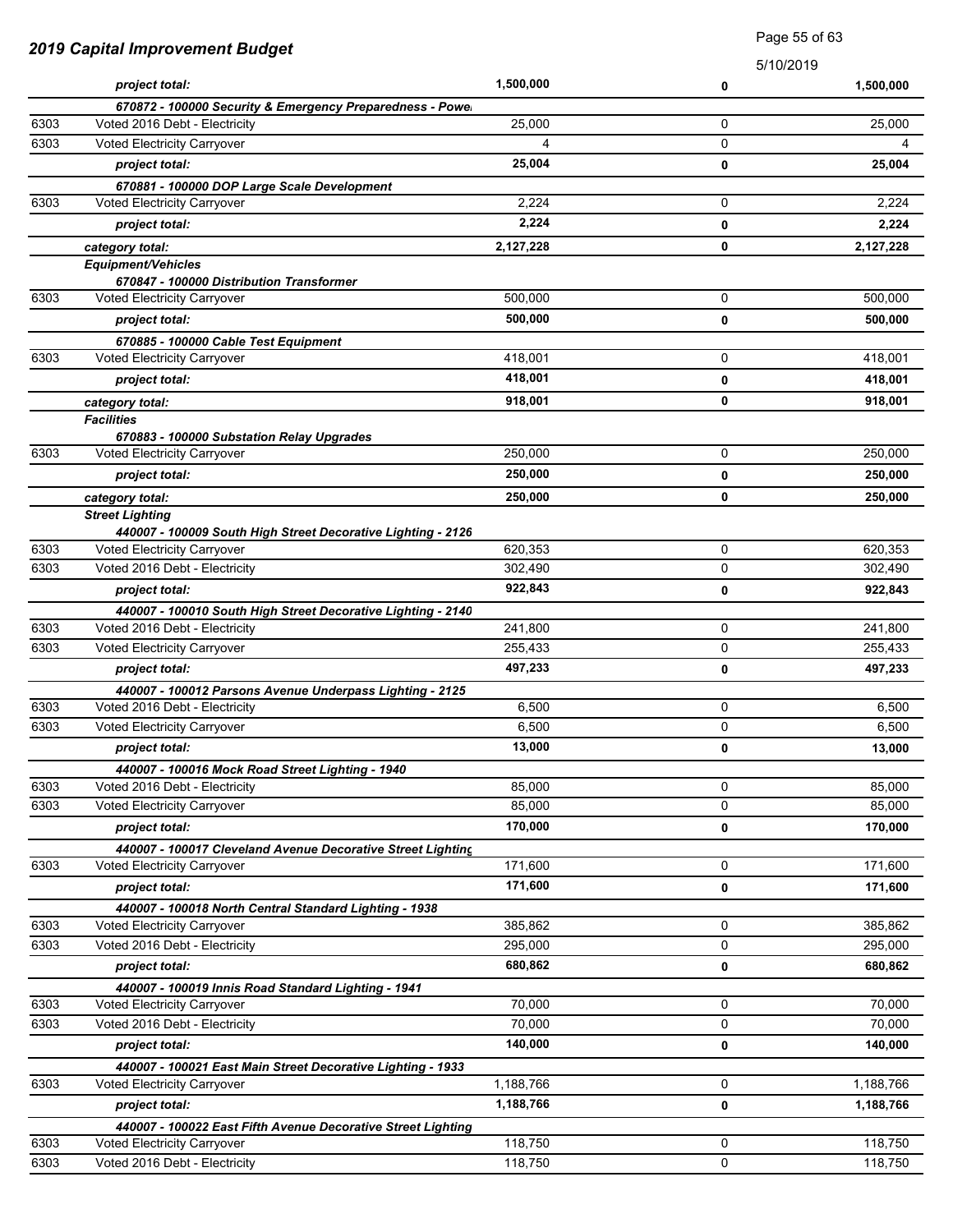| 2019 Capital Improvement Budget |                                                                                       | <b>Faye</b> 50 OF 00   |           |            |
|---------------------------------|---------------------------------------------------------------------------------------|------------------------|-----------|------------|
|                                 |                                                                                       |                        | 5/10/2019 |            |
|                                 | project total:                                                                        | 237,500                | 0         | 237,500    |
|                                 | 440007 - 100023 UIRF Cleveland Ave. - Chittenden to Hudson                            |                        |           |            |
| 6303                            | Voted Electricity Carryover                                                           | 961,515                | 0<br>0    | 961,515    |
| 6303                            | Voted 2016 Debt - Electricity                                                         | 1,086,930<br>2,048,445 |           | 1,086,930  |
|                                 | project total:                                                                        |                        | 0         | 2,048,445  |
| 6310                            | 565999 - 100000 60-07 Unallocated Balance Fd. 565                                     | 11,390                 | 0         | 11,390     |
|                                 | Electric Perm Improv Carryover                                                        | 11,390                 |           |            |
|                                 | project total:                                                                        |                        | 0         | 11,390     |
| 6303                            | 670003 - 100200 DOP Streetlight Program<br>Voted Electricity Carryover                | 1,104,886              | 0         | 1,104,886  |
|                                 |                                                                                       | 1,104,886              |           |            |
|                                 | project total:                                                                        |                        | 0         | 1,104,886  |
| 6303                            | 670781 - 100000 South Westgate/Sylvan Street Lighting<br>Voted Electricity Carryover  | 22,622                 | 0         | 22,622     |
|                                 | project total:                                                                        | 22,622                 |           |            |
|                                 |                                                                                       |                        | 0         | 22,622     |
| 6303                            | 670845 - 100000 Hall Rd Street Lighting<br>Voted Electricity Carryover                | 800.000                | 0         | 800,000    |
|                                 | project total:                                                                        | 800,000                | 0         | 800,000    |
|                                 |                                                                                       |                        |           |            |
| 6303                            | 670848 - 100000 Freeway & Kingshill Street Lighting<br>Voted Electricity Carryover    | 131,815                | 0         | 131,815    |
|                                 | project total:                                                                        | 131,815                |           | 131,815    |
|                                 |                                                                                       |                        | 0         |            |
| 6303                            | 670854 - 100000 Clime Rd. Street Lighting<br>Voted 2016 Debt - Electricity            | 89,305                 | 0         | 89,305     |
|                                 | project total:                                                                        | 89,305                 | 0         | 89,305     |
|                                 |                                                                                       |                        |           |            |
| 6303                            | 670858 - 100000 Sawmill & Summitview Street Lighting<br>Voted 2016 Debt - Electricity | 129,225                | 0         | 129,225    |
|                                 | project total:                                                                        | 129,225                | 0         | 129,225    |
|                                 | 670859 - 100000 Riverview & Stinchcomb Street Lighting                                |                        |           |            |
| 6303                            | Voted 2016 Debt - Electricity                                                         | 50,000                 | 0         | 50,000     |
|                                 | project total:                                                                        | 50,000                 | 0         | 50,000     |
|                                 | 670870 - 100000 Circuit 237 Street Lighting Improvement Upg                           |                        |           |            |
| 6303                            | Voted Electricity Carryover                                                           | 153,611                | 0         | 153,611    |
|                                 | project total:                                                                        | 153,611                | 0         | 153,611    |
|                                 | 670878 - 100000 SMART Streetlighting                                                  |                        |           |            |
| 6303                            | Voted Electricity Carryover                                                           | 55,651                 | 0         | 55,651     |
|                                 | project total:                                                                        | 55,651                 | 0         | 55,651     |
|                                 | category total:                                                                       | 8,618,754              | 0         | 8,618,754  |
|                                 | <b>Unallocated Balance Fd. 553</b>                                                    |                        |           |            |
|                                 | 670830 - 100002 Oil Switch Replacement Program 2018                                   |                        |           |            |
| 6303                            | Voted Electricity Carryover                                                           | 113,612                | 0         | 113,612    |
|                                 | project total:                                                                        | 113,612                | 0         | 113,612    |
|                                 | category total:                                                                       | 113,612                | 0         | 113,612    |
|                                 | <b>Urban Infrastructure Recovery</b>                                                  |                        |           |            |
|                                 | 440007 - 100000 60 UIRF Funded Street Lighting Projects (Url                          |                        |           |            |
| 6303                            | Voted Electricity Carryover                                                           | 43,277                 | 0         | 43,277     |
|                                 | project total:                                                                        | 43,277                 | 0         | 43,277     |
|                                 | category total:                                                                       | 43,277                 | 0         | 43,277     |
|                                 | division total:                                                                       | 12,070,872             | 0         | 12,070,872 |
|                                 | 9 - Water                                                                             |                        |           |            |
|                                 | <b>Distribution Improvements</b>                                                      |                        |           |            |
|                                 | 452501 - 100000 GIS (Tap Card Research)                                               |                        |           |            |
| 6009                            | Voted Water Carryover                                                                 | 13,563                 | 0         | 13,563     |
|                                 | project total:                                                                        | 13,563                 | 0         | 13,563     |
|                                 | 608999 - 100000 60-09 Unallocated Balance Fd. 608                                     |                        |           |            |
| 6008                            | Water Perm Improv Carryover                                                           | 162,570                | 0         | 162,570    |
|                                 | project total:                                                                        | 162,570                | 0         | 162,570    |
|                                 | 690026 - 100010 Rinehart Public Utilities Complex Exterior Si                         |                        |           |            |

Page 56 of 63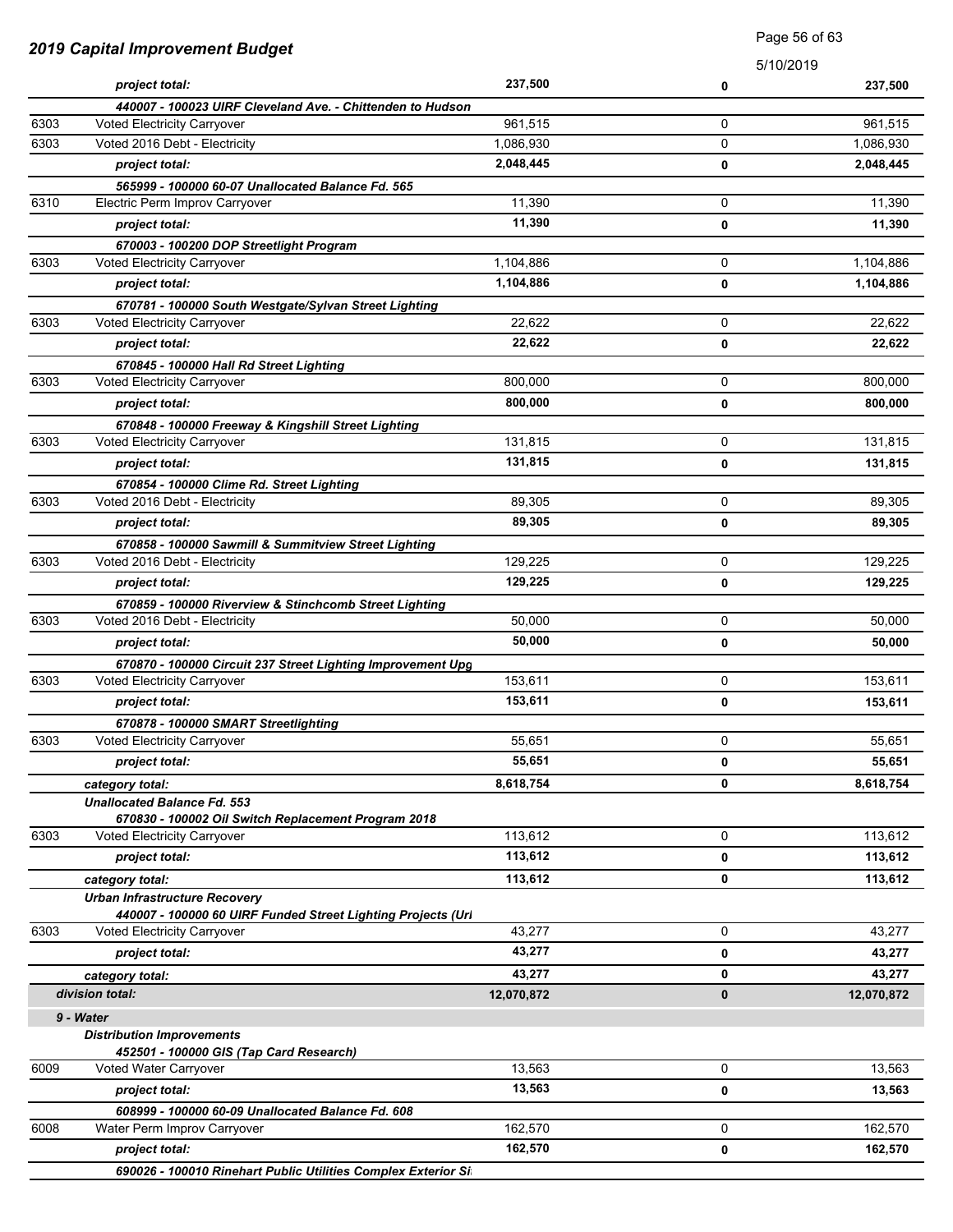| 2019 Capital Improvement Budget |                                                               | Page 57 of 63 |             |            |
|---------------------------------|---------------------------------------------------------------|---------------|-------------|------------|
|                                 |                                                               |               |             | 5/10/2019  |
| 6006                            | Voted 2013 Debt - Water                                       | 5,692,500     | 0           | 5,692,500  |
|                                 | project total:                                                | 5,692,500     | 0           | 5,692,500  |
|                                 | 690290 - 100006 Distribution Imp's - 2019 Water Audit         |               |             |            |
| 6006                            | Voted Water Carryover                                         | 324,901       | 0           | 324,901    |
| 6006                            | Voted 2013 Debt - Water                                       | 450,000       | 0           | 450,000    |
|                                 | project total:                                                | 774,901       | 0           | 774,901    |
|                                 | 690290 - 100007 New Technologies in Leak Detection            |               |             |            |
| 6006                            | Voted 2013 Debt - Water                                       | 90,000        | 0           | 90,000     |
|                                 | project total:                                                | 90.000        | 0           | 90,000     |
|                                 | 690358 - 100000 Automatic Meter Reading                       |               |             |            |
| 6011                            | <b>WSRLA Loan</b>                                             | 30,000,000    | 0           | 30,000,000 |
| 6006                            | Voted 2013 Debt - Water                                       | 900,000       | 0           | 900,000    |
|                                 | project total:                                                | 30,900,000    | 0           | 30,900,000 |
|                                 | 690394 - 100000 Water Meter Renewal                           |               |             |            |
| 6006                            | Voted 2013 Debt - Water                                       | 2,025,000     | 0           | 2,025,000  |
| 6006                            | Voted Water Carryover                                         | 2,664,612     | 0           | 2,664,612  |
|                                 | project total:                                                | 4,689,612     | 0           | 4,689,612  |
|                                 | 690395 - 100000 Valve Renewal Program                         |               |             |            |
| 6006                            | Voted 2013 Debt - Water                                       | 2,250,000     | 0           | 2,250,000  |
|                                 | project total:                                                | 2,250,000     | 0           | 2,250,000  |
|                                 | 690395 - 100002 2019 Main Line Valve Replacements             |               |             |            |
| 6006                            | Voted Water Carryover                                         | 1,891,536     | $\mathbf 0$ | 1,891,536  |
|                                 | project total:                                                | 1,891,536     | 0           | 1,891,536  |
|                                 | 690473 - 100000 Misc. Booster Station and Water Tank Imp's    |               |             |            |
| 6006                            | Voted Water Carryover                                         | 100,000       | $\mathbf 0$ | 100,000    |
| 6006                            | Voted 2013 Debt - Water                                       | 720,000       | $\mathbf 0$ | 720,000    |
|                                 | project total:                                                | 820,000       | 0           | 820,000    |
|                                 | 690473 - 100006 Henderson Road Booster Station Upgrades       |               |             |            |
| 6006                            | Voted Water Carryover                                         | 218,035       | 0           | 218,035    |
|                                 | project total:                                                | 218,035       | 0           | 218,035    |
|                                 | 690473 - 100011 Misc. Water Tank Overflow Imp's               |               |             |            |
| 6006                            | Voted Water Carryover                                         | 731,966       | 0           | 731,966    |
|                                 | project total:                                                | 731,966       | 0           | 731,966    |
|                                 | 690477 - 100000 Water Storage Tank Painting                   |               |             |            |
| 6006                            | Voted 2013 Debt - Water                                       | 1,350,000     | 0           | 1,350,000  |
|                                 | project total:                                                | 1,350,000     | 0           | 1,350,000  |
|                                 | 690477 - 100014 2019 Water Storage Tank Painting - Hines Ro   |               |             |            |
| 6006                            | <b>Voted Water Carryover</b>                                  | 1,723,826     | 0           | 1,723,826  |
|                                 | project total:                                                | 1,723,826     | 0           | 1,723,826  |
|                                 | 690522 - 100000 SCADA System for Division of Water            |               |             |            |
| 6006                            | Voted Water Carryover                                         | 15            | 0           | 15         |
|                                 | project total:                                                | 15            | 0           | 15         |
|                                 | 690527 - 100000 Fire Hydrant Repairs (non R & R)              |               |             |            |
| 6006                            | Voted 2013 Debt - Water                                       | 900,000       | 0           | 900,000    |
|                                 | project total:                                                | 900,000       | 0           | 900,000    |
|                                 | 690527 - 100002 2019 Fire Hydrant Replacements                |               |             |            |
| 6006                            | Voted Water Carryover                                         | 1,021,354     | 0           | 1,021,354  |
|                                 | project total:                                                | 1,021,354     | 0           | 1,021,354  |
|                                 | 690528 - 100000 Gen'l Engineering Services - Distribution Gro |               |             |            |
| 6008                            | Water Perm Improv Carryover                                   | 2,247         | 0           | 2,247      |
| 6006                            | Voted 2013 Debt - Water                                       | 450,000       | 0           | 450,000    |
| 6006                            | Voted Water Carryover                                         | 500,000       | 0           | 500,000    |
|                                 | project total:                                                | 952,247       | 0           | 952,247    |
|                                 | 690528 - 100002 2016 Gen'l Engineering Services - Distributic |               |             |            |
| 6006                            | Voted Water Carryover                                         | 500,000       | 0           | 500,000    |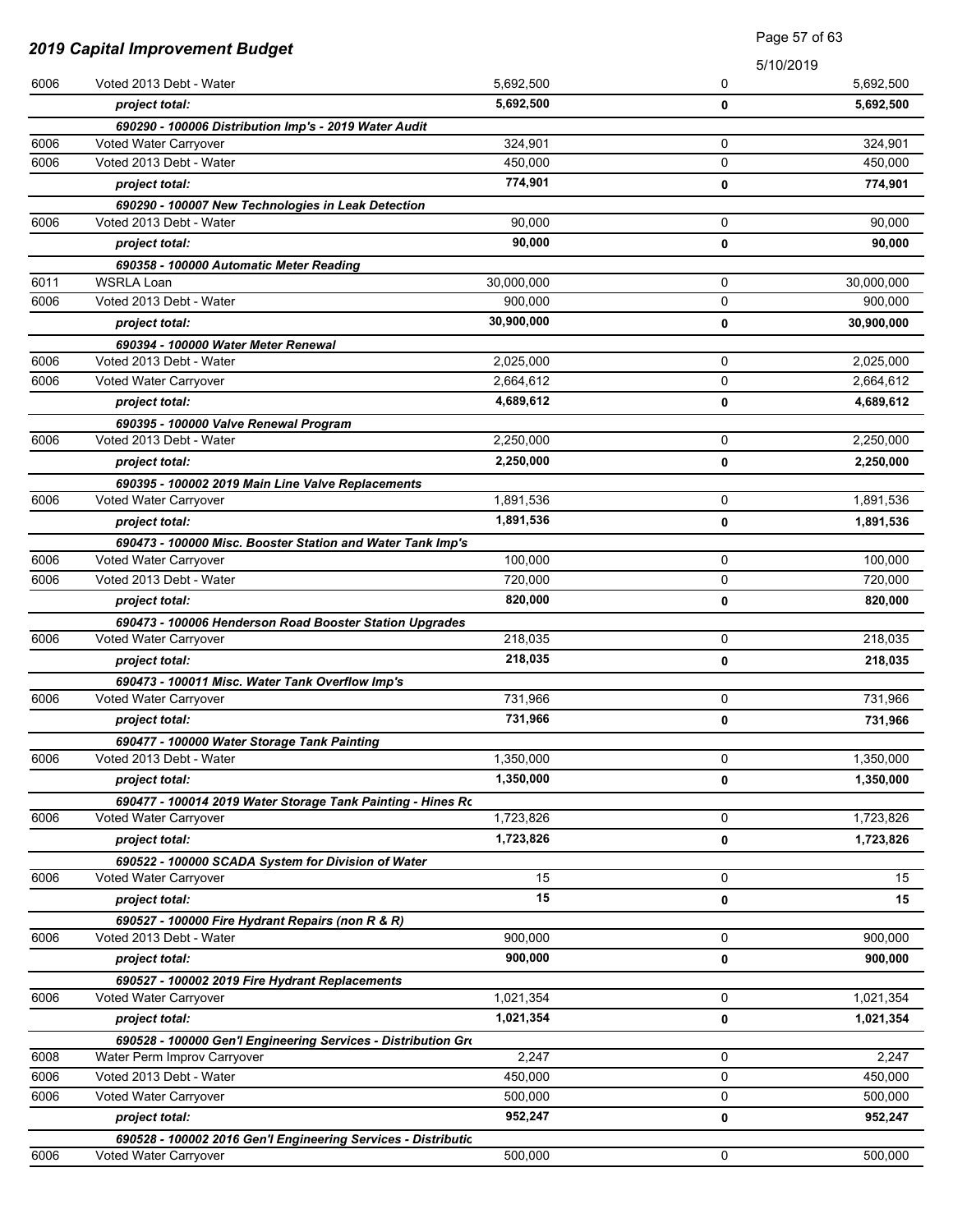|      | 2019 Capital Improvement Budget                                                     |            |           | <b>Faye</b> Jo UI UJ |
|------|-------------------------------------------------------------------------------------|------------|-----------|----------------------|
|      |                                                                                     |            | 5/10/2019 |                      |
|      | project total:                                                                      | 500,000    | 0         | 500,000              |
|      | 690537 - 100001 Westgate Tank Replacement                                           |            |           |                      |
| 6009 | Voted Water Carryover                                                               | 1,503      | 0         | 1,503                |
|      | project total:                                                                      | 1,503      | 0         | 1,503                |
|      | 690538 - 100000 Condition Assessment Program                                        |            |           |                      |
| 6006 | Voted Water Carryover                                                               | 28,347     | 0         | 28,347               |
|      | project total:                                                                      | 28,347     | 0         | 28,347               |
|      | 690549 - 100001 General Construction (CA-CI) (pre-2020)                             |            |           |                      |
| 6006 | Voted 2013 Debt - Water                                                             | 360,000    | 0         | 360,000              |
|      | project total:                                                                      | 360,000    | 0         | 360,000              |
|      | 690559 - 100000 HCWP Sludge Removal - Lagoon 1 & 2                                  |            |           |                      |
| 6006 | Voted 2013 Debt - Water                                                             | 1,485,000  | 0         | 1,485,000            |
|      | project total:                                                                      | 1,485,000  | 0         | 1,485,000            |
|      | 690559 - 100001 HCWP Sludge Removal - Lagoon 2 (2019)                               |            |           |                      |
| 6006 | Voted Water Carryover                                                               | 2,557,400  | 0         | 2,557,400            |
|      | project total:                                                                      | 2,557,400  | 0         | 2,557,400            |
|      | 690588 - 100000 Olentangy River Rd. 24" Water Main (Phase:                          |            |           |                      |
| 6006 | Voted 2013 Debt - Water                                                             | 225,000    | 0         | 225,000              |
| 6011 | <b>WSRLA Loan</b>                                                                   | 1,600,000  | 0         | 1,600,000            |
|      | project total:                                                                      | 1,825,000  | 0         | 1,825,000            |
|      | 690588 - 100001 Olentangy River Road 24-Inch Water Main (P                          |            |           |                      |
| 6006 | Voted 2013 Debt - Water                                                             | 360,000    | 0         | 360,000              |
| 6011 | <b>WSRLA Loan</b>                                                                   | 2,800,000  | 0         | 2,800,000            |
|      | project total:                                                                      | 3,160,000  | 0         | 3,160,000            |
|      | category total:                                                                     | 64,099,375 | 0         | 64,099,375           |
|      | <b>Facilities Improvements</b>                                                      |            |           |                      |
| 6006 | 690006 - 100000 Hoover Reservoir Erosion Control<br>Voted 2013 Debt - Water         | 180,000    | 0         | 180,000              |
| 6006 | Voted Water Carryover                                                               | 200,000    | 0         | 200,000              |
|      |                                                                                     | 380,000    |           |                      |
|      | project total:                                                                      |            | 0         | 380,000              |
| 6006 | 690006 - 100002 Misc. Erosion Control<br>Voted 2013 Debt - Water                    | 90.000     | 0         | 90,000               |
|      |                                                                                     | 90,000     |           | 90,000               |
|      | project total:                                                                      |            | 0         |                      |
| 6006 | 690026 - 100000 Miscellaneous Water Facilities<br>Voted Water Carryover             | 197,103    | 0         | 197,103              |
| 6006 | Voted 2013 Debt - Water                                                             | 90,000     | 0         | 90,000               |
| 6008 | Water Perm Improv Carryover                                                         | 9,427      | 0         | 9,427                |
| 6009 | Voted Water Carryover                                                               | 8,450      | 0         | 8,450                |
|      | project total:                                                                      | 304,980    | 0         | 304,980              |
|      | 690026 - 100008 Indianola Facility Improvements                                     |            |           |                      |
| 6006 | Voted 2013 Debt - Water                                                             | 540.000    | 0         | 540.000              |
|      | project total:                                                                      | 540,000    | 0         | 540,000              |
|      |                                                                                     |            |           |                      |
| 6006 | 690026 - 100016 Home Road Property Demolition<br>Voted Water Carryover              | 4,481,340  | 0         | 4,481,340            |
|      | project total:                                                                      | 4,481,340  | 0         | 4,481,340            |
|      | 690251 - 100000 O'Shaughnessy Hydroelectric - FERC                                  |            |           |                      |
| 6006 | Voted Water Carryover                                                               | 485,350    | 0         | 485,350              |
|      | project total:                                                                      | 485,350    | 0         | 485,350              |
|      |                                                                                     |            |           |                      |
| 6006 | 690251 - 100001 O'Shaughnessy Dam FERC Independent Cor<br>Voted 2013 Debt - Water   | 135,000    | 0         | 135,000              |
|      | project total:                                                                      | 135,000    | 0         | 135,000              |
|      |                                                                                     |            |           |                      |
| 6006 | 690278 - 100000 DRWP Miscellaneous Improvements<br>Voted 2013 Debt - Water          | 90,000     | 0         | 90,000               |
|      |                                                                                     | 90,000     | 0         | 90,000               |
|      | project total:                                                                      |            |           |                      |
| 6006 | 690278 - 100005 DRWP Misc. Imp's - Basin Clarifier Rehab<br>Voted 2013 Debt - Water | 540,000    | 0         | 540,000              |
|      |                                                                                     |            |           |                      |

Page 58 of 63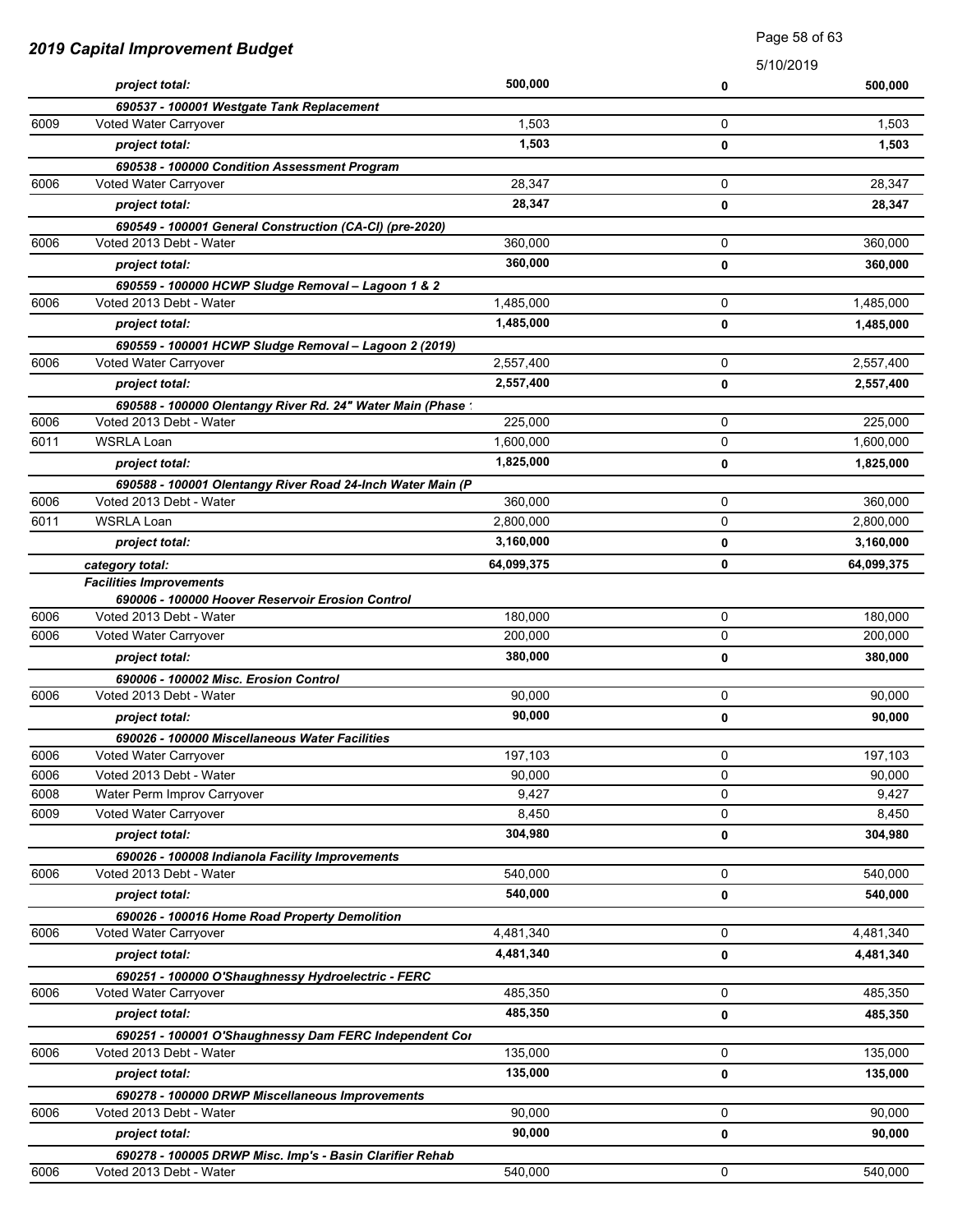|              | 2019 Capital Improvement Budget                                                       |                        | Page 59 of 63 |                        |
|--------------|---------------------------------------------------------------------------------------|------------------------|---------------|------------------------|
|              |                                                                                       |                        | 5/10/2019     |                        |
| 6011         | WSRLA Loan                                                                            | 6,000,000              | 0             | 6,000,000              |
| 6006         | Voted Water Carryover                                                                 | 600,000                | 0             | 600,000                |
|              | project total:                                                                        | 7,140,000              | 0             | 7,140,000              |
|              | 690286 - 100000 HCWP Misc. Improvements                                               |                        |               |                        |
| 6008         | Water Perm Improv Carryover                                                           | 8,826                  | 0             | 8,826                  |
| 6006         | Voted 2013 Debt - Water                                                               | 90,000                 | $\Omega$      | 90,000                 |
|              | project total:                                                                        | 98,826                 | 0             | 98,826                 |
|              | 690291 - 100000 PAWP Facility Misc. Improvements                                      |                        |               |                        |
| 6006         | Voted 2013 Debt - Water                                                               | 99.000                 | 0             | 99,000                 |
|              | project total:                                                                        | 99,000                 | 0             | 99,000                 |
|              | 690291 - 100002 PAWP Misc. Imp's - Lime Slaker and Soda A:                            |                        |               |                        |
| 6006         | Voted Water Carryover                                                                 | 500,000                | 0             | 500,000                |
|              | project total:                                                                        | 500,000                | 0             | 500,000                |
|              | 690359 - 100000 South Wellfield Expansion - CW-120 (include                           |                        |               |                        |
| 6009         | Voted Water Carryover                                                                 | 4,163                  | 0             | 4,163                  |
|              | project total:                                                                        | 4,163                  | 0             | 4,163                  |
|              | 690370 - 100000 Upground Reservoir (eng. for all phases+Rs)                           |                        |               |                        |
| 6008         | Water Perm Improv Carryover                                                           | 15,361                 | 0             | 15,361                 |
|              | project total:                                                                        | 15,361                 | 0             | 15,361                 |
|              | 690389 - 100000 HCWP Basin Concrete Rehab.                                            |                        |               |                        |
| 6006<br>6011 | Voted 2013 Debt - Water<br><b>WSRLA Loan</b>                                          | 1,080,000<br>6,000,000 | 0<br>0        | 1,080,000<br>6,000,000 |
|              |                                                                                       | 7,080,000              |               |                        |
|              | project total:                                                                        |                        | 0             | 7,080,000              |
| 6006         | 690391 - 100000 HCWP A & B Raw & Fin. Water<br>Voted 2013 Debt - Water                | 200,000                | 0             | 200,000                |
|              |                                                                                       | 200,000                |               |                        |
|              | project total:                                                                        |                        | 0             | 200,000                |
| 6006         | 690411 - 100000 Watershed Misc. Improv. Facilities<br>Voted 2013 Debt - Water         | 99,000                 | 0             | 99,000                 |
|              | project total:                                                                        | 99,000                 | 0             | 99,000                 |
|              |                                                                                       |                        |               |                        |
| 6006         | 690411 - 100009 Watershed Misc. Imp's - Griggs Boat Launch<br>Voted 2013 Debt - Water | 225,000                | 0             | 225,000                |
|              | project total:                                                                        | 225,000                | 0             | 225,000                |
|              | 690411 - 100013 Hoover Dam Imp's - Part 1                                             |                        |               |                        |
| 6006         | Voted Water Carryover                                                                 | 1,508,951              | 0             | 1,508,951              |
|              | project total:                                                                        | 1,508,951              | 0             | 1,508,951              |
|              | 690421 - 100000 Watershed Protection Easements                                        |                        |               |                        |
| 6006         | Voted 2013 Debt - Water                                                               | 99,000                 | 0             | 99,000                 |
| 6006         | Voted Water Carryover                                                                 | 281                    | 0             | 281                    |
|              | project total:                                                                        | 99,281                 | 0             | 99,281                 |
|              | 690428 - 100001 DRWP Capacity Incr. Detailed Design                                   |                        |               |                        |
| 6006         | Voted Water Carryover                                                                 | 298,000                | 0             | 298,000                |
|              | project total:                                                                        | 298,000                | 0             | 298,000                |
|              | 690441 - 100000 Alum Creek Pumping Station Improvements                               |                        |               |                        |
| 6006         | Voted Water Carryover                                                                 | 11                     | $\mathbf 0$   | 11                     |
|              | project total:                                                                        | 11                     | 0             | 11                     |
|              | 690444 - 100000 O'Shaughnessy Hydroelectric Imps                                      |                        |               |                        |
| 6006         | Voted 2013 Debt - Water                                                               | 11,970,000             | 0             | 11,970,000             |
|              | project total:                                                                        | 11,970,000             | 0             | 11,970,000             |
|              | 690446 - 100000 Gen'l Engin. Svcs - Supply Group                                      |                        |               |                        |
| 6006         | Voted Water Carryover                                                                 | 3,401                  | 0             | 3,401                  |
|              | project total:                                                                        | 3,401                  | 0             | 3,401                  |
|              | 690446 - 100005 Gen'l Eng Svcs - Supply Group 2018A                                   |                        |               |                        |
| 6006         | Voted 2013 Debt - Water                                                               | 360,000                | 0             | 360,000                |
|              | project total:                                                                        | 360,000                | 0             | 360,000                |
|              | 690446 - 100006 Gen'l Eng Svcs - Supply Group 2018B                                   |                        |               |                        |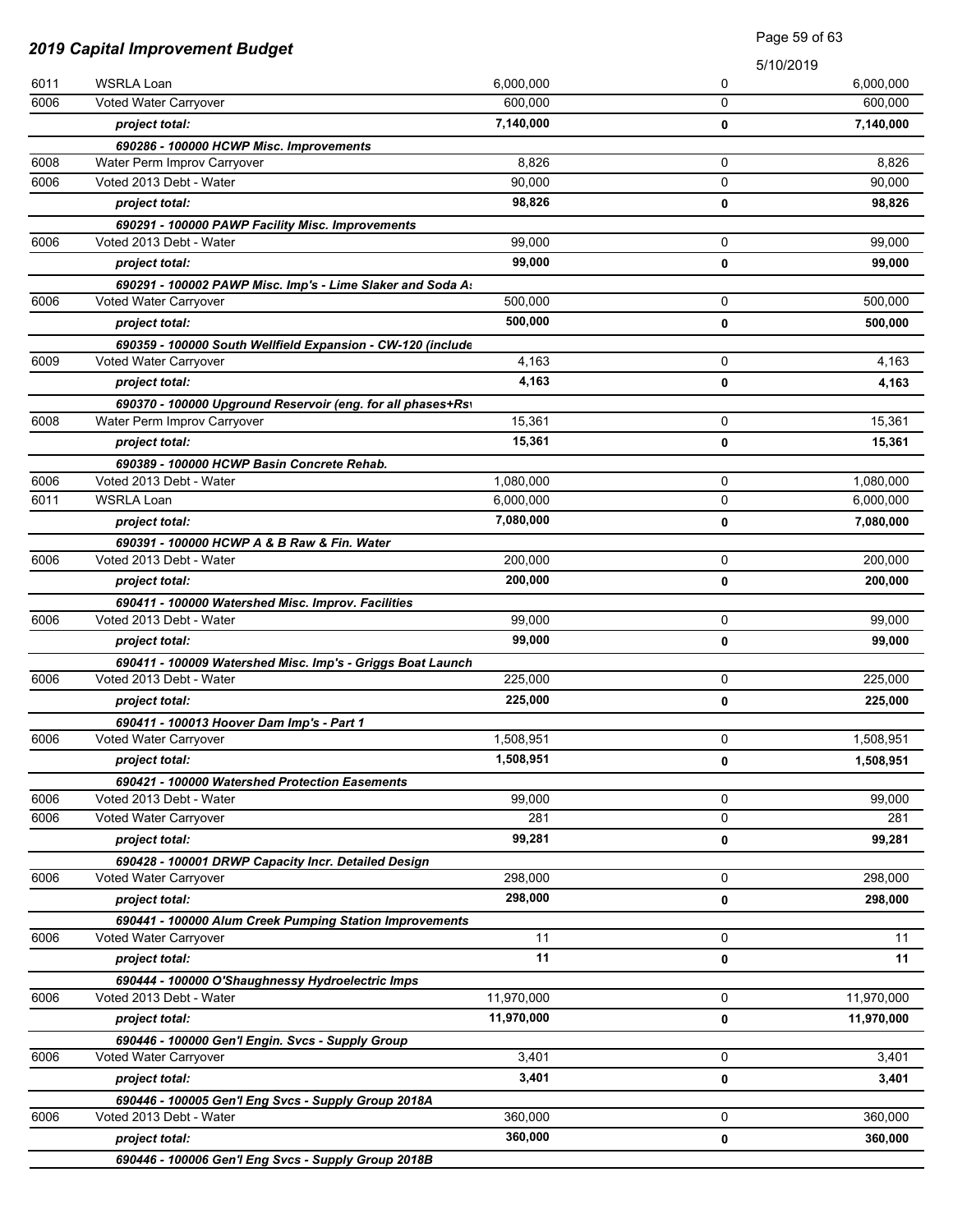|      | 2019 Capital Improvement Budget                             |           |             |              |
|------|-------------------------------------------------------------|-----------|-------------|--------------|
|      |                                                             |           | 5/10/2019   |              |
| 6006 | Voted 2013 Debt - Water                                     | 360,000   | 0           | 360,000      |
|      | project total:                                              | 360,000   | 0           | 360,000      |
|      | 690472 - 100002 O'Shaughnessy Dam - 2018 Spillway Erosior   |           |             |              |
| 6006 | Voted Water Carryover                                       | 4,600,000 | 0           | 4,600,000    |
|      | project total:                                              | 4,600,000 | $\mathbf 0$ | 4,600,000    |
|      | 690479 - 100002 Security Enhancements - 910 Dublin Road     |           |             |              |
| 6006 | Voted 2013 Debt - Water                                     | 2,340,000 | 0           | 2,340,000    |
|      | project total:                                              | 2,340,000 | 0           | 2,340,000    |
|      | 690486 - 100000 HCWP Hypochlorite Disinfection Improveme    |           |             |              |
| 6006 | Voted Water Carryover                                       | 1,200,000 | 0           | 1,200,000    |
|      | project total:                                              | 1,200,000 | 0           | 1,200,000    |
|      | 690487 - 100000 PAWP Hypochlorite Disinfection Improveme.   |           |             |              |
| 6006 | Voted Water Carryover                                       | 1,262,773 | 0           | 1,262,773    |
|      | project total:                                              | 1,262,773 | 0           | 1,262,773    |
|      | 690488 - 100000 PAWP Treatment Upgrades                     |           |             |              |
| 6006 | Voted Water Carryover                                       | 522,500   | 0           | 522,500      |
|      | project total:                                              | 522,500   | 0           | 522,500      |
|      | 690493 - 100001 PAWP Automation Upgrade - 2019              |           |             |              |
| 6006 | Voted 2013 Debt - Water                                     | 2,250,000 | 0           | 2,250,000    |
|      | project total:                                              | 2,250,000 | 0           | 2,250,000    |
|      | 690496 - 100000 Proposed Water Plant Location Evaluation &  |           |             |              |
| 6006 | Voted Water Carryover                                       | 111,199   | 0           | 111,199      |
|      | project total:                                              | 111,199   | 0           | 111,199      |
|      | 690510 - 100002 HCWP Sludge Disposal Line Imp's - Field Lo  |           |             |              |
| 6006 | Voted Water Carryover                                       | 196,564   | 0           | 196,564      |
|      | project total:                                              | 196,564   | 0           | 196,564      |
|      | 690510 - 100004 HCWP Sludge Disposal Line Imp's             |           |             |              |
| 6006 | Voted Water Carryover                                       | 1,424,352 | 0           | 1,424,352    |
|      | project total:                                              | 1,424,352 | 0           | 1,424,352    |
|      | 690511 - 100000 HCWP Intake Structure & Low Head Dam Rei    |           |             |              |
| 6006 | Voted Water Carryover                                       | 1,471,800 | 0           | 1,471,800    |
|      | project total:                                              | 1,471,800 | 0           | 1,471,800    |
|      | 690513 - 100000 PAWP HVAC Improvements                      |           |             |              |
| 6006 | Voted 2013 Debt - Water                                     | 4,657,500 | 0           | 4,657,500    |
| 6006 | Voted Water Carryover                                       | 461,400   | 0           | 461,400      |
|      | project total:                                              | 5,118,900 | 0           | 5,118,900    |
|      | 690515 - 100000 Water Quality Assurance Lab Renovations     |           |             |              |
| 6006 | Voted 2013 Debt - Water                                     | 8,280,000 | 0           | 8,280,000    |
|      | project total:                                              | 8,280,000 | 0           | 8,280,000    |
|      | 690518 - 100000 Professional Construction Mgmt. - Supply Gr |           |             |              |
| 6006 | Voted Water Carryover                                       | 158,897   | 0           | 158,897      |
|      | project total:                                              | 158,897   | 0           | 158,897      |
|      | 690520 - 100000 DRWP Standby Power                          |           |             |              |
| 6006 | Voted Water Carryover                                       | 1         | 0           | 1.           |
|      | project total:                                              | 1         | 0           | $\mathbf{1}$ |
|      | 690525 - 100000 Watershed Facilities Improvements           |           |             |              |
| 6006 | Voted Water Carryover                                       | 250,000   | 0           | 250,000      |
|      | project total:                                              | 250,000   | 0           | 250,000      |
|      | 690533 - 100002 PAWP Well Pump Replacement - CWs #101,      |           |             |              |
| 6006 | Voted Water Carryover                                       | 350,000   | 0           | 350,000      |
| 6006 | Voted 2013 Debt - Water                                     | 315,000   | 0           | 315,000      |
| 6011 | <b>WSRLA Loan</b>                                           | 3,900,000 | 0           | 3,900,000    |
|      | project total:                                              | 4,565,000 | 0           | 4,565,000    |
|      | 690535 - 100000 DRWP UV Disinfection                        |           |             |              |
| 6006 | Voted 2013 Debt - Water                                     | 1,260,000 | 0           | 1,260,000    |

Page 60 of 63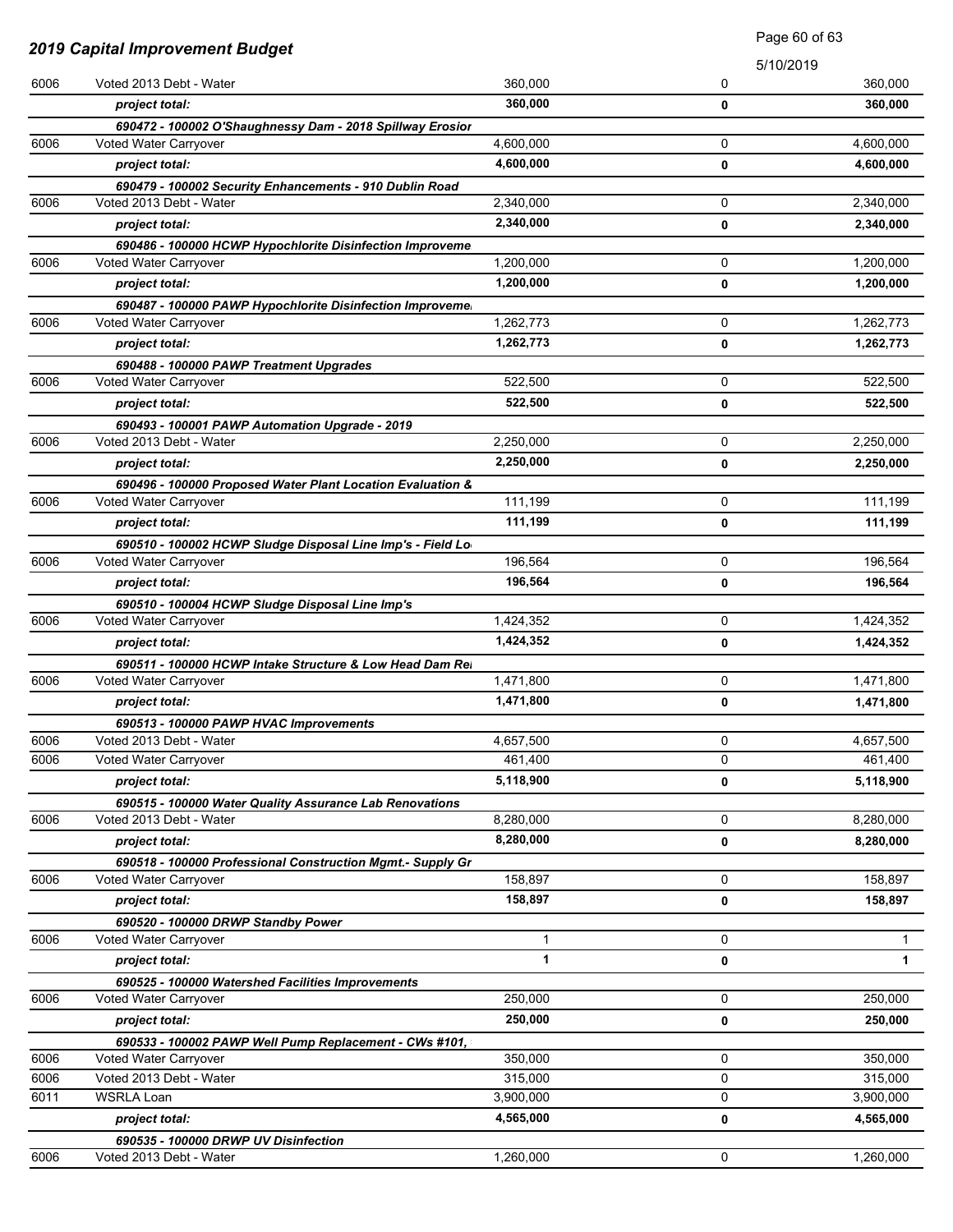| 2019 Capital Improvement Budget |                                                                | <b>Faye</b> UI UI UJ |             |           |
|---------------------------------|----------------------------------------------------------------|----------------------|-------------|-----------|
|                                 |                                                                |                      | 5/10/2019   |           |
|                                 | project total:                                                 | 1,260,000            | 0           | 1,260,000 |
|                                 | 690536 - 100000 HCWP UV Disinfection                           |                      |             |           |
| 6006                            | Voted 2013 Debt - Water                                        | 900.000              | 0           | 900,000   |
|                                 | project total:                                                 | 900,000              | 0           | 900,000   |
|                                 | 690542 - 100001 General Architectural Services - Division of I |                      |             |           |
| 6006                            | Voted Water Carryover                                          | 300,000              | 0           | 300,000   |
| 6006                            | Voted 2013 Debt - Water                                        | 270,000              | $\mathbf 0$ | 270,000   |
|                                 | project total:                                                 | 570,000              | 0           | 570,000   |
|                                 | 690545 - 100000 HCWP Lime and Soda Ash Dust Collection S       |                      |             |           |
| 6006                            | Voted 2013 Debt - Water                                        | 90,000               | 0           | 90,000    |
|                                 | project total:                                                 | 90,000               | 0           | 90,000    |
|                                 | 690551 - 100000 Hoover Reservoir Erosion Study                 |                      |             |           |
| 6006                            | Voted 2013 Debt - Water                                        | 270,000              | 0           | 270,000   |
| 6006                            | Voted Water Carryover                                          | 467,000              | 0           | 467,000   |
|                                 | project total:                                                 | 737,000              | 0           | 737,000   |
|                                 | 690552 - 100000 Plant Drain & Water System Imp's               |                      |             |           |
| 6006                            | Voted 2013 Debt - Water                                        | 135,000              | 0           | 135,000   |
|                                 | project total:                                                 | 135,000              | 0           | 135,000   |
|                                 | 690553 - 100000 Professional Construction Management (PCI      |                      |             |           |
| 6006                            | Voted Water Carryover                                          | 19.098               | 0           | 19,098    |
| 6006                            | Voted 2013 Debt - Water                                        | 4,410,000            | 0           | 4,410,000 |
|                                 | project total:                                                 | 4,429,098            | 0           | 4,429,098 |
|                                 | 690554 - 100000 Laboratory Upgrades                            |                      |             |           |
| 6006                            | Voted Water Carryover                                          | 1,486,417            | 0           | 1,486,417 |
| 6006                            | Voted 2013 Debt - Water                                        | 1,035,000            | 0           | 1,035,000 |
|                                 | project total:                                                 | 2,521,417            | 0           | 2,521,417 |
|                                 | 690556 - 100000 Security & Emergency Preparedness - DOW        |                      |             |           |
| 6006                            | Voted 2013 Debt - Water                                        | 90,000               | 0           | 90,000    |
|                                 | project total:                                                 | 90,000               | $\mathbf 0$ | 90,000    |
|                                 | 690557 - 100000 Land Stewardship Update                        |                      |             |           |
| 6006                            | Voted Water Carryover                                          | 1,000,000            | $\mathbf 0$ | 1,000,000 |
|                                 | project total:                                                 | 1,000,000            | $\mathbf 0$ | 1,000,000 |
|                                 | 690558 - 100000 DPU Hazardous Energy Control (DOW)             |                      |             |           |
| 6006                            | Voted 2013 Debt - Water                                        | 90,000               | U           | 90,000    |
|                                 | project total:                                                 | 90,000               | 0           | 90,000    |
|                                 | 690563 - 100000 Ozone-BAF Optimization Study                   |                      |             |           |
| 6008                            | Water Perm Improv Carryover                                    | 50,000               | 0           | 50.000    |
|                                 | project total:                                                 | 50,000               | 0           | 50,000    |
|                                 | 690572 - 100000 DOW LIMS Upgrade                               |                      |             |           |
| 6006                            | Voted 2013 Debt - Water                                        | 540,000              | 0           | 540,000   |
|                                 | project total:                                                 | 540,000              | 0           | 540,000   |
|                                 | 690574 - 100000 Electrical Power System Studies                |                      |             |           |
| 6006                            | Voted 2013 Debt - Water                                        | 405,000              | 0           | 405,000   |
|                                 | project total:                                                 | 405,000              | $\mathbf 0$ | 405.000   |
|                                 | 690579 - 100000 PAWP Sludge Disposal Improvements              |                      |             |           |
| 6006                            | Voted 2013 Debt - Water                                        | 1,080,000            | $\mathbf 0$ | 1,080,000 |
|                                 | project total:                                                 | 1,080,000            | 0           | 1,080,000 |
|                                 | 690584 - 100000 Upground Reservoir Embankment Repairs -        |                      |             |           |
| 6006                            | Voted 2013 Debt - Water                                        | 270,000              | 0           | 270,000   |
|                                 | project total:                                                 | 270,000              | 0           | 270,000   |
|                                 | 690587 - 100000 Professional Construction Management (PCI      |                      |             |           |
| 6006                            | Voted 2013 Debt - Water                                        | 4,500,000            | 0           | 4,500,000 |
|                                 | project total:                                                 | 4,500,000            | 0           | 4,500,000 |
|                                 | 690590 - 100000 Franklin County Water / Sewer System           |                      |             |           |
| 6008                            | Water Perm Improv Carryover                                    | 58,178               | $\mathbf 0$ | 58,178    |

Page 61 of 63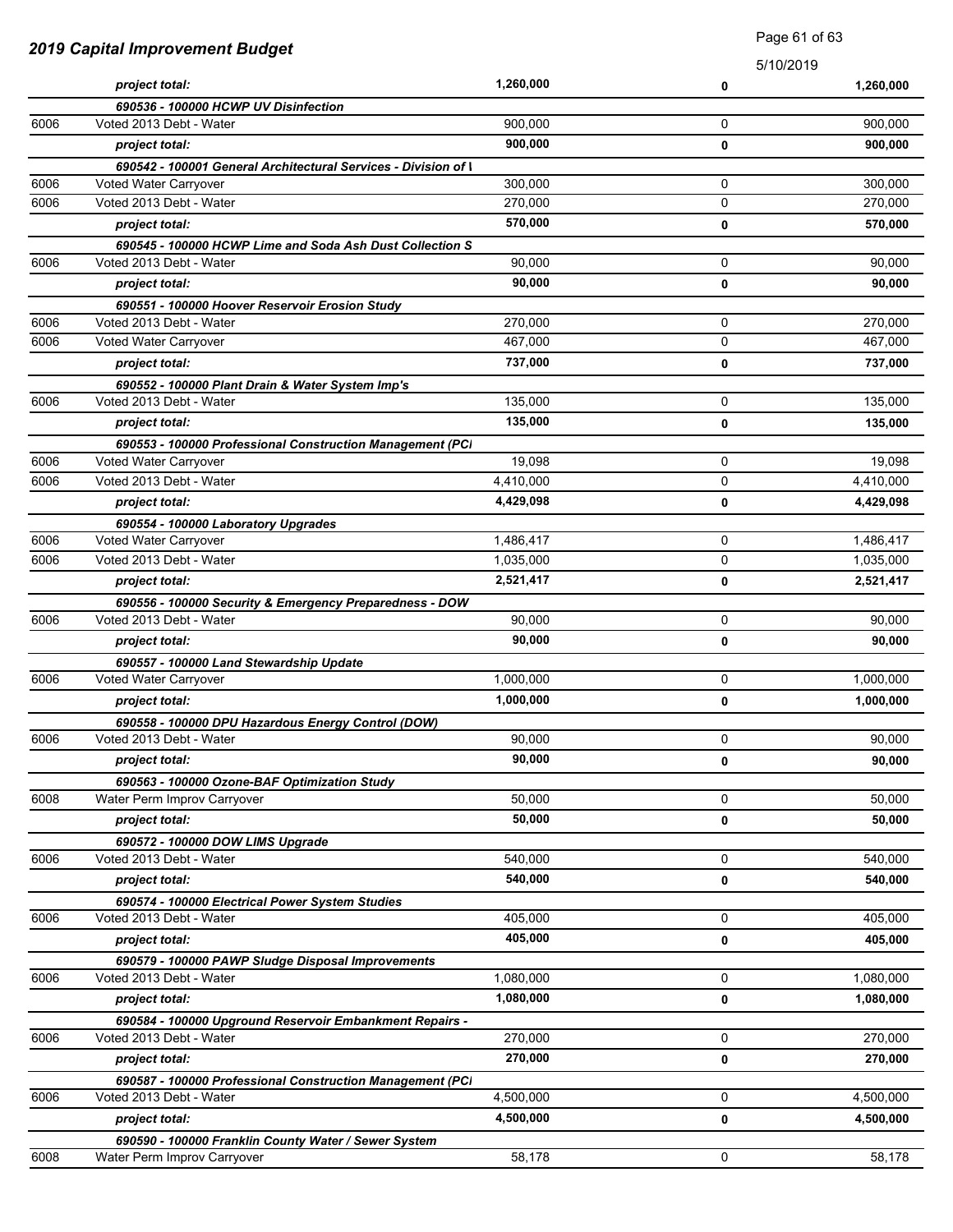|      | 2019 Capital Improvement Budget                                                     |            | Page 62 of 63 |            |
|------|-------------------------------------------------------------------------------------|------------|---------------|------------|
|      |                                                                                     |            | 5/10/2019     |            |
|      | project total:                                                                      | 58,178     | 0             | 58,178     |
|      | category total:                                                                     | 89,045,343 | 0             | 89,045,343 |
|      | <b>Water Main Rehabilitation</b>                                                    |            |               |            |
| 6008 | 690236 - 100000 Water Main Rehabilitation<br>Water Perm Improv Carryover            | 19,247     | 0             | 19,247     |
| 6006 | Voted Water Carryover                                                               | 158,949    | 0             | 158,949    |
| 6006 | Voted 2013 Debt - Water                                                             | 4,500,000  | 0             | 4,500,000  |
|      | project total:                                                                      | 4,678,196  | 0             | 4,678,196  |
|      | 690236 - 100038 Main St. & James Rd. W.L. Imp's                                     |            |               |            |
| 6006 | Voted 2013 Debt - Water                                                             | 1,440,000  | 0             | 1,440,000  |
|      | project total:                                                                      | 1,440,000  | 0             | 1,440,000  |
|      |                                                                                     |            |               |            |
| 6011 | 690236 - 100070 South Broadleigh Road Area WL Imp's<br><b>WSRLA Loan</b>            | 4,300,000  | 0             | 4,300,000  |
| 6006 | Voted 2013 Debt - Water                                                             | 540,000    | 0             | 540,000    |
|      | project total:                                                                      | 4,840,000  | 0             | 4,840,000  |
|      |                                                                                     |            |               |            |
| 6006 | 690236 - 100081 Union Ave. Area WL Imp's (fka #42)<br>Voted Water Carryover         | 456,979    | 0             | 456,979    |
|      | project total:                                                                      | 456,979    | 0             | 456,979    |
|      |                                                                                     |            |               |            |
| 6006 | 690236 - 100090 Dresden St. Area WL Imp's<br>Voted 2013 Debt - Water                | 405,000    | 0             | 405,000    |
| 6006 | Voted Water Carryover                                                               | 440,579    | 0             | 440.579    |
|      | project total:                                                                      | 845,579    | 0             | 845,579    |
|      |                                                                                     |            |               |            |
| 6011 | 690236 - 100091 Harrington Ct. Area WL Imp's<br><b>WSRLA Loan</b>                   | 2,700,000  | 0             | 2,700,000  |
| 6006 | Voted 2013 Debt - Water                                                             | 270,000    | 0             | 270,000    |
| 6006 | Voted Water Carryover                                                               | 300,000    | 0             | 300,000    |
|      | project total:                                                                      | 3,270,000  | 0             | 3,270,000  |
|      |                                                                                     |            |               |            |
| 6006 | 690236 - 100092 S. Hampton Rd. Area WL Imp's (fka #46)<br>Voted Water Carryover     | 300,000    | 0             | 300,000    |
|      | project total:                                                                      | 300.000    | 0             | 300,000    |
|      |                                                                                     |            |               |            |
| 6011 | 690236 - 100093 East Gates Street Area Water Line Imp's<br><b>WSRLA Loan</b>        | 3,300,000  | 0             | 3,300,000  |
| 6006 | Voted 2013 Debt - Water                                                             | 297,000    | 0             | 297,000    |
|      | project total:                                                                      | 3,597,000  |               | 3,597,000  |
|      |                                                                                     |            | 0             |            |
| 6011 | 690236 - 100094 Thomas Lane Area Water Line Imp's<br><b>WSRLA Loan</b>              | 2,600,000  | 0             | 2,600,000  |
| 6006 | Voted 2013 Debt - Water                                                             | 225,000    | 0             | 225,000    |
|      | project total:                                                                      | 2,825,000  | 0             | 2,825,000  |
|      |                                                                                     |            |               |            |
| 6006 | 690236 - 100095 Valleyview Drive Area Water Line Imp's<br>Voted 2013 Debt - Water   | 405,000    | 0             | 405,000    |
| 6006 | Voted Water Carryover                                                               | 463,823    | 0             | 463,823    |
| 6011 | <b>WSRLA Loan</b>                                                                   | 4,000,000  | 0             | 4,000,000  |
|      | project total:                                                                      | 4,868,823  | 0             | 4,868,823  |
|      |                                                                                     |            |               |            |
| 6006 | 690236 - 100102 Aragon Avenue Area Water Line Improvemer<br>Voted Water Carryover   | 257,171    | 0             | 257,171    |
|      | project total:                                                                      | 257,171    | 0             | 257,171    |
|      |                                                                                     |            |               |            |
| 6006 | 690236 - 100103 Mock Road Area Water Line Improvements<br>Voted Water Carryover     | 240,522    | 0             | 240,522    |
|      | project total:                                                                      | 240,522    | 0             | 240,522    |
|      |                                                                                     |            |               |            |
| 6006 | 690236 - 100104 Edsel Avenue Area Water Line Improvement<br>Voted Water Carryover   | 297,238    | 0             | 297,238    |
|      | project total:                                                                      | 297,238    |               | 297,238    |
|      |                                                                                     |            | 0             |            |
| 6006 | 690236 - 100105 Homestead Drive Area Water Line Improvem<br>Voted 2013 Debt - Water | 225,000    | 0             | 225,000    |
|      |                                                                                     | 225,000    |               |            |
|      | project total:<br>690236 - 100106 Varsity Avenue Area Water Line Improvemer         |            | 0             | 225,000    |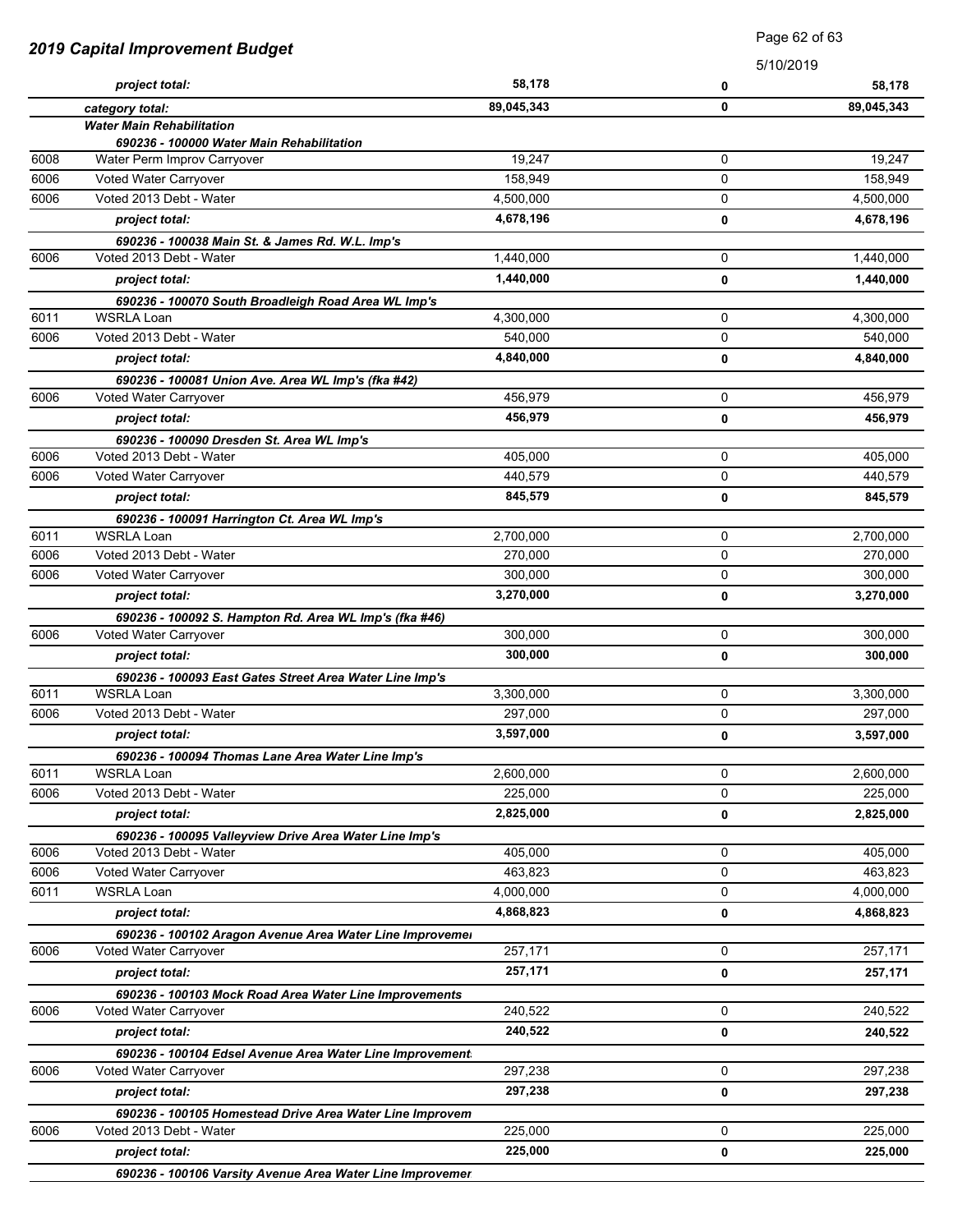| <b>2019 Capital Improvement Budget</b> |                                                                                    | Page 63 of 63 |             |             |
|----------------------------------------|------------------------------------------------------------------------------------|---------------|-------------|-------------|
|                                        |                                                                                    |               | 5/10/2019   |             |
| 6006                                   | Voted 2013 Debt - Water                                                            | 225,000       | 0           | 225,000     |
|                                        | project total:                                                                     | 225,000       | 0           | 225,000     |
|                                        | 690236 - 100107 Roswell Drive Area Water Line Improvement                          |               |             |             |
| 6006                                   | Voted 2013 Debt - Water                                                            | 225,000       | 0           | 225,000     |
|                                        | project total:                                                                     | 225,000       | 0           | 225,000     |
|                                        | 690236 - 100112 Transite Pipe Replacement                                          |               |             |             |
| 6011                                   | <b>WSRLA Loan</b>                                                                  | 2,000,000     | 0           | 2,000,000   |
| 6006                                   | Voted 2013 Debt - Water                                                            | 270,000       | 0           | 270,000     |
|                                        | project total:                                                                     | 2,270,000     | 0           | 2,270,000   |
|                                        | 690236 - 100113 Manchester Avenue WL Imp's                                         |               |             |             |
| 6006                                   | Voted 2013 Debt - Water                                                            | 1,035,000     | 0           | 1,035,000   |
| 6006                                   | Voted Water Carryover                                                              | 239,000       | 0           | 239,000     |
|                                        | project total:                                                                     | 1,274,000     | 0           | 1,274,000   |
|                                        | 690236 - 100114 Town Street WM Imp's                                               |               |             |             |
| 6006                                   | Voted Water Carryover                                                              | 2,277,847     | 0           | 2,277,847   |
|                                        | project total:                                                                     | 2,277,847     | 0           | 2,277,847   |
|                                        | 690236 - 100115 E. Franklinton WL Imp's (2017) - Constr. Pha                       |               |             |             |
| 6006                                   | Voted 2013 Debt - Water                                                            | 900,000       | 0           | 900.000     |
| 6006                                   | Voted Water Carryover                                                              | 747,328       | 0           | 747,328     |
|                                        | project total:                                                                     | 1,647,328     | 0           | 1,647,328   |
|                                        | 690236 - 100117 Oakland Park / Medina WL Imp's                                     |               |             |             |
| 6006                                   | Voted 2013 Debt - Water                                                            | 1,035,000     | 0           | 1,035,000   |
|                                        | project total:                                                                     | 1,035,000     | 0           | 1,035,000   |
|                                        | 690236 - 100119 Central College Road 16-Inch Waterline Exte                        |               |             |             |
| 6006                                   | Voted 2013 Debt - Water                                                            | 90,000        | 0           | 90,000      |
|                                        | project total:                                                                     | 90,000        | 0           | 90,000      |
|                                        | 690236 - 100120 Newton/Bedford WL Imp's                                            |               |             |             |
| 6006                                   | Voted 2013 Debt - Water                                                            | 594,000       | 0           | 594,000     |
|                                        | project total:                                                                     | 594,000       | 0           | 594,000     |
|                                        | 690236 - 100139 Barnett Road Water Main Imp's                                      |               |             |             |
| 6009                                   | Voted Water Carryover                                                              | 30,573        | 0           | 30,573      |
|                                        | project total:                                                                     | 30,573        | 0           | 30,573      |
| 6006                                   | 690236 - 100140 Old Beechwold Area Water Line Imp's<br>Voted Water Carryover       | 227,673       | 0           | 227,673     |
|                                        |                                                                                    | 227,673       |             |             |
|                                        | project total:                                                                     |               | 0           | 227,673     |
| 6006                                   | 690236 - 100141 Scioto Peninsula WL Imp's<br>Voted Water Carryover                 | 117,750       | 0           | 117,750     |
|                                        | project total:                                                                     | 117,750       |             | 117,750     |
|                                        |                                                                                    |               | 0           |             |
| 6006                                   | 690521 - 100006 2018 Water Main Repairs<br>Voted Water Carryover                   | 1,000,000     | 0           | 1,000,000   |
|                                        | project total:                                                                     | 1,000,000     | 0           | 1,000,000   |
|                                        |                                                                                    |               |             |             |
| 6006                                   | 690589 - 100001 Large Diameter Valve Replacement Part 2<br>Voted 2013 Debt - Water | 900,000       | 0           | 900,000     |
|                                        | project total:                                                                     | 900,000       | 0           | 900,000     |
|                                        |                                                                                    | 40,055,679    | 0           | 40,055,679  |
|                                        | category total:<br>division total:                                                 | 193,200,397   | 0           | 193,200,397 |
|                                        |                                                                                    |               |             |             |
|                                        | department total:                                                                  | 562,425,156   | $\mathbf 0$ | 562,425,156 |
| grand total:                           |                                                                                    | 940,164,607   | 0           | 940,164,607 |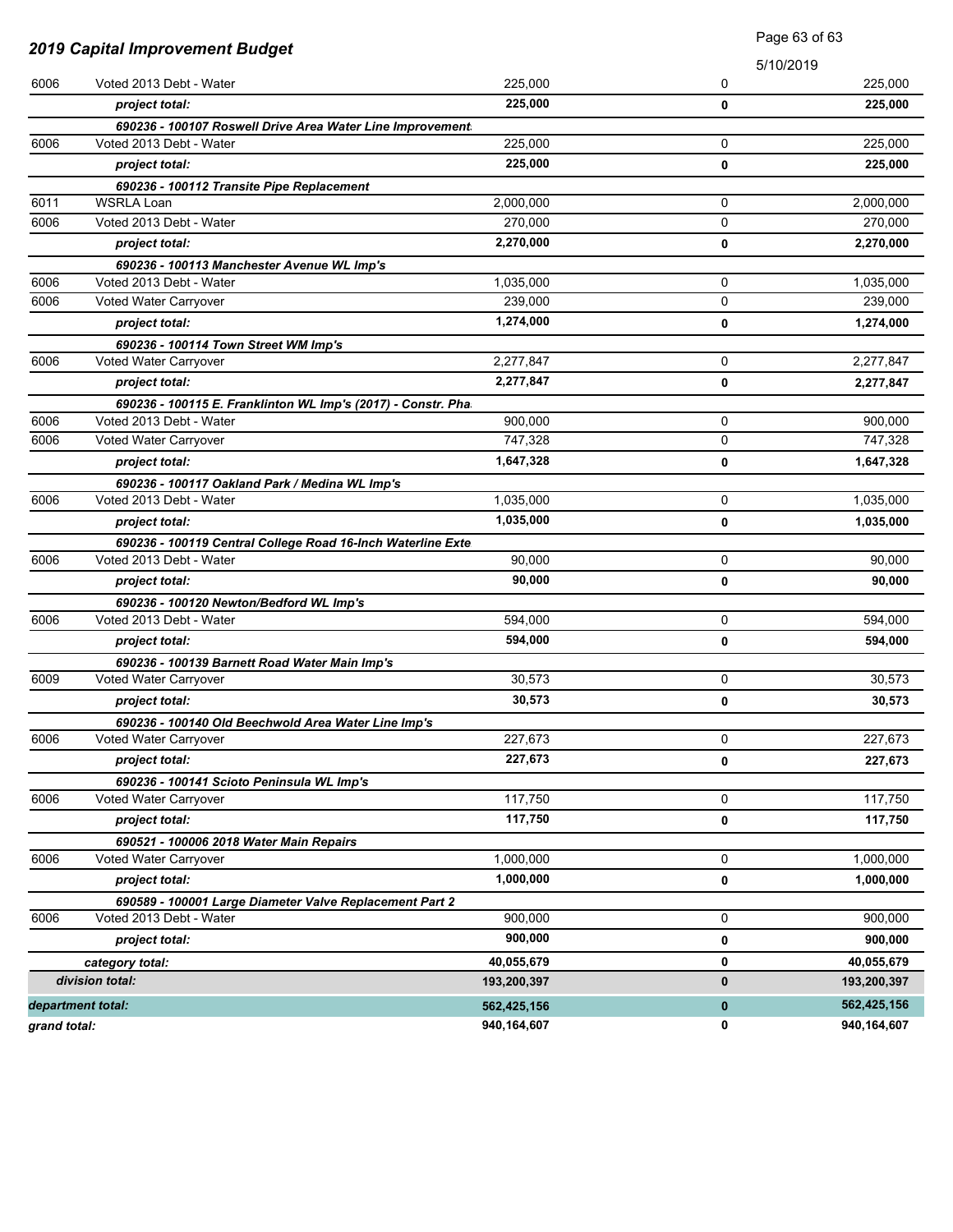*CITY ATTORNEY department name:*

| division name:                  |                     | new fundina | carryover funding                           | total budget   |
|---------------------------------|---------------------|-------------|---------------------------------------------|----------------|
| 1 - City Attorney               |                     | 300.000     |                                             | 300,000        |
| department total:               |                     | 300.000     |                                             | 300,000        |
| department name:                | <b>CITY AUDITOR</b> |             |                                             |                |
| and the factor of a second to a |                     |             | المستقلة المستنقل المستند والمستند والمستند | Andel buildwed |

| division name:    | new fundina | carrvover funding | total budget |
|-------------------|-------------|-------------------|--------------|
| . - Citv Auditor  | 5.000.000   | 3.149.957         | 8.149.957    |
| department total: | 5.000.000   | 3,149,957         | 8.149.957    |

#### *DEVELOPMENT department name:*

| division name:            | new fundina | carryover funding | total budget |
|---------------------------|-------------|-------------------|--------------|
| - Dev Administration      | 5.300.000   | 28,225,870        | 33,525,870   |
| 10 - Housing              |             | 6.850.269         | 6,850,269    |
| 5 - Neighborhood Services | 150,000     | 200.427           | 350.427      |
| department total:         | 5.450.000   | 35.276.566        | 40,726,566   |

*EDUCATION department name:*

| division name:    | new fundina | carrvover funding | total budget |
|-------------------|-------------|-------------------|--------------|
| - Education       | 3.000.000   | .000.000          | 14.000.000   |
| department total: | 13.000.000  | .000.000          | 14,000,000   |

*FINANCE and MANAGEMENT department name:*

| division name:               | new fundina | carryover funding | total budget |
|------------------------------|-------------|-------------------|--------------|
| - Financial Management       |             | 906.688           | 906.688      |
| 27 - Construction Management | 7.578.000   | 12.629.193        | 20,207,193   |
| 5 - Fleet Management         |             | 1.984.344         | 1,984,344    |
| department total:            | 7.578.000   | 15.520.225        | 23,098,225   |

*HEALTH department name:*

| division name:    | new fundina | carrvover funding | total budget |
|-------------------|-------------|-------------------|--------------|
| Health            | 200.000     | 17.940            | 217,940      |
| department total: | 200,000     | 17,940            | 217,940      |

*HUMAN RESOURCES department name:*

| division name:    | new fundina | carrvover funding | total budget |
|-------------------|-------------|-------------------|--------------|
| - Human Resources |             | 359               | 359          |
| department total: |             | 359               | 359          |

#### *MUNICIPAL COURT-CLERK department name:*

| division name:          | new fundina | carrvover funding | total budget |
|-------------------------|-------------|-------------------|--------------|
| - Municipal Court Clerk |             | 39.727            | 39,727       |
| department total:       |             | 39.727            | 39,727       |

*MUNICIPAL COURT-JUDGES department name:*

| division name:             | new fundina | carrvover funding | total budget |
|----------------------------|-------------|-------------------|--------------|
| . - Municipal Court Judges |             | 12,391            | 12,391       |
| department total:          |             | 12,391            | 12,391       |

*department name:*

| <b>NEIGHBORHOODS</b> |  |
|----------------------|--|
|----------------------|--|

| division name:    | new fundina | carrvover funding | total budget |
|-------------------|-------------|-------------------|--------------|
| Neighborhoods     | .025.000    |                   | .025.000     |
| department total: | .025.000    |                   | .025.000     |

*PUBLIC SAFETY department name:*

| division name:          | new fundina | carryover funding | total budget |
|-------------------------|-------------|-------------------|--------------|
| - Safety Administration | 500.000     | 120.000           | 620.000      |
| 2 - Support Services    | 1.950.000   | 2,087,867         | 4,037,867    |
| 3 - Police              | 2,180,000   | 5,734,143         | 7,914,143    |
| 4 - Fire                | 18.320.000  | 2.451.548         | 20,771,548   |
| department total:       | 22.950.000  | 10,393,558        | 33, 343, 558 |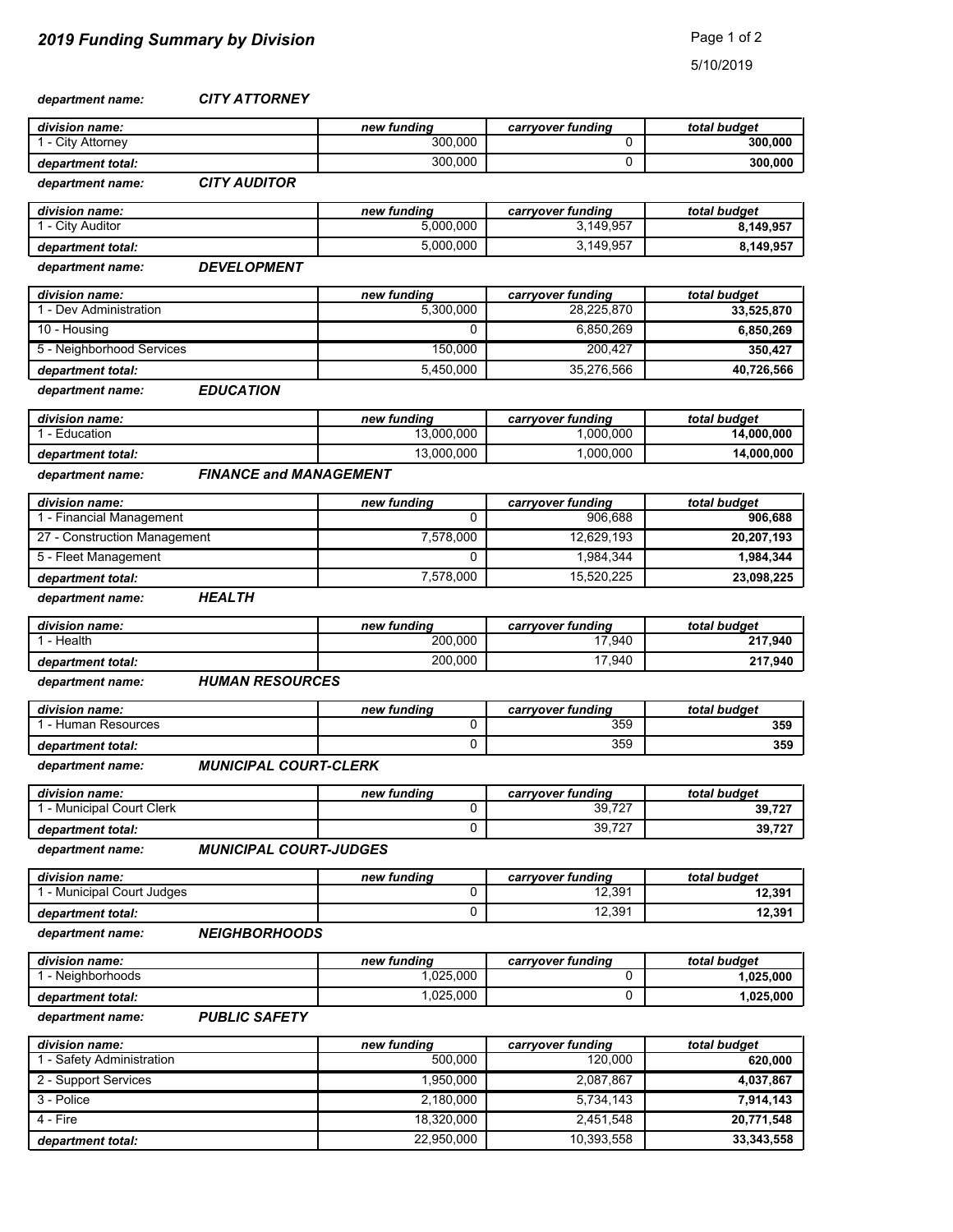#### *PUBLIC SERVICE department name:*

| division name:          | new fundina | carryover funding | total budget |
|-------------------------|-------------|-------------------|--------------|
| 101112 - Transportation | 58.616.679  | 99.086.243        | 157,702,922  |
| 2 - Refuse Collection   | 5.080.000   | 3.932.804         | 9,012,804    |
| department total:       | 63.696.679  | 103.019.047       | 166,715,726  |

*PUBLIC UTILITIES department name:*

| division name:      | new fundina | carryover funding | total budget |
|---------------------|-------------|-------------------|--------------|
| 15 - Storm Sewer    | 24.927.000  | 7.981.905         | 32,908,905   |
| 5 - Sanitary Sewers | 265.072.658 | 59,172,324        | 324,244,982  |
| 7 - Electricity     | 2.500.000   | 9,570,872         | 12,070,872   |
| 9 - Water           | 149.473.000 | 43.727.397        | 193,200,397  |
| department total:   | 441.972.658 | 120.452.498       | 562,425,156  |

*RECREATION AND PARKS department name:*

| division name:           | new fundina | carrvover funding | total budget |
|--------------------------|-------------|-------------------|--------------|
| 1 - Recreation and Parks | 24.367.400  | 48.041.926        | 72.409.326   |
| 3 - Golf Division        |             | 3.000             | 3.000        |
| department total:        | 24.367.400  | 48.044.926        | 72.412.326   |

*department name:*

| <b>TECHNOLOGY</b> |  |
|-------------------|--|
|                   |  |

| division name:         | new fundina | carrvover funding | total budget |
|------------------------|-------------|-------------------|--------------|
| 1 - DoT Administration | 5.835.000   | 11.862.676        | 17.697.676   |
| department total:      | 5.835.000   | 11.862.676        | 17,697,676   |
| total:                 | 591.374.737 | 348.789.870       | 940,164,607  |